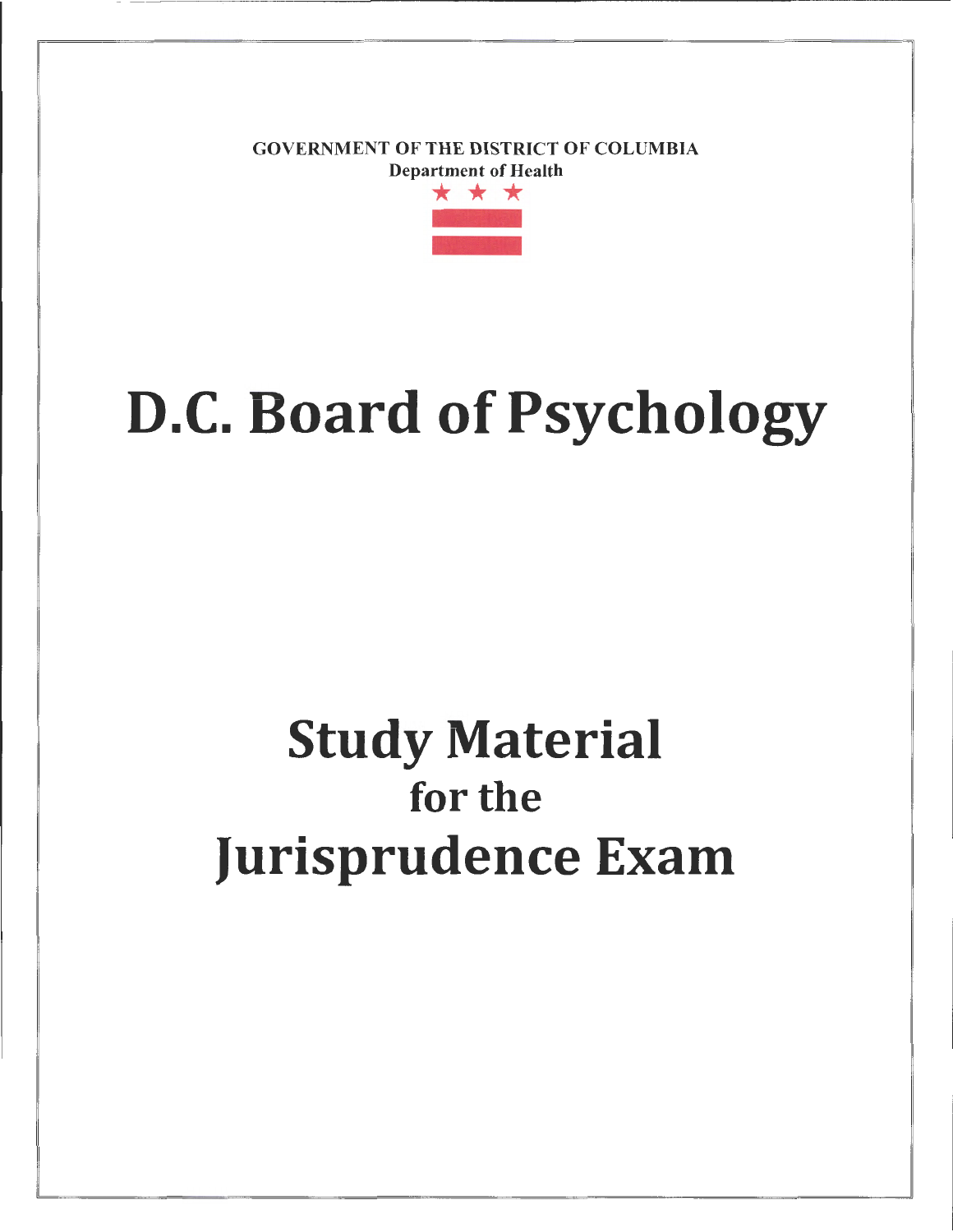### GOVERNMENT OF THE DISTRICT OF COLUMBIA



### District of Columbia Official Code

### Title 3, Chapter 12

### HEALTH OCCUPATIONS REVISION ACT (HORA)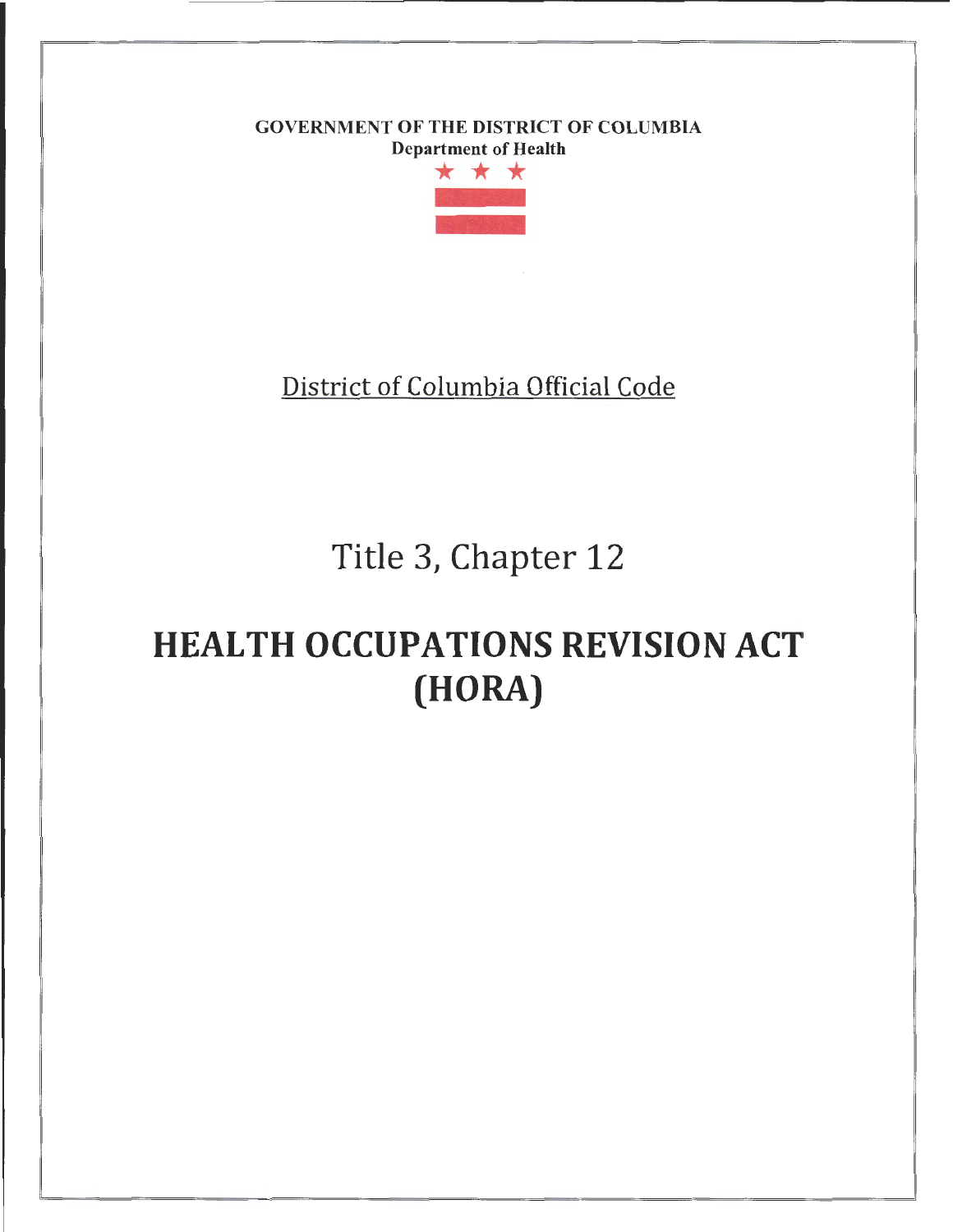#### **HEALTH OCCUPATIONS REVISION ACT OF 2009**

**(The following document contains the "Practice of Occupational Therapy Amendment Act of 2009;" the "Practice of Polysomnography Amendment Act of 2009;" the "Practice of Professional Counseling and Addiction Counseling Amendment Act of 2009;" the "Practice of Psychology Amendment Act of 2009;" the "Practice of Dentistry Amendment Act of 2009;" the "Practice of Podiatry Amendment Act of 2009;" the "Practice of Massage Therapy Amendment Act of 2009;" the "Practice of Nursing Amendment Act of 2009;" the "Practices of Medicine and Naturopathic Medicine Amendment Act of 2009;" the "Health Occupations Revision General Amendment Act of 2009;" the "Uniform Emergency Volunteer Health Practitioners Act of 2010;" the "Legalization of Marijuana for Medical Treatment Amendment Act of 2010;" as incorporated into Title 3, Chapter 12 of the District of Columbia Official Code. The document has been updated to include amendments pursuant to the "Health Care Facilities Improvement Amendment Act of 2010;" "Collaborative Care Expansion Amendment Act of 2012;" "HIV/AIDS Continuing Education Requirements Amendment Act of 2012;" "Board of Medicine Membership and Licensing Amendment Act of 2012;" "Pharmacy Technician Amendment Act of 2012;" "Trauma Technologists Amendment Act of 2013;" "Clinical Laboratory Practitioners Amendment Act of 2014;" and "Omnibus Health Regulation Amendment Act of 2014.")**

#### **TABLE OF CONTENTS**

#### **CHAPTER 12 HEALTH OCCUPATIONS BOARDS**

#### **Unit A. General.**

#### **Subchapter**

| I.     | Definitions; Scope                                                       |  |
|--------|--------------------------------------------------------------------------|--|
| Π.     | Establishment of Health Occupation Boards and Advisory Committees;       |  |
|        | Membership; Terms                                                        |  |
| Ш.     | Administration                                                           |  |
| IV.    | <b>General Provisions Relating to Health Occupation Boards</b>           |  |
| V.     | Licensing, Registration, or Certification of Health Professionals        |  |
| VI.    | Advanced Registered Nursing; Scope of Practice; Requirement of           |  |
|        | Protocol; Collaboration                                                  |  |
| VI-A.  | Naturopathic Medicine; Scope of Practice; Required Disclosures           |  |
| VI-B.  | Anesthesiologist Assistants; Scope of Practice; License Renewal;         |  |
|        | <b>Transition</b> ; Council Hearing                                      |  |
| VI-C.  | Surgical Assistants; Scope of Practice; License Renewal; Transition      |  |
| VI-D.  | Trauma Technologists; Scope of Practice; License Renewal; Transition     |  |
| VII.   | Qualifications for Licensure to Practice Dietetics and Nutrition; Waiver |  |
|        | of Examination                                                           |  |
| VII-A. | Qualifications for Licensure to Practice Professional Counseling;        |  |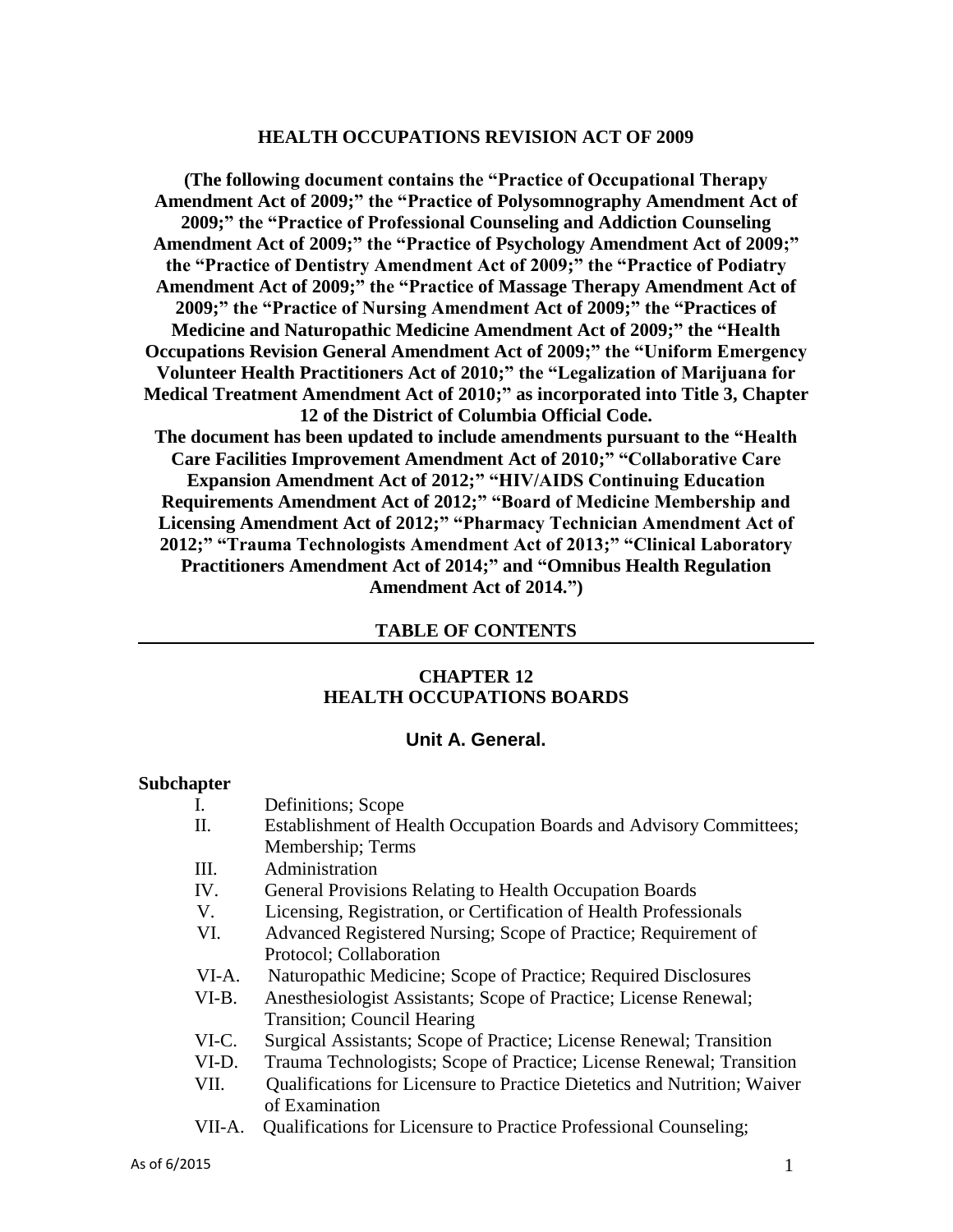Transition of Professional Counselors; Waiver of Licensure Requirements.

- VII-B. Waiver of Licensure Requirements for Respiratory Care Practitioners<br>VII-C. Waiver of Licensure Requirements for Massage Therapists
- Waiver of Licensure Requirements for Massage Therapists
- VII-D. Pharmaceutical Detailers; Scope of Practice; Qualifications for Licensure; Waiver of Licensure Requirements; Continuing Education; Penalties
- VII-E Registered Pharmacy Technicians
- VII-F Qualifications for Licensure to Practice as a Clinical Laboratory Practitioner
- VIII. Categories and Qualification of Social Workers
- VIII-A. Qualifications for Licensure to Practice Marriage and Family Therapy; Transition of Licensed Marriage and Family Therapists
- VIII-B. Qualifications for Licensure to Practice Audiology and Speech-Language Pathology
- VIII-C. Categories and Qualifications of Addiction Counselors
- IX. Related Occupations; Registration Requirements; Prohibited Actions
- X. Prohibited Acts; Penalties; Injunctions
- XII. Transitional Provisions
- XIII. Appropriations

#### **Unit B. Special Programs Associated with Board Duties.**

I. Nurse's Rehabilitation Program.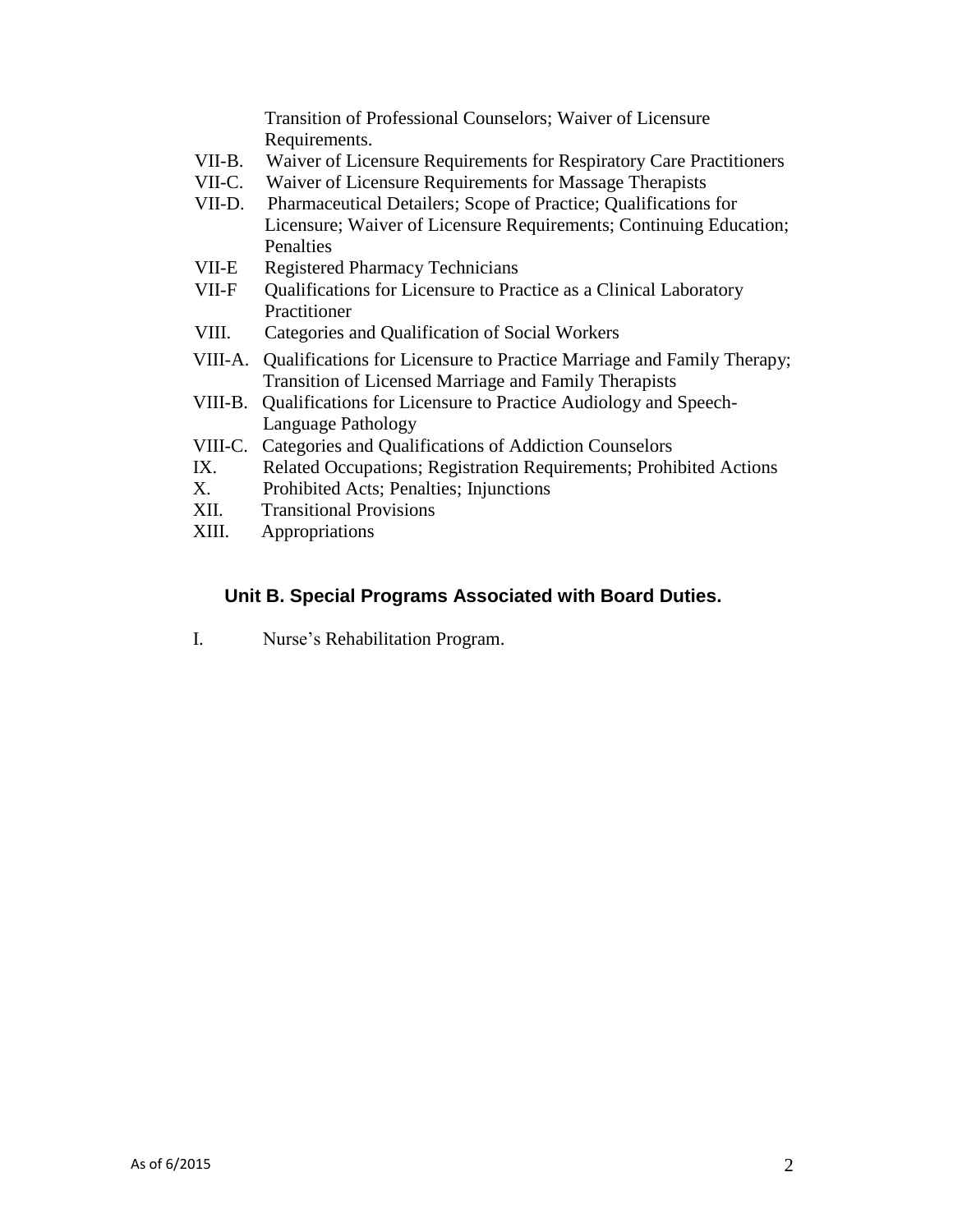#### **Chapter 12**

#### **Health Occupations Boards.**

#### **Unit A. General. Subchapter I.**

#### **Definitions; Scope.**

#### **Section**

- 3-1201.01. General definitions.
- 3-1201.02. Definitions of health occupations.
- 3-1201.03. Scope of chapter.
- 3-1201.04. Persons licensed under prior law.

#### **Subchapter II. Establishment of Health Occupation Boards and Advisory Committees; Membership; Terms.**

- 3-1202.01. Board of Dentistry.
- 3-1202.02. Board of Dietetics and Nutrition.
- 3-1202.03. Board of Medicine; Advisory Committees on Acupuncture, Anesthesiologist Assistants, Naturopathic Medicine, Physician Assistants, Polysomnography, Surgical Assistants, and Trauma Technologists.
- 3-1202.04. Board of Nursing.
- 3-1202.05. Board of Long-Term Care Administration.
- 3-1202.06. Board of Occupational Therapy.
- 3-1202.07. Board of Optometry.
- 3-1202.08. Board of Pharmacy and Advisory Committee on Clinical Laboratory Practitioners.
- 3-1202.09. Board of Physical Therapy.
- 3-1202.10. Board of Podiatry.
- 3-1202.11. Board of Psychology.
- 3-1202.12. Board of Social Work.
- 3-1202.13. Board of Professional Counseling.
- 3-1202.14. Board of Respiratory Care.
- 3-1202.15. Board of Massage Therapy.
- 3-1202.16. Board of Chiropractic.
- 3-1202.17. Board of Marriage and Family Therapy.
- 3-1202.18. Board of Audiology and Speech-Language Pathology.
- 3-1202.19. Boards of Allied Health executive director.
- 3-1202.20. Boards of Behavioral Health executive director.
- 3-1202.21. Board of Veterinary Medicine
- 3-1202.22. Board of Veterinary Medicine executive director.

#### **Subchapter III. Administration.**

- 3-1203.01. Administration.
- 3-1203.02. Responsibilities of Mayor.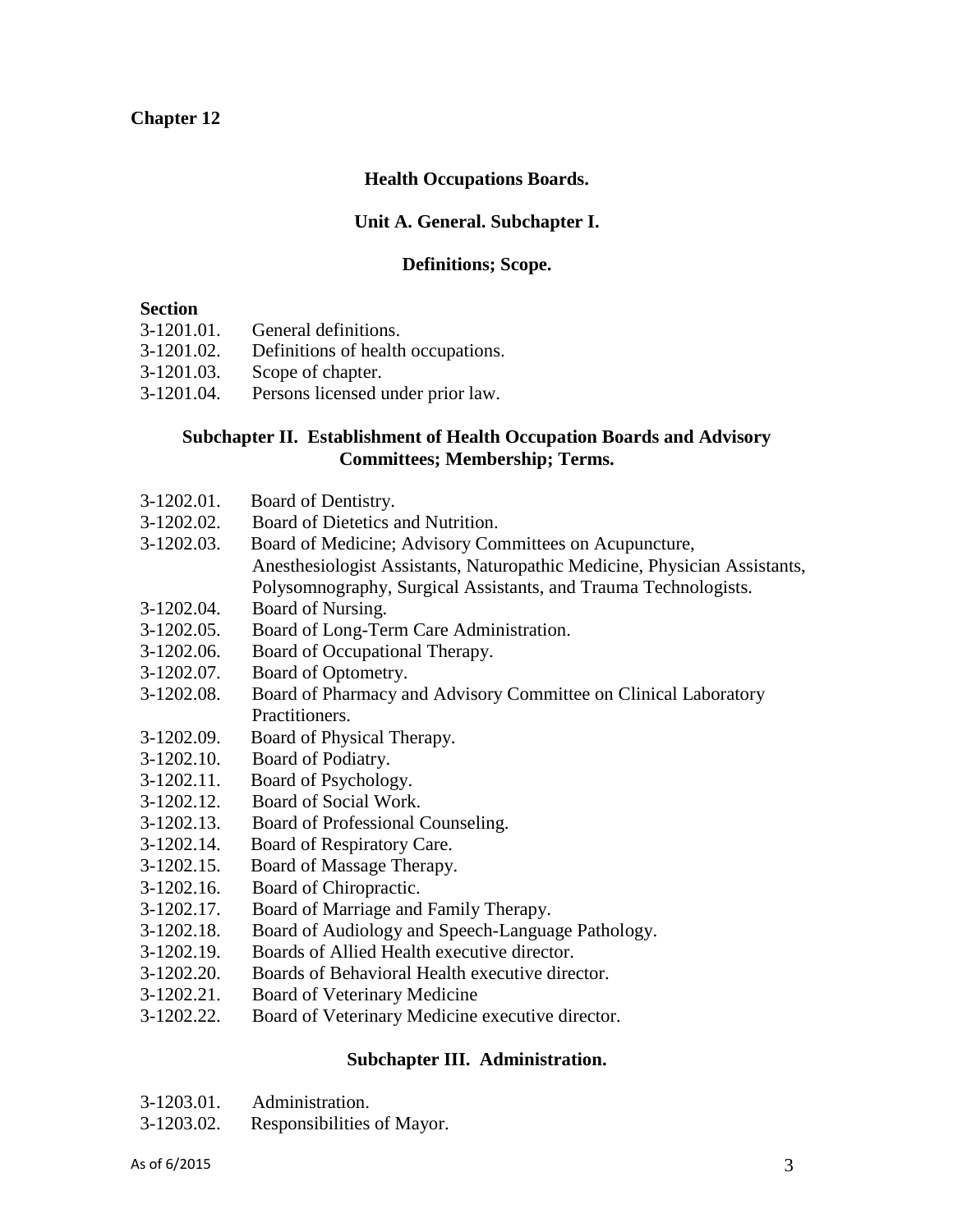#### **Subchapter IV. General Provisions Relating to Health Occupation Boards.**

- 3-1204.01. Qualifications of members.
- 3-1204.02. Terms of members; filling of vacancies.
- 3-1204.03. Limitation on consecutive terms.
- 3-1204.04. Removal.
- 3-1204.05. Officers; meetings; quorum.
- 3-1204.06. Compensation.
- 3-1204.07. Staff.
- 3-1204.08. General powers and duties.
- 3-1204.09. Fees.
- 3-1204.10. Disposition of funds.
- 3-1204.11. Annual report.

#### **Subchapter V. Licensing, Registration, or Certification of Health Professionals.**

- 3-1205.01. License, registration, or certification required.
- 3-1205.02. Exemptions.
- 3-1205.03. General qualifications of applicants.
- 3-1205.04. Additional qualifications of applicants.
- 3-1205.05. Application for license, registration, or certification.
- 3-1205.06. Examinations.
- 3-1205.07. Reciprocity and endorsement.
- 3-1205.08. Issuance of license, registration, or certification.
- 3-1205.08a. Temporary license, registration, or certification.
- 3-1205.08b. License for dentistry and dental hygiene.
- 3-1205.09. Scope of license, registration, or certification.
- 3-1205.09a. Licenses for foreign doctors of eminence and authority.
- 3-1205.10. Term and renewal of licenses, registrations, or certifications.
- 3-1205.11. Inactive status.
- 3-1205.12. Reinstatement of expired licenses, registrations, or certifications.
- 3-1205.13. Professional requirements.
- 3-1205.13a. Physician and health care provider notice requirements, penalty for noncompliance; settlement agreement not a bar to filing a complaint or testifying.
- 3-1205.14. Revocation, suspension, or denial of license or privilege; civil penalty; reprimand.
- 3-1205.15. Summary action.
- 3-1205.16. Cease and desist orders.
- 3-1205.17. Voluntary surrender of license, registration, or certification.
- 3-1205.18. Voluntary limitation or surrender of a license, registration, or certification by impaired health professional.
- 3-1205.19. Hearings.
- 3-1205.20. Judicial and administrative review of actions of board.
- 3-1205.21. Reinstatement of suspended or revoked license, registration, or certification.
- 3-1205.22. Criminal background check.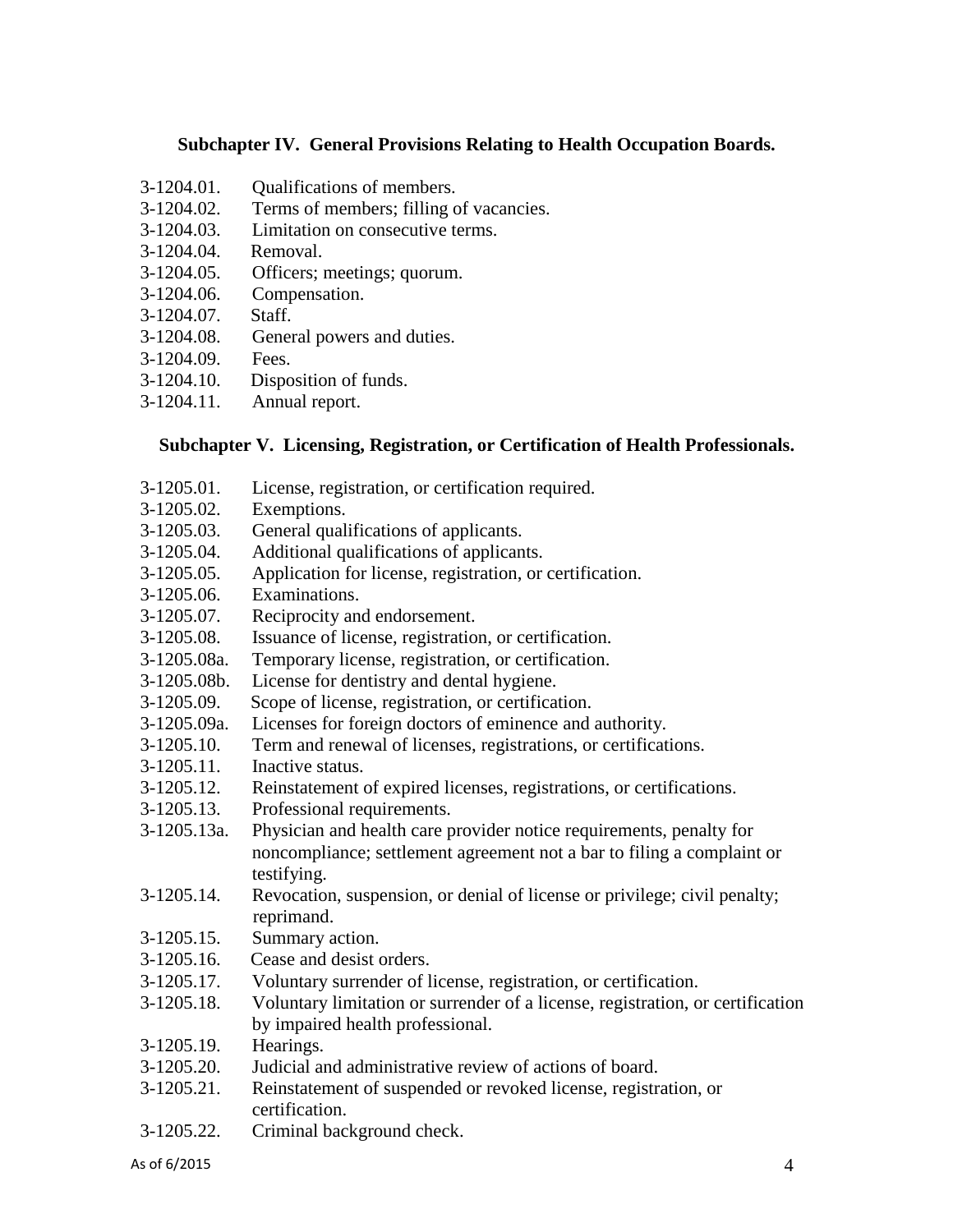3-1205.23. Suspension of license, registration, or certification during incarceration for felony or misdemeanor conviction.

#### **Subchapter VI. Advanced Registered Nursing; Scope of Practice; Requirement of Protocol; Collaboration.**

- 3-1206.01. General authorization.
- 3-1206.02. Requirements of protocols.
- 3-1206.03. Collaboration.
- 3-1206.04. Authorized acts.
- 3-1206.05. Nurse-anesthesia.
- 3-1206.06. Nurse-midwifery.
- 3-1206.07. Nurse-practitioner practice.
- 3-1206.08. Qualifications, certification.

#### **Subchapter VI-A. Naturopathic Medicine; Scope of Practice; Required Disclosures.**

- 3-1206.21. Scope of practice
- 3-1206.22. Required disclosures.

#### **Subchapter VI-B. Anesthesiologist Assistants; Scope of Practice; License Renewal; Transition; Council Hearing.**

- 3-1206.31. Scope of practice.
- 3-1206.32. License renewal.
- 3-1206.33. Transition.
- 3-1206.34. Council hearing.

#### **Subchapter VI-C. Surgical Assistants; Scope of Practice; License Renewal; Transition.**

- 3-1206.41. Scope of practice.
- 3-1206.42. License renewal.
- 3-1206.43. Transition.

#### **Subchapter VI-D. Trauma Technologists; Scope of Practice; License Renewal; Transition.**

- 3-1206.51. Scope of practice.
- 3-1206.52. License renewal.
- 3-1206.53. Transition.

#### **Subchapter VII. Qualifications for Licensure to Practice Dietetics and Nutrition; Waiver of Examination.**

- 3-1207.01. Qualifications for licensure.
- 3-1207.02. Waiver of examination.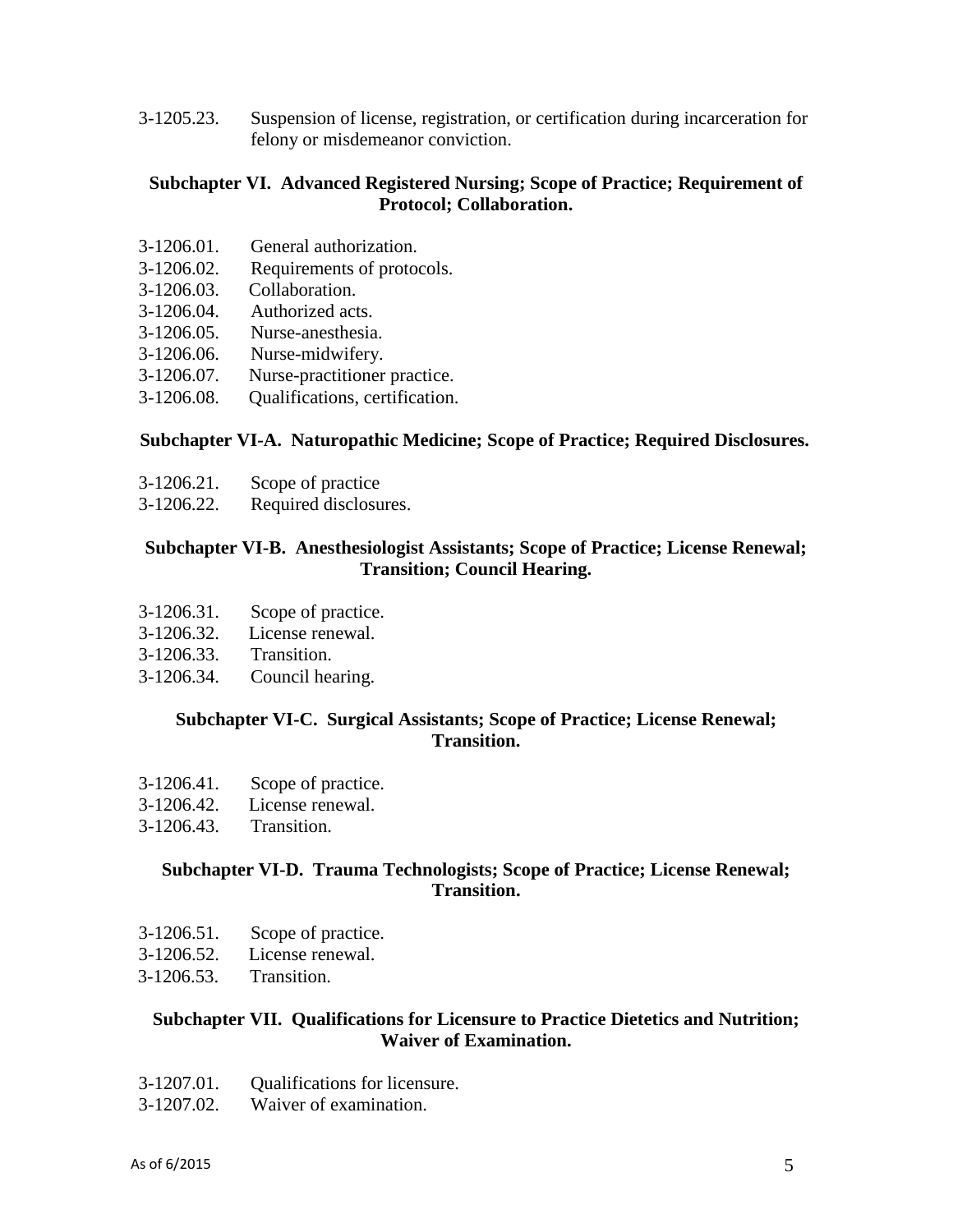#### **Subchapter VII-A. Qualifications for Licensure to Practice Professional Counseling; Transition of Professional Counselors; Waiver of Licensure Requirements.**

- 3-1207**.**10. Qualifications for Licensure.
- 3-1207.11. Transition of professional counselors.
- 3-1207.12. Waiver of licensure requirements.

#### **Subchapter VII-B. Waiver of Licensure Requirements for Respiratory Care Practitioners.**

- 3-1207.21. Waiver of licensure requirements Demonstration of performance.
- 3-1207.22. Waiver of licensure requirements Meeting educational requirements.
- 3-1207.23. Eligibility for license renewal.

#### **Subchapter VII-C. Waiver of Licensure Requirements for Massage Therapists.**

- 3-1207.31. Waiver of licensure requirements Demonstration of performance.
- 3-1207.32. Waiver of licensure requirements Meeting educational requirements.
- 3-1207.33. Eligibility for license renewal.

#### **Subchapter VII-D. Pharmaceutical Detailers; Scope of Practice; Qualifications for Licensure; Waiver of Licensure Requirements; Continuing Education; Penalties.**

| 3-1207.41.<br>Scope of practice. |
|----------------------------------|
|----------------------------------|

- 3-1207.42. Qualifications for licensure.
- 3-1207.43. Waiver of licensure requirements.
- 3-1207.44. Continuing education.
- 3-1207.45. Penalties.

#### **Subchapter VII-E. Registered Pharmacy Technicians.**

| 3-1207.51. | Definitions.    |
|------------|-----------------|
| 3-1207.52. | Registration.   |
| 3-1207.53. | Identification. |

- 3-1207.54. Trainees.
- 3-1207.55. Authorized services.
- 3-1207.56. Waiver of requirements.
- 3-1207.57. Other pharmacy-related services.
- 3-1207.58. Rules.

#### **Subchapter VII-F. Qualifications for Licensure to Practice as a Clinical Laboratory Practitioner.**

- 3-1207.61. Qualification for licensure.
- 3-1207.62. Waiver.
- 3-1207.63. Exemption from licensure for select clinical laboratory practitioners.
- 3-1207.64. Transition of licensed and registered clinical laboratory practitioners.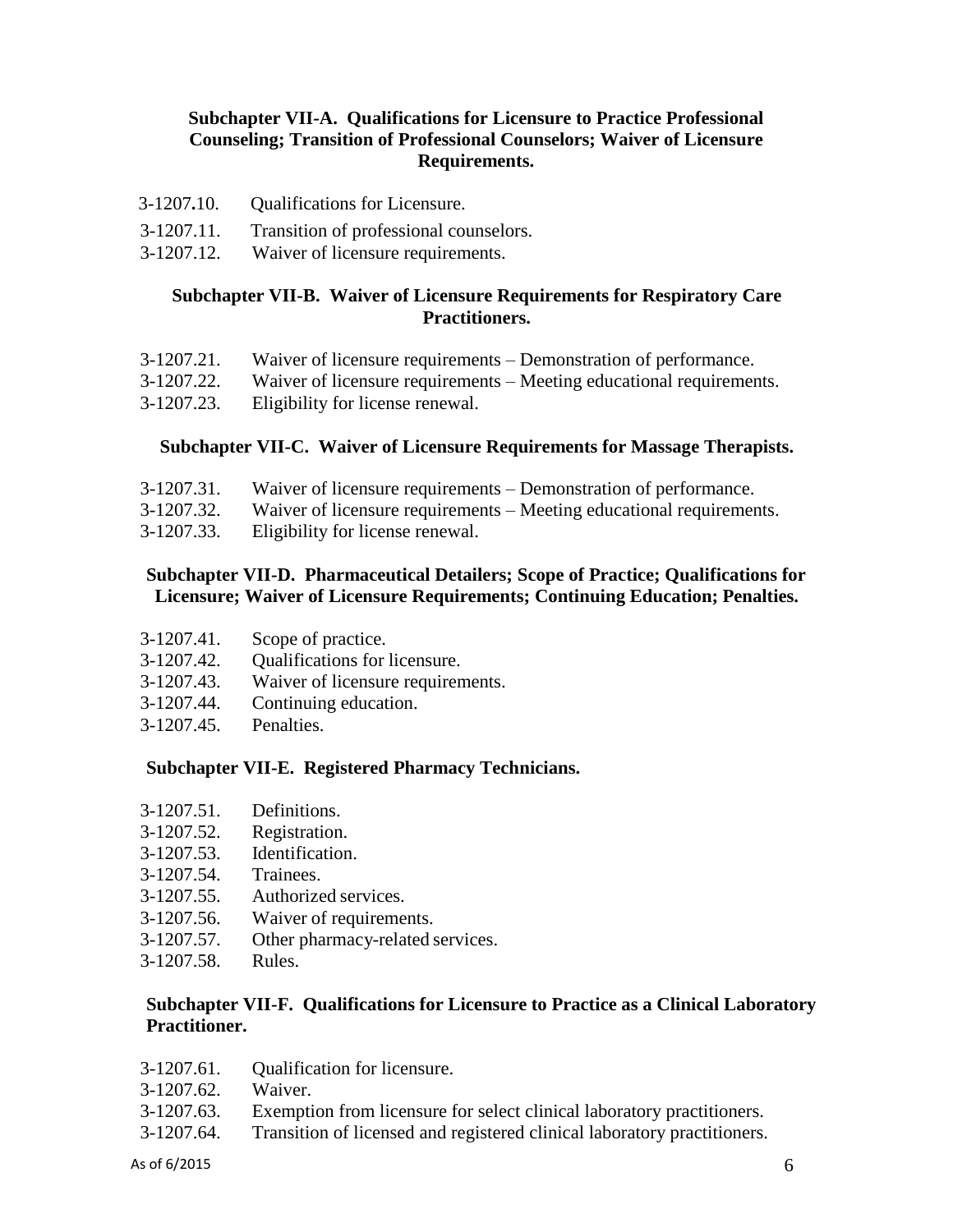#### **Subchapter VIII. Categories and Qualification of Social Workers.**

- 3-1208.01. Licensed social work associate.
- 3-1208.02. Licensed graduate social worker.
- 3-1208.03. Licensed independent social worker.
- 3-1208.04. Licensed independent clinical social worker.
- 3-1208.05. Transition.
- 3-1208.06. Waiver of requirements.

#### **Subchapter VIII-A. Qualifications for Licensure to Practice Marriage and Family Therapy; Transition of Licensed Marriage and Family Therapists.**

- 3-1208.31. Qualifications for licensure.
- 3-1208.32. Transition of licensed marriage and family therapists.

#### **Subchapter VIII-B. Qualifications for Licensure to Practice Audiology and Speech-Language Pathology.**

3-1208.41. Qualifications for licensure.

#### **Subchapter VIII-C. Categories and Qualifications of Addiction Counselors.**

- 3-1208.51. Certified addiction counselor I.
- 3-1208.52. Certified addiction counselor II.
- 3-1208.53. Advanced practice addiction counselor.
- 3-1208.54. Waiver of requirements.

#### **Subchapter VIII-D. Practice of Veterinary Medicine; Veterinary Euthanasia Technicians; Veterinary Technicians.**

- 3-1208.61. Practice of veterinary medicine; license requirement.
- 3-1208.62. Qualifications for license to practice veterinary medicine.
- 3-1208.63. Certification of veterinary technicians; restrictions.
- 3-1208.64. Certification of veterinary euthanasia technicians; restrictions.

#### **Subchapter IX. Related Occupations; Registration Requirements; Prohibited Actions.**

- 3-1209.01. Naturopathy.
- 3-1209.02. Dance and recreation therapy.
- 3-1209.03. Registered acupuncture therapist.
- 3-1209.04. Addiction counselor.
- 3-1209.05. Dental assistant.
- 3-1209.06. Psychology associate.
- 3-1209.07. Nursing assistive personnel.
- 3-1209.08 Personal fitness trainer.
- 3-1209.09 Audiology assistants.

#### As of 6/2015  $\overline{7}$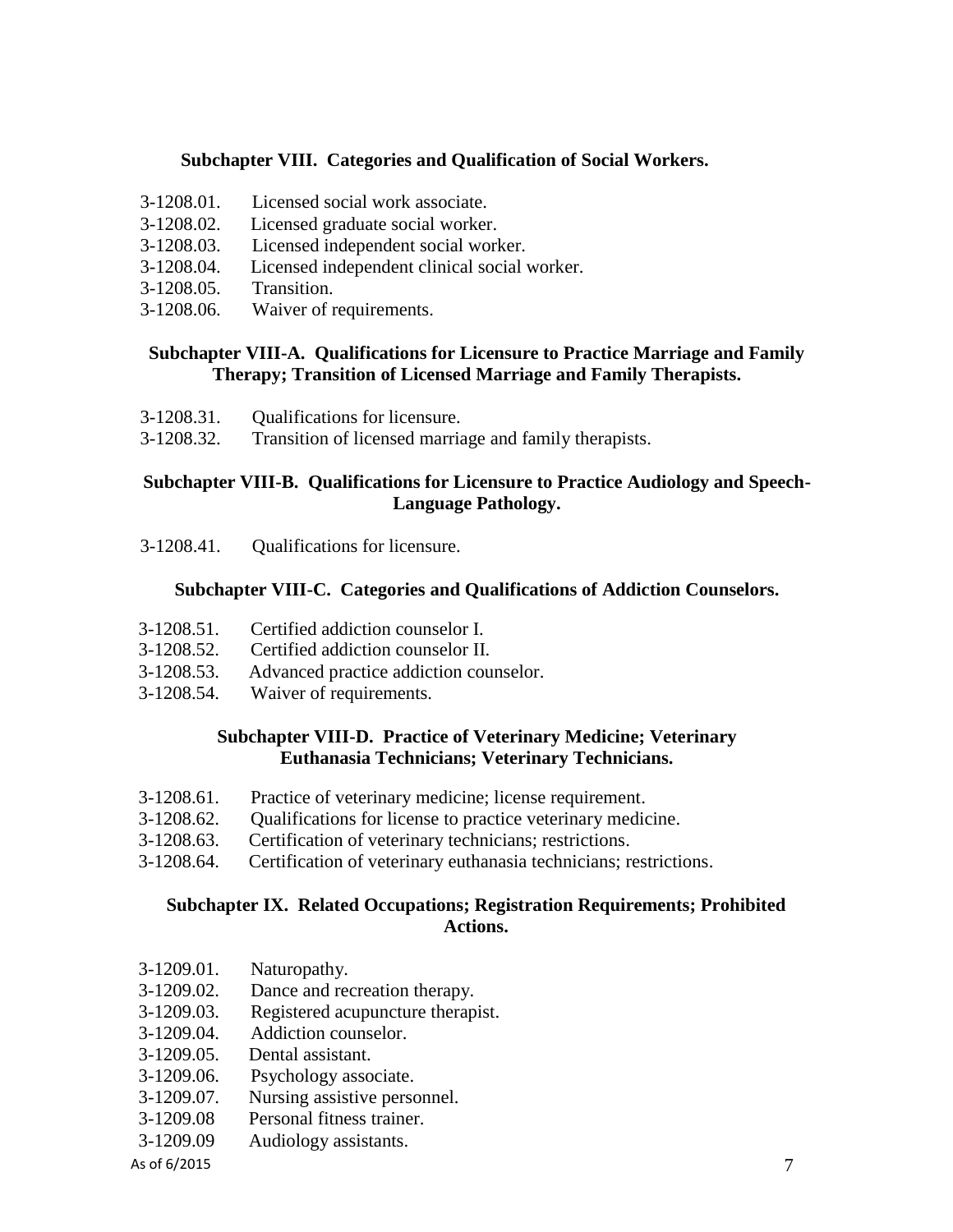- 3-1209.10 Speech-language pathology assistants.
- 3-1209.11 Speech-language pathology clinical fellows.
- 3-1209.12 Phlebotomist.

#### **Subchapter X. Prohibited Acts; Penalties; Injunctions.**

- 3-1210.01. Practicing without a license, registration, or certification.
- 3-1210.02. Misrepresentation.
- 3-1210.03. Certain representations prohibited.
- 3-1210.04. Filing false document or evidence; false statements.
- 3-1210.05. Fraudulent sale, obtaining, or furnishing of documents.
- 3-1210.06. Restrictions relating to pharmacies.
- 3-1210.06a. Pharmacist consultation with medical assistance recipient or caregivers; records.
- 3-1210.07. Criminal penalties.
- 3-1210.08. Prosecutions.
- 3-1210.09. Alternative sanctions.
- 3-1210.10. Injunctions.
- 3-1210.11. Patient of client records.

#### **Subchapter XII. Transitional Provisions.**

- 3-1212.01. Transfer of personnel, records, property, and funds.
- 3-1212.02. Members of boards abolished.
- 3-1212.03. Pending actions and proceedings; existing rules and orders.
- 3-1212.04. Physical therapy assistants; references thereto.
- 3-1212.05. Individuals already practicing.

#### **Subchapter XIII. Appropriations.**

3-1213.01. Appropriations.

#### **Unit B. Special Programs Associated with Board Duties.**

#### **Subchapter I. Nurse's Rehabilitation Program.**

- 3-1251.01. Definitions.
- 3-1251.02. Formation of committee on impaired nurses.
- 3-1251.03. Committee meetings.
- 3-1251.04. Committee staff.
- 3-1251.05. Committee powers and duties.
- 3-1251.06. Notice of Program procedures.
- 3-1251.07. Disclosure of records.
- 3-1251.08. Immunity from liability.
- 3-1251.09. Description of the Program.
- 3-1251.10. Approval of treatment facilities.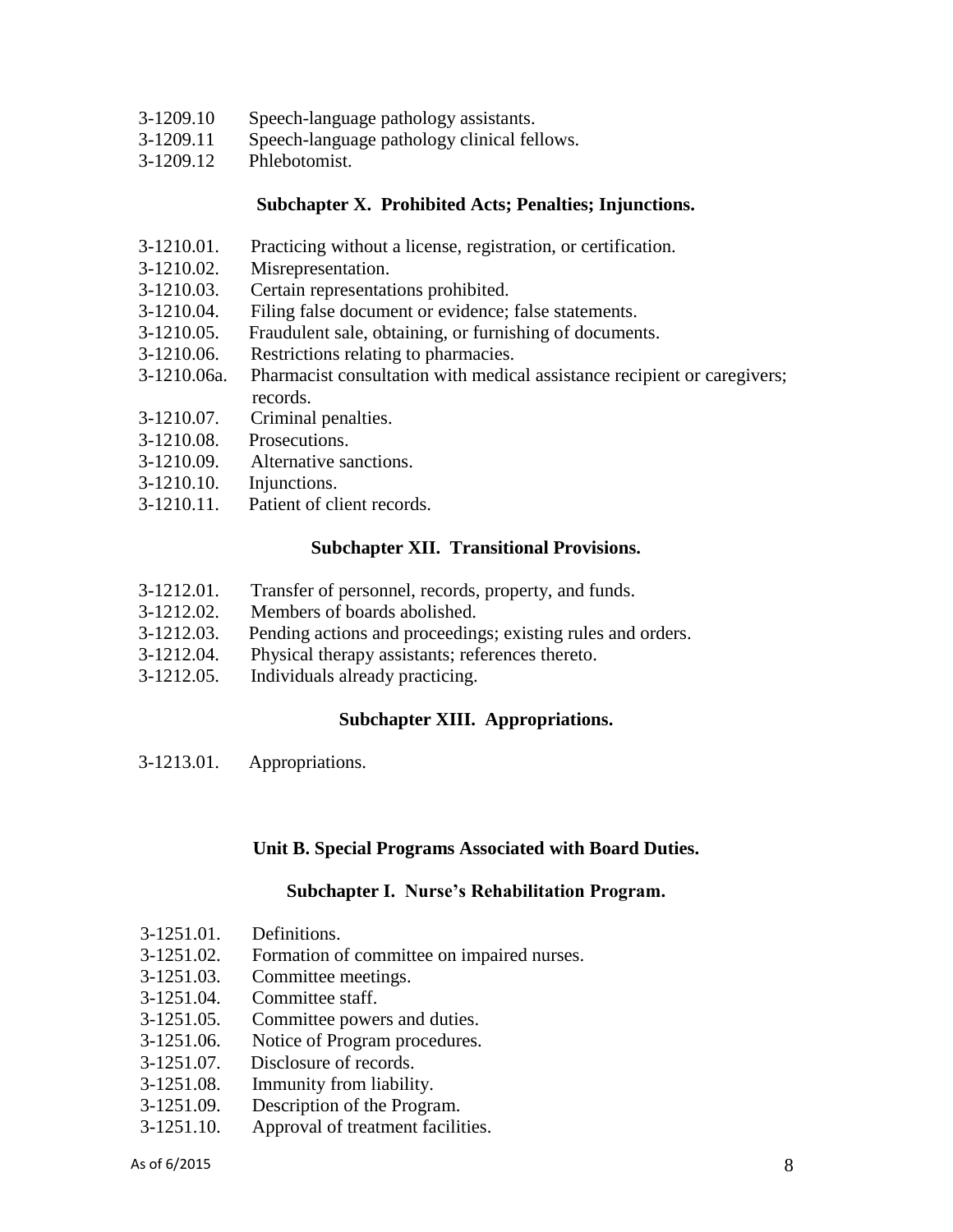- 3-1251.11. Maintenance of records.<br>3-1251.12. Nurses leaving the Distri
- Nurses leaving the District of Columbia or applying for licensure in another state.
- 3-1251.13. Information booklet.
- 3-1251.14. Reports to the Board.<br>3-1251.15. Rules.
- 3-1251.15.<br>3-1251.16.
- Appropriations.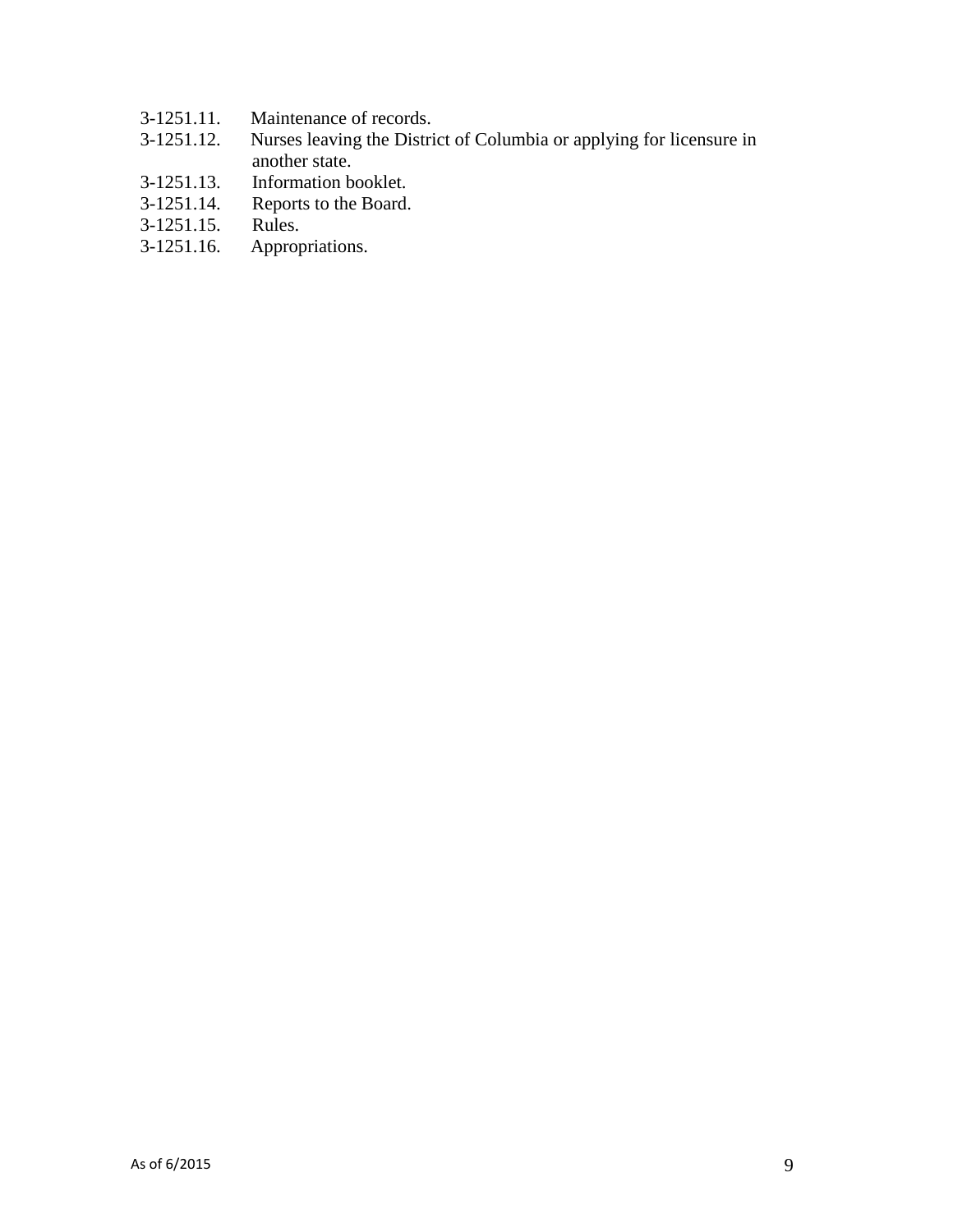#### **UNIT A. GENERAL SUBCHAPTER I. DEFINITIONS; SCOPE**

#### **§ 3-1201.01. General definitions.**

For the purposes of this chapter, the term:

(1) "Board" means [the] Board of Audiology and Speech-Language Pathology, the Board of Chiropractic, the Board of Dentistry, the Board of Dietetics and Nutrition, the Board of Marriage and Family Therapy, the Board of Medicine, the Board of Nursing, the Board of Long-Term Care Administration, the Board of Occupational Therapy, the Board of Optometry, the Board of Pharmacy, the Board of Physical Therapy, the Board of Podiatry, the Board of Professional Counseling, the Board of Psychology, the Board of Respiratory Care, the Board of Social Work, or the Board of Veterinary Medicine established by this chapter, as the context requires.

(1A) "Boards of Allied Health" means the Board of Audiology and Speech-Language Pathology, the Board of Dentistry, the Board of Dietetics and Nutrition, the Board of Massage Therapy, the Board of Board of Long-Term Care Administration, the Board of Occupational Therapy, the Board of Optometry, the Board of Physical Therapy, the Board of Podiatry, and the Board of Respiratory Care.

(1B) "Boards of Behavioral Health" means the Board of Marriage and Family Therapy, the Board of Professional Counseling, the Board of Psychology, and the Board of Social Work.

(1C) "Clinical laboratory practitioner" means a cytotechnologist, histologic technician, histotechnologist, medical laboratory technician, medical technologist, or a phlebotomist.

(2) "Collaboration" means the process in which health professionals jointly contribute to the health care of patients with each collaborator performing actions he or she is licensed or otherwise authorized to perform pursuant to this chapter.

(3) "Attorney General" means the Attorney General of the District of Columbia.

(4) "Council" means the Council of the District of Columbia.

(5) "Day" means calendar day unless otherwise specified in this chapter.

(6) "District" means the District of Columbia.

(6A) "Domestic partner" shall have the same meaning as provided in § 32-701(3).

(6B) "Domestic partnership" shall have the same meaning as provided in § 32-701(4).

(6C) "Gender identity or expression" shall have the same meaning as provided in § 2- 1401.02(12A).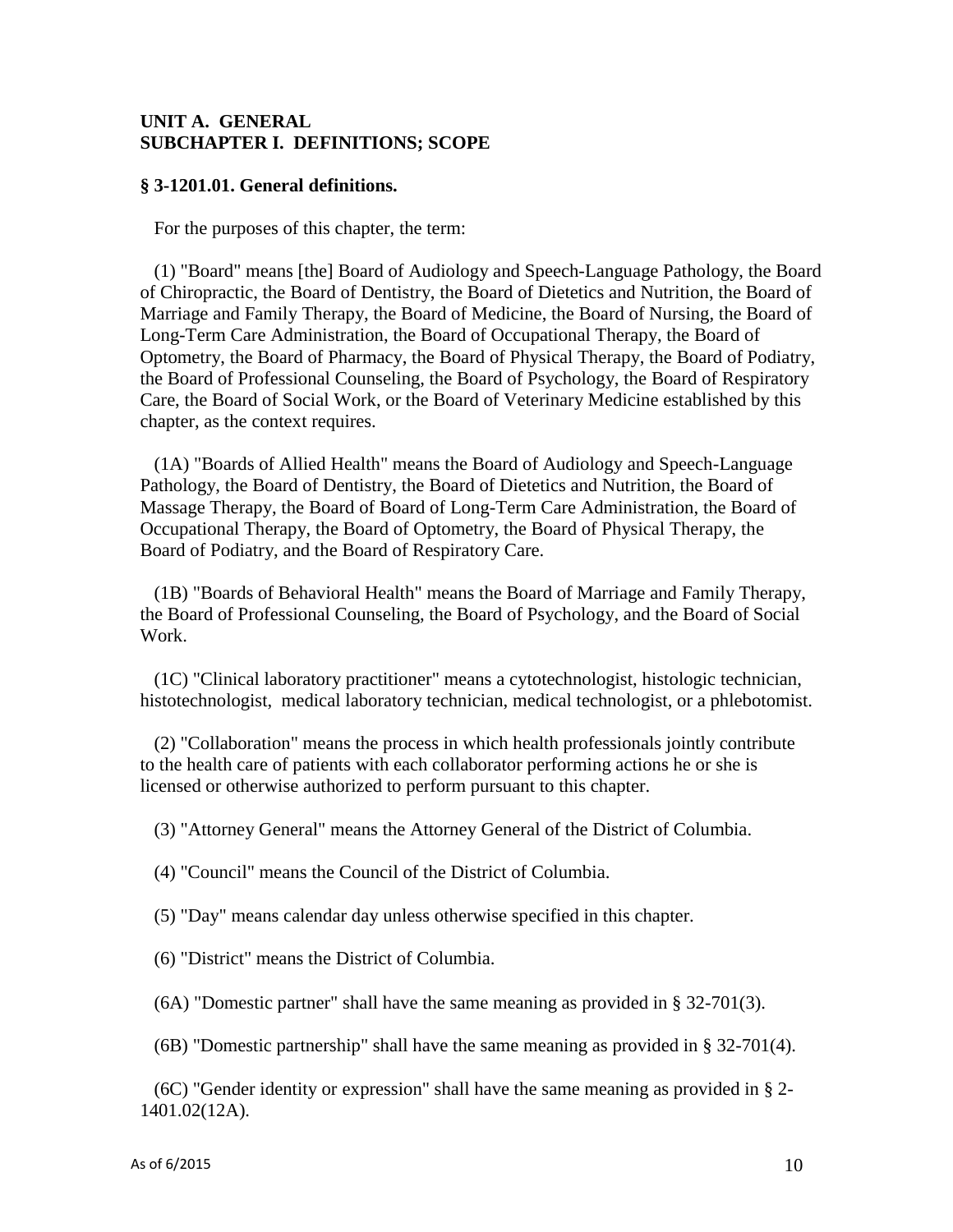(7) "Health occupation" means a practice that is regulated under the authority of this chapter.

(8) "Health professional" means a person licensed under this chapter or permitted by this chapter to practice a health occupation in the District.

(9) "Impaired health professional" means a health professional who is unable to perform his or her professional responsibilities reliably due to a mental or physical disorder, excessive use of alcohol, or habitual use of any narcotic or controlled substance or any other drug in excess of therapeutic amounts or without valid medical indication.

(10) "Mayor" means the Mayor of the District of Columbia.

(11) "Person" means an individual, corporation, trustee, receiver, guardian, representative, firm, partnership, society, school, or other entity.

(12) Repealed.

(12A) "Revocation" means termination of the right to practice a health profession and loss of licensure, registration, or certification for 5 years or more.

(13) "State" means any of the several states, the District of Columbia, the Commonwealth of Puerto Rico, or any territory or possession of the United States.

(14) "Superior Court" means the Superior Court of the District of Columbia.

(15) "Suspension" means termination of the right to practice a health profession for a specified period of time of less than 5 years or until such time that the specified conditions in an order are satisfied.

(16) "Veterinarian" means a person who is a graduate of a school of veterinary medicine and has received a doctorate in veterinary medicine or its equivalent.

(17) "Veterinary euthanasia technician" means a person certified by the Mayor to euthanize animals within the District.

(18) "Veterinary facility" means a fixed or mobile establishment where veterinary medicine is practiced. The term "veterinary facility" shall not include:

(A)Wildlife rehabilitation facilities, as defined in D.C. Official Code § 47- 2888.01(3); and

(B) Animal shelters, as defined in D.C. Official Code § 47-2888.01(1).

(19) "Veterinary technician" means a person certified by the Mayor to perform acts relating to maintenance of the health or treatment of an animal, except for the performance of surgery, diagnosis, or prescribing of medication for any animal.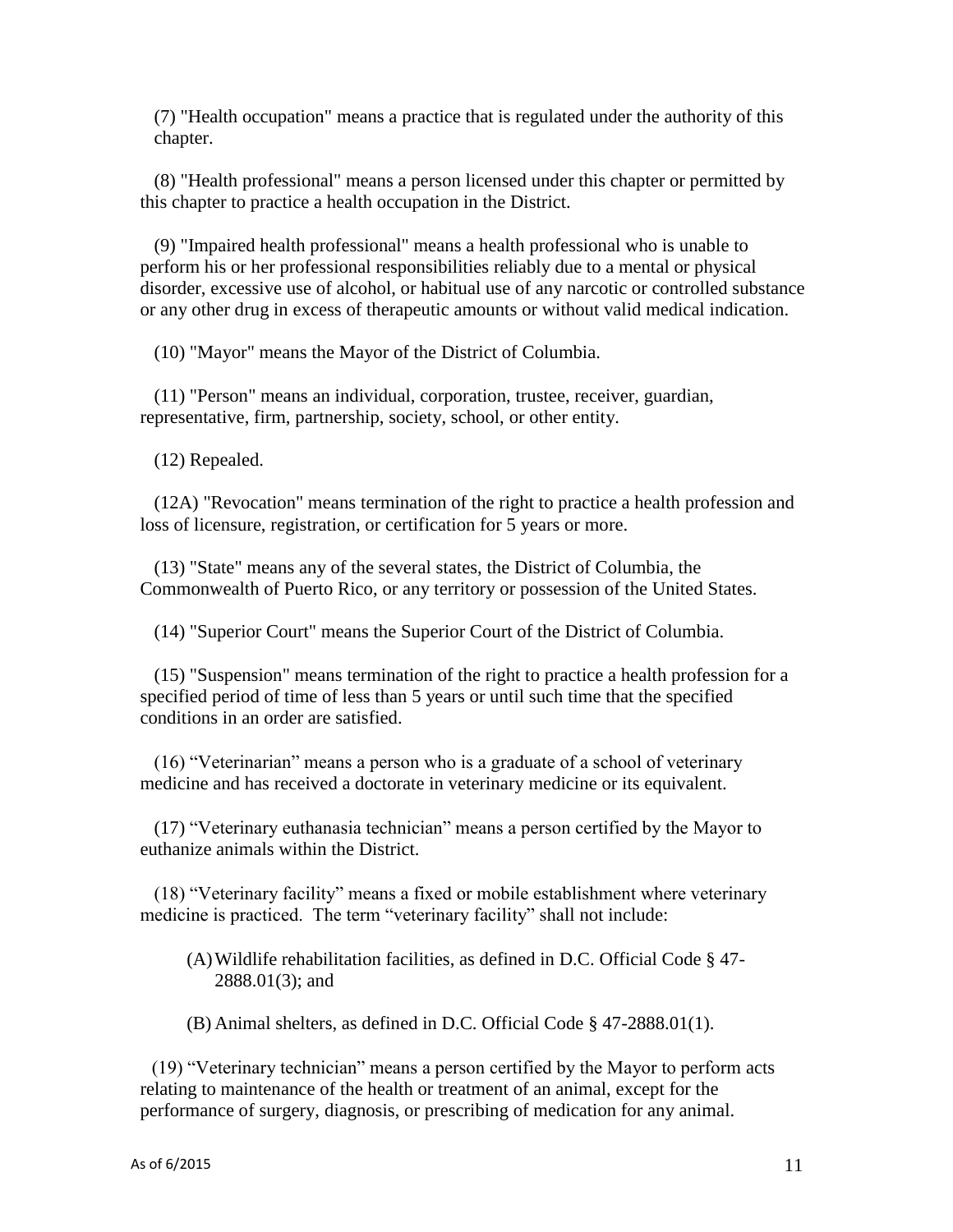#### **§ 3-1201.02. Definitions of health occupations**

For the purposes of this chapter, the term:

(1) "Practice of acupuncture" means the insertion of needles, with or without accompanying electrical or thermal stimulation, at a certain point or points on or near the surface of the human body to relieve pain, normalize physiological functions, and treat ailments or conditions of the body. A licensed acupuncturist does not need to enter into a collaboration agreement with a licensed physician or osteopath to practice acupuncture.

(1A) "Practice of addiction counseling" means providing services, with or without compensation, based on theory and methods of counseling, psychotherapy, and addictionology to persons who are experiencing cognitive, affective, or behavioral psycho-social dysfunction as a direct or indirect result of addiction, chemical dependency, abuse of chemical substances, or related disorders. The practice of addiction counseling includes:

- (A) Addiction prevention;
- (B) Crisis intervention;
- (C) Diagnosis;
- (D) Referral;
- (E) Direct treatment;

(F) Follow-up, which is rendered to individuals, families, groups, organizations, schools, and communities adversely affected by addictions or related disorders; and

(G) The education and training of persons in the field of addiction counseling.

(2) "Practice of advanced practice registered nursing" means the performance of advanced-level nursing actions, with or without compensation, by a licensed registered nurse with advanced education, knowledge, skills, and scope of practice who has been certified to perform such actions by a national certifying body acceptable to the Board of Nursing. The practice of advanced practice registered nursing includes:

- (A) Advanced assessment;
- (B) Medical diagnosis;
- (C) Prescribing;
- (D) Selecting, administering, and dispensing therapeutic measures;
- (E) Treating alterations of the health status; and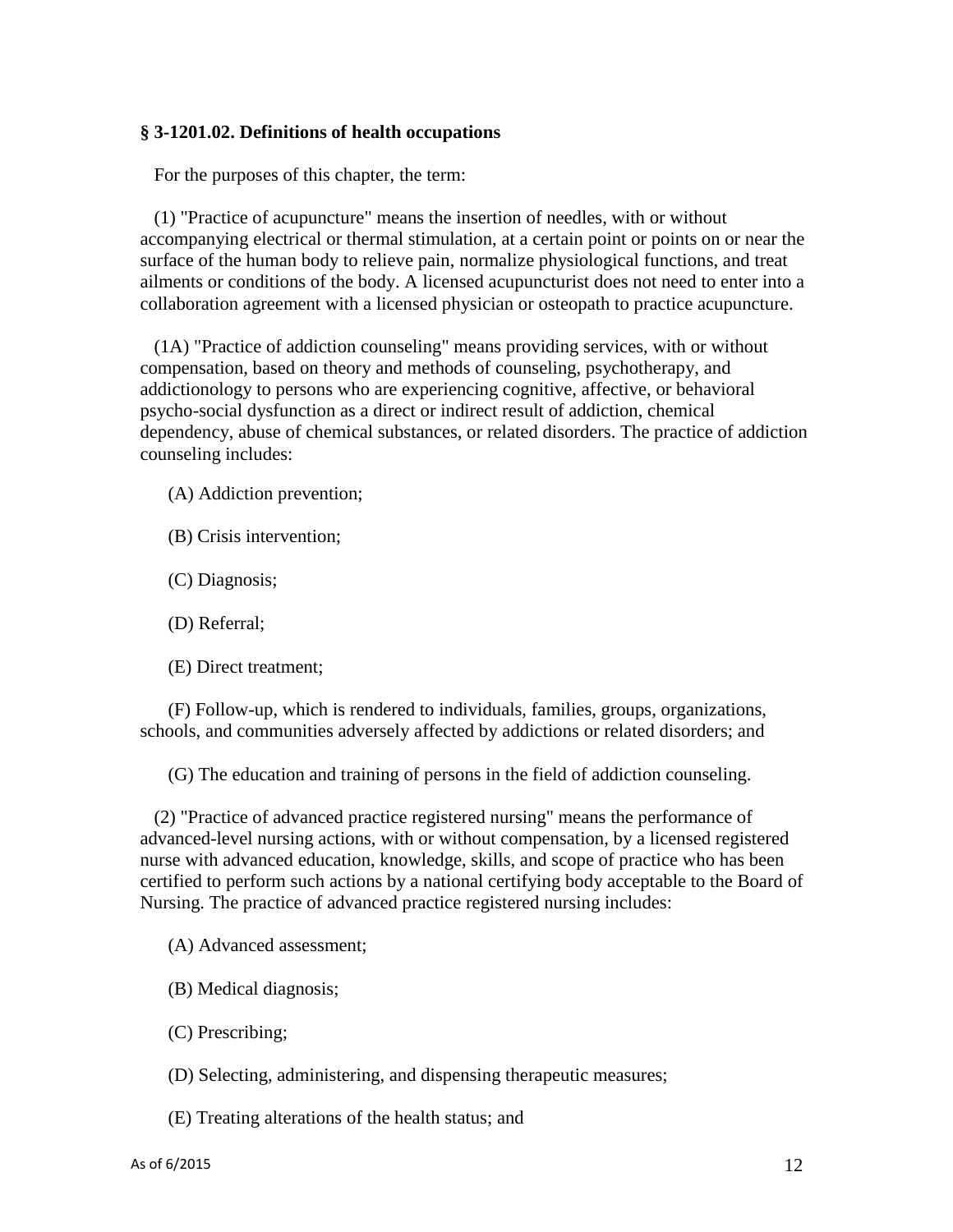(F) Carrying out other functions identified in subchapter VI of this chapter and in accordance with procedures required by this chapter.

(2A) (A) "Practice by anesthesiologist assistants" means assisting an anesthesiologist in developing and implementing anesthesia care plans for patients under the supervision and direction of the anesthesiologist.

(B) For the purposes of this paragraph, the term "anesthesiologist" means a physician who has completed a residency in anesthesiology approved by the American Board of Anesthesiology or the American Osteopathic Board of Anesthesiology and who is currently licensed to practice medicine in the District of Columbia.

(2A-i) (A) "Practice of assisted living administration" means planning, organizing, directing, and controlling the operation of an assisted living residence.

(B) For the purposes of this chapter, the term:

(i) "Assisted living administrator" or "ALA" means a person who oversees the day-to-day operation of the facility, including compliance with all regulations for licensed assisted living residences.

(ii) "Assisted living residence" shall have the same meaning as provided in section 201(4) of the Assisted Living Residence Regulatory Act of 2000, effective June 24, 2000 (D.C. Law 13-127; D.C. Official Code § 44-102.01(4)).

(2A-ii) (A) "Practice of athletic training" means any of the following:

(i) The treatment of an athletic injury that is:

(I) For an athlete whose condition is within the professional and educational ability of the licensed athletic trainer; and

(II) Performed under the general supervision of a physician who has issued any written order, protocol, or recommendation for an athletic injury;

(ii) The immediate treatment of athletic injuries, including common emergency medical situations;

(iii) The provision of education, guidance, and counseling to athletes, coaches, parents of athletes, and athletic communities regarding athletic training and the prevention, care, and treatment of athletic injuries; and

(iv) The organization and administration of athletic training programs.

(B) Nothing in subparagraph (A) of this paragraph shall be construed as authorizing:

(i) The diagnosis of physical disability, massaging of the superficial soft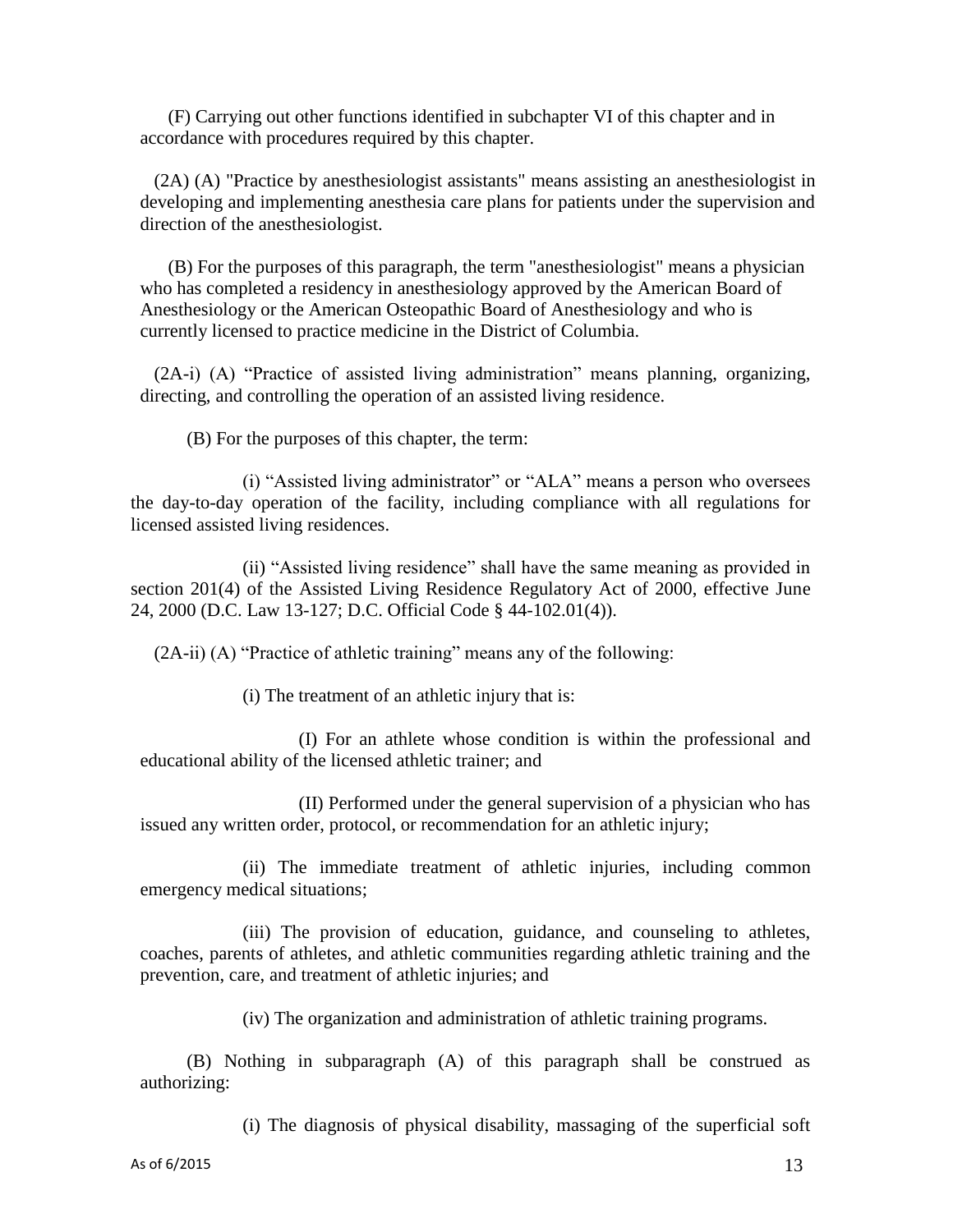tissues of the body, or the use of X rays, radium, or electricity for cauterization or surgery by an athletic trainer;

(ii) Treatment or rehabilitation of neurologic injuries, conditions, or disease other than the preventative and emergency medical treatment authorized by subparagraphs  $(A)(i)$  and  $(A)(ii)$  of this paragraph; and

(iii) The expansion of treatment beyond determination of the supervising physician.

(C) Nothing in subparagraph (A) of this paragraph shall be construed as preventing or restricting:

(i) The lawful practice of a licensed health care professional under the scope of his or her license; provided, that he or she does not hold himself or herself out as an athletic trainer;

(ii) Self-care by a patient, the provision of basic first aid services by an individual, or the gratuitous care by a friend or family member who does not represent himself or herself as an athletic trainer;

(iii) The lawful practice of a personal trainer registered with the Mayor; provided, that the person does not represent himself or herself as an athletic trainer or provide athletic trainer services, and treatment of any athletic injuries is limited to the provision of basic first aid;

(iv) Coaches and physical education instructors, health or recreation directors, health club or spa instructors, and water safety instructors that are supervising athletic activities, exercise, aerobics, weightlifting, water safety, and other recreational physical activities; provided, that the person does not represent himself or herself as an athletic trainer or provide athletic trainer services, and if any treatment of athletic injuries is limited to the provision of basic first aid;

(v) The activities of athletic training students acting under the direction of an athletic trainer licensed, certified, or registered in any state; provided, that the students are designated by a title that clearly indicates their status as athletic training students; or

(vi) The activities of athletic trainers from other nations, states, or territories when performing their duties for their respective teams or organizations and only during the course of their team's or organization's stay in the District; provided, that the athletic trainers are currently licensed, certified, or registered, in any state or Canada, or are currently certified by the National Athletic Trainers Association Board of Certification, Inc., or its successor.

(D) For the purposes of this paragraph, the term:

(i) "Athlete" means: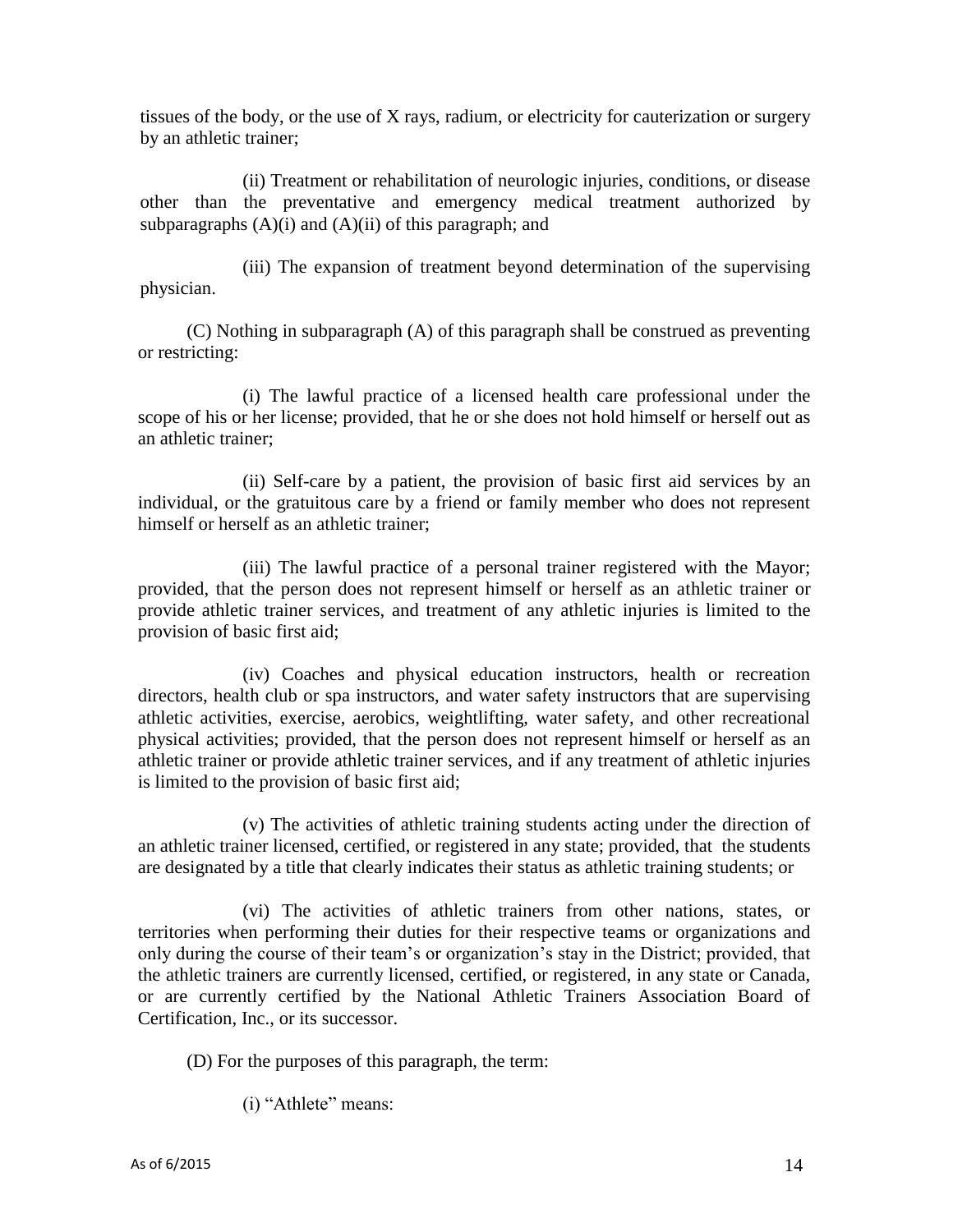(I) A person participating in, or preparing for, a competitive team or individual sport, or other athletic activity being conducted by an educational institution, professional athletic organization, or a board sanctioned amateur athletic organization; or

(II) A member of an athletic team.

(ii) "Athletic injury" means a musculoskeletal injury suffered by an athlete resulting from or limiting participation in or training for scholastic, recreational, professional, or amateur athletic activities.

(iii) "Treatment" means the prevention, evaluation, recognition, management, treatment, rehabilitation or reconditioning of an athletic injury, including the usage of appropriate preventative and supportive devices, temporary splinting and bracing physical modalities of heat, cold, light, massage, water, electric stimulation, sound, and exercise equipment for which an athletic trainer has received appropriate training or education.

(E) Any person who holds a license to pursuant to this chapter as an athletic trainer may use the letters "LAT" or "AT" in connection with the person's name to denote licensure hereunder, and unlicensed persons are prohibited from using in connection with their name or business activity the words "athletic trainer," "trainer," "certified athletic trainer," and "licensed athletic trainer."

(2B) (A) "Practice of audiology" means the planning, directing, supervising, and conducting of habilitative or rehabilitative counseling programs for individuals or groups of individuals who have, or are suspected of having, disorders of hearing; any service in audiology, including prevention, identification, evaluation, consultation, habilitation or rehabilitation, instruction, and research; participating in hearing conservation, hearing aid and assistive listening device evaluation, selection, preparation, dispensing, and orientation; fabricating ear molds; providing auditory training and speech reading; or administering tests of vestibular function and tests for tinnitus. The practice of audiology includes speech and language screening limited to a pass-or-fail determination for the purpose of identification of individuals with disorders of communication. The practice of audiology does not include the practice of medicine or osteopathic medicine, or the performance of a task in the normal practice of medicine or osteopathic medicine by a person to whom the task is delegated by a licensed physician.

(B) Repealed.

(2C) "Practice by an audiology assistant" means assisting a licensed audiologist in implementing audiology care and treatment plans for patients under the direct supervision and direction of the licensed audiologist.

(3) (A) "Practice of Chiropractic" means the detecting and correcting of subluxations that cause vertebral, neuromuscular, or skeletal disorder, by adjustment of the spine or manipulation of bodily articulations for the restoration and maintenance of health; the use of x-rays, physical examination, and examination by noninvasive instrumentation for the detection of subluxations; and the referral of a patient for diagnostic x-rays, tests, and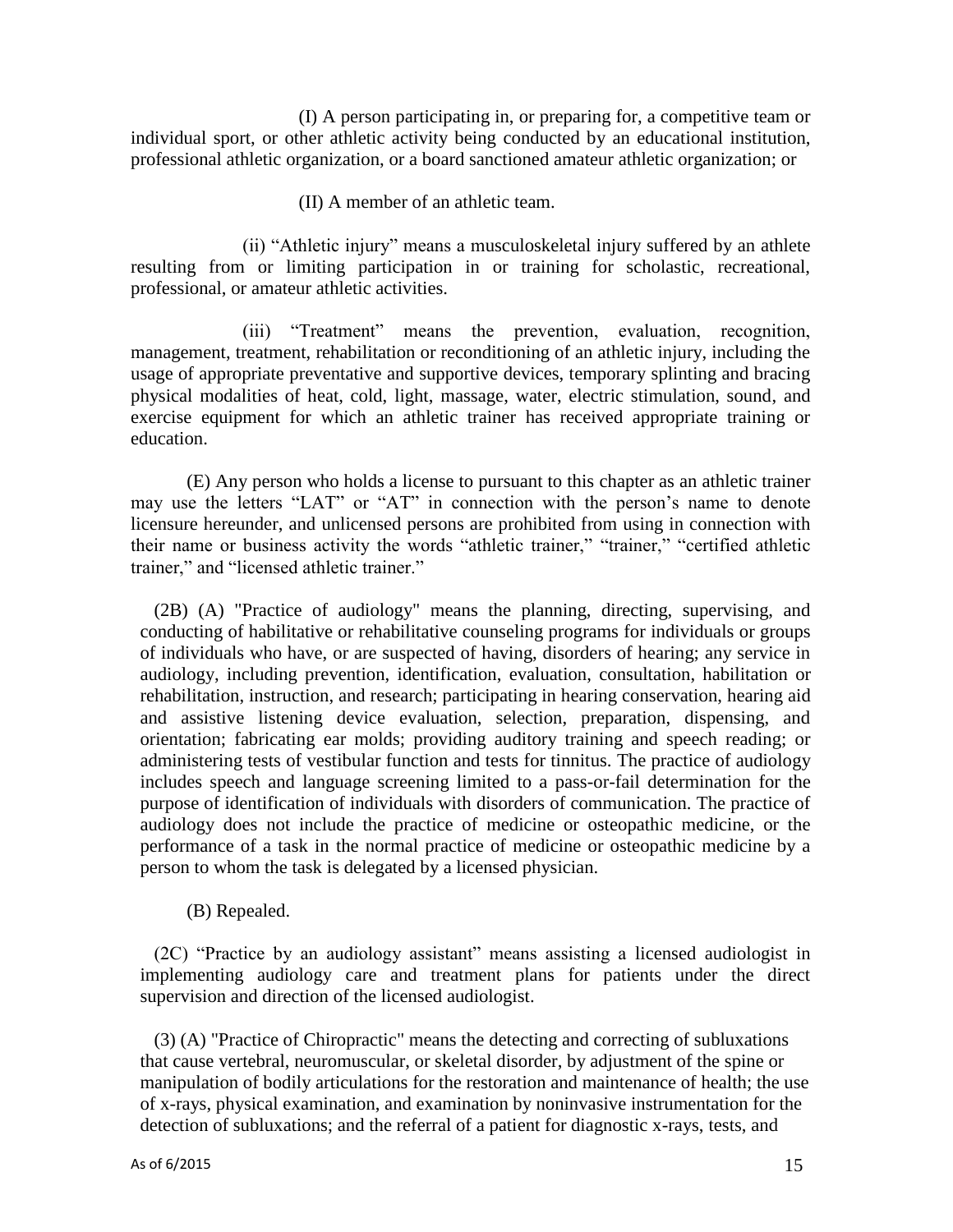clinical laboratory procedures in order to determine a regimen of chiropractic care or to form a basis or referral of patients to other licensed health care professionals. "Practice of Chiropractic" does not include the use of drugs, surgery, or injections, but may include, upon certification by the Board, counseling about hygienic and other noninvasive ancillary procedures authorized by rules issued pursuant to this chapter.

(B) Nothing in this paragraph shall be construed as preventing or restricting the services or activities of any individual engaged in the lawful practice of cosmetology or massage, provided that the individual does not represent by title or description of services that he or she is a chiropractor.

(3A) "Practice of cytotechnology" means the microscopic study or examination of body fluids, tissues, or cells desquamated from a body surface or lesion for the practice of clinical laboratory science, including detecting malignancy and microbiologic changes and the measurement of hormonal levels.

(4) (A) "Practice of dental hygiene" means the performance of any of the following activities in accordance with the provisions of subparagraph (B) of this paragraph:

(i) A preliminary dental examination; a complete prophylaxis, including the removal of any deposit, accretion, or stain from the surface of a tooth or a restoration; or the polishing of a tooth or a restoration;

(ii) The charting of cavities during preliminary examination, prophylaxis, or polishing;

(iii) The application of a medicinal agent to a tooth for a prophylactic purpose;

(iv) The taking of a dental X-ray;

(v) The instruction of individuals or groups of individuals in oral health care; and

(vi) Any other functions included in the curricula of approved educational programs in dental hygiene.

(B) A dental hygienist may perform the activities listed in subparagraph (A) of this paragraph only under the general supervision of a licensed dentist, in his or her office or any public school or institution rendering dental services. The Mayor may issue rules identifying specific functions authorized by subparagraph (A)(vi) of this paragraph and may require higher levels of supervision for the performance of these functions by a dental hygienist. The license of a dentist who permits a dental hygienist, operating under his or her supervision, to perform any operation other than that permitted under this paragraph, may be suspended or revoked, and the license of a dental hygienist violating this paragraph may also be suspended or revoked, in accordance with the provisions of this chapter.

(C) For the purpose of subparagraph (B) of this paragraph, the term "general supervision" means the performance by a dental hygienist of procedures permitted by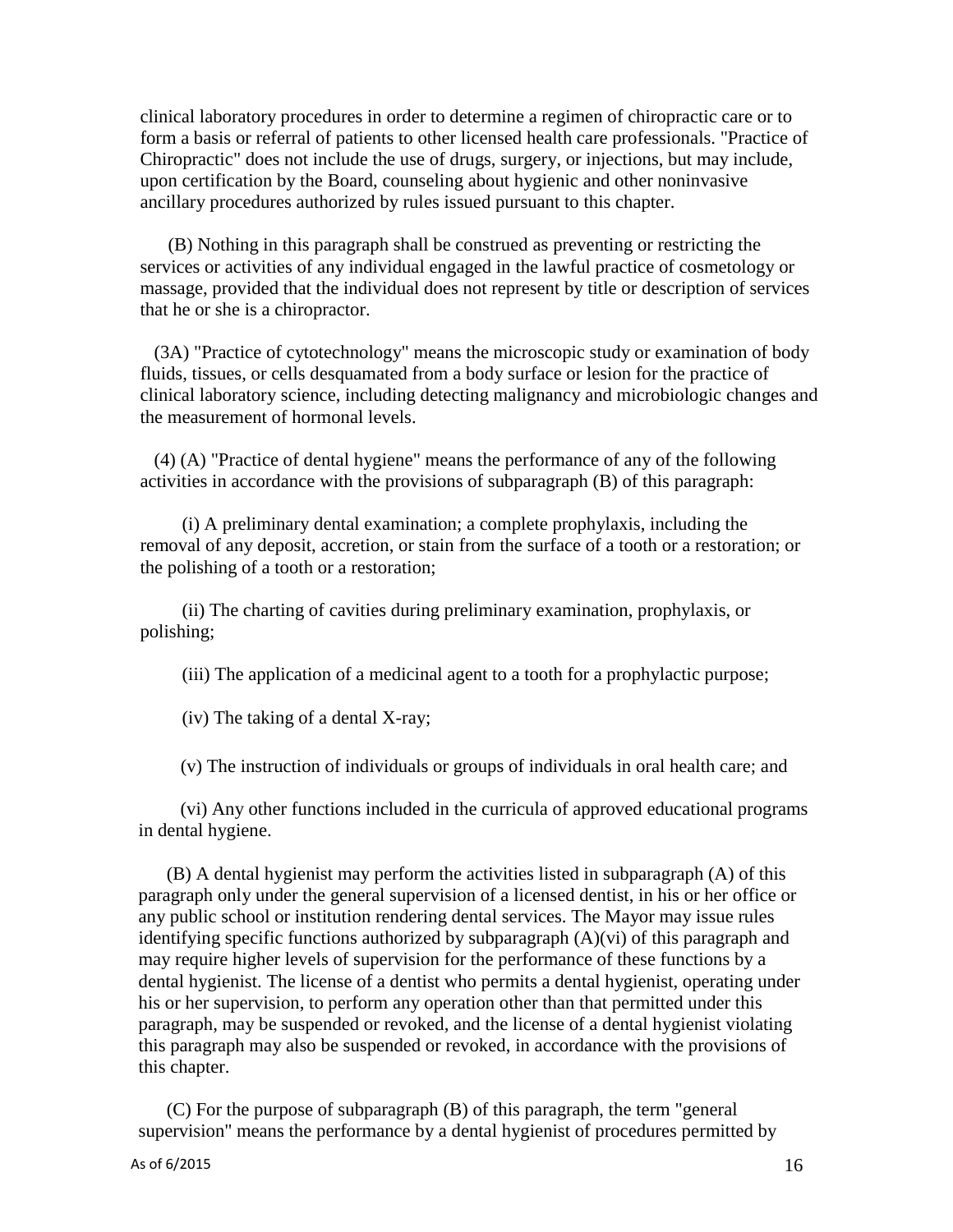subparagraph (A) of this paragraph based on instructions given by a licensed dentist, but not requiring the physical presence of the dentist during the performance of these procedures.

(5) "Practice of dentistry" means:

(A) The diagnosis, treatment, operation, or prescription for any disease, disorder, pain, deformity, injury, deficiency, defect, or other physical condition of the human teeth, gums, alveolar process, jaws, maxilla, mandible, or adjacent tissues or structures of the oral cavity, including the removal of stains, accretions, or deposits from the human teeth;

(B) The extraction of a human tooth or teeth;

(C) The performance of any phase of any operation relative or incident to the replacement or restoration of all or a part of a human tooth or teeth with an artificial substance, material, or device;

(D) The correction of the malposition or malformation of the human teeth;

(E) The administration of an appropriate anesthetic agent, by a dentist properly trained in the administration of the anesthetic agent, in the treatment of dental or oral diseases or physical conditions, or in preparation for or incident to any operation within the oral cavity;

(F) The taking or making of an impression of the human teeth, gums, or jaws;

(G) The making, building, construction, furnishing, processing, reproduction, repair, adjustment, supply or placement in the human mouth of any prosthetic denture, bridge, appliance, corrective device, or other structure designed or constructed as a substitute for a natural human tooth or teeth or as an aid in the treatment of the malposition or malformation of a tooth or teeth, or to advertise, offer, sell, or deliver any such substitute or the services rendered in the construction, reproduction, repair, adjustment, or supply thereof to any person other than a licensed dentist;

(H) The use of an X-ray machine or device for dental treatment or diagnostic purposes, or the giving of interpretations or readings of dental X-rays;

(I) The performance of any of the clinical practices included in the curricula of accredited dental schools or colleges or qualifying residency or graduate programs; or

(J) To be a manager, proprietor, operator, or conductor of a business or place where dental or dental-hygiene services are performed; provided, that this provision shall not apply to:

(i) Federal or District of Columbia government agencies providing dental services within affiliated facilities or engaged in providing public health measures to prevent disease;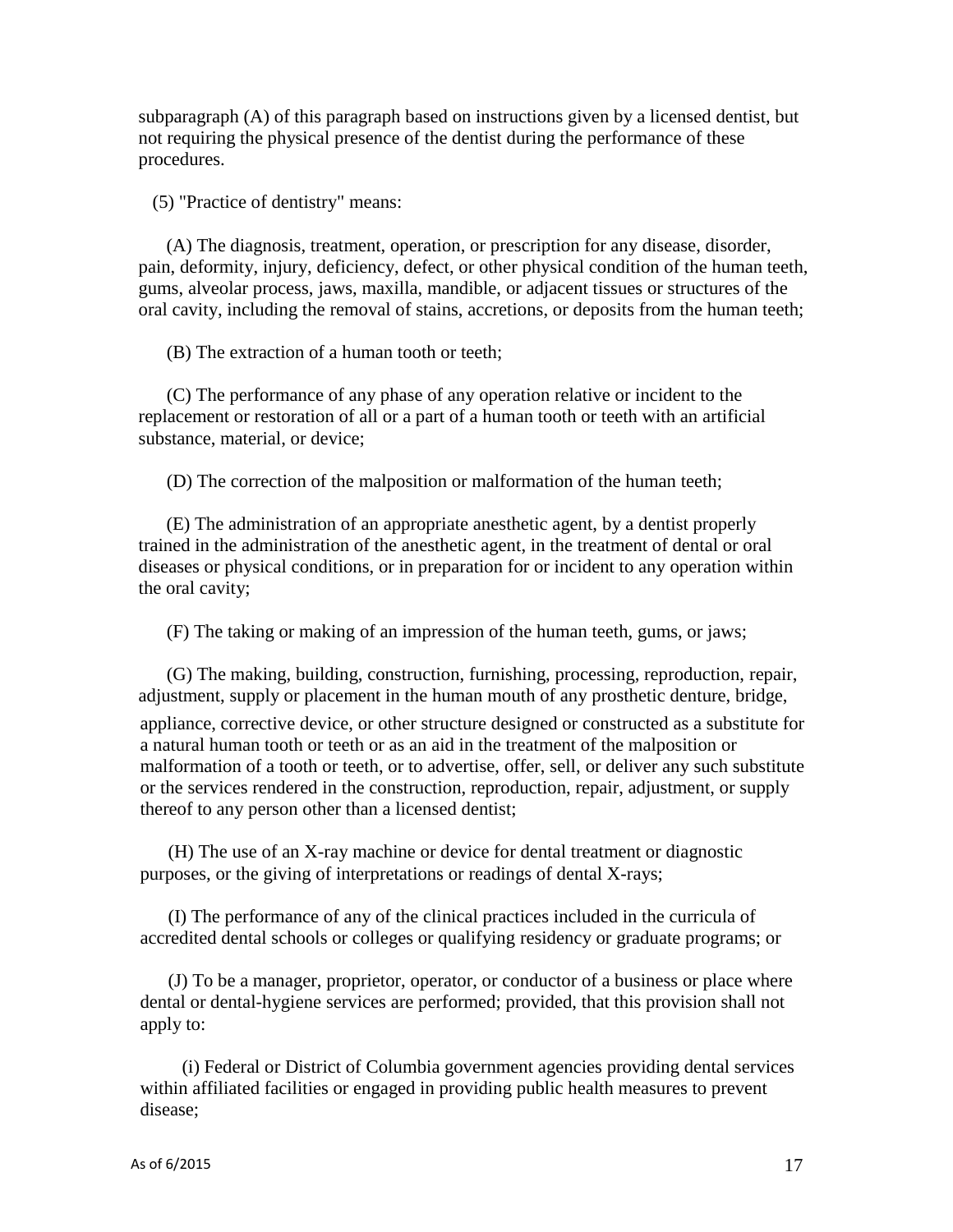(ii) Schools of dentistry, dental hygiene, or dental assisting accredited by the Commission on Dental Accreditation of the American Dental Association and providing dental services solely in an educational setting;

(iii) Federally Qualified Health Centers, as designated by the United States Department of Health and Human Services, providing dental services;

(iv) Nonprofit community-based entities or organizations that use a majority of public funds to provide dental and dental-hygiene services for indigent persons;

(v) Hospitals licensed by the Department of Health;

(vi) Partnerships, professional corporations, or professional limited liability companies solely consisting of and operated by dentists licensed under this chapter for the purpose of providing dental services;

(vii) Spouses and domestic partners of deceased licensed dentists for a period of one year following the death of the licensee;

(viii) If all of the ownership interest of the deceased, licensed dentist in a dental office or clinic is held by an administrator, executor, personal representative, guardian, conservator, or receiver of the estate ("appointee"), the appointee may retain the ownership interest for a period of one year following the creation of the ownership interest; and

(ix) An individual or entity acting as the manager, proprietor, operator, or conductor of a business or place where dental or dental-hygiene services are performed who does not have a license to practice dentistry and is not excepted pursuant to sub-subparagraphs (i) through (viii) of this subparagraph may continue to act as the manager, proprietor, operator, or conductor of the business or place where dental or dental-hygiene services are performed for a period of one year following July 7, 2009.

(6) (A) "Practice of dietetics and nutrition" means the application of scientific principles and food management techniques to assess the dietary or nutritional needs of individuals and groups, make recommendations for short-term and long-term dietary or nutritional practices which foster good health, provide diet or nutrition counseling, and develop and manage nutritionally sound dietary plans and nutrition care systems consistent with the available resources of the patient or client.

(B) Nothing in this paragraph shall be construed as preventing or restricting the practices, services, or activities of dietetic technicians and dietetic assistants working under the supervision of a licensed dietitian or nutritionist, other health professionals licensed pursuant to this chapter, or other persons who in the course of their responsibilities offer dietary or nutrition information or deal with nutritional policies or practices on an occasional basis incidental to their primary duties, provided that they do not represent by title or description of services that they are dietitians or nutritionists.

(6A) "Practice by histologic technicians" means the preparation of human and animal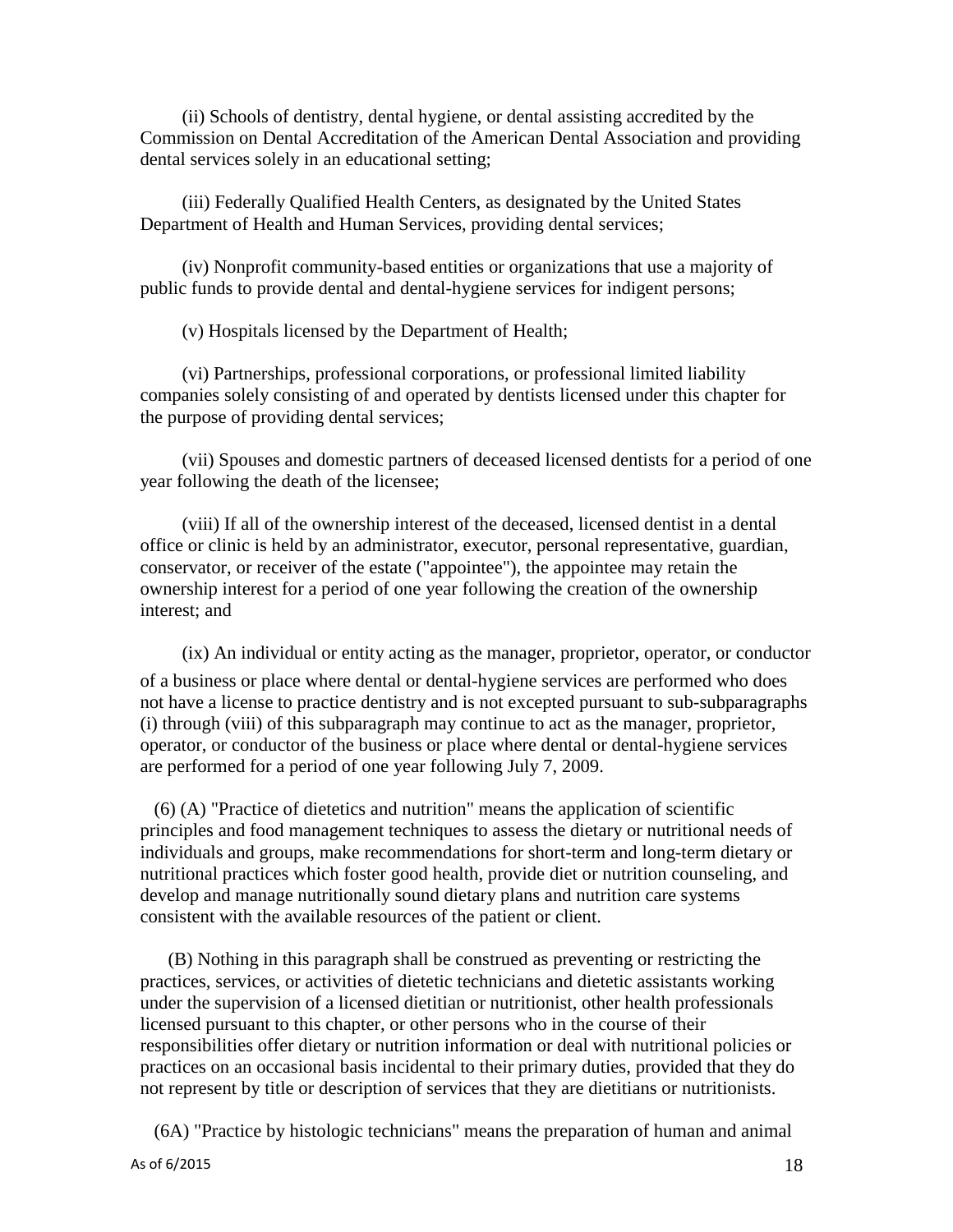tissue samples for microscopic examination.

(6A-i) Practice of histotechnology" means the preparation and processing of sections of body tissue for examination through the processes of fixation, dehydration, embedding, sectioning, decalcification, microincineration, mounting, and routine staining, and includes the identification of tissue structures, cell components, and their staining characteristics, and relating them to physiologic functions.

(6A-ii) (A) "Practice of home health care administration" means planning, organizing, directing, and controlling the provision of skilled and paraprofessional home health care, including related services, to individuals in out-of-hospital settings, such as private homes, boarding homes, hospices, and shelters.

(B) For the purposes of this chapter, the term "home health care administrator" means a person who oversees the day-to-day operation of the provision of home health care, including compliance with all regulations for home care agency and home health agency administration."

(6B) (A) "Practice of marriage and family therapy" means the diagnosis and treatment of mental and emotional disorders, whether cognitive, affective, or behavioral, within the context of marriage and family systems. The practice of marriage and family therapy involves the professional application of psychotherapeutic and family systems theories and techniques in the delivery of services to individuals, couples, and families, singly or in groups, whether the services are offered directly to the general public or through organizations, either public or private, for a fee, monetary or otherwise, for the purpose of treating the diagnosed nervous and mental disorders.

(B) Nothing in subparagraph (A) of this paragraph shall be construed as preventing or restricting the practices, services, or activities of:

(i) A person practicing marriage and family therapy within the scope of the person's employment or duties at:

(I) A recognized academic institution, or a federal, state, county, or local governmental institution or agency; or

(II) A nonprofit organization that is determined by the Board to meet community needs;

(ii) A person who is a marriage and family therapy intern or person preparing for the practice of marriage and family therapy under qualified supervision in a training institution or facility or under another supervisory arrangement recognized and approved by the Board; provided, that the person is designated by a title clearly indicating the training status, such as "marriage and family therapy intern," "marriage therapy intern," or "family therapy intern"; or

(iii) A person who has been issued a temporary permit by the Board to engage in the activities for which licensure is required.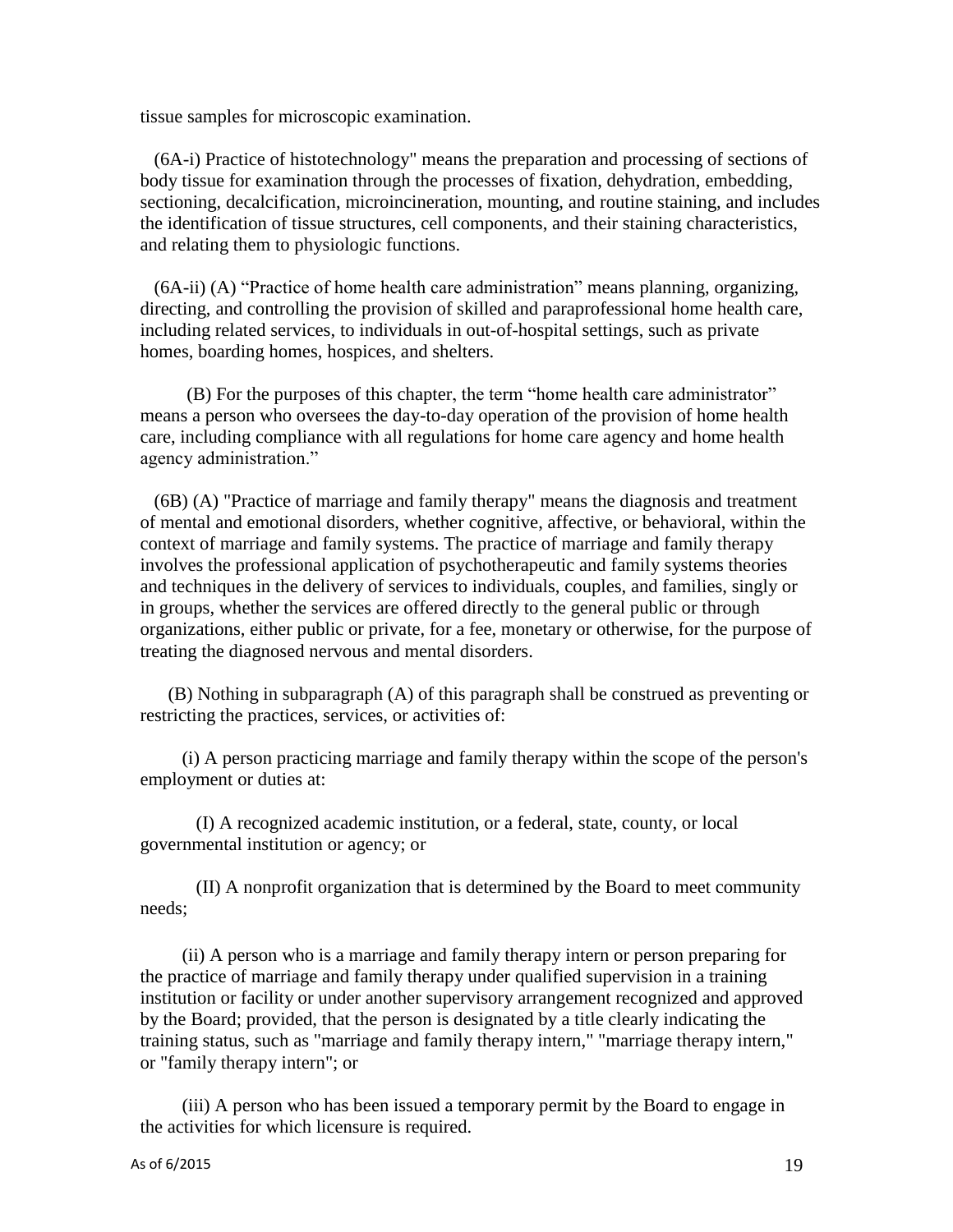(C) Nothing in this chapter shall be construed as preventing or restricting members of the clergy, or other health professionals licensed under this chapter, including clinical social workers, psychiatric nurses, psychiatrists, psychologists, physicians, or professional counselors, from practicing marriage and family therapy consistent with the accepted standards of their professions; provided, that no such persons shall represent by title or description of services that they are marriage and family therapists.

(6B-i) "Practice by medical laboratory technicians" means performing tests on tissue, blood, and body fluids for the purpose of assisting in the diagnosis and treatment of diseases while working under the supervision of a medical technologist or physician.

(6B-ii) "Practice of medical laboratory technology" means performing clinical laboratory tests and procedures, including: monitoring tests and procedures, and preparing blood, urine, and tissue specimens for analysis; using sophisticated laboratory equipment to look for bacteria, parasites, and other microorganisms; analyzing the chemical content of fluids, matching blood for transfusions; and, testing for drug levels in the blood to show how a patient is responding to treatment, in areas of a clinical laboratory, with the exception of cytotechnology.

(6C) (A) "Practice of massage therapy" means the:

(i) Performance of therapeutic maneuvers in which the practitioner applies massage techniques, including use of the hand or limb to apply touch and pressure to the human body through tapping, stroking, kneading, compression, friction, stretching, vibrating, holding, positioning, or causing movement of an individual's body to positively affect the health and well-being of the individual;

(ii) Use of adjunctive therapies, including the application of heat, cold, water, and mild abrasives, but excluding galvanic stimulation, ultra sound, doppler vascularizers, diathermy, transcutaneous electrical nerve stimulation, or traction; and

(iii) Education and training of persons in massage therapy techniques.

(B) A licensed massage therapist shall not diagnose disease or injury; prescribe medicines, drugs, or other treatments of disease; or perform adjustments of the articulations of the osseous structure of the body or spine.

(C) A licensed massage therapist may perform cross-gender massage.

(D) Repealed.

(7) (A) "Practice of medicine" means suggesting, recommending, prescribing, or administering, with or without compensation, any form of treatment, operation, drug, medicine, manipulation, electricity, or any physical, mechanical, or healing treatment by other means, for the prevention, diagnosis, correction, or treatment of a physical or mental disease, ailment, injury, condition, or defect of any person, including: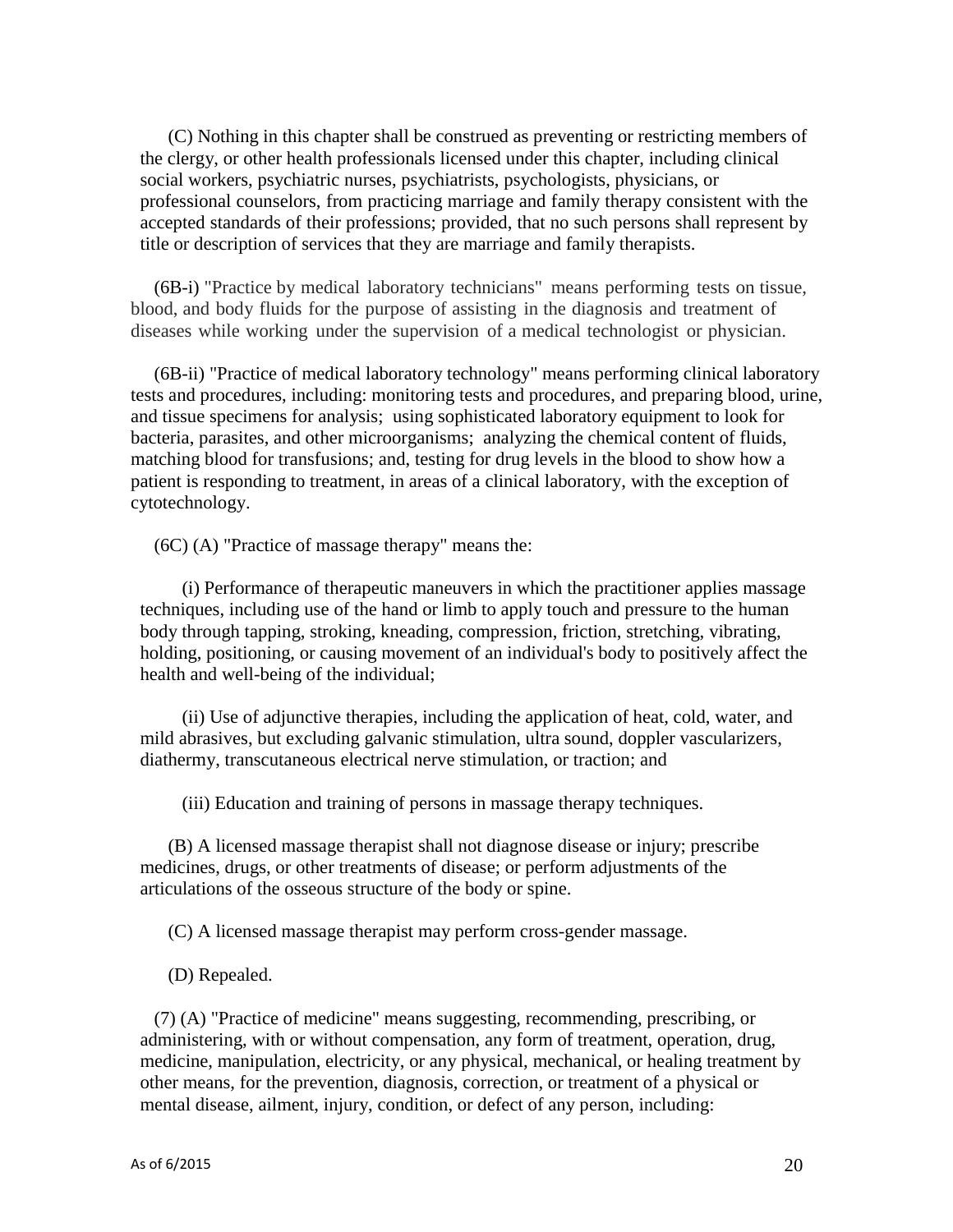(i) The management of pregnancy and parturition;

(ii) The interpretation of tests, including primary diagnosis of pathology specimens, images, or photographs;

(iii) Offering or performing a surgical operation upon another person;

(iv) Offering or performing any type of invasive procedure of the body, whether through a body opening or a cutting of the skin, or otherwise affecting the layer of skin below the stratum corneum, for surgical, therapeutic, or cosmetic purposes, excluding procedures known as body tattooing or body piercing;

(v) Rendering a written or otherwise documented medical opinion relating to the diagnosis and treatment of a person within the District, or the actual rendering of treatment to a person within the District, by a physician located outside the District as a result of transmission of the person's medical data by electronic or other means from within the District to the physician or to the physician's agent;

(vi) Maintaining an office or other place for the purpose of examining persons afflicted with disease, injury, or defect of body or mind;

(vii) Advertising or representing in any manner that one is authorized to practice medicine; or

(viii) Using the designation "Doctor of Medicine," "Doctor of Osteopathy," "physician," "surgeon," "physician and surgeon," "M.D.," or "D.O.," or a similar designation, or any combination thereof, in the conduct of an occupation or profession pertaining to the prevention, diagnosis, or treatment of human disease or condition, unless the designation additionally contains the description of another branch of the healing arts for which one holds a valid license.

(B) Nothing in this paragraph shall be construed as preventing or restricting other health professionals from offering or undertaking any type of invasive procedure of the body, whether through a body opening or a cutting of the skin, or otherwise affecting the layer of skin below the stratum corneum, for surgical, therapeutic, or cosmetic purposes, if the procedure:

(i) Has been authorized by a licensed physician; or

(ii) Is performed by an advanced practice registered nurse, an anesthesiologist assistant, a dentist, a physician assistant, a podiatrist, a practical nurse, a registered nurse, or a surgical assistant who has received the necessary training and experience to perform the procedure in a safe and effective manner.

(C) Nothing in this paragraph shall be construed as preventing or restricting advanced practice registered nurses from performing their duties as advanced practice registered nurses.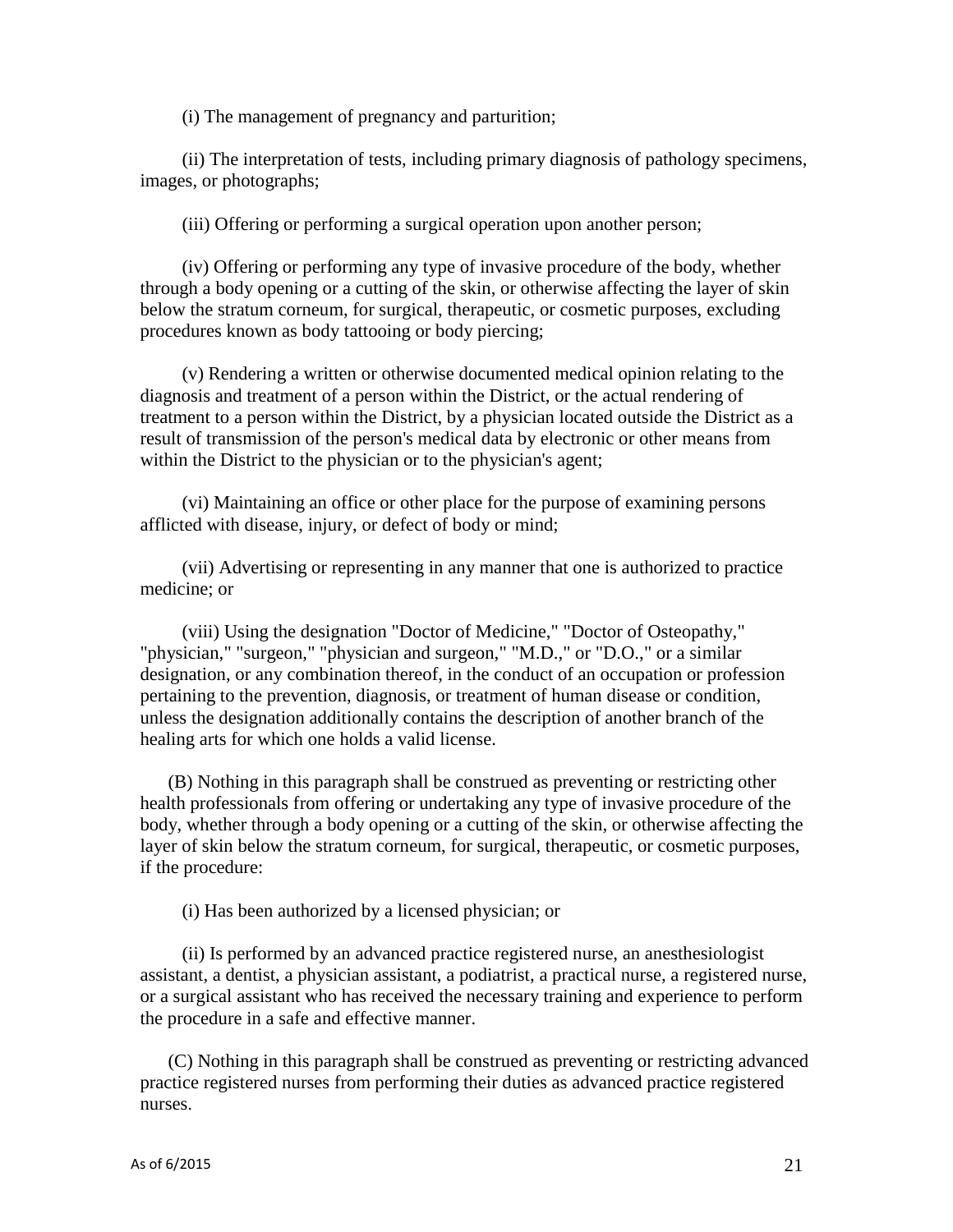(7A) (A) "Practice of naturopathic medicine" means a system of health care that utilizes education, natural medicines, and natural therapies to support and stimulate a patient's intrinsic self-healing processes to prevent, diagnose, and treat human conditions and injuries.

(B) The term "practice of naturopathic medicine" does not include the practices of physical therapy, physical rehabilitation, acupuncture, or chiropractic.

(7B) "Practice by nursing assistive personnel" means the performance by unlicensed personnel of assigned patient care tasks that do not require professional skill or judgment within a health care, residential, or community support setting; provided, that the patient care tasks are performed under the general supervision of a licensed health care professional. Nursing assistive personnel includes:

(A) Nursing assistants;

(B) Health aides;

(C) Home-health aides;

(D) Nurse aides;

(E) Trained medication employees;

(F) Dialysis technicians; and

(G) Any other profession as determined by the Mayor through rulemaking.

(8) (A) "Practice of nursing home administration" means the administration, management, direction, or the general administrative responsibility for an institution or part of an institution that is licensed as a nursing home.

(B) Within the meaning of this paragraph, the term "nursing home" means a 24-hour inpatient facility, or distinct part thereof, primarily engaged in providing professional nursing services, health-related services, and other supportive services needed by the patient or resident.

(9) (A) "Practice of occupational therapy" means:

(i) The therapeutic use of everyday life activities with individuals or groups, with or without compensation, for the purpose of participation in roles and situations in homes, schools, workplaces, communities, and other settings to promote health and welfare for those who have or are at risk for developing an illness, injury, disease, disorder, condition, impairment, disability, activity limitation, or participation restriction;

(ii) Addressing the physical, cognitive, psycho-social, sensory, or other aspects of performance in a variety of contexts to support engagement in everyday life activities that affect health, well-being, and quality of life;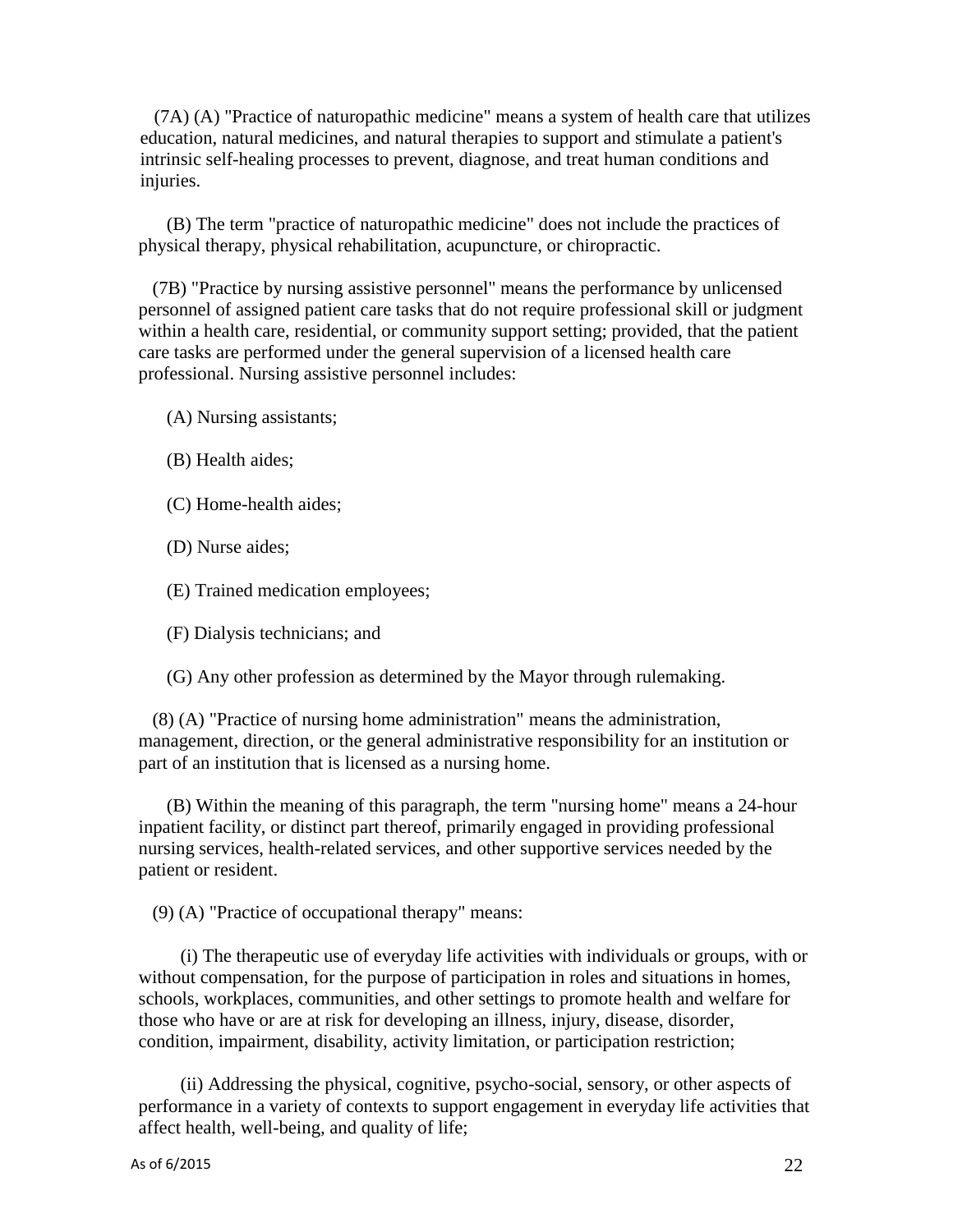(iii) The education and training of persons in the direct care of patients through the use of occupational therapy; and

(iv) The education and training of persons in the field of occupational therapy.

(B) An individual licensed as an occupational therapy assistant pursuant to this chapter may assist in the practice of occupational therapy under the general supervision of a licensed occupational therapist.

(C) Nothing in this paragraph shall be construed as preventing or restricting the practices, services, or activities of an occupational therapy aide who works under the immediate supervision of a licensed occupational therapist or licensed occupational therapy assistant, and whose activities do not require advanced training in the basic anatomical, biological, psychological, and social sciences involved in the practice of occupational therapy.

(10) (A) "Practice of optometry" means the application of the scientific principles of optometry in the examination of the human eye, its adnexa, appendages, or visual system, with or without the use of diagnostic pharmaceutical agents to prevent, diagnose, or treat defects or abnormal conditions; the prescription or use of lenses, prisms, orthoptics, vision training or therapy, low vision rehabilitation, therapeutic pharmaceutical agents, or prosthetic devices; or the application of any method, other than invasive surgery, necessary to prevent, diagnose, or treat any defects or abnormal conditions of the human eye, its adnexa, appendages, or visual system.

(B) The Mayor shall issue rules identifying which, and under what circumstances, diagnostic and therapeutic pharmaceutical agents may be used by optometrists pursuant to this paragraph.

(C) An individual licensed to practice optometry pursuant to this chapter may use diagnostic and therapeutic agents only if certified to do so by the Board of Optometry in accordance with the provisions of § 3-1202.07.

(D) Nothing in this paragraph shall be construed to authorize an individual licensed to practice optometry to use surgical lasers; to perform any surgery including cataract surgery or cryosurgery; or to perform radial keratotomy. For the purpose of this subparagraph, the term "surgery" shall not include punctal plugs, superficial foreign body removal, epilation, or dialation and irrigation.

(E) Nothing in this paragraph shall be construed to authorize an individual licensed to practice optometry to administer or prescribe any oral systemic drug except for antibiotics, appropriate analgesics, antihistamines, non-steroidal anti-inflammatories, or medication for the emergency treatment of angle closure glaucoma; to administer or prescribe any injectable systemic drug except for an injection to counter an anaphylactic reaction; or to administer or prescribe any drug for any purpose other than that authorized by this paragraph. For the purposes of this subparagraph, the term "antibiotics" shall not

include antiviral or antifungal agents.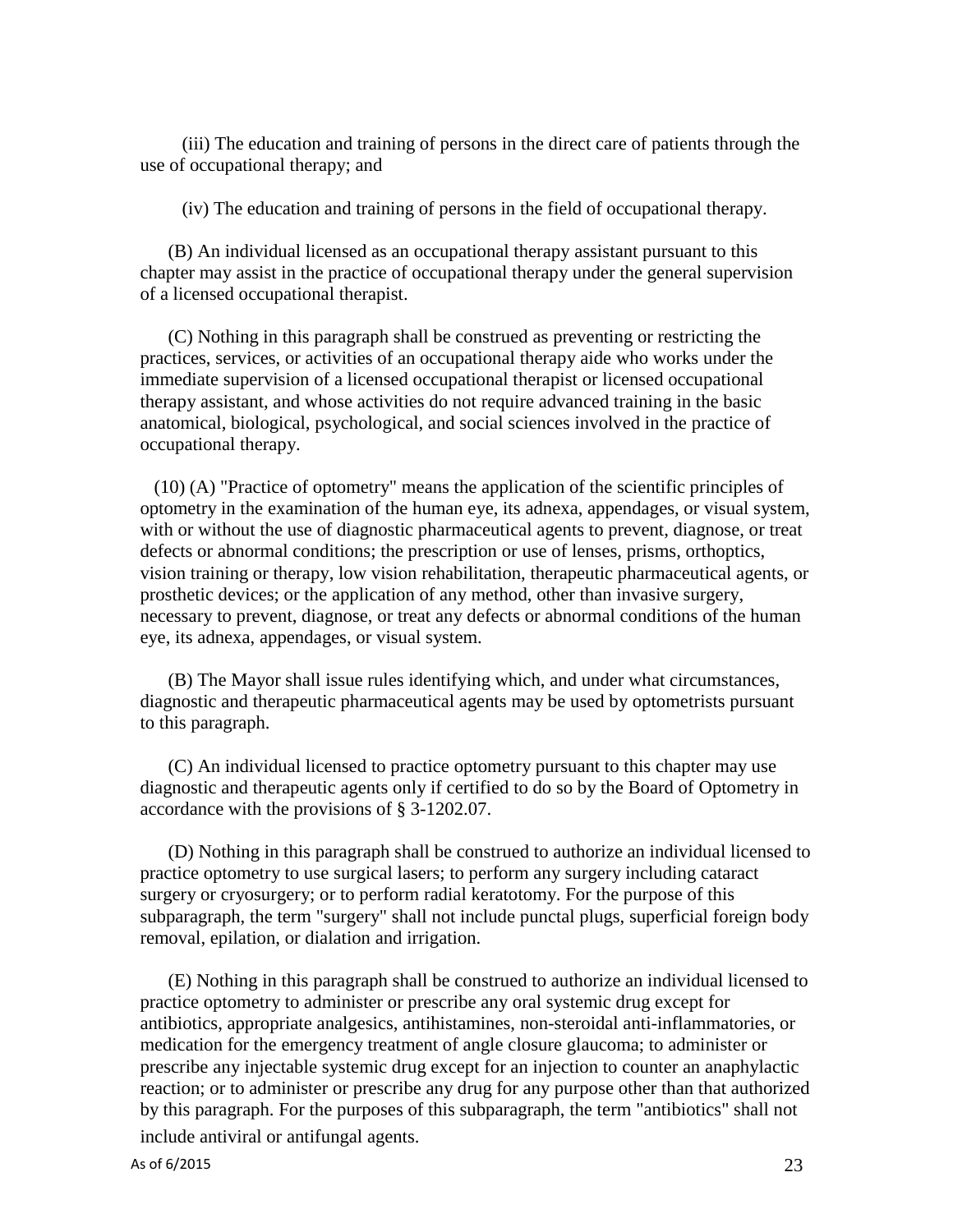(F) Prior to initiating treatment for glaucoma, an optometrist shall consult with the patient's physician or other appropriate physician. The treatment of angle closure glaucoma by an optometrist shall be limited to the initiation of immediate emergency treatment.

(G) Nothing in this paragraph shall be construed as preventing or restricting the practice, services, or activities of a licensed physician or as prohibiting an optician from providing eyeglasses or lenses on the prescription of a licensed physician or optometrist or a dealer from selling eyeglasses or lenses; provided, that the optician or dealer does not represent by title or description of services that he or she is an optometrist.

(10A) (A) "Practice of pharmaceutical detailing" means the practice by a representative of a pharmaceutical manufacturer or labeler of communicating in person with a licensed health professional, or an employee or representative of a licensed health professional, located in the District of Columbia, for the purposes of selling, providing information about, or in any way promoting a pharmaceutical product.

(B) For the purposes of this paragraph, the term:

(i) "Labeler" means an entity or person that receives pharmaceutical products from a manufacturer or wholesaler and repackages them for later retail sale and that has a labeler code from the federal Food and Drug Administration under 21 C.F.R. § 207.20.

(ii) "Manufacturer" means a maker of pharmaceutical products and includes a subsidiary or affiliate of a manufacturer.

(iii) "Pharmaceutical product" means a drug or biologic for human use regulated by the federal Food and Drug Administration.

(11) (A) "Practice of pharmacy" means the interpretation and evaluation of prescription orders; the compounding, dispensing, and labeling of drugs and devices; drug and device selection; responsibility for advising and providing information, where regulated or otherwise necessary, concerning drugs and devices and their therapeutic values, content, hazards, and uses in the treatment and prevention of disease; responsibility for conducting drug-regimen reviews; responsibility for the proper and safe storage and distribution of drugs and devices; the administration of immunizations and vaccinations upon receipt of a written physician protocol and a valid prescription or standing order of a physician when certified by the Board of Pharmacy to do so; conducting health screenings, including obtaining finger-stick blood samples; the offering or performance of those acts, services, operations, and transactions necessary in the conduct, operation, management, and control of a pharmacy; and the maintenance of proper records therefore.

(B) Within the meaning of this paragraph, the term:

As of 6/2015  $24$ (i) "Pharmacy" means any establishment or institution, or any part thereof, where the practice of pharmacy is conducted; drugs are compounded or dispensed, offered for sale, given away, or displayed for sale at retail; or prescriptions are compounded or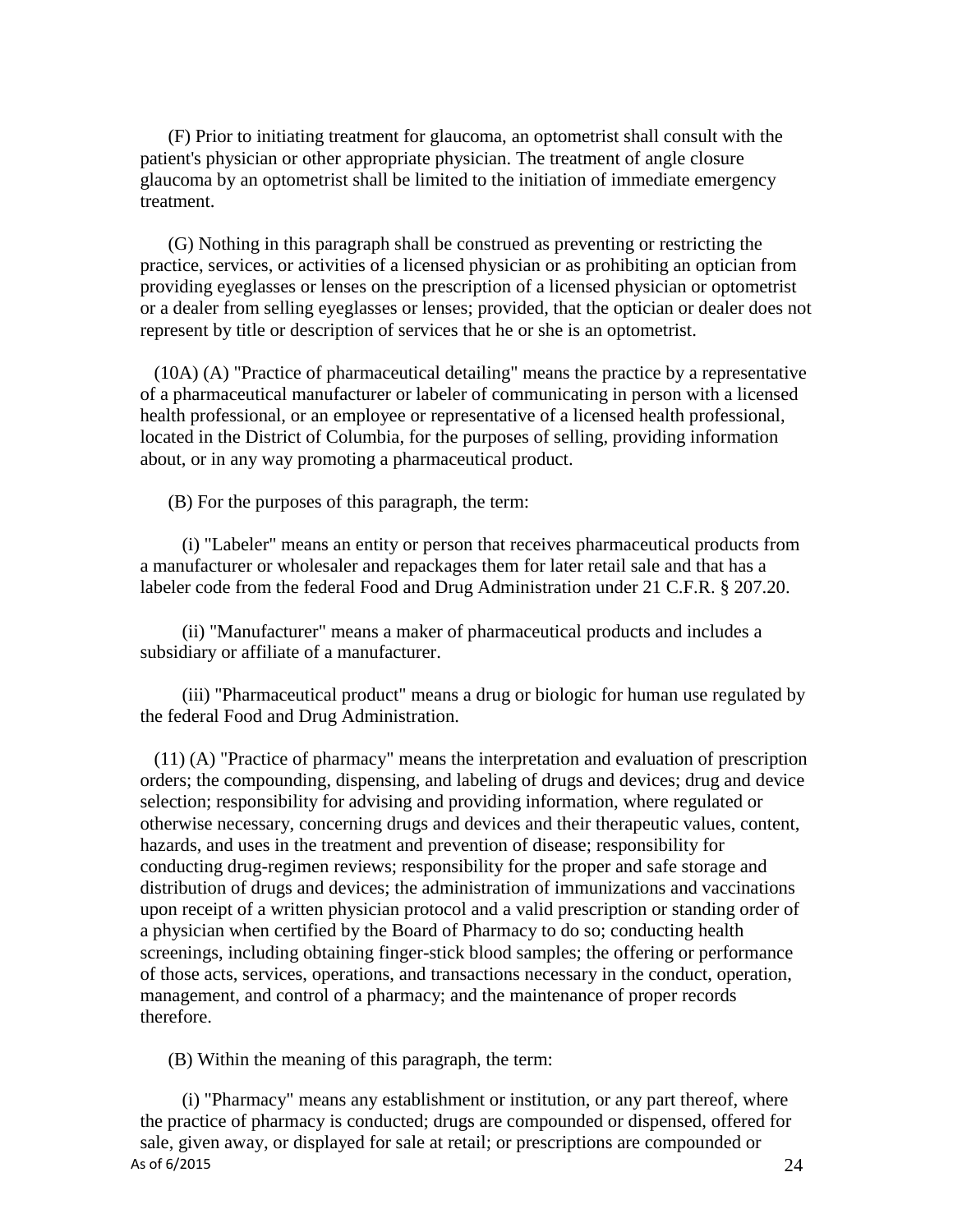dispensed.

(ii) "Prescription" means any order for a drug, medicinal chemical, or combination or mixtures thereof, or for a medically prescribed medical device, in writing, or on an approved electronic form, dated and signed by an authorized health professional, or given orally to a pharmacist by an authorized health professional or the person's authorized agent and immediately reduced to writing by the pharmacist or pharmacy intern, specifying the address of the person for whom the drug or device is ordered and directions for use to be placed on the label.

(12) (A) "Practice of physical therapy" means the independent evaluation of human disability, injury, or disease by means of noninvasive tests of neuromuscular functions and other standard procedures of physical therapy, and the treatment of human disability, injury, or disease by therapeutic procedures, embracing the specific scientific application of physical measures to secure the functional rehabilitation of the human body. These measures include the use of therapeutic exercise, therapeutic massage, heat or cold, air, light, water, electricity, or sound for the purpose of correcting or alleviating any physical or mental disability, or preventing the development of any physical or mental disability, or the performance of noninvasive tests of neuromuscular functions as an aid to the detection or treatment of any human condition.

(B) "Practice by physical therapy assistants" means the performance of selected physical therapy procedures and related tasks under the direct supervision of a physical therapist by a person who has graduated from a physical therapy assistant program accredited by an agency recognized for that purpose by the Secretary of the Department of Education or the Council of Postsecondary Accreditation.

(C) Nothing in this paragraph shall be construed as preventing or restricting the practices, services, or activities of a physical therapy aide who works only under the direct supervision of a physical therapist, and whose activities do not require advanced training in, or complex application of, therapeutic procedures or other standard procedures involved in the practice of physical therapy.

(13) "Practice by physician assistants" means the performance, in collaboration with a licensed physician or osteopath, of acts of medical diagnosis and treatment, prescription, preventive health care, and other functions which are authorized by the Board of Medicine pursuant to § 3-1202.03.

(13A) "Practice by physicians-in-training" means the practice of medicine by a medical resident or fellow, or other similar designation, enrolled in a nationally accredited training program or a training program in the District that is approved by the District of Columbia Board of Medicine.

(14) "Practice of podiatry" means to diagnose or surgically, medically, or mechanically treat, with or without compensation, the human foot or ankle, the anatomical structures that attach to the human foot, or the soft tissue below the mid-calf. The term "practice of podiatry" does not include the administration of an anesthetic, other than a local

anesthetic.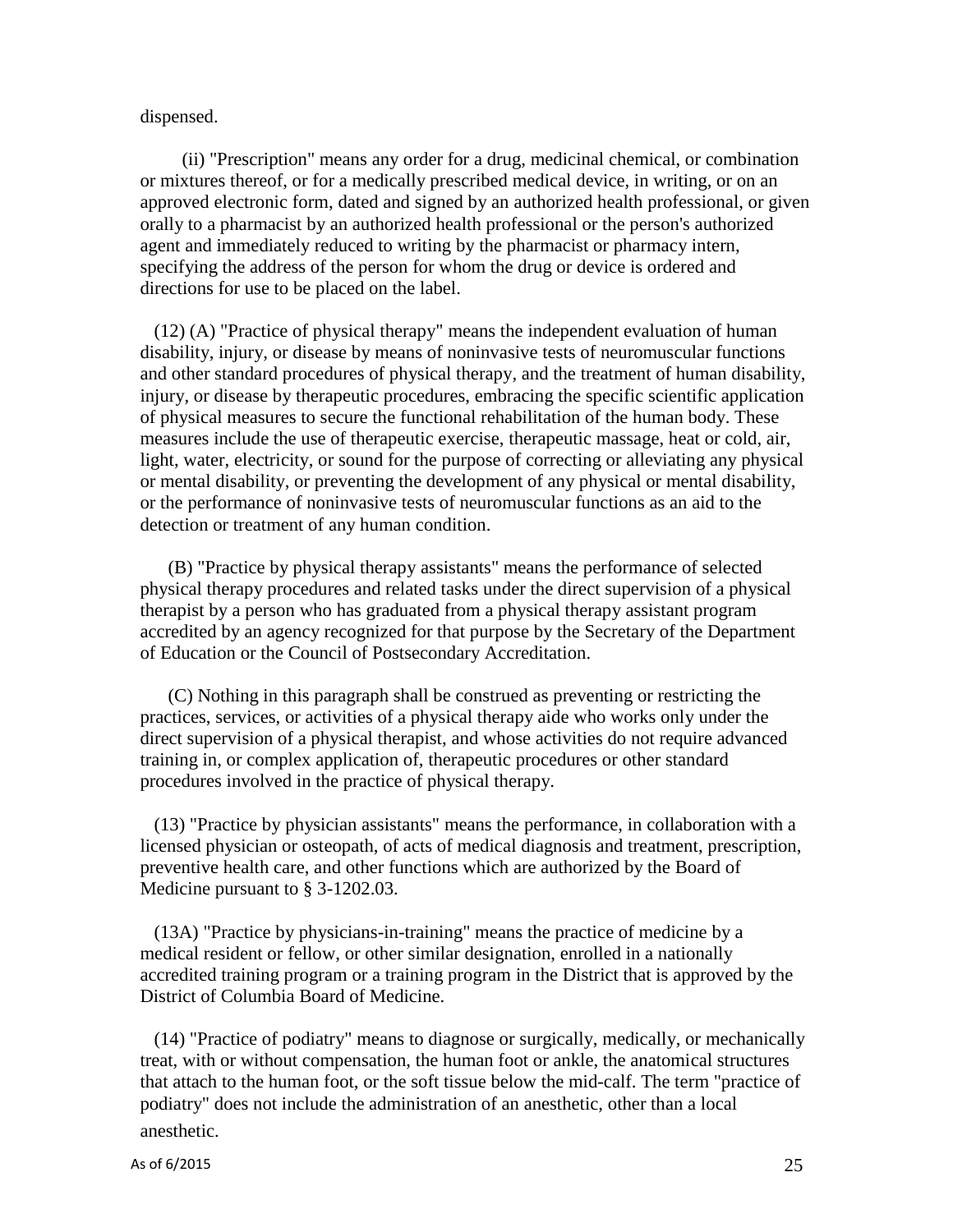(14A) (A) "Practice of polysomnography" means the process of analyzing, monitoring, and recording physiologic data during sleep and wakefulness, with or without compensation, to assist in the assessment and diagnosis of sleep-wake disorders and other disorders, syndromes, and dysfunctions that are sleep-related, manifest during sleep, or that disrupt normal sleep-wake cycles and activities.

(B) For the purposes of this paragraph, the term:

(i) "Polysomnographic technician" means a person who is registered with the Board of Medicine and is authorized to perform certain polysomnography procedures as determined by the Board while generally supervised by either a physician who is licensed in the District of Columbia or a polysomnographic technologist who is licensed by the District of Columbia who is on-site or available through voice communication.

(ii) "Polysomnographic technologist" means a person who is licensed with the Board of Medicine and is authorized to practice polysomnography; provided, that a polysomnographic technologist shall practice under the general supervision of a physician who is licensed in the District of Columbia.

(iii) "Polysomnographic trainee" means a person who is registered with the Board of Medicine and authorized to perform basic polysomnography procedures, as determined by the Board, while directly supervised by a physician who is licensed in the District of Columbia, a polysomnographic technologist who is licensed in the District of Columbia, or a polysomnographic technician who is registered in the District of Columbia and on the premises and immediately available for consultation.

(C) Nothing in this paragraph shall be construed as limiting a qualified licensed respiratory care practitioner or licensed physician in his or her scope of practice, including care in connection with the provision of polysomnography services.

(15) "Practice of practical nursing" means the performance of specific nursing services, with or without compensation, designed to promote and maintain health, prevent illness and injury, and provide care based on standards established or recognized by the Board of Nursing; provided, that performance of the services is under the supervision of a registered nurse, advanced practice registered nurse, licensed physician, or other health care provider, as authorized by the Board of Nursing. The practice of practical nursing includes:

(A) Collecting data on the health status of patients;

(B) Evaluating a patient's status and situation at hand;

(C) Participating in the performance of ongoing comprehensive nursing assessment process;

(D) Supporting ongoing data collection;

As of 6/2015  $26$ (E) Planning nursing care episodes for patients with stable conditions;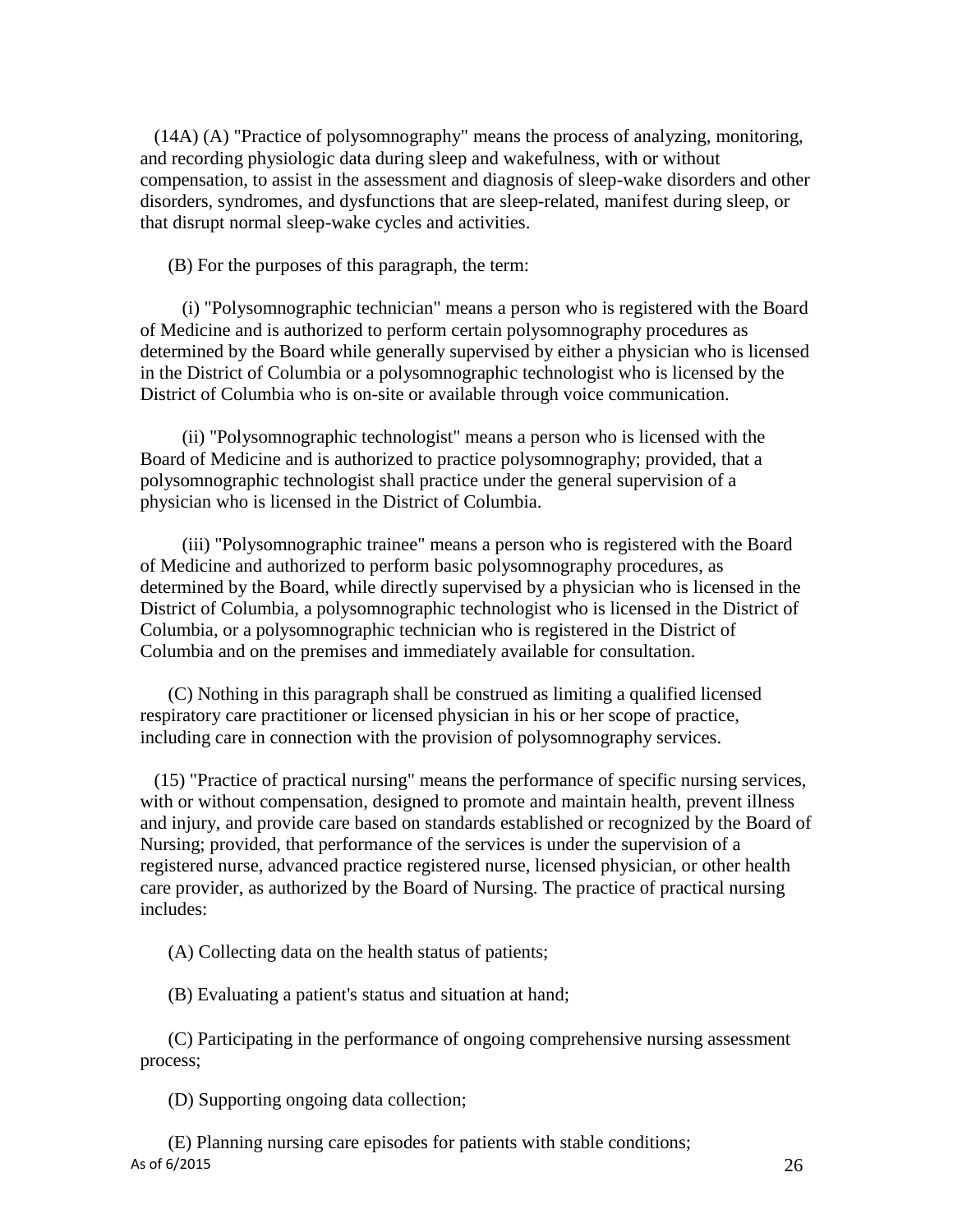(F) Participating in the development and modification of the comprehensive plan of care for all types of patients;

(G) Implementing appropriate aspects of the strategy of care within a patient-centered health care plan;

(H) Participating in nursing care management through delegating to assistive personnel and assigning to other licensed practical nurses nursing interventions that may be performed by others and do not conflict with this chapter;

(I) Maintaining safe and effective nursing care rendered directly or indirectly;

(J) Promoting a safe and therapeutic environment;

(K) Participating in health teaching and counseling to promote, attain, and maintain optimum health levels of patients;

(L) Serving as an advocate for patients by communicating and collaborating with other health care service personnel; and

(M) Participating in the evaluation of patient responses to interventions.

(15A) "Practice of professional counseling" means engaging in counseling or psychotherapy activities, including cognitive behavioral therapy or other modality, with or without compensation, to facilitate human development and to identify and remediate mental, emotional, or behavioral conditions and associated difficulties that interfere with mental health and wellness. The practice of professional counseling includes:

(A) The processes of conducting interviews, tests, and other forms of assessment for the purpose of diagnosing individuals, families, and groups, as outlined in the Diagnostic and Statistical Manual of Disorders or other appropriate classification schemes, and determining treatment goals and objectives; and

(B) Assisting individuals, families, and groups through a professional relationship to achieve long-term effective mental, emotional, physical, spiritual, social, educational, or career development and adjustment.

(16) (A) (i) "Practice of psychology" means the development and application, with or without compensation, of scientific concepts, theories, methods, techniques, procedures, and principles of psychology to aid in the understanding, measuring, explaining, predicting, preventing, fostering, and treating of abilities, disabilities, attributes, or behaviors that are:

(I) Principally cognitive, such as aptitudes, perceptions, attitudes, or intelligence;

(II) Affective, such as happiness, anger, or depression; or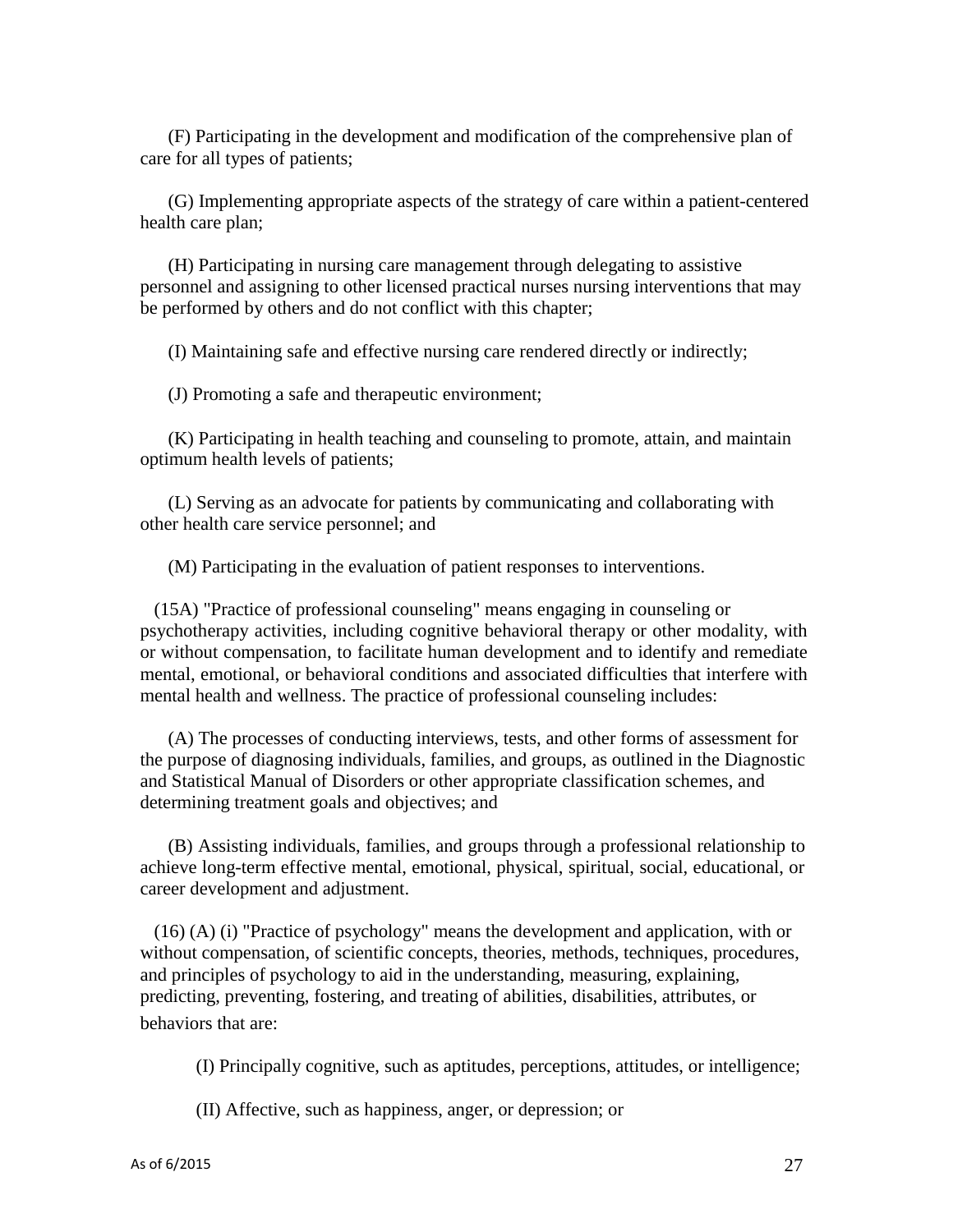(III) Behavioral, such as physical abuse.

(ii) The term "practice of psychology" includes:

(I) Coaching, consulting, counseling, and various types of therapy, such as behavior therapy, group therapy, hypnotherapy, psychotherapy, and marriage, couples, and family therapy;

(II) Intellectual, personality, behavioral, educational, neuropsychological, and psycho-physiological testing; and

(III) Professional activities, such as research, teaching, training, interviewing, assessment, evaluation, pharmacology, and biofeedback.

(B) Nothing in this paragraph shall be construed as preventing or restricting the practice, services, or activities of:

(i) An individual bearing the title of psychologist in the employ of an academic institution, research organization, or laboratory, if the psychology-based activities or services offered are within the scope of employment, are consistent with his or her professional training and experience, and provided within the confines of employment;  $[or]$ 

(ii) A school psychologist employed by and working in accordance with the regulations of the District of Columbia Board of Education.

(17) "Practice of registered nursing" means the performance of the full scope of nursing services, with or without compensation, designed to promote and maintain health, prevent illness and injury, and provide care to all patients in all settings based on standards established or recognized by the Board of Nursing. The practice of registered nursing includes:

(A) Providing comprehensive nursing assessment of the health status of patients, individuals, families, and groups;

(B) Addressing anticipated changes in a patient's condition as well as emerging changes in a patient's health status;

(C) Recognizing alterations of previous physiologic patient conditions;

(D) Synthesizing biological, psychological, spiritual, and social nursing diagnoses;

(E) Planning nursing interventions and evaluating the need for different interventions and the need for communication and consultation with other health care team members;

(F) Collaborating with health care team members to develop an integrated clientcentered health care plan as well as providing direct and indirect nursing services of a therapeutic, preventive, and restorative nature in response to an assessment of the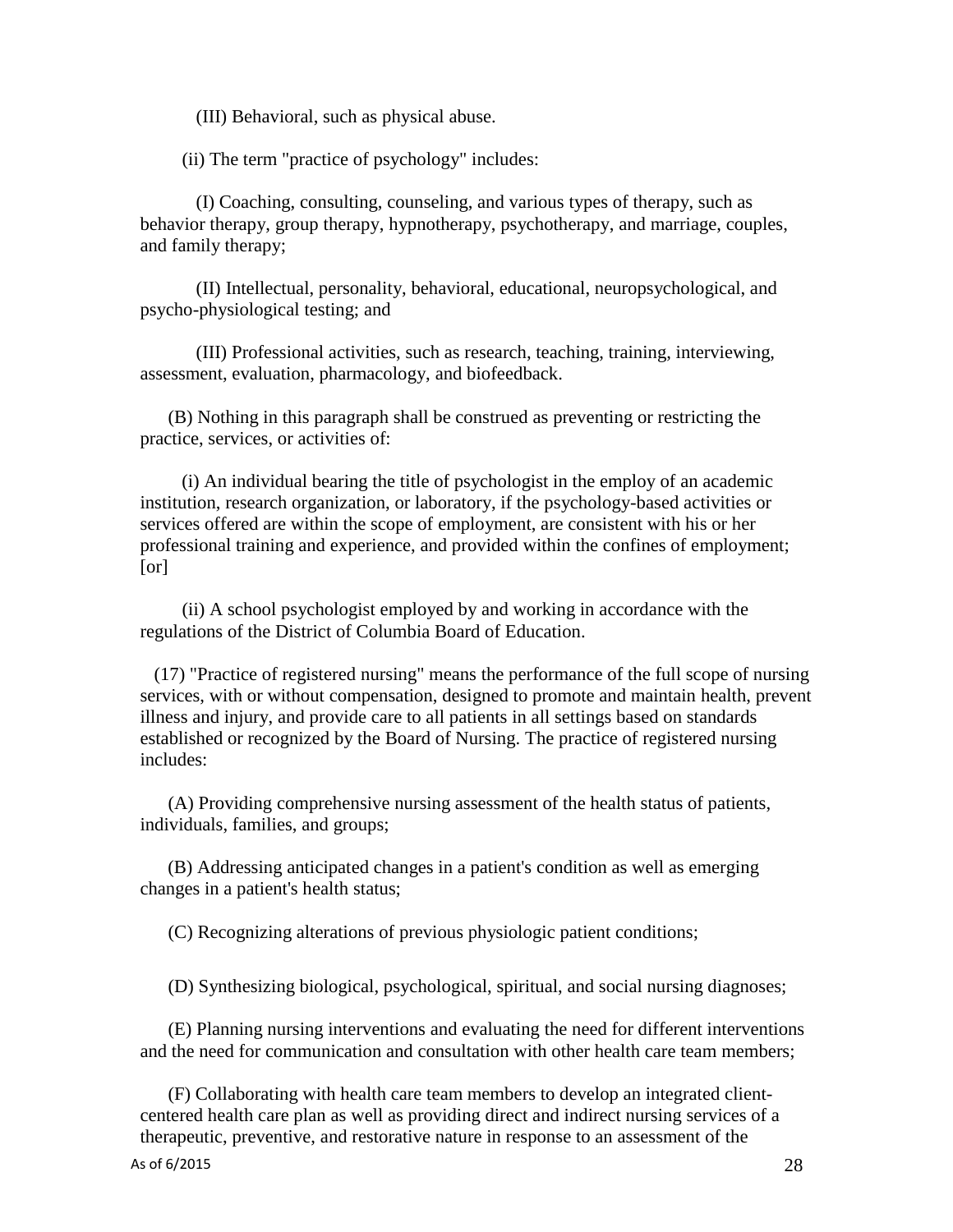patient's requirements;

(G) Developing a strategy of nursing care for integration within the patient-centered health plan that establishes nursing diagnoses, sets goals to meet identified health care needs, determines nursing interventions, and implements nursing care through the execution of independent nursing strategies and regimens requested, ordered, or prescribed by authorized health care providers;

(H) Performing services such as:

(i) Counseling;

(ii) Educating for safety, comfort, and personal hygiene;

(iii) Preventing disease and injury; and

(iv) Promoting the health of individuals, families, and communities;

(I) Delegating and assigning interventions to implement a plan of care;

(J) Administering nursing services within a health care facility, including the delegation and supervision of direct nursing functions and the evaluation of the performance of these functions;

(K) Delegating and assigning nursing interventions in the implementation of a plan of care along with evaluation of the delegated interventions;

(L) Providing for the maintenance of safe and effective nursing care rendered directly or indirectly as well as educating and training persons in the direct nursing care of patients;

(M) Engaging in nursing research to improve methods of practice;

(N) Managing, supervising, and evaluating the practice of nursing;

(O) Teaching the theory and practice of nursing; and

(P) Participating in the development of policies, procedures, and systems to support the patient.

(17A) "Practice of respiratory care" means the performance in collaboration with a licensed physician, of actions responsible for the treatment, management, diagnostic testing, control, and care of patients with deficiencies and abnormalities associated with the cardiopulmonary system, including, but not limited to:

(A) Therapeutic and diagnostic use of medical gases, humidity, and aerosols, including the maintenance of associated apparatus;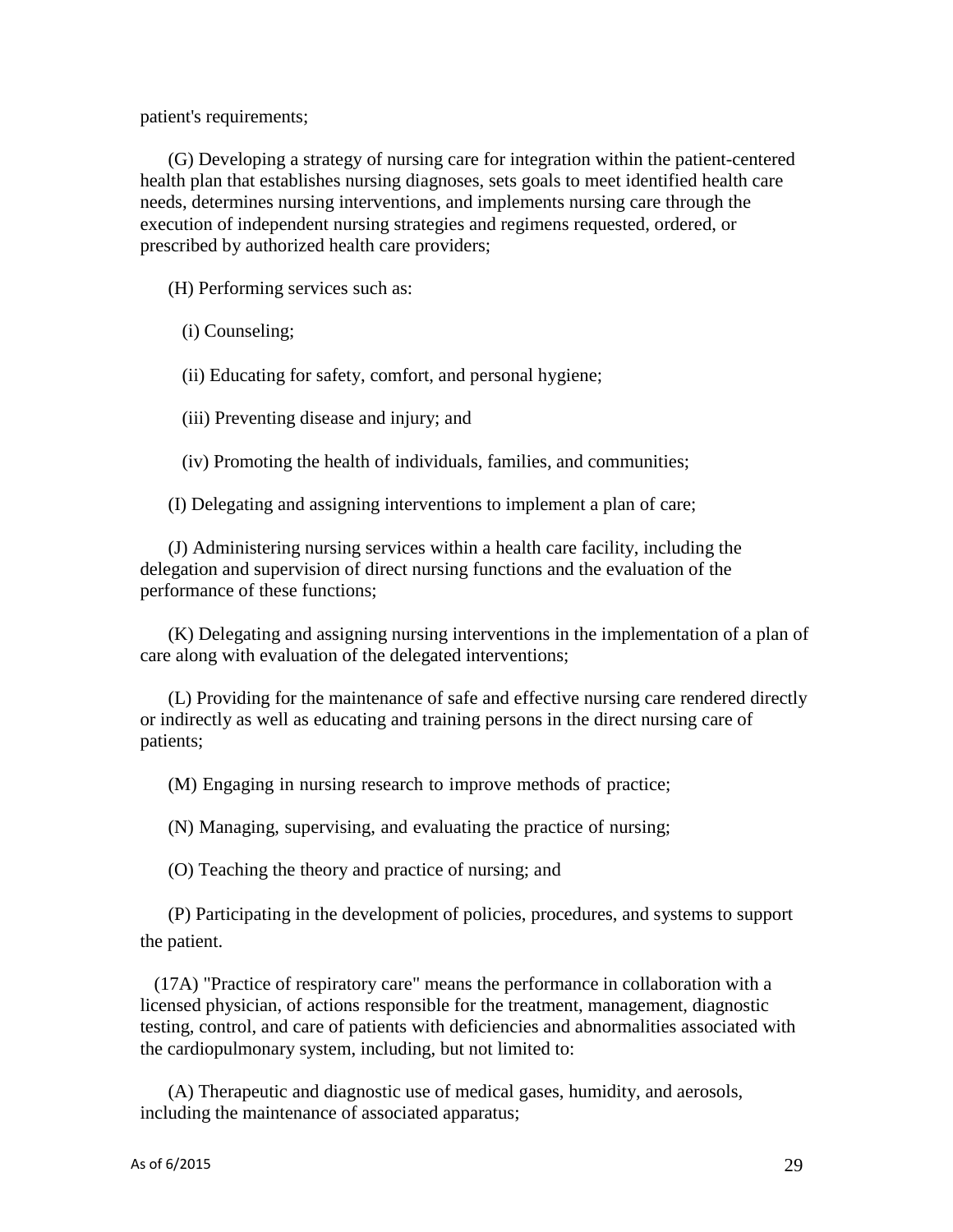(B) Administration of medications to the cardiorespiratory system; provision of ventilatory assistance, ventilatory control, including high frequency ventilation; postural drainage, chest physiotherapy, breathing exercises, and other respiratory rehabilitation procedures;

(C) Cardiopulmonary resuscitation and maintenance of natural airways, the insertion and maintenance of artificial airways and the transcription and implementation of a physician's written or verbal orders pertaining to the practice of respiratory care;

(D) Testing techniques utilized in respiratory care to assist in diagnosis, monitoring, treatment, and research; and

(E) Measurement of ventilatory volumes, pressures and flows, specimen collection of blood and other materials, pulmonary function testing pH and blood gas analysis, hemodynamic and other related physiological monitoring of the cardiopulmonary system.

(18) (A) "Practice of social work" means rendering or offering to render professional services to individuals, families, or groups of individuals that involve the diagnosis and treatment of psychosocial problems according to social work theory and methods. Depending upon the level at which an individual social worker is licensed under this chapter, the professional services may include, but shall not be limited to, the formulation of psychosocial evaluation and assessment, counseling, psychotherapy, referral, advocacy, mediation, consultation, research, administration, education, and community organization.

(B) Nothing in this paragraph shall be construed to authorize any person licensed as a social worker under this chapter to engage in the practice of medicine.

(19) (A) "Practice of speech-language pathology" means the application of principles, methods, or procedures related to the development and disorders of human communication, including any condition, whether of organic or non-organic origin, that impedes the normal process of human communication including disorders and related disorders of speech, articulation, fluency, voice, oral, or written language; auditory comprehension and processing; oral, pharyngeal or laryngeal sensorimotor competencies; swallowing; auditory or visual processing; auditory or visual memory or cognition; communication; and assisted augmentative communication treatment and devices.

(B) The term practice of speech-language pathology also includes the planning, directing, supervising, and conducting of a habilitative and rehabilitative counseling program for individuals or groups of individuals who have, or are suspected of having, disorders of communication, and any service in speech-language pathology including prevention, identification, evaluation, consultation, habilitation or rehabilitation, instruction, or research.

As of 6/2015  $30$ (C) The practice of speech-language pathology may include pure-tone air conduction hearing screening, screening tympanometry, and acoustic reflex screening, limited to a pass-or-fail determination for the identification of individuals with other disorders of communication and may also include aural habilitation or rehabilitation, which means the provision of services and procedures for facilitating adequate auditory, speech, and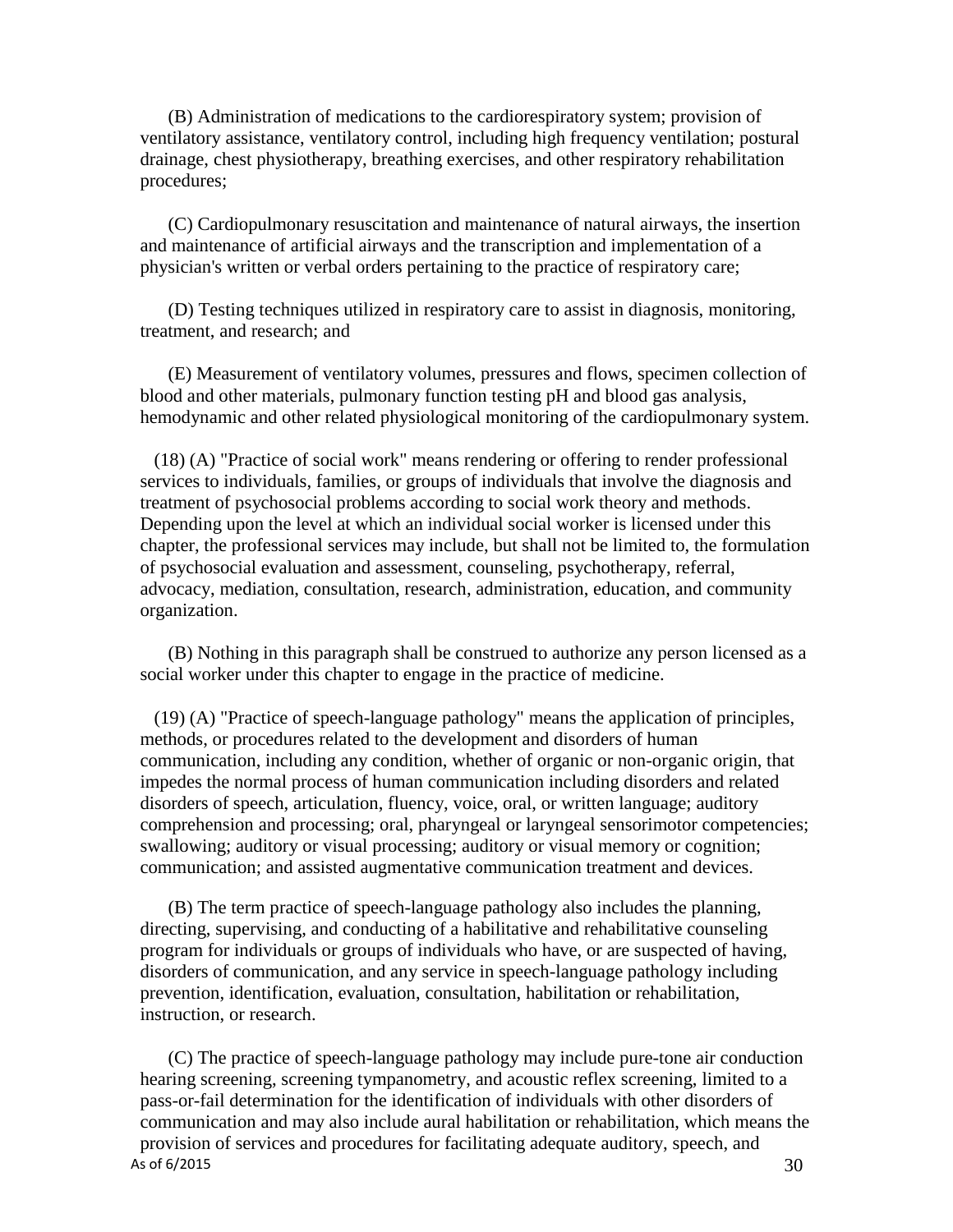language skills in individuals with hearing impairment. The practice of speech-language pathology does not include the practice of medicine or osteopathic medicine, or the performance of a task in the normal practice of medicine or osteopathic medicine by a person to whom the task is delegated by a licensed physician.

#### (D) Repealed.

(19A) "Practice by a speech-language pathology assistant" means assisting a licensed speech-language pathologist in implementing speech-language pathology care and treatment plans for patients under the direct supervision and direction of the licensed speech-language pathologist.

(19B) "Practice by a speech-language pathology clinical fellow" means the practice of speech-language pathology by a participant in a clinical fellowship that meets the definition of set forth in § 3-1209.11.

(20) "Practice by surgical assistants" means the provision of aid by a person who is not a physician licensed to practice medicine, under the direct supervision of a surgeon licensed in the District of Columbia, in exposure, hemostasis, closures, and other intraoperative technical functions that assist a physician in performing a safe operation with optimal results for the patient.

(21) "Practice by trauma technologists" means the provision of emergency medical care to trauma patients in a Level 1 trauma facility as designated by the Director of the Department of Health pursuant to Chapters 27 and 28 of Subtitle B of Title 22 of the District of Columbia Municipal Regulations (22-B DCMR § 2700 et seq. and § 2800 et seq.), under either the direct or indirect supervision of a physician licensed to practice medicine in the District of Columbia.

- (22) "Practice of veterinary medicine" means:
	- (A)The diagnosis, prognosis, prevention, testing, or treatment of a disease, pain, deformity, defect, injury, or any other physical condition of an animal;
	- (B) Performing a surgical, medical, or dental procedure, or rendering surgical, medical, or dental aid to, for, or upon an animal;
	- (C) The practice of another branch or specialty of medicine or health care on an animal; or
	- (D)Prescribing, administering, or dispensing of drugs or medications for use on animals or for euthanasia of an animal.

#### **§ 3-1201.03. Scope of chapter.**

(a) This chapter does not limit the right of an individual to practice a health occupation that he or she is otherwise authorized to practice under this chapter, nor does it limit the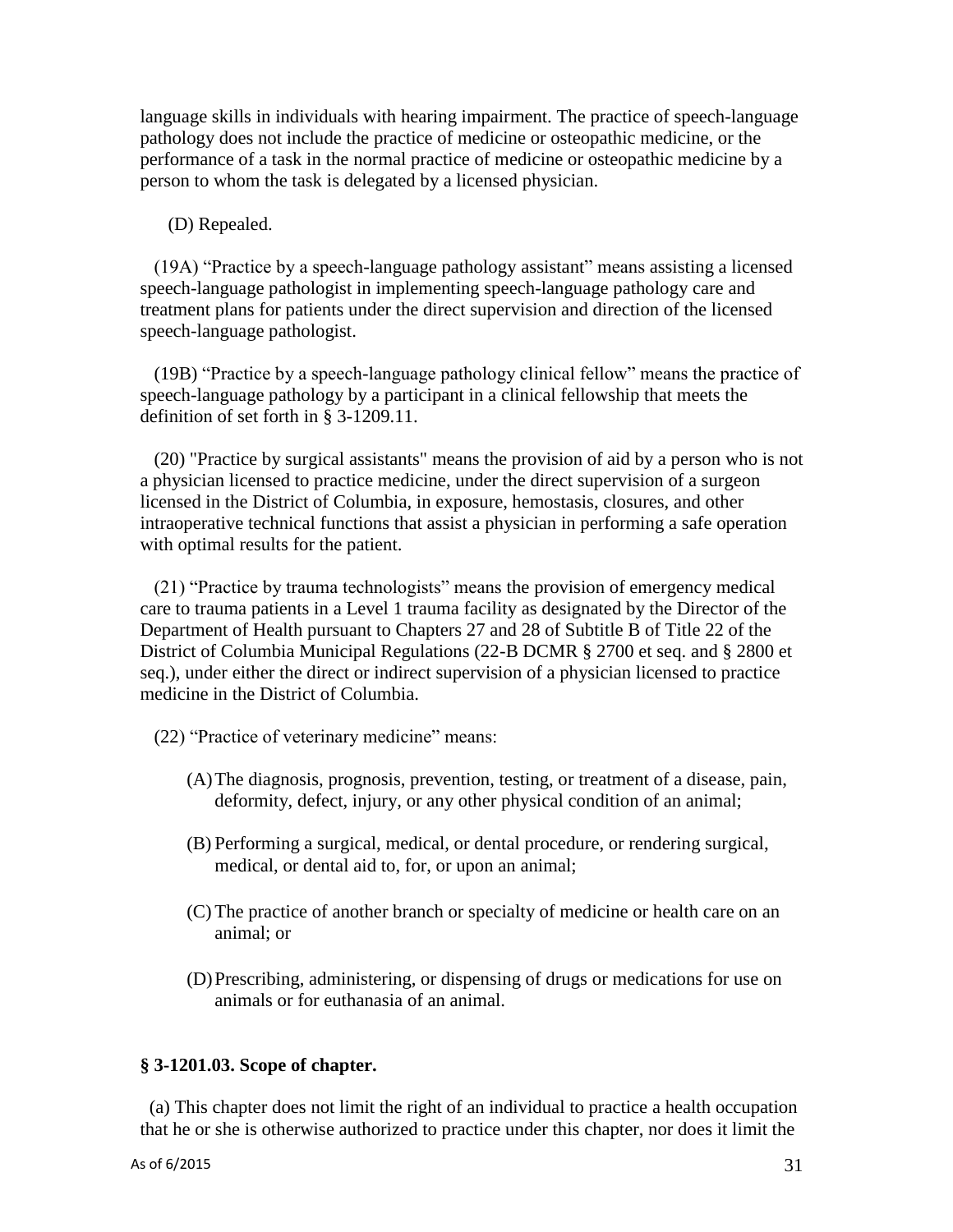right of an individual to practice any other profession that he or she is authorized to practice under the laws of the District.

(b) The practices of health occupations regulated by this chapter are not intended to be mutually exclusive.

(c) This chapter shall not be construed to prohibit the practice of a health occupation by an individual enrolled in a recognized school or college as a candidate for a degree or certificate in a health occupation, or enrolled in a recognized postgraduate training program provided that the practice is:

(1) Performed as a part of the individual's course of instruction;

(2) Under the supervision of a health professional who is either licensed to practice in the District or qualified as a teacher of the practice of the health occupation by the board charged with the regulation of the health occupation;

(3) Performed at a hospital, nursing home, health facility, or veterinary facility operated by the District or federal government, a health education center, or other health-care facility considered appropriate by the school or college; and

(4) Performed in accordance with procedures established by the board charged with the regulation of the health occupation.

(d) Nothing in this chapter shall be construed to require licensure for or to otherwise regulate, restrict, or prohibit individuals from engaging in the practices, services, or activities set forth in the paragraphs of this subsection if the individuals do not hold themselves out, by title, description of services, or otherwise, to be practicing any of the health occupations regulated by this chapter. Nothing in this subsection shall be construed as exempting any of the following categories from other applicable laws and regulations of the District or federal government:

(1) Any minister, priest, rabbi, officer, or agent of any religious body or any practitioner of any religious belief engaging in prayer or any other religious practice or nursing practiced solely in accordance with the religious tenets of any church for the purpose of fostering the physical, mental, or spiritual well-being of any person;

(2) Any person engaged in the care of a friend or member of the family, including the domestic administration of family remedies, or the care of the sick by domestic servants, housekeepers, companions, or household aids of any type, whether employed regularly or because of an emergency or illness, or other volunteers;

(3) Any individual engaged in the lawful practice of audiology, speech pathology, Xray technology, laboratory technology, or respiratory therapy;

(4) An orthotist or prosthetist engaged in fitting, making, or applying splints or other orthotic or prosthetic devices;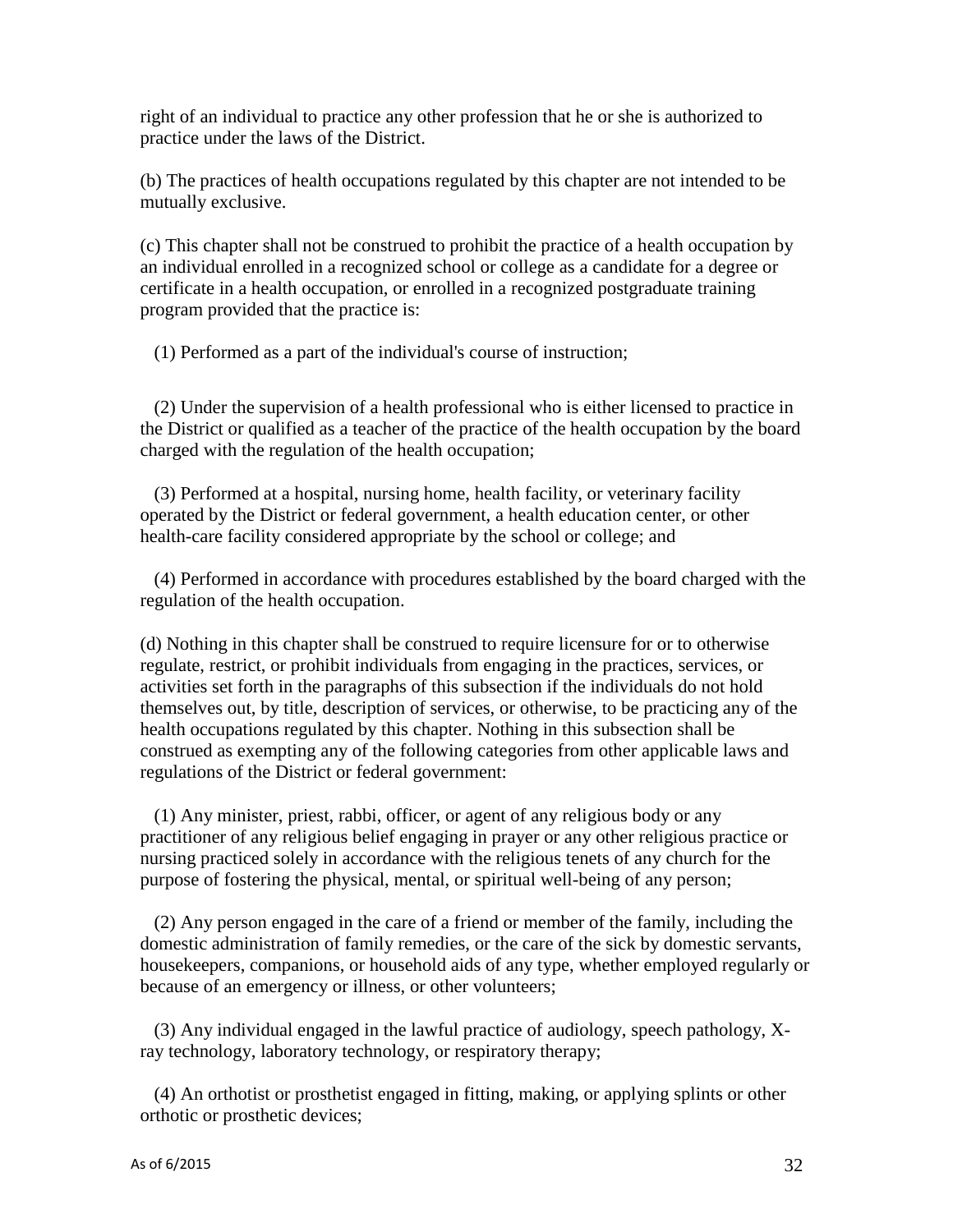(5) Any individual engaged in the practice of cosmetology, or the operation of a health club;

(6) Any individual engaged in the commercial sale or fitting of shoes or foot appliances; or

(7) Marriage and family therapists, marriage counselors, art therapists, drama therapists, attorneys, or other professionals working within the standards and ethics of their respective professions.

(e) This chapter shall not be construed to prohibit the practice of a health occupation by an individual who has filed an initial application for licensure in the health occupation and is awaiting action on that initial application, provided the practice is performed:

(1) Under the supervision of a health professional licensed in the District;

(2) At a hospital, nursing home, health facility, or veterinary facility operated by the District or federal government, or other health care facility or veterinary facility considered appropriate by the Board; and

(3) In accordance with any other requirements established by the Mayor.

(f) This chapter does not prohibit the practice of a health occupation by an individual who is authorized to practice a health occupation under Chapter 23C of Title 7 [§ 7 -2361.01 *et seq*.], while an emergency declaration is in effect.

#### **§ 3-1201.04. Persons licensed under prior law.**

(a) Except as expressly provided to the contrary in this chapter, any person licensed, registered, or certified by any agency of the District established or continued by any statute amended, repealed, or superseded by this chapter is considered for all purposes to be licensed, registered, or certified by the appropriate health occupations board established under this chapter for the duration of the term for which the license, registration, or certification was issued, and may renew that authorization in accordance with the appropriate renewal provisions of this chapter.

(b) Except as provided to the contrary in this chapter, an individual who was originally licensed, registered, or certified under a provision of law that has been deleted by this chapter continues to meet the education and experience requirements as if that provision had not been deleted.

As of  $6/2015$  33 (c) Each employee of the Commission on Mental Health Services who was employed at St. Elizabeths Hospital prior to October 1, 1987, and who accepted employment with the District government on October 1, 1987, without a break in service, shall, within 27 months of appointment by the District government, meet all licensure requirements. If the employee does not meet all licensure requirements, the employee shall be issued a limited license subject to the provisions, limitations, conditions, or restrictions that shall be determined by the appropriate board or commission. The limited license shall not exceed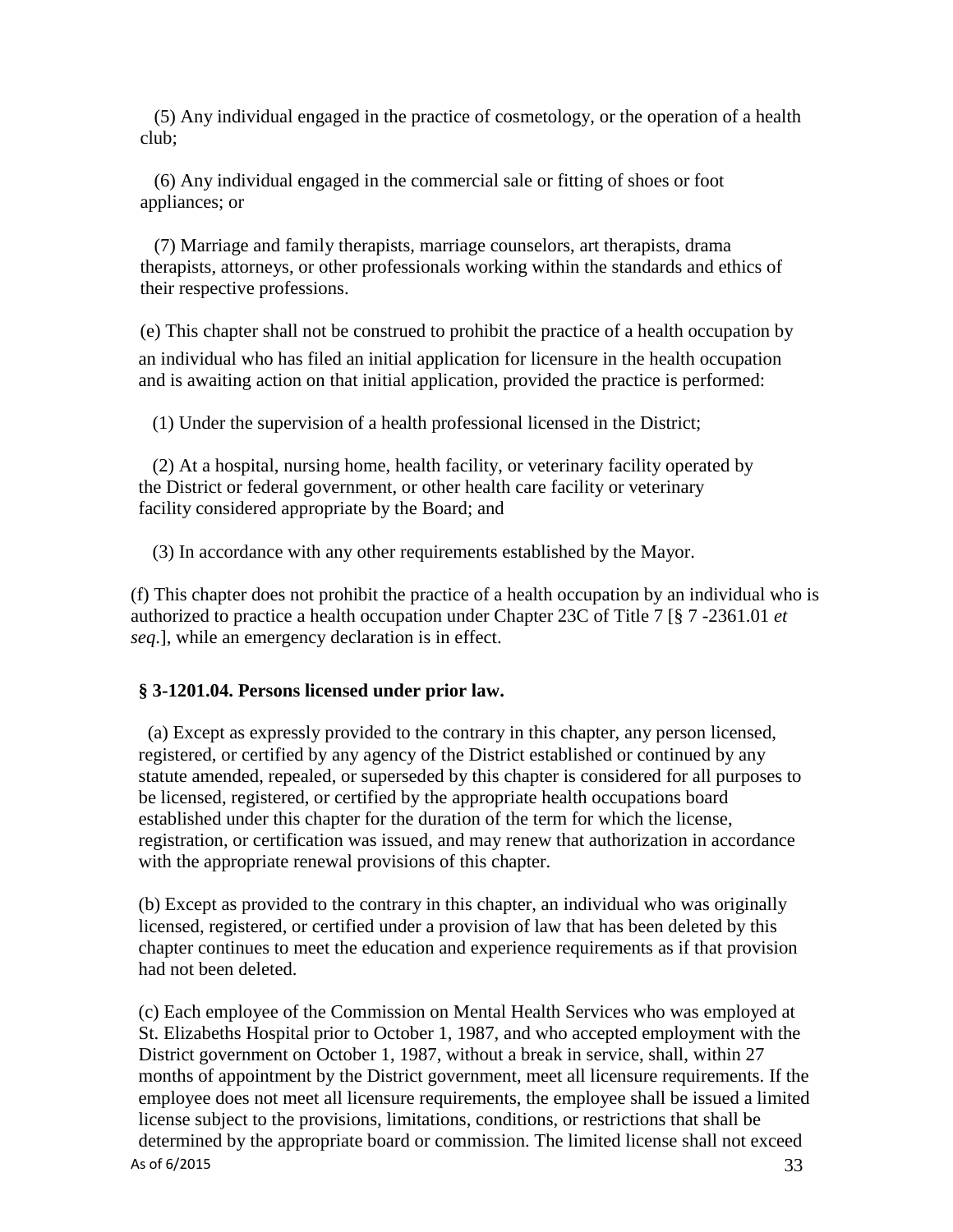the term of employment with the Commission on Mental Health Services.

#### **SUBCHAPTER II. ESTABLISHMENT OF HEALTH OCCUPATION BOARDS AND ADVISORY COMMITTEES; MEMBERSHIP; TERMS**

#### **§ 3-1202.01. Board of Dentistry.**

(a) There is established a Board of Dentistry consisting of 7 members appointed by the Mayor with the advice and consent of the Council.

(b) The Board of Dentistry shall regulate the practices of dentistry and dental hygiene and dental assistants, issue teaching licenses as provided under § 3- 1205.08b, and issue certifications to dentists and facilities where dentistry is practiced to permit a dentist to administer general or sedation anesthesia.

(c) Of the members of the Board, 5 shall be dentists licensed in the District, 1 shall be a dental hygienist licensed in the District, and 1 shall be a consumer member.

(d) Except as provided in subsection (e) of this section, members of the Board shall be appointed for terms of 3 years.

(e) Of the members initially appointed under this section, 2 shall be appointed for a term of 1 year, 2 shall be appointed for a term of 2 years, and 3 shall be appointed for a term of 3 years. The terms of the members first appointed shall begin on the date that a majority of the first members are sworn in, which shall become the anniversary date for all subsequent appointments.

(f) The Board shall provide advice to the Mayor concerning limitations, which the Mayor may impose by rule, on the number of dental hygienists who may be supervised by 1 dentist, provided that the limit may not be reduced below the ratio of 2 dental hygienists to 1 dentist, and provided that this limitation shall not apply to dentists or dental hygienists who are employees of, or operating pursuant to a contract with, the District or federal government.

(g) The Board of Dentistry may adopt regulations governing:

- (1) The administration of general anesthesia by a licensed dentist;
- (2) The administration of sedation by a licensed dentist;
- (3) The issuance of a certification to a facility where a dentist administers or has general anesthesia or sedation administered; and
- (4) The issuance of a certification to a dentist who administers or has general anesthesia or sedation administered.

#### **§ 3-1202.02. Board of Dietetics and Nutrition.**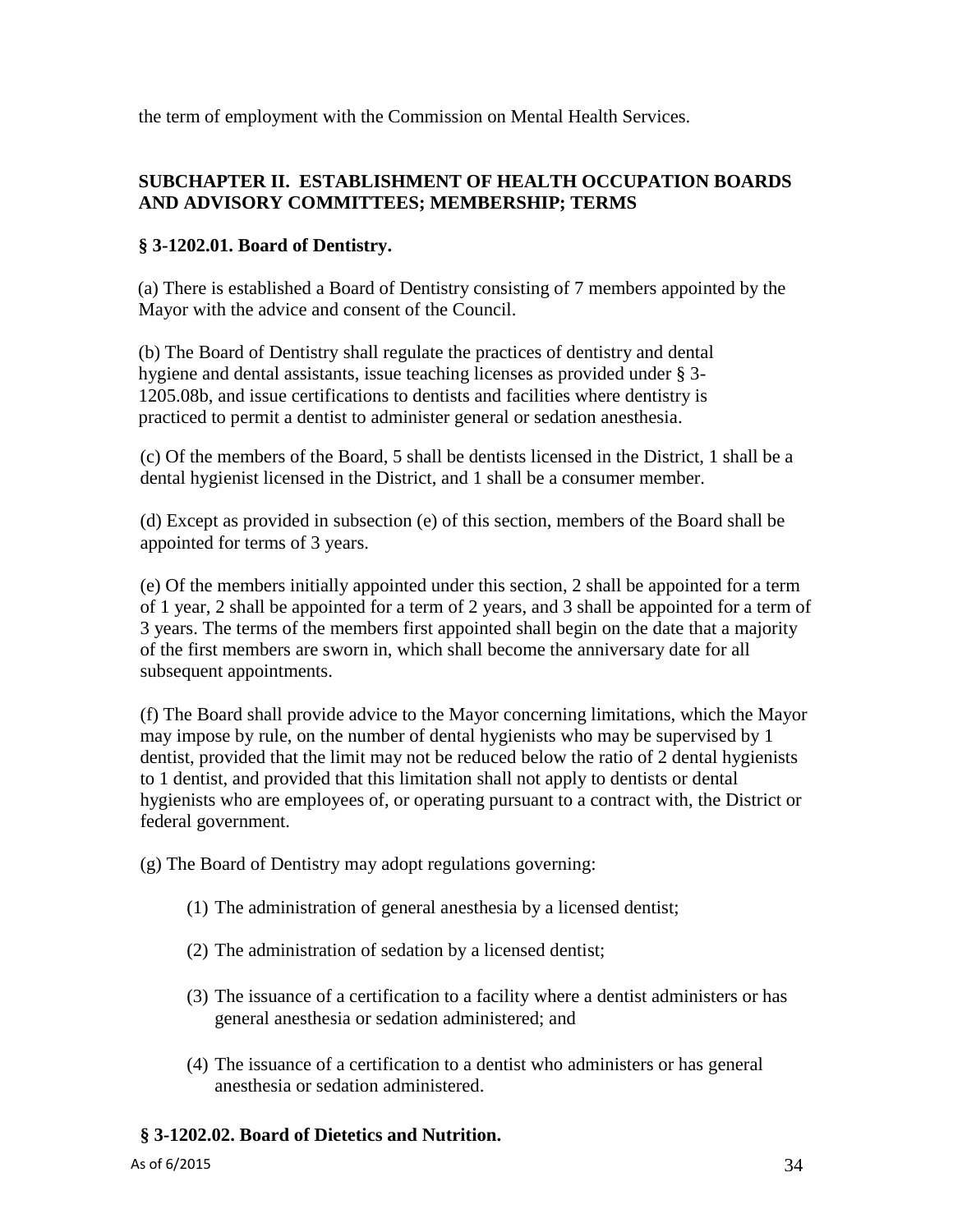(a) There is established a Board of Dietetics and Nutrition to consist of 3 members appointed by the Mayor.

(b) The Board shall regulate the practice of dietetics and nutrition.

(c) Of the members of the Board, 1 shall be a licensed dietitian, 1 shall be a licensed nutritionist who is not a dietitian, and 1 shall be a consumer member.

(d) Except as provided in subsection (e) of this section, members of the Board shall be appointed for terms of 3 years.

(e) Of the members initially appointed under this section, 1 shall be appointed for a term of 1 year, 1 shall be appointed for a term of 2 years, and 1 shall be appointed for a term of 3 years.

## **§ 3-1202.03. Board of Medicine; Advisory Committees on Acupuncture, Anesthesiologist Assistants, Naturopathic Medicine, Physician Assistants, Polysomnography, Surgical Assistants, and Trauma Technologists.**

(a) (1) There is established a Board of Medicine to consist of 15 members appointed by the Mayor with the advice and consent of the Council.

(2) The Board shall regulate the practice of medicine, the practice of acupuncture with the advice of the Advisory Committee on Acupuncture, the practice by anesthesiologists assistants with the advice of the Advisory Committee on Anesthesiologists Assistants, the practice of naturopathic medicine with the advice of the Advisory Committee on Naturopathic Medicine, the practice of physician assistants with the advice of the Advisory Committee on Physician Assistants, the practice of surgical assistants with the advice of the Advisory Committee on Surgical Assistants, the practice by physicians-intraining, and the practice of trauma technologists with the advice of the Advisory Committee on Trauma Technologists.

(3) Of the members of the Board, 10 shall be physicians licensed to practice in the District, 4 shall be consumer members, and 1 shall be the Director of the Department of Health, or his or her designee.

(4) In selecting nominees to the Board, the Mayor shall consult with appropriate officials of professional medical societies and schools of medicine located in the District, and shall submit nominees whose professional training and experience provide a representative sample of the medical specialties practiced in the District.

(5) Except as provided in paragraph (6) of this subsection, members of the Board shall be appointed for terms of 3 years. This paragraph shall not apply to the Director of the Department of Health who shall serve for the duration of his or her term as Director.

As of  $6/2015$  35 (6) Of the members initially appointed under this section, 3 shall be appointed for a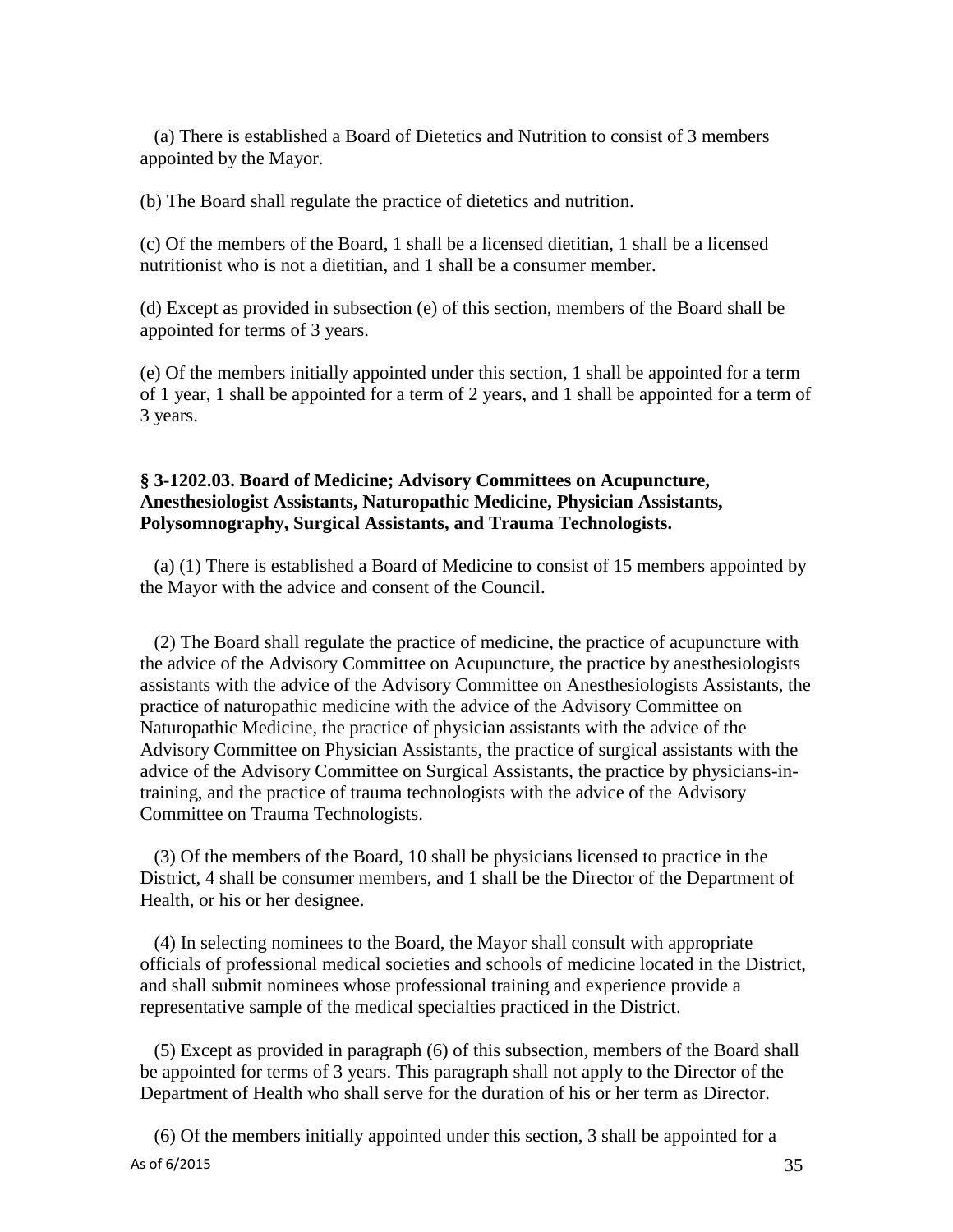term of 1 year, 3 shall be appointed for a term of 2 years, and 4 shall be appointed for a term of 3 years. The terms of the members first appointed shall begin on the date that a majority of the first members are sworn in, which shall become the anniversary date for all subsequent appointments.

(7) (A) The Mayor shall appoint an executive director who shall be a full-time employee of the District to administer and implement the orders of the Board in accordance with this chapter and rules and regulations issued pursuant to this chapter.

(B) On or before January 1, 2007, in addition to the executive director, the Mayor shall require, at a minimum, that an investigator, an attorney, and 2 clerical support staff be hired, which persons shall be full-time employees of the District and whose work shall be limited solely to administering and implementing the orders of the Board in accordance with this chapter and rules and regulations issued pursuant to this chapter. The mandatory minimum number of employees established under this section shall not restrict the Mayor's ability to authorize additional staff.

(8) The Board shall provide recommendations to the Mayor for his consideration in developing and issuing rules authorizing:

(A) The practice of acupuncture in accordance with guidelines approved by the Advisory Committee on Acupuncture;

(B) Repealed.

(B-i) The practice by anesthesiologist assistants in accordance with guidelines approved by the Advisory Committee on Anesthesiologist Assistants;

(B-ii) The practice of naturopathic medicine in accordance with guidelines approved by the Advisory Committee on Naturopathic Medicine;

(C) The practice by physician assistants in accordance with guidelines approved by the Advisory Committee on Physician Assistants;

(C-i) The practice of polysomnography in accordance with guidelines approved by the Advisory Committee on Polysomnography;

(D) The practice of surgical assistants in accordance with guidelines approved by the Advisory Committee on Surgical Assistants;

(E) The practice by physicians-in-training; and

(F) The practice of trauma technologists in accordance with guidelines approved by the Advisory Committee on Trauma Technologists.

(a-1) (1) The Board shall waive the educational and examination requirements for any applicant for licensure as a physician assistant who can demonstrate, to the satisfaction of the Board, that he or she has performed the function of a physician assistant, as defined in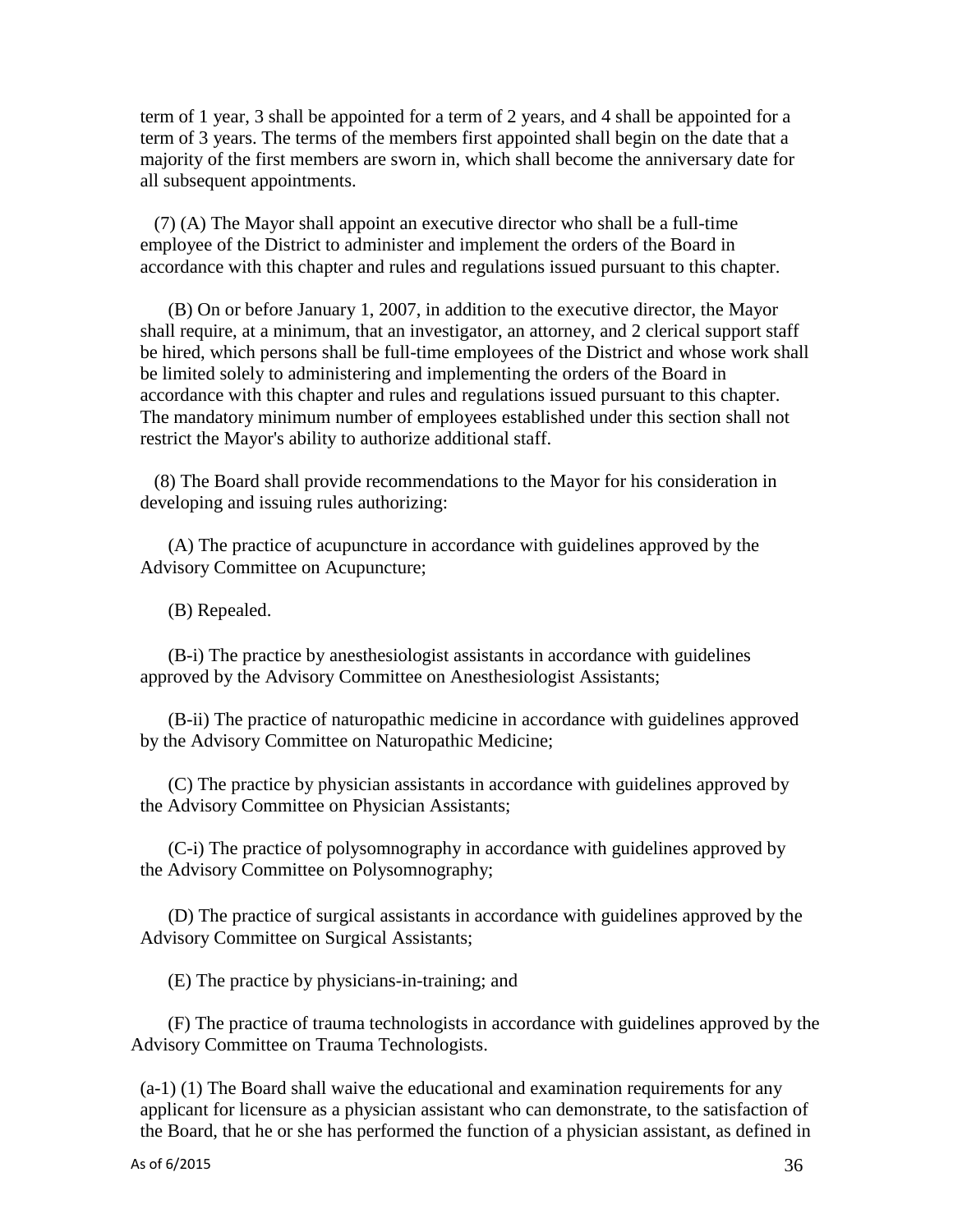this chapter and rules issued pursuant to this chapter, on a full-time or substantially fulltime basis continuously for at least 36 months immediately preceding March 25, 1986, and is qualified to do so on the basis of pertinent education, training, experience, and demonstrated current competence, provided that application for the license is made within 12 months of July 25, 1990.

(2) An applicant licensed under paragraph (1) of this subsection shall be eligible for license renewal on the same terms as any other licensed physician assistant.

(a-2) Pursuant to § 7-1671.07, the Board shall review and audit written recommendations for the use of medical marijuana issued by physicians pursuant to § 7-1671.04 and shall have the authority to discipline any physician who has acted outside the scope of the physician's authority under Chapter 16B of Title 7 [§ 7-1671.01 *et seq*.].

(b) (1) There is established an Advisory Committee on Acupuncture to consist of 3 members appointed by the Mayor.

(2) The Advisory Committee on Acupuncture shall develop and submit to the Board guidelines for the licensing of acupuncturists and the regulation of the practice of acupuncture in the District.

(3) Of the members of the Advisory Committee on Acupuncture, 1 shall be a physician licensed in the District who has training and experience in the practice of acupuncture, 1 shall be a nonphysician acupuncturist licensed in the District, and 1 shall be the Director of the Department of Health or his or her designee.

(4) The Advisory Committee on Acupuncture shall submit initial guidelines to the Board within 180 days of March 25, 1986, and shall subsequently meet at least annually to review the guidelines and make necessary revisions for submission to the Board.

(c) Repealed.

(c-1) (1) There is established an Advisory Committee on Anesthesiologist Assistants to consist of 3 members appointed by the Mayor.

(2) The Advisory Committee on Anesthesiologist Assistants shall develop and submit to the Board guidelines for the licensing and regulation of anesthesiologist assistants in the District. The guidelines shall set forth the actions which may be performed by anesthesiologist assistants under the direct supervision of a licensed anesthesiologist, who shall be responsible for the overall medical direction of the care and treatment of patients.

(3) Of the members of the Advisory Committee on Anesthesiologist Assistants, 1 shall be an anesthesiologist licensed in the District with experience working with anesthesiologist assistants, 1 shall be an anesthesiologist assistant licensed in the District, and 1 shall be the Commissioner of Public Health, or his or her designee.

As of  $6/2015$  37 (4) The Advisory Committee on Anesthesiologist Assistants shall submit initial guidelines to the Board within 180 days of March 16, 2005, and shall subsequently meet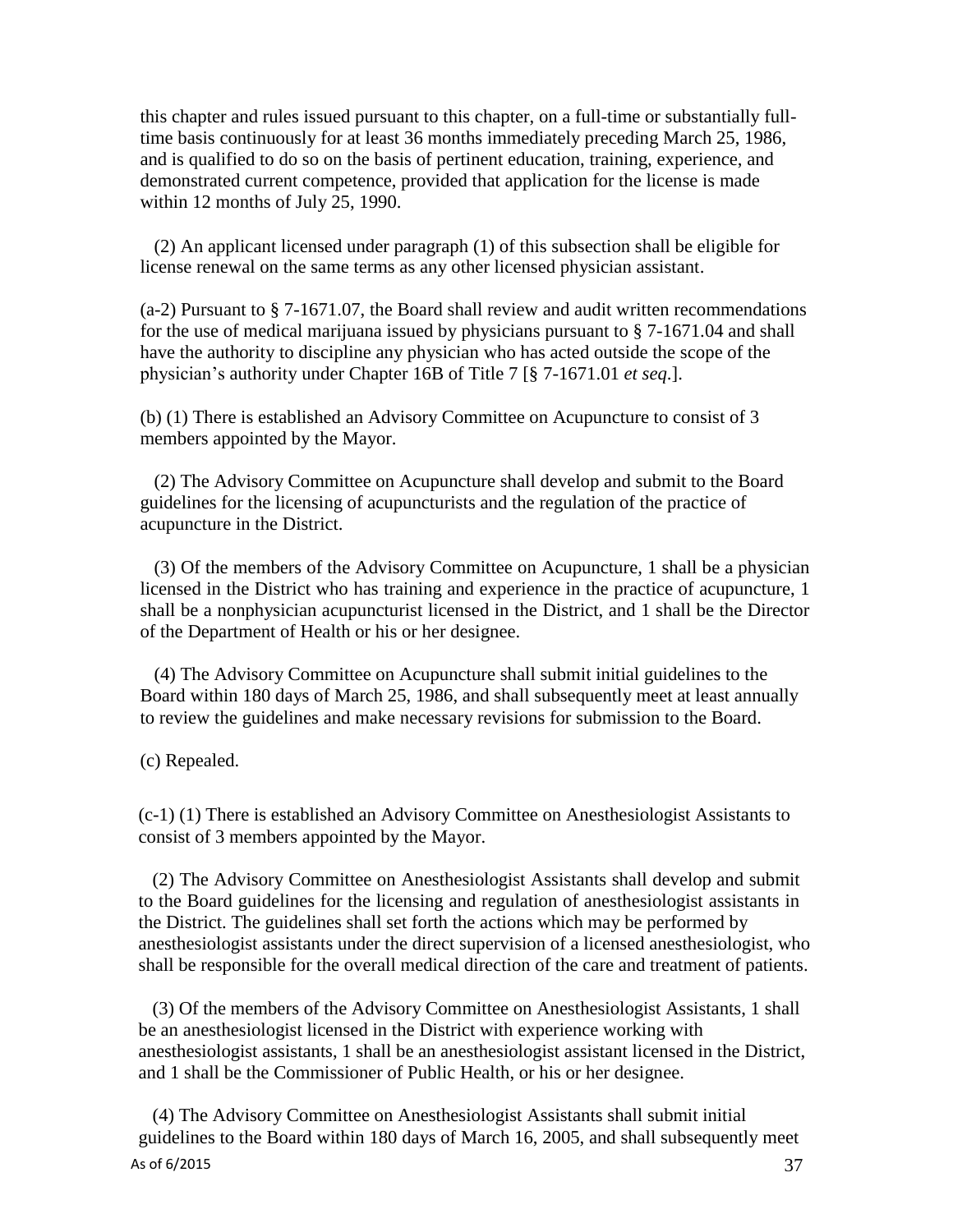at least annually to review the guidelines and make necessary revisions for submission to the Board.

(c-2) (1) There is established an Advisory Committee on Naturopathic Medicine to consist of 3 members appointed by the Mayor.

(2) The Advisory Committee on Naturopathic Medicine shall develop and submit to the Board guidelines for the licensing of naturopathic physicians and the regulation of the practice of naturopathic medicine in the District.

(3) Of the members of the Advisory Committee on Naturopathic Medicine, 1 shall be a licensed physician with experience in naturopathic medicine or in working with naturopathic physicians, 1 shall be a licensed naturopathic physician, and 1 shall be the Director of the Department of Health or his or her designee.

(4) An individual who is eligible for licensure to practice naturopathic medicine and is currently registered to practice naturopathy in the District may be appointed as the initial naturopathic physician member of the Advisory Committee on Naturopathic Medicine.

(5) The Advisory Committee on Naturopathic Medicine shall submit initial guidelines to the Board within 180 days of March 16, 2005, and shall subsequently meet at least annually to review the guidelines and make necessary revisions for submission to the Board.

(d) (1) There is established an Advisory Committee on Physician Assistants to consist of 3 members appointed by the Mayor.

(2) The Advisory Committee on Physician Assistants shall develop and submit to the Board guidelines for the licensing and regulation of physician assistants in the District. The guidelines shall set forth the actions which may be performed by physician assistants in collaboration with a licensed physician or osteopath, who shall be responsible for the overall medical direction of the care and treatment of patients, and the levels of collaboration required for each action.

(3) Of the members of the Advisory Committee on Physician Assistants, 1 shall be a physician or osteopath licensed in the District with experience working with physician assistants, 1 shall be a physician assistant licensed in the District, and 1 shall be the Director of the Department of Health or his or her designee.

(4) The Advisory Committee on Physician Assistants shall submit initial guidelines to the Board within 180 days of March 25, 1986, and shall subsequently meet at least annually to review the guidelines and make necessary revisions for submission to the Board.

(d-1) (1) There is established an Advisory Committee on Polysomnography to consist of 5 members appointed by the Mayor.

(2) The Advisory Committee on Polysomnography shall develop and submit to the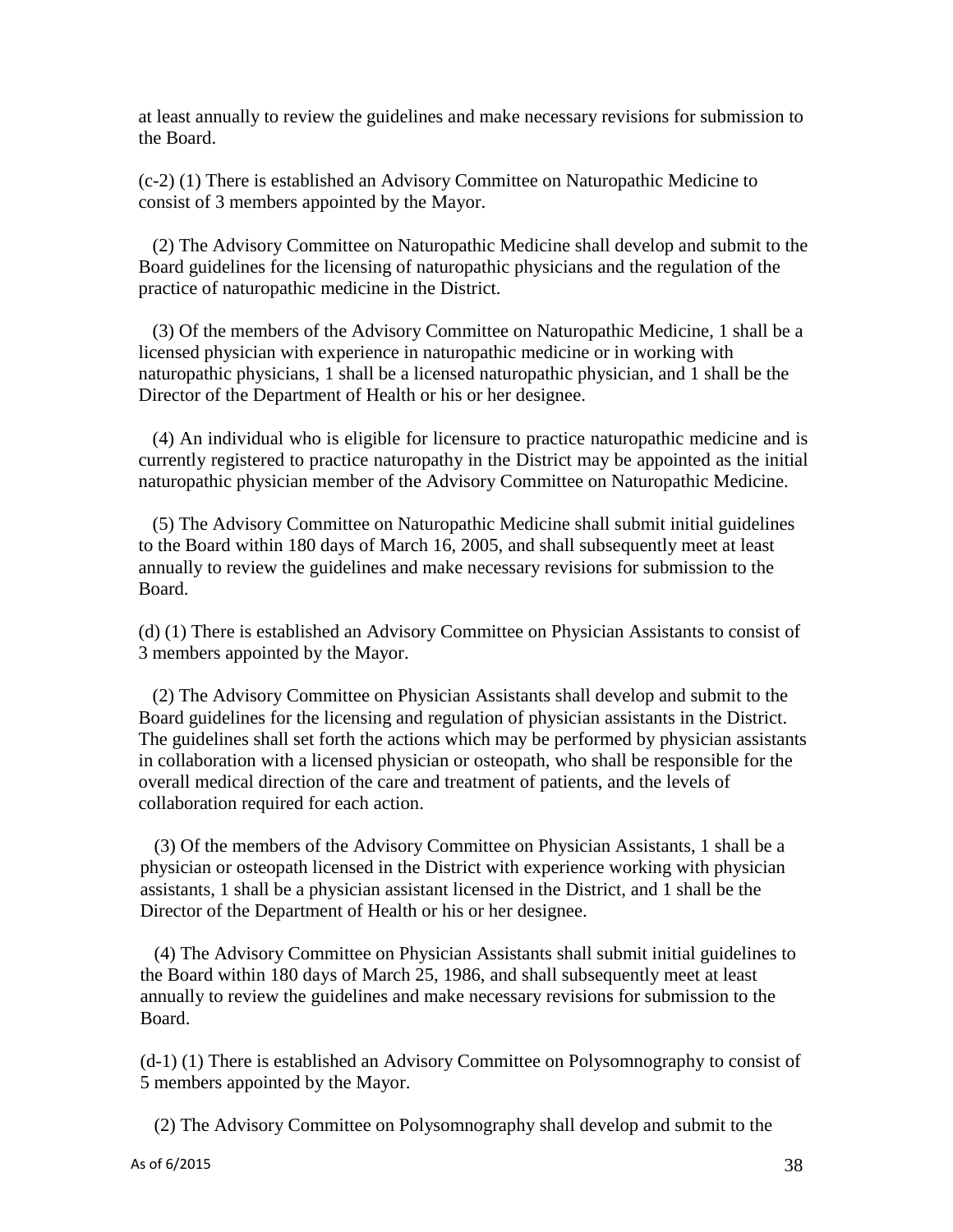Board guidelines for licensing, registration, and regulation of polysomnographic technologists, polysomnographic technicians, and polysomnographic trainees in the District. The guidelines shall set forth the education and experience requirements for registration and licensure and the actions that may be performed by polysomnographic technologists, polysomnographic technicians, and polysomnographic trainees.

(3) Of the members of the Advisory Committee on Polysomnography, 2 shall be physicians who have been certified by a national accrediting body as sleep specialists, 2 shall be licensed polysomnographic technologists, and one shall be the Director of the Department of Health or his designee.

(4) The Advisory Committee on Polysomnography shall submit initial guidelines to the Board within 180 days of July 7, 2009, and shall subsequently meet at least annually to review the guidelines and make necessary revisions for submission to the Board.

(d-2) (1) There is established an Advisory Committee on Surgical Assistants to consist of 5 members appointed by the Mayor.

(2) The Advisory Committee on Surgical Assistants shall develop and submit to the Board guidelines for the licensing and regulation of surgical assistants in the District. The guidelines shall set forth the actions that may be performed by surgical assistants under the direct supervision of a licensed surgeon, who shall be responsible for the overall medical direction of the care and treatment of patients.

(3) Of the members of the Advisory Committee on Surgical Assistants, one shall be a surgeon licensed in the District with experience working with surgical assistants, 3 shall be surgical assistants licensed in the District, and one shall be the Director of the Department of Health, or his or her designee.

(4) The Advisory Committee on Surgical Assistants shall submit initial guidelines to the Board within 180 days of March 6, 2007, and shall subsequently meet at least annually to review the guidelines and make necessary revisions for submission to the Board.

(d-3)(1) There is established an Advisory Committee on Trauma Technologists to consist of 3 members appointed by the Mayor.

(2) The Advisory Committee on Trauma Technologists shall develop and submit to the Board guidelines for the licensing and regulation of trauma technologists in the District. The guidelines shall set forth the actions that may be performed by trauma technologists under both the direct supervision and indirect supervision of a licensed physician who shall be responsible for the overall medical direction of the care and treatment of emergency patients.

(3) Of the members of the Advisory Committee on Trauma Technologists, 2 shall be emergency room physicians licensed in the District with experience working with trauma technologists, and one shall be a trauma technologist who shall be deemed to be and shall become licensed in the District.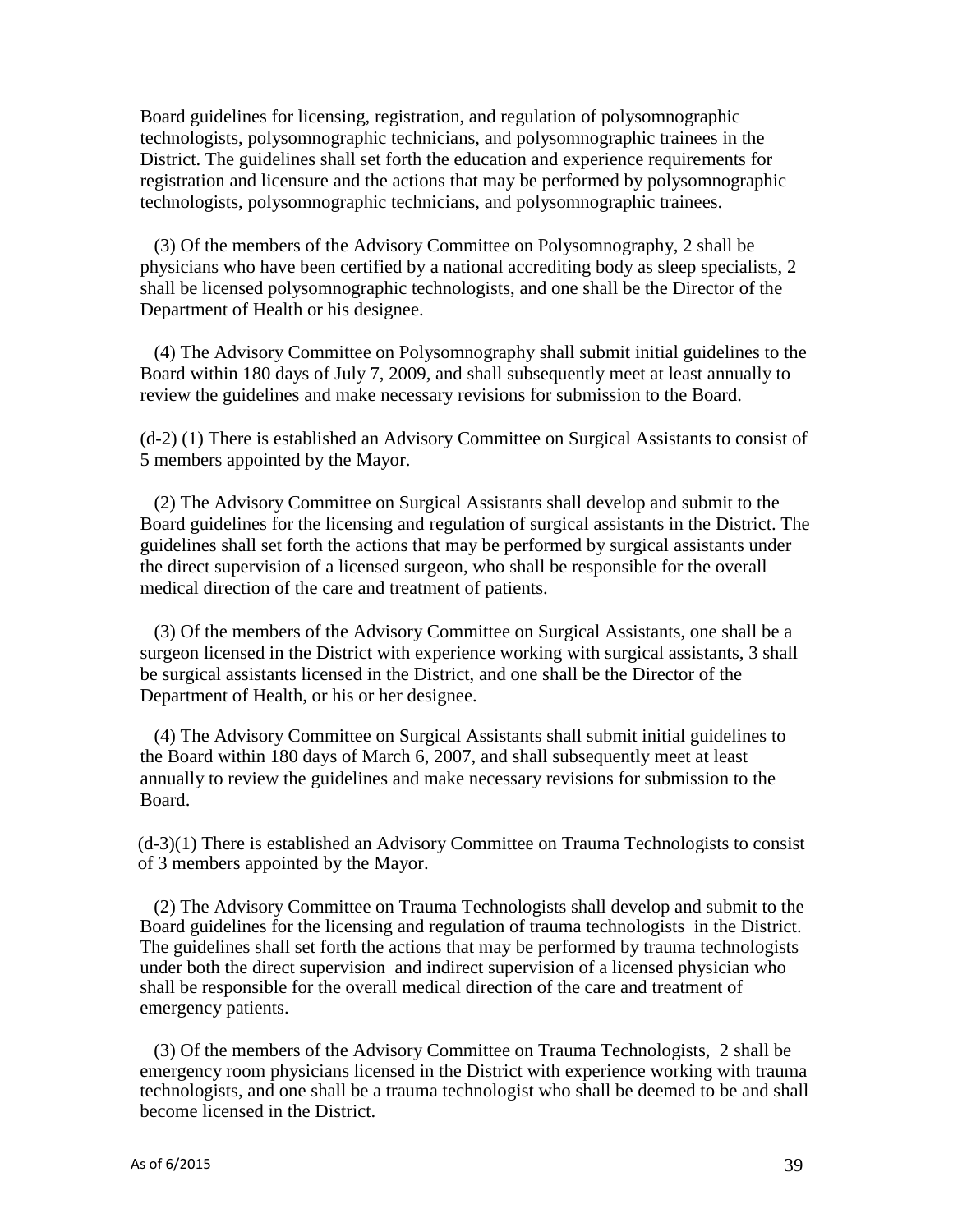(4) The Advisory Committee on Trauma Technologists shall submit initial guidelines to the Board within 180 days of the effective date of the Trauma Technologists Licensure Amendment Act of 2013, passed on 2nd reading on November 5, 2013 (Enrolled version of Bill 20-232), and shall subsequently meet at least annually to review the guidelines and make necessary revisions for submission to the Board.

(e) Of the members initially appointed to the Advisory Committees on Acupuncture, Anesthesiologist Assistants, Naturopathic Medicine, Physician Assistants, Surgical Assistants, and Trauma Technologists, 1 member of each committee shall be appointed to a term of 2 years and 1 member of each shall be appointed to a term of 3 years. Subsequent appointments shall be for terms of 3 years. This subsection shall not apply to the Director of the Department of Health, or his or her designee.

(f) Upon request by the Board, the Advisory Committees on Acupuncture, Anesthesiologist Assistants, Physician Assistants, Surgical Assistants, and Trauma Technologists shall, respectively, review applications for licensure to practice acupuncture or to practice as an anesthesiologist assistant, a physician assistant, a surgical assistant, or a trauma technologist and shall forward recommendations to the Board for action.

(g) Repealed.

(h) (1) The Board may convene a subcommittee, of either members of the Board or nonmembers of the Board, to provide advice and assistance on a specified issue or discipline under the purview of the Board.

(2) The individuals appointed pursuant to this subsection shall be exempt from §§ 3- 1204.01(a) and (b), 3-1204.02, and 3-1204.03. The Board shall specify:

- (A) The purpose and scope of the subcommittee;
- (B) The qualifications for appointment;
- (C) The length of each individual's term, if any;
- (D) The powers, duties, and responsibilities of each individual; and
- (E) Any other criteria that the Board considers necessary and appropriate.

# **§ 3-1202.04. Board of Nursing.**

(a) There is established a Board of Nursing to consist of 11 members appointed by the Mayor with the advice and consent of the Council.

(b) (1) The Board shall regulate the practice of advanced practice registered nursing, registered nursing, practical nursing, and nursing assistive personnel. Advanced practice registered nursing shall include the categories of nurse midwife, nurse anesthetist, nursepractitioner, and clinical nurse specialist.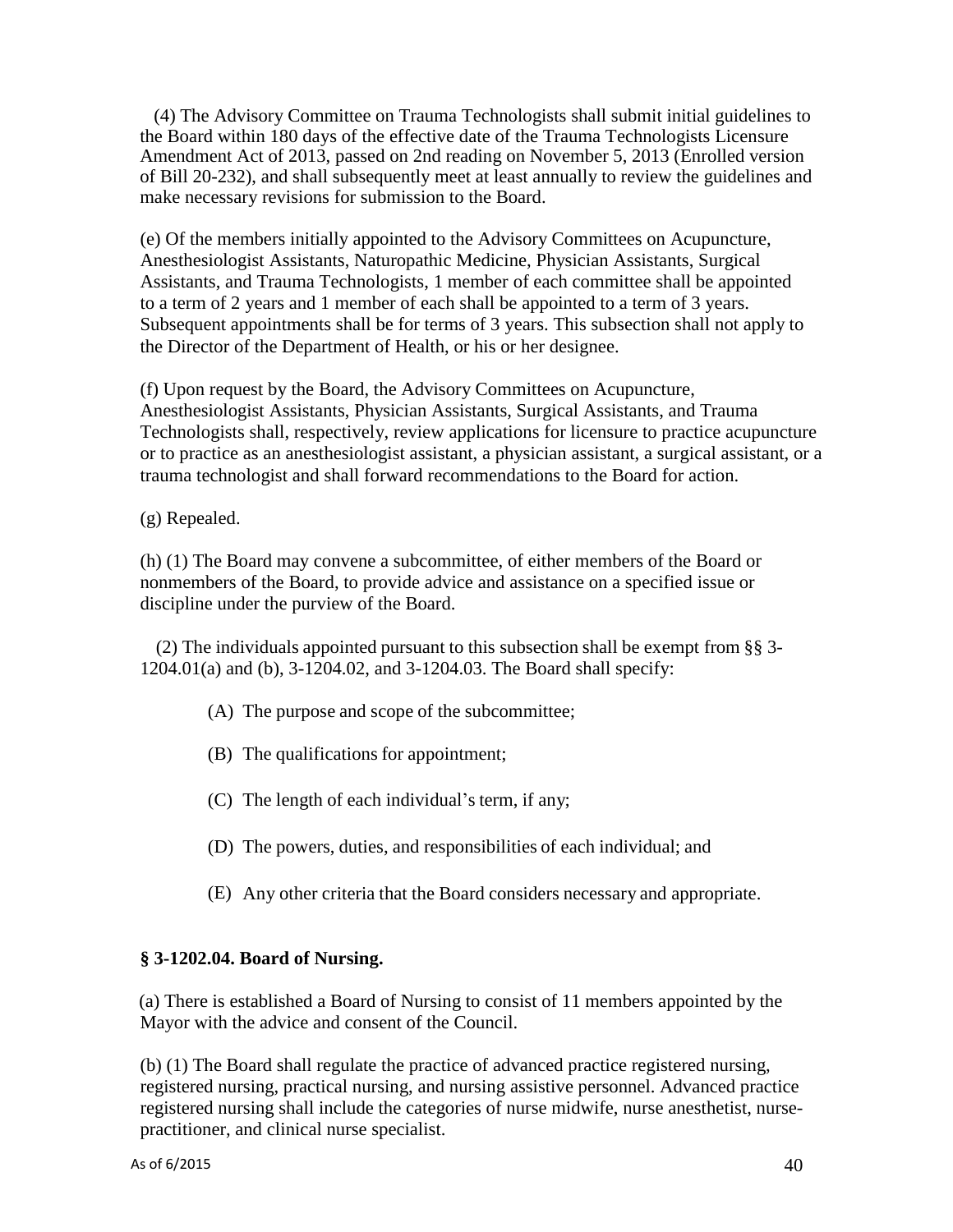(2) The Board shall recommend for promulgation by the Mayor curricula and standards required for the approval of nursing schools and nursing programs in the District of Columbia. At a minimum, the Board shall require that nursing schools and nursing programs be accredited by a Board-recognized national nursing accrediting agency. The Board may also recommend to the Mayor rules governing the procedures for withdrawing approval of nursing schools and nursing programs.

(c) Of the members of the Board, 7 shall be registered nurses licensed and practicing in the District; 2 shall be practical nurses licensed in the District; and 2 shall be consumer members.

(d) Except as provided in subsection (e) of this section, members of the Board shall be appointed for terms of 3 years.

(e) Of the members initially appointed under this section, 3 shall be appointed for a term of 1 year, 4 shall be appointed for a term of 2 years, and 4 shall be appointed for a term of 3 years. The terms of the members first appointed shall begin on the date that a majority of the first members are sworn in, which shall become the anniversary date for all subsequent appointments.

(f) The Mayor shall appoint an executive director, who shall be a full-time employee of the District, to administer and implement the orders of the Board in accordance with this subchapter and rules and regulations issued pursuant to this subchapter.

# **§ 3-1202.05. Board of Long-Term Care Administration.**

(a) There is established a Board of Long-Term Care Administration to consist of 7 members appointed by the Mayor with the advice and consent of the Council.

(b) The Board shall regulate the practice of nursing home administration, the practice of assisted living administration, and the practice of home health care administration.

(c) Of the members of the Board, 2 shall be nursing home administrators licensed in the District, one shall be an assisted living administrator licensed in the District, one shall be an educator from an institution of higher learning engaged in teaching health care administration, one shall be an allied health professional licensed in the District who has a demonstrated interest in long-term care, one shall be a health professional licensed in the District who has experience in long-term care such as a social worker or other long-term care professional such as a home health care administrator, and one shall be a consumer member.

(d) Except as provided in subsection (e) of this section, members of the Board shall be appointed for terms of 3 years.

(e) Of the members initially appointed under this section, 2 shall be appointed for a term of one year, 2 shall be appointed for a term of 2 years, and 3 shall be appointed for a term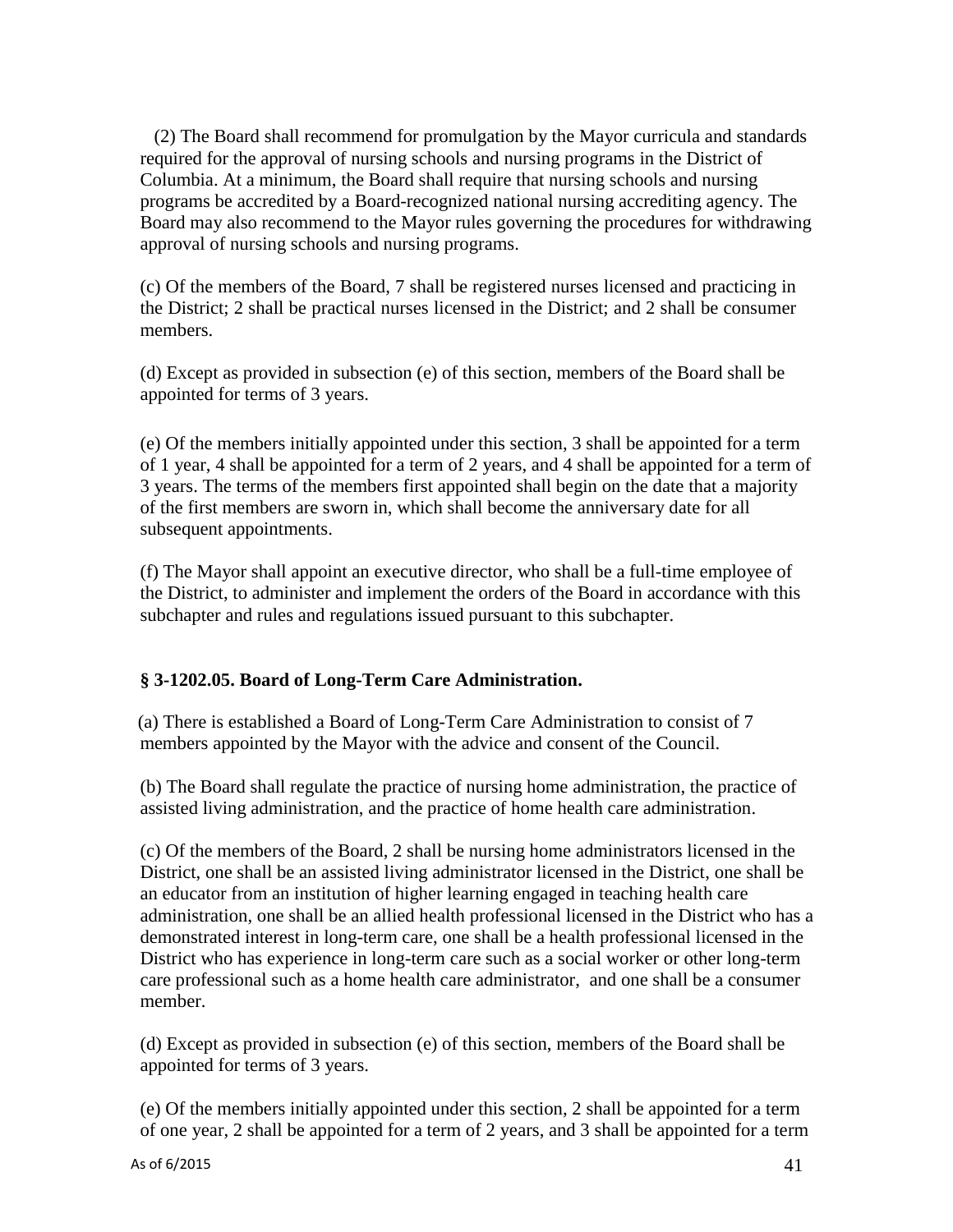of 3 years. The terms of the members first appointed shall begin on the date that a majority of the first members are sworn in, which shall become the anniversary date for all subsequent appointments.

### **§ 3-1202.06. Board of Occupational Therapy.**

(a) There is established a Board of Occupational Therapy to consist of 5 members appointed by the Mayor.

(b) The Board shall regulate the practice of occupational therapy and the practice by occupational therapy assistants, dance therapists, and recreation therapists.

(c) Of the members of the Board, 3 shall be occupational therapists licensed in the District, one shall be a recreation therapist registered in the District, and 1 shall be a consumer member.

(d) Except as provided in subsection (e) of this section, members of the Board shall be appointed for terms of 3 years.

(e) Of the members initially appointed under this section, 1 shall be appointed for a term of 1 year, 2 shall be appointed for a term of 2 years, and 2 shall be appointed for a term of 3 years.

### **§ 3-1202.07. Board of Optometry.**

(a) There is established a Board of Optometry to consist of 5 members appointed by the Mayor.

(b) The Board shall regulate the practice of optometry.

(c) Of the members of the Board, 4 shall be optometrists licensed in the District and 1 shall be a consumer member.

(d) Except as provided in subsection (e) of this section, members of the Board shall be appointed for terms of 3 years.

(e) Of the members initially appointed under this section, 1 shall be appointed for a term of 1 year, 2 shall be appointed for a term of 2 years, and 2 shall be appointed for a term of 3 years.

(f) The Board shall grant applications by licensed optometrists for certification to administer diagnostic pharmaceutical agents for applicants who demonstrate to the satisfaction of the Board that they have:

(1) Successfully completed a Board-approved course in general and ocular pharmacology as it relates to the practice of optometry, that consists of at least 55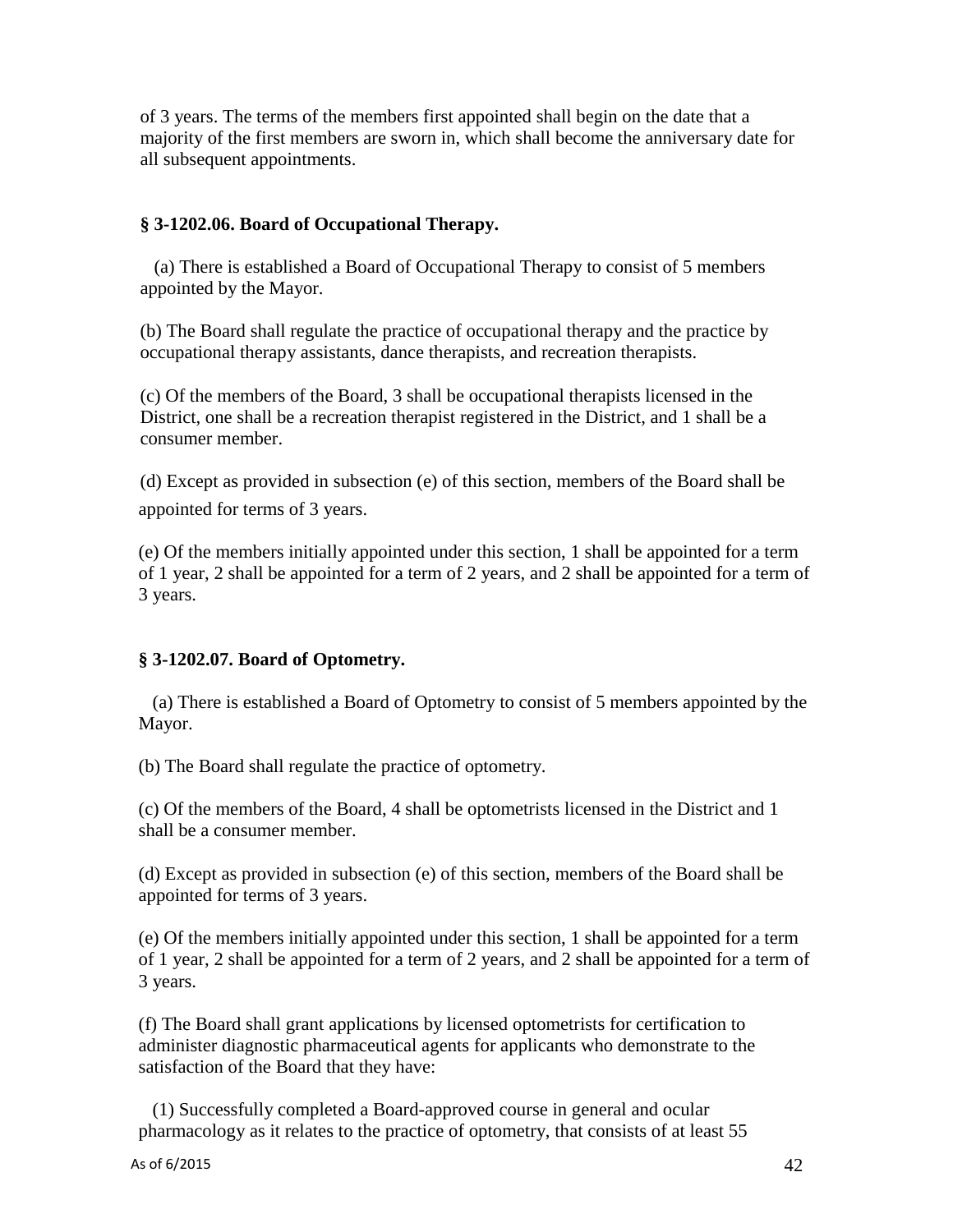classroom hours, including a minimum of 10 classroom hours of clinical laboratory, offered or approved by an accredited institution of higher education; and

(2) Passed an examination administered or approved by the Board on general and ocular pharmacology designed to test knowledge of the proper use, characteristics, pharmacological effects, indications, contraindications, and emergency care associated with the use of diagnostic pharmaceutical agents.

(g) The Board shall grant applications for certification to administer therapeutic pharmaceutical agents to applicants who demonstrate to the satisfaction of the Board that they have:

(1) Been certified by the Board to use diagnostic pharmaceutical agents;

(2) Successfully completed a Board-approved course in the use of therapeutic pharmaceutical agents as it relates to the practice of optometry, offered by an accredited institution of higher learning; and

(3) Passed an examination administered or approved by the Board on the use of therapeutic pharmaceutical agents.

## **§ 3-1202.08. Board of Pharmacy and Advisory Committee on Clinical Laboratory Practitioners.**

(a) There is established a Board of Pharmacy to consist of 7 members appointed by the Mayor.

(b) (1) The Board shall regulate the practice of pharmacy, the practice of pharmaceutical detailing, the practice of pharmacy technicians, and the practice of clinical laboratory practitioners with guidelines approved by the Advisory Committee on Clinical Laboratory Practitioners.

(1A) The Board shall administer the examination required for cytotechnologists, histologic technicians, histotechnologists, medical laboratory technicians, and medical technologists.

(2) The Board is authorized to:

(A) Establish a code of ethics for the practice of pharmaceutical detailing; and

(B) Collect information from licensed pharmaceutical detailers relating to their communications with licensed health professionals, or with employees or representatives of licensed health professionals, located in the District.

(c) Of the members of the Board, 5 shall be pharmacists licensed in the District and 2 shall be consumer members.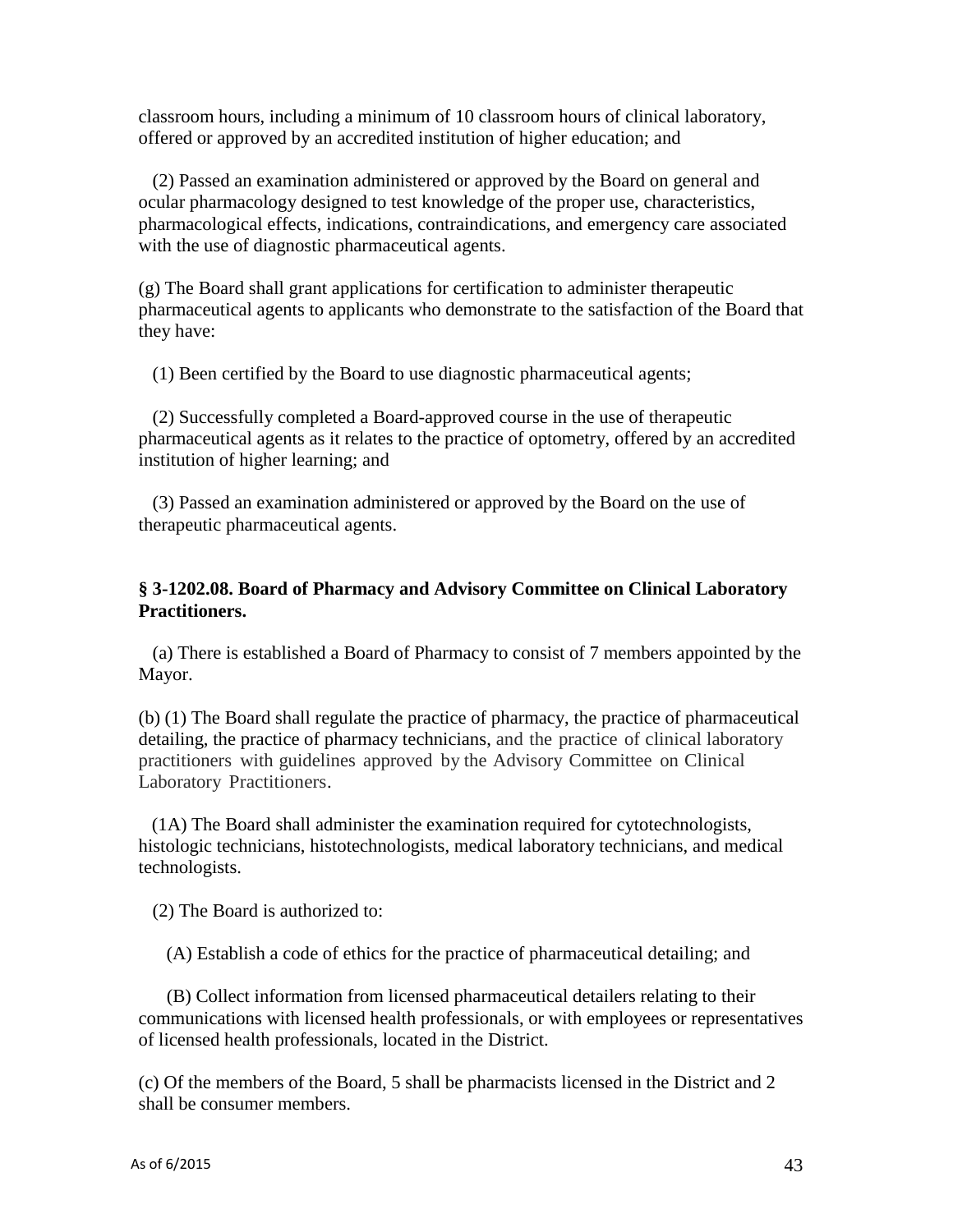(d) Except as provided in subsection (e) of this section, members of the Board shall be appointed for terms of 3 years.

(e) Of the members initially appointed under this section, 2 shall be appointed for a term of 1 year, 2 shall be appointed for a term of 2 years, and 3 shall be appointed for a term of 3 years.

(f) An individual licensed to practice pharmacy pursuant to this chapter may administer immunizations and vaccinations only if certified to do so by the Board and only pursuant to a written protocol and valid prescription or standing order of a physician.

(g) The Board and the Board of Medicine shall jointly develop and promulgate regulations to implement and regulate the administration of vaccinations and immunizations by pharmacists and to authorize pharmacists certified to administer vaccinations and immunizations to administer emergency anaphylactic reaction treatment pursuant to an approved physician-pharmacist protocol.

(h)(1) A licensed pharmacist may initiate, modify, or discontinue a drug therapy regimen pursuant to a collaborative practice agreement with a licensed physician, or, pursuant to § 3-1204.12, other health practitioner.

(2) The Board and the Board of Medicine shall jointly develop and issue regulations governing the implementation and use of collaborative practice agreements between a licensed pharmacist and a licensed physician. At minimum, the regulations shall:

(A)Require that all collaborative practice agreements include:

(i) Specification of the drug therapy to be provided and any tests that may be necessarily incident to its provision;

(ii) The conditions for initiating, modifying, or discontinuing a drug therapy; and

(iii) Directions concerning the monitoring of a drug therapy, including the conditions that would warrant a modification to the dose, dosage regime, or dosage form of the drug therapy; and

(B) Establish policies and procedures for approving, disapproving, and revoking collaborative practice agreements.

(i) There is established an Advisory Committee on Clinical Laboratory Practitioners, which shall consist of 5 members appointed by the Mayor.

(j) The Advisory Committee on Clinical Laboratory Practitioners shall develop and submit to the Board guidelines for the licensure of cytotechnologists, histologic technicians, histotechnologists, medical laboratory technicians, medical technologists, and the registration of phlebotomists.

As of 6/2015  $44$ (k) Of the members of the Advisory Committee on Clinical Laboratory Practitioners, one shall be a pathologist certified by the American Board of Pathology or the American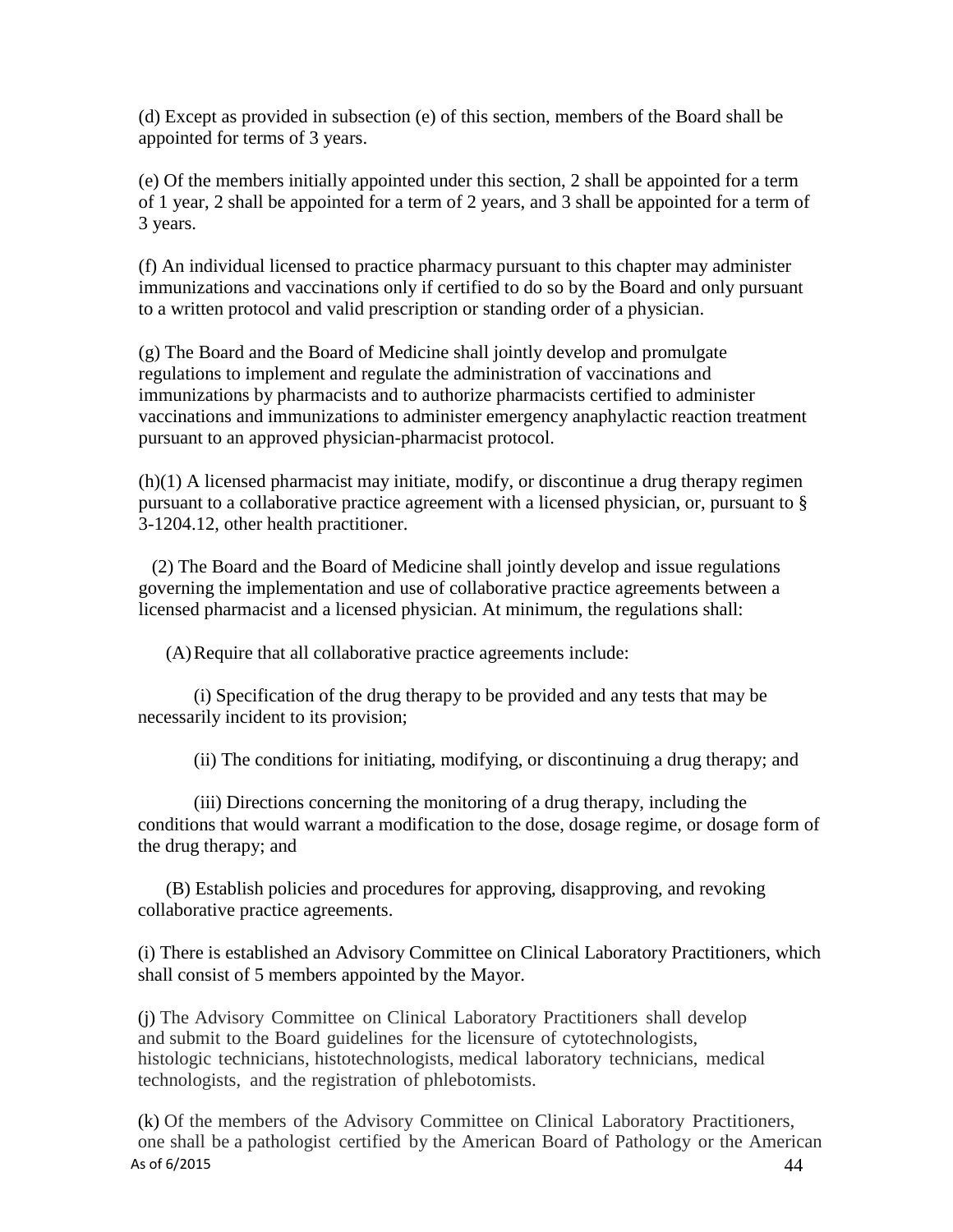Board of Osteopathic Pathology; one shall be a medical technologist and supervisor; one shall be a medical technologist who is not a supervisor; one shall be a medical laboratory technician; and one shall be a consumer member with no direct affiliation with clinical laboratory practitioners or another health profession.

(l) The qualifications for the professional members of the Advisory Committee on Clinical Laboratory Practitioners shall be as follows:

(1) The pathologist, for at least 3 years preceding appointment, shall have been actively engaged as a pathologist in rendering professional services in pathology or in the education and training of medical personnel in pathology.

(2) The medical technologist, for at least 3 years preceding the appointment, shall have been actively engaged as a medical technologist in rendering professional services in medical technology or in the education and training of medical technologists.

(3) The medical laboratory technician, for at least 3 years preceding the appointment, shall have been actively engaged as a medical laboratory technician in rendering professional services as a medical technician.

(m) The initial appointees of the Advisory Committee on Clinical Laboratory Practitioners, with the exception of the pathologist and the consumer representative, shall become licensed in the profession in which they have been practicing immediately upon their appointment and qualification as members of the Advisory Committee on Clinical Laboratory Practitioners.

## **§ 3-1202.09. Board of Physical Therapy.**

(a) There is established a Board of Physical Therapy to consist of 7 members appointed by the Mayor.

(b) The Board shall regulate the practice of physical therapy and the practice of athletic training, including practices by physical therapy assistants and by personal fitness trainers.

(c) Of the members of the Board, 4 shall be physical therapists licensed in the District, 2 shall be physical therapy assistants licensed in the District, and 1 shall be a consumer member.

(d) Except as provided in subsection (e) of this section, members of the Board shall be appointed for terms of 3 years.

(e) Of the members initially appointed under this section, 1 shall be appointed for a term of 1 year, 2 shall be appointed for a term of 2 years, and 2 shall be appointed for a term of 3 years.

## **§ 3-1202.10. Board of Podiatry.**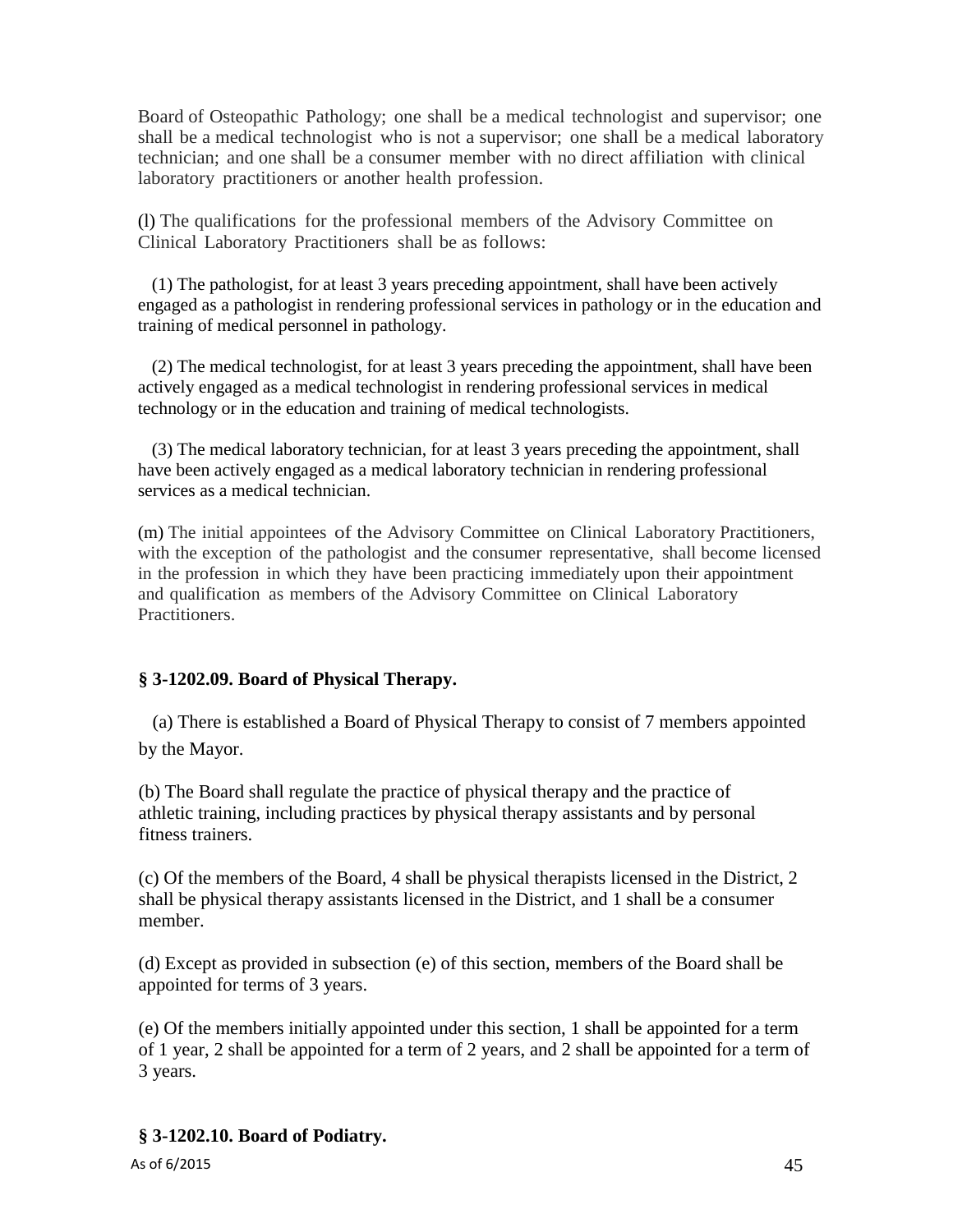(a) There is established a Board of Podiatry to consist of 3 members appointed by the Mayor.

(b) The Board shall regulate the practice of podiatry.

(c) Of the members of the Board, 2 shall be podiatrists licensed in the District and 1 shall be a consumer member.

(d) Except as provided in subsection (e) of this section, members of the Board shall be appointed for terms of 3 years.

(e) Of the members initially appointed under this section, 1 shall be appointed for a term of 1 year, 1 shall be appointed for a term of 2 years, and 1 shall be appointed for a term of 3 years.

## **§ 3-1202.11. Board of Psychology.**

(a) There is established a Board of Psychology to consist of 5 members appointed by the Mayor with the advice and consent of the Council.

(b) The Board shall regulate the practice of psychology and the practice by psychology associates.

(c) Of the members of the Board, 4 shall be psychologists licensed in the District and 1 shall be a consumer member.

(d) Except as provided in subsection (e) of this section, members of the Board shall be appointed for terms of 3 years.

(e) Of the members initially appointed under this section, 1 shall be appointed for a term of 1 year, 2 shall be appointed for a term of 2 years, and 2 shall be appointed for a term of 3 years. The terms of the members first appointed shall begin on the date that a majority of the first members are sworn in, which shall become the anniversary date for all subsequent appointments.

### **§ 3-1202.12. Board of Social Work.**

(a) There is established a Board of Social Work to consist of 5 members appointed by the Mayor with the advice and consent of the Council.

(b) The Board shall regulate the practice of social work, including categories of specialties within the social work profession.

(c) Of the members of the Board, 4 shall be social workers licensed in the District, representing each of the 4 licensing categories established by subchapter VIII of this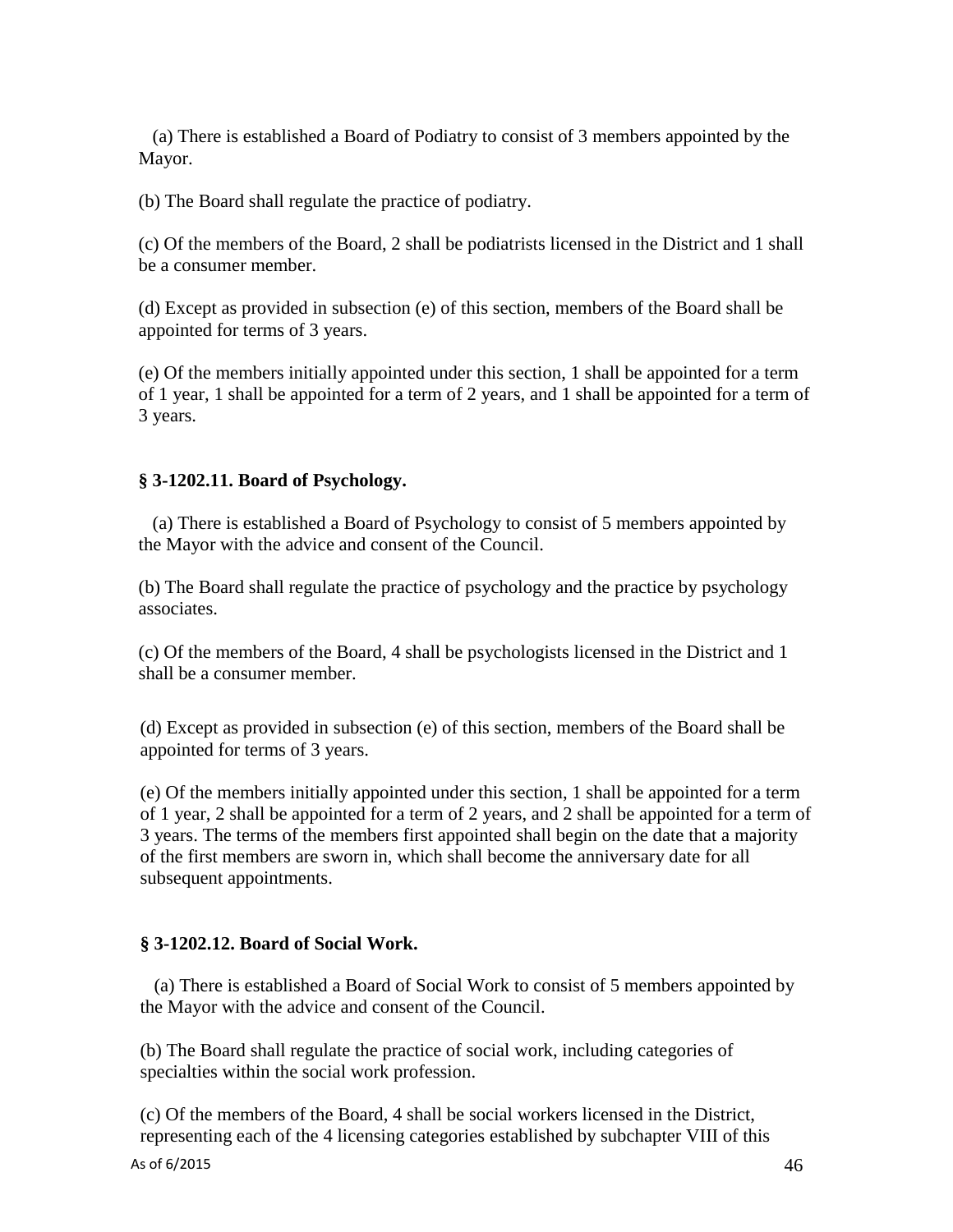chapter, and 1 shall be a consumer member.

(d) Except as provided in subsection (e) of this section, members of the Board shall be appointed for terms of 3 years.

(e) Of the members initially appointed under this section, 1 shall be appointed for a term of 1 year, 2 shall be appointed for a term of 2 years, and 2 shall be appointed for a term of 3 years. The terms of the members first appointed shall begin on the date that a majority of the first members are sworn in, which shall become the anniversary date for all subsequent appointments.

## **§ 3-1202.13. Board of Professional Counseling.**

(a) There is established a Board of Professional Counseling to consist of 5 members appointed by the Mayor.

(b) The Board shall regulate the practices of professional counseling and addiction counseling.

(c) Members of the Board shall serve a 3-year term. Of the members first appointed to the Board, 1 member shall be appointed to a 1-year term, 2 members shall be appointed to a 2-year term, and 2 members shall be appointed to a 3-year term.

(d) Of the members of the Board, 3 shall be professional counselors licensed in the District, 1 shall be an educator engaged in teaching counseling, one shall be a consumer member, and one shall have at least 5 years of experience in the field of addiction counseling.

## **§ 3-1202.14. Board of Respiratory Care.**

(a) There is established a Board of Respiratory Care to consist of 5 members appointed by the Mayor with the advice and consent of the Council.

(b) The Board shall regulate the practice of respiratory therapy.

(c) Of the members of the Board, 3 shall be respiratory therapists licensed in the District; 1 shall be a physician with knowledge and experience in the practice of respiratory care; and 1 shall be a consumer member.

(d) Except as provided in subsection (e) of this section, members of the Board shall be appointed for terms of 3 years.

(e) Of the members initially appointed under this section, 1 shall be appointed for a term of 1 year, 2 shall be appointed for a term of 2 years, and 2 shall be appointed for a term of 3 years. The terms of the members first appointed shall begin on the date that a majority of the first members are sworn in, which shall become the anniversary date for all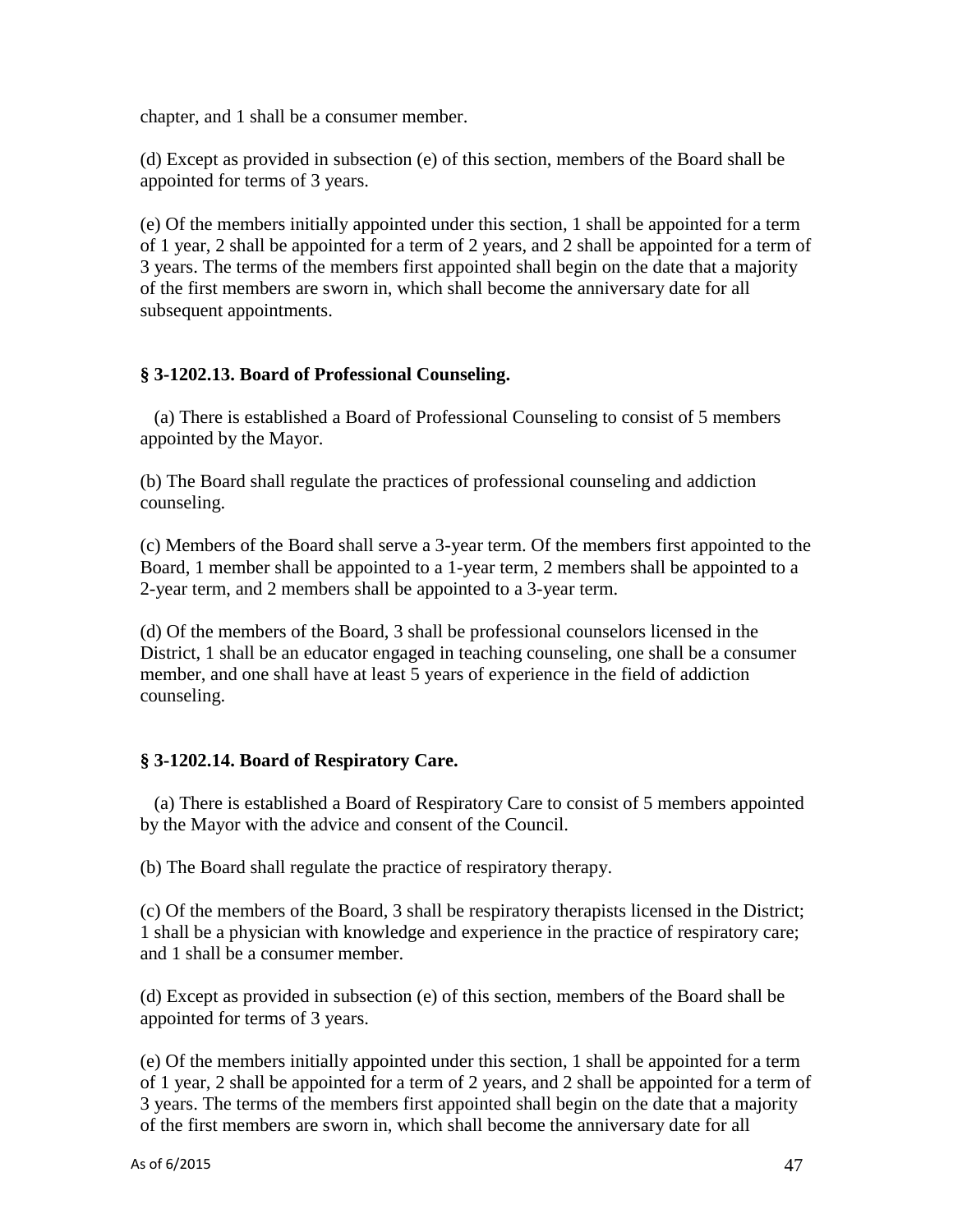subsequent appointments.

## **§ 3-1202.15. Board of Massage Therapy.**

(a) There is established a Board of Massage Therapy to consist of 5 members appointed by the Mayor.

(b) The Board shall regulate the practice of massage therapy.

(c) Of the members of the Board, 4 shall be massage therapists licensed in the District and 1 shall be a consumer member.

(d) Except as provided in subsection (e) of this section, members of the Board shall be appointed for terms of 3 years.

(e) Of the members initially appointed under this section, 1 shall be appointed for the term of 1 year, 2 shall be appointed for a term of 2 years, and 2 shall be appointed for a term of 3 years. The terms of the members first appointed shall begin on the date that a majority of the first members are sworn in, which shall become the anniversary date for all subsequent appointments.

## **§ 3-1202.16. Board of Chiropractic.**

(a) There is established a Board of Chiropractic to consist of 5 members appointed by the Mayor with the advice and consent of the Council.

(b) The Board shall regulate the practice of chiropractic.

(c) Of the members of the Board, 3 shall be doctors of chiropractic licensed to practice in the District, 1 shall be the Director of the Department of Health or his or her designee, and 1 shall be a consumer member.

(d) Except as provided in subsection (e) of this section, members of the Board shall be appointed for terms of 3 years.

(e) The members of the Advisory Committee on Chiropractic abolished by the Chiropractic Licensing Amendment Act of 1994 shall continue to serve as members of the Board of Chiropractic established by this section until the expiration of their terms on the Advisory Committee or until successors are appointed, whichever occurs later, and may be reappointed.

## **§ 3-1202.17. Board of Marriage and Family Therapy.**

(a) There is established a Board of Marriage and Family Therapy, which shall consist of 5 members appointed by the Mayor with the advice and consent of the Council.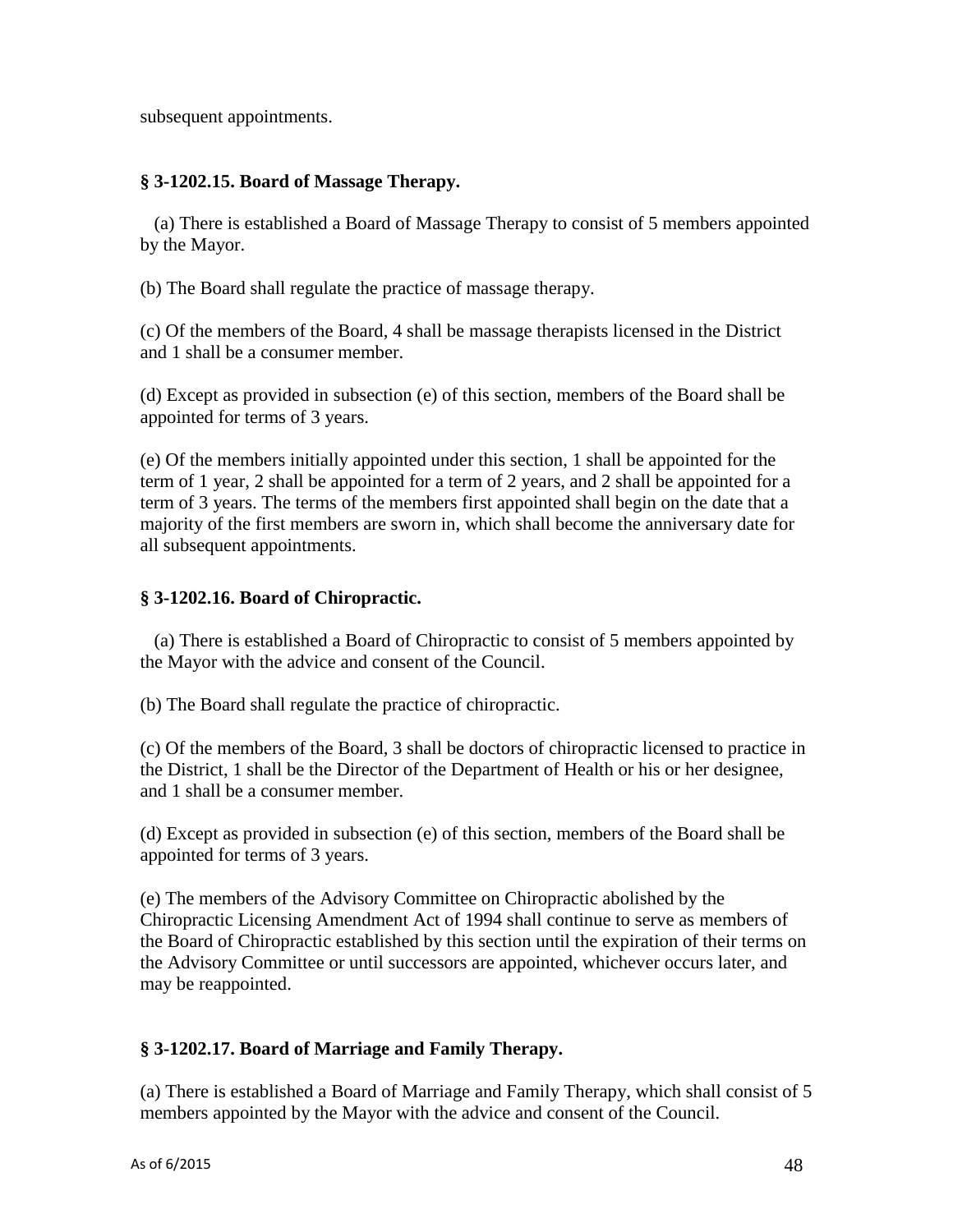(b) The Board shall regulate the practice of marriage and family therapy.

(c) Of the members of the Board, 4 shall be marriage and family therapists licensed in the District and one shall be a consumer member with no direct affiliation with the practice of marriage and family therapy of another mental health profession. The professional members shall have:

(1) For at least 3 years preceding the appointment, been actively engaged in rendering professional services in marriage and family therapy as marriage and family therapists, the education and training of master's, doctoral, or post-doctoral students of marriage and family therapy, or marriage and family therapy research; and

(2) For the 2 years preceding the appointment, spent the majority of their time devoted to one of the activities described in paragraph (1) of this subsection.

(d) The Mayor shall designate one Board member to serve as chairperson during the term of his or her appointment to the Board. No person may serve as chairperson for more than 4 years.

(e) Except as provided is subsection (f) of this section, members of the Board shall be appointed for terms of 3 years.

(f) Of the members initially appointed under this section, 3 shall be appointed for a term of 3 years, and 2, including the chairperson, shall be appointed for a term of 4 years.

## **§ 3-1202.18. Board of Audiology and Speech-Language Pathology.**

(a) There is established a Board of Audiology and Speech-Language Pathology, which shall consist of 7 members appointed by the Mayor.

(b) The Board shall regulate the practice of audiology, the practice of speech pathology, the practice of audiology and speech-language pathology assistants, and the practice of speech-language pathology clinical fellows.

(c) The Board shall administer the examination required for audiology and speechlanguage pathology licenses.

(d) Of the members of the Board, 2 shall be practicing audiologists, 3 shall be practicing speech-language pathologists, and 2 shall be consumer members with no direct affiliation with either the practice of audiology or the practice of speech-language pathology or other health profession. The professional members shall:

(1) For audiology, at least 3 years preceding appointment, have been actively engaged as an audiologist in rendering professional services in audiology or in the education and training of masters, doctoral, or postdoctoral students of audiology in audiology research, and for the 2 years preceding the appointment, have spent the majority of their time devoted to one of the activities listed in this paragraph.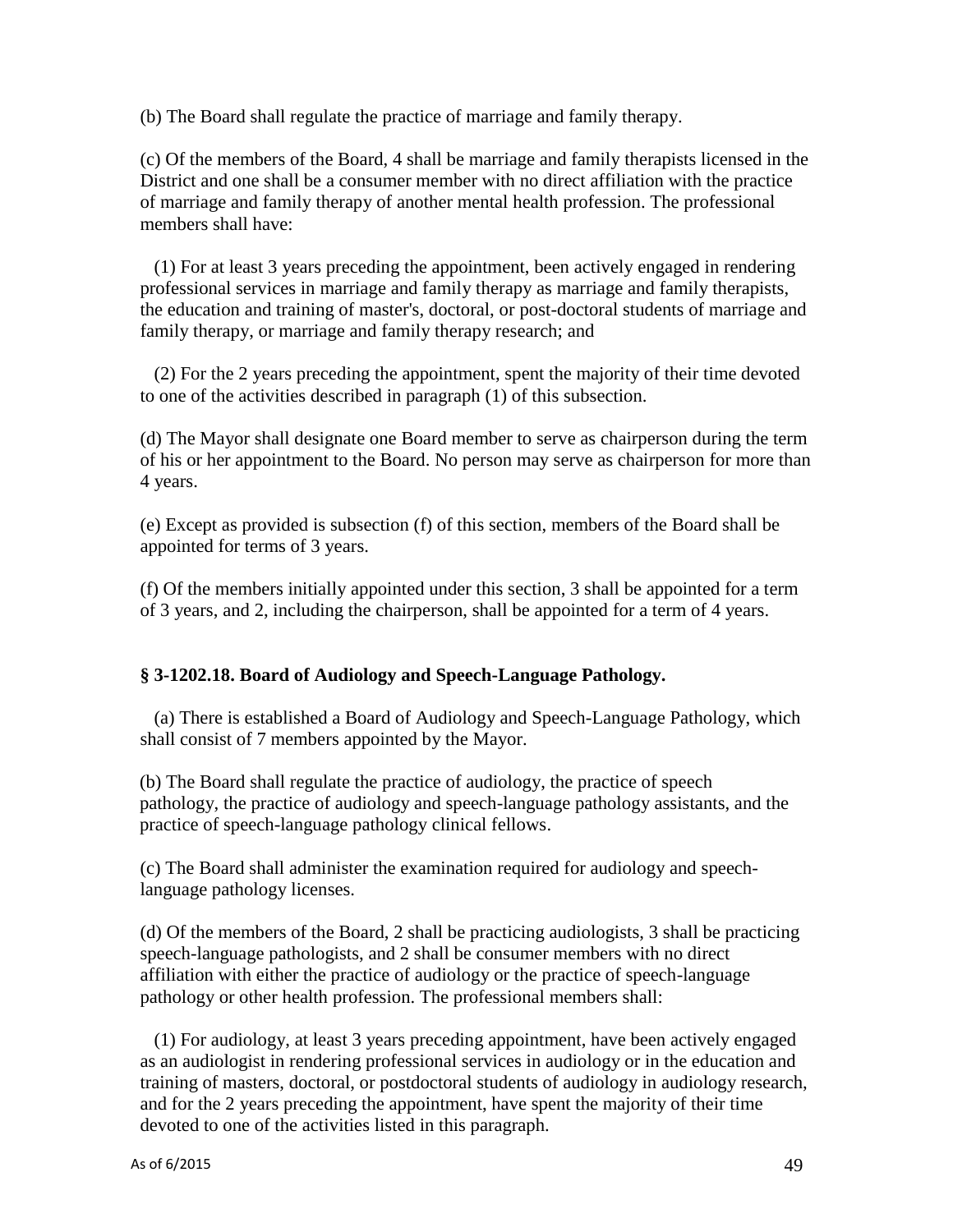(2) For speech pathology, at least 3 years preceding the appointment, have been actively engaged as a speech-pathologist in rendering professional services in speech pathology or in the education and training of masters, doctoral, or postdoctoral students of speech pathology in speech-pathology research, and for the 2 years preceding the appointment, have spent the majority of their time devoted to one of the activities listed in this paragraph.

(3) For otolaryngology, at least 3 years preceding the appointment, have been actively engaged as an otolaryngologist in rendering professional services in otolaryngology or in the education and training of masters, doctoral, or postdoctoral students of otolaryngology in otolaryngology research, and for the 2 years preceding the appointment have spent the majority of their time devoted to one of the activities listed in this paragraph.

(e) Except as provided in subsection (g) of this section, members of the Board shall be appointed for terms of 4 years. No person may be appointed more than once to fill an unexpired term or more than 2 consecutive full terms.

(f) The initial appointees, with the exception of the representatives of the general public and the Otolaryngologist, shall be deemed to be and shall become licensed audiologists and speech-language pathologists immediately upon their qualification and appointment as members of the Board.

(g) Of the members initially appointed, 2 shall be appointed for 2 years, 2 shall be appointed for 3 years, and 3 members, including the chairperson, shall be appointed for 4 years.

(h) The Mayor shall designate one Board member to serve as chairperson during the term of his or her appointment to the Board. No person may serve as chairperson for more than 4 years.

#### **§ 3-1202.19. Boards of Allied Health executive director.**

The Mayor shall appoint an executive director, who shall be a full-time employee of the District, to implement and administer the orders of the Boards of Allied Health in accordance with this chapter and rules and regulations issued pursuant to this chapter.

#### **§ 3-1202.20. Boards of Behavioral Health executive director.**

The Mayor shall appoint an executive director, who shall be a full-time employee of the District, to implement and administer the orders of the Boards of Behavioral Health in accordance with this chapter and rules and regulations issued pursuant to this chapter.

#### **§ 3-1202.21. Board of Veterinary Medicine.**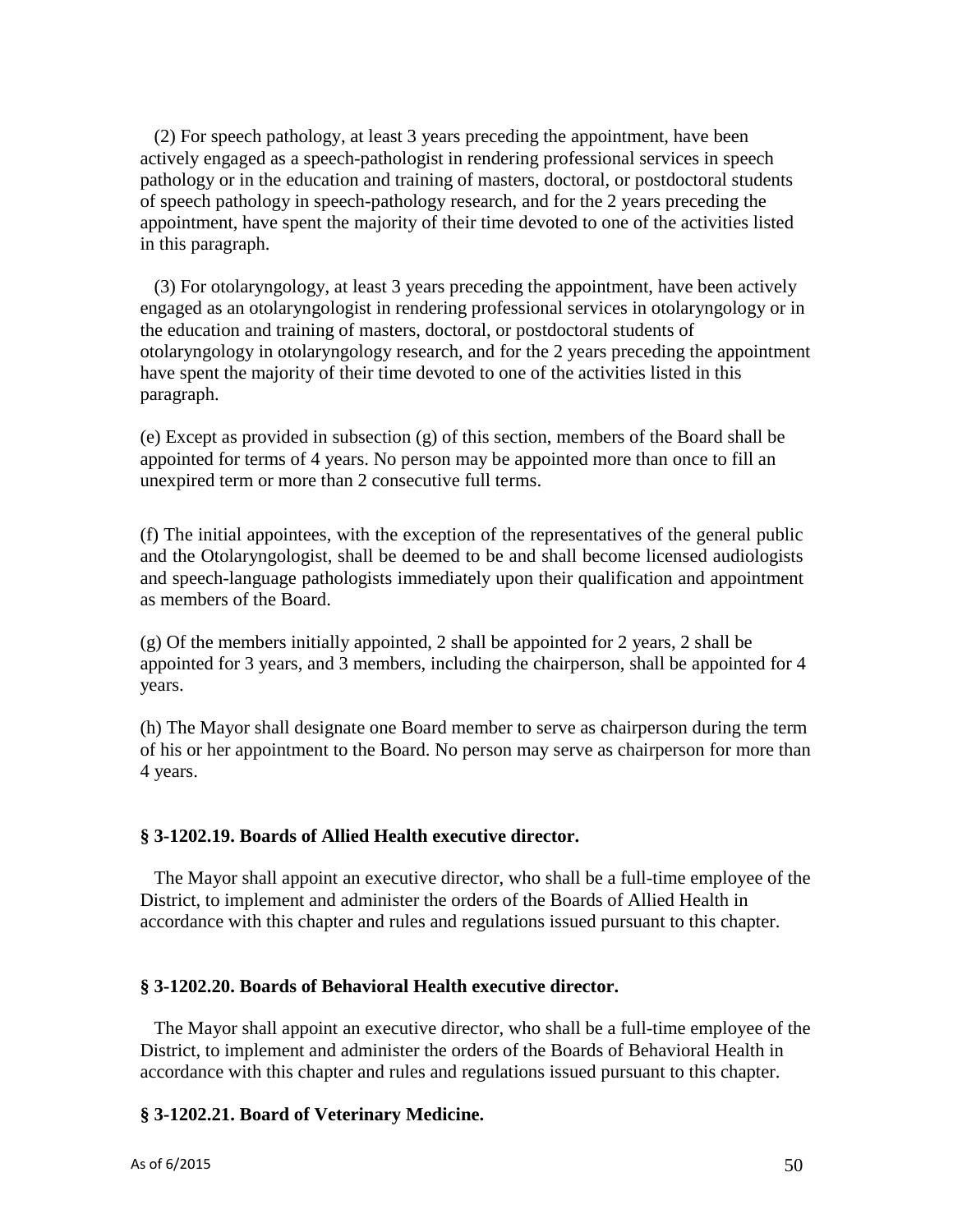(a) There is established a Board of Veterinary Medicine to consist of 5 members appointed by the Mayor with the advice and consent of the Council.

(b) The Board shall regulate the practices of veterinarians, veterinary technicians, and veterinary euthanasia technicians in the District of Columbia, and shall advise the Mayor with respect to the regulation of veterinary facilities.

(c) Of the members of the Board, 3 shall be licensed veterinarians, one shall be a veterinarian technician, and one shall be a consumer.

(d) Except as provided in subsection (e) of this section, members of the Board shall be appointed for terms of 3 years.

(e) The members of the Board of Veterinary Examiners serving on March 26, 2014, shall become members of the Board of Veterinary Medicine and shall continue to serve on the Board of Veterinary Medicine for the remainder of their terms.

### **§ 3-1202.22. Board of Veterinary Medicine executive director.**

The Mayor shall appoint an executive director to implement and administer the orders of the Board of Veterinary Medicine in accordance with this chapter and the rules and regulations issued pursuant to this chapter.

### **SUBCHAPTER III. ADMINISTRATION**

#### **§ 3-1203.01. Administration.**

The boards established by this chapter shall be under the administrative control of the Mayor.

#### **§ 3-1203.02. Responsibilities of Mayor.**

The Mayor shall be responsible for:

(1) Planning, developing, and maintaining procedures to ensure that the boards receive administrative support, including staff and facilities, sufficient to enable them to perform their responsibilities;

(2) Processing and providing licenses as required and approved by the boards;

(3) Providing investigative and inspection services;

(4) Holding hearings on cases pursuant to guidelines established in § 3-1205.19 when requested to do so by the board, and appointing hearing officers to enable the boards to hold hearings;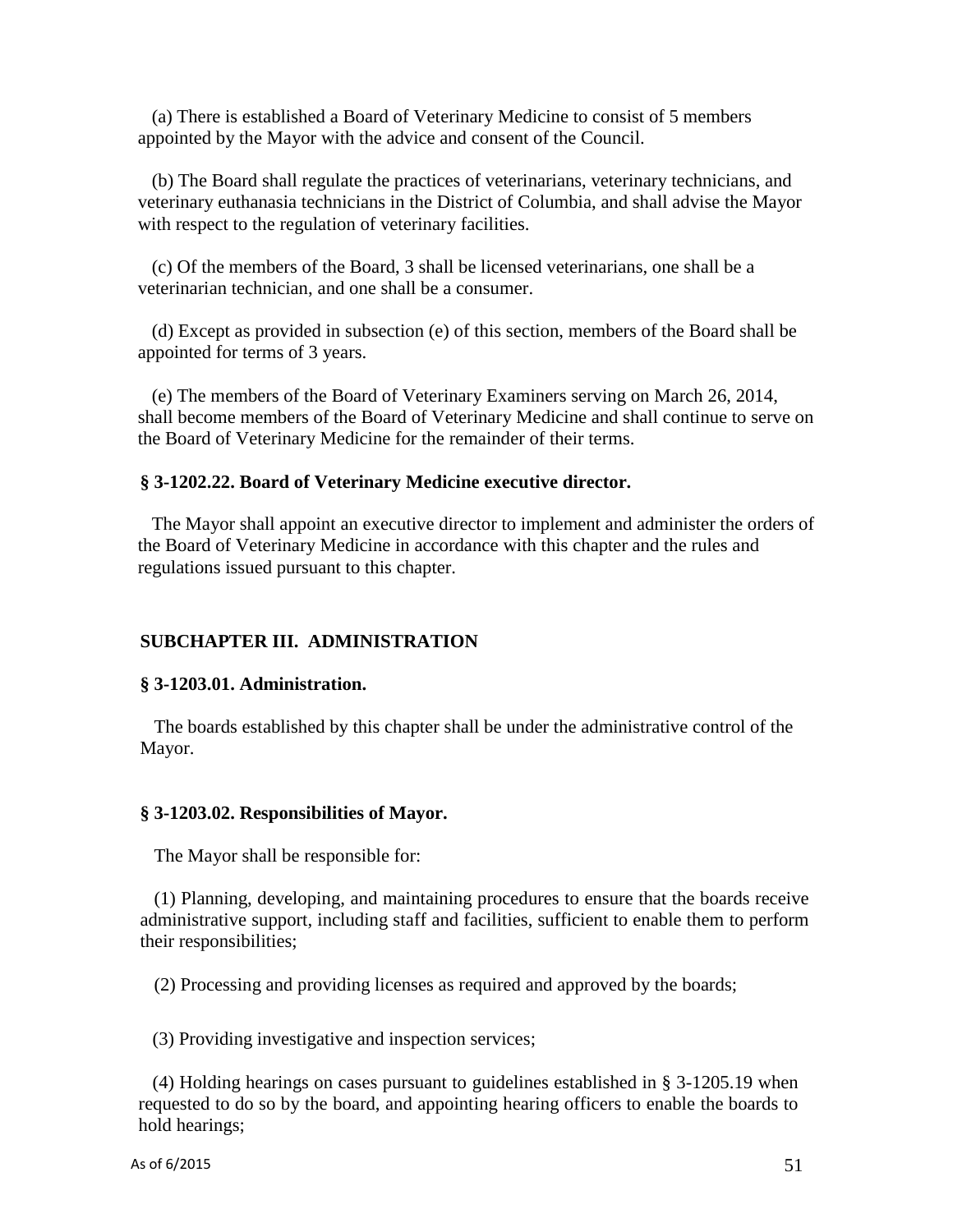(5) Furnishing expert services in noncompliance cases brought in an administrative or court proceeding;

(6) Providing budgetary and personnel services;

(7) Maintaining central files of records pertaining to licensure, inspections, investigations, and other matters requested by the boards;

(8) Furnishing facilities and staff for hearings and other proceedings;

(9) Providing information to the public concerning licensing requirements and procedures;

(10) Publishing and distributing procedural manuals concerning licensing and inspections and other materials prepared by the boards;

(11) Assisting, supplying, furnishing, and performing other administrative, clerical, and technical support the Mayor determines is necessary or appropriate;

(12) Issuing rules, as the Mayor may periodically determine to be necessary to protect the health and welfare of the citizens of the District, for the temporary licensure for a fixed period of time not to exceed 90 days and under conditions to be prescribed by the Mayor by rule, of applicants for licensure to practice a health occupation in the District, except the Mayor may provide for the issuance of temporary licenses to applicants for licensure to practice social work and marriage and family therapy for a period not to exceed 1 year, and to applicants for licensure to practice as anesthesiologist assistants for a period not to exceed 2 years;

(13) Making necessary rules relating to the administrative procedures of the boards; and

(14) Issuing all rules necessary to implement the provisions of this chapter.

## **SUBCHAPTER IV. GENERAL PROVISIONS RELATING TO HEALTH OCCUPATION BOARDS**

#### **3-1204.01. Qualifications of members.**

(a) The members of each board shall be residents of the District at the time of their appointments and while they are members of the board.

(b) (1) Each professional member of a board, in addition to the requirements of subsection (a) of this section, shall have been engaged in the practice of the health occupation regulated by the board for at least 3 years preceding appointment.

As of 6/2015  $52$ (2) The dietitian and nutritionist members initially appointed to the Board of Dietetics and Nutrition, the nonphysician acupuncturist member initially appointed to the Advisory Committee on Acupuncture, the anesthesiologist assistant member initially appointed to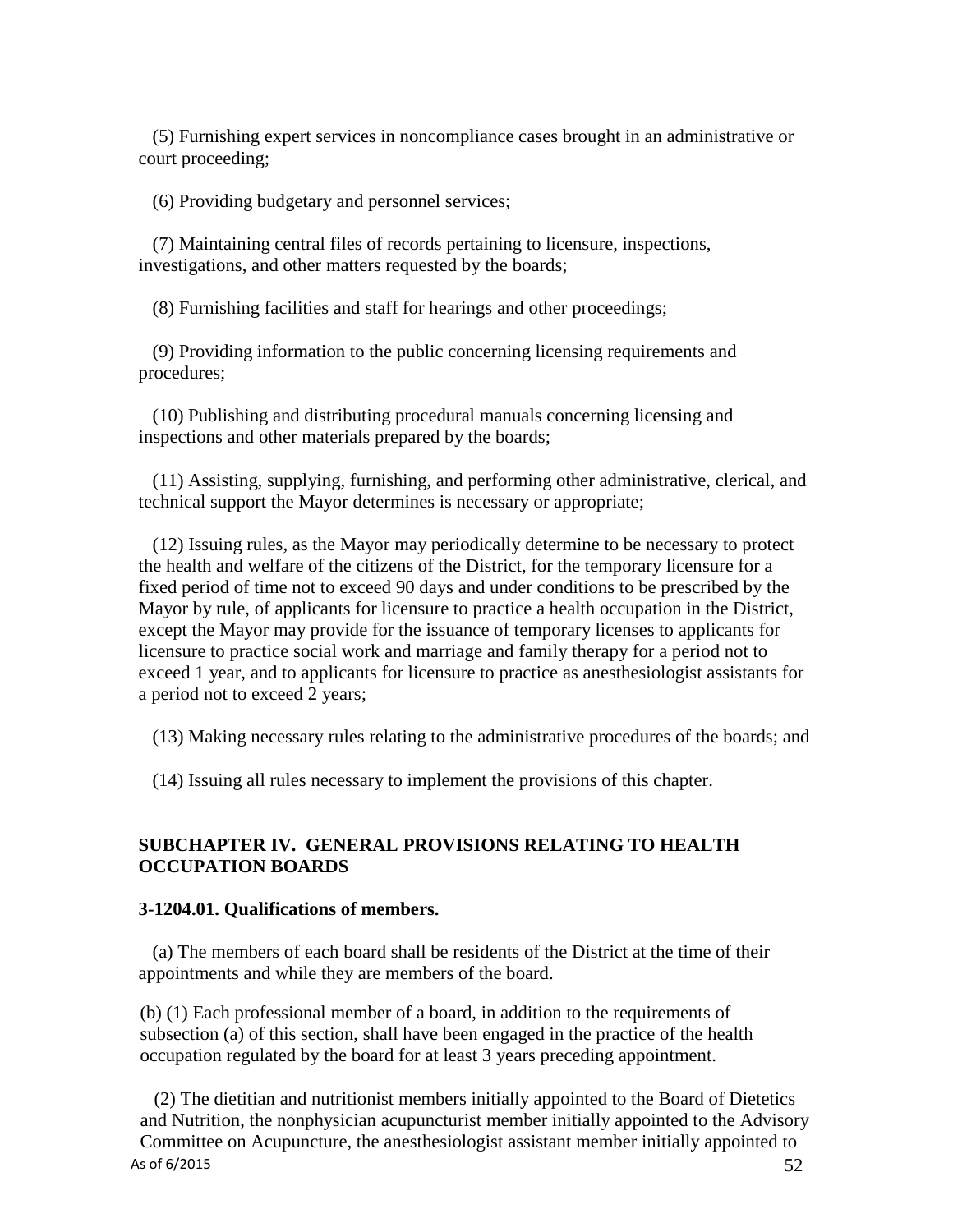the Advisory Committee on Anesthesiologist Assistants, the physician assistant member initially appointed to the Advisory Committee on Physician Assistants, the polysomnographic technologist members initially appointed to the Advisory Committee on Polysomnography, the surgical assistant member initially appointed to the Advisory Committee on Surgical Assistants, the trauma technologist member initially appointed to the Advisory Committee on Trauma Technologists, the respiratory care members initially appointed to the Board of Respiratory Care, the social worker members initially appointed to the Board of Social Work, the professional counselor members initially appointed to the Board of Professional Counseling, the audiologist and speech-language pathologist members initially appointed to the Board, the clinical laboratory practitioner members initially appointed to the Board, the naturopathic physician member initially appointed to the Advisory Committee on Naturopathic Medicine, marriage and family therapist members initially appointed to the Board of Marriage and Family Therapy, and the massage therapy members initially appointed to the Board of Massage Therapy shall be eligible for and shall file a timely application for licensure in the District. The advanced registered nurse members initially appointed to the Board of Nursing shall be licensed in the District as registered nurses, shall meet the qualifications of this chapter to practice their respective specialties, shall have practiced their respective specialties for at least 3 years preceding appointment, and shall file a timely application for certification to practice their respective specialties. The veterinary technician member initially appointed to the Board of Veterinary Medicine shall be eligible for and shall file a timely application for certification in the District.

(c) Each consumer member of a board, in addition to the requirements of subsection (a) of this section, shall:

(1) Be at least 18 years old;

(2) Not be a health professional or in training to become a health professional;

(3) Not have a household member who is a health professional or is in training to become a health professional; and

(4) Not own, operate, or be employed in or have a household member who owns, operates, or is employed in a business which has as its primary purpose the sale of goods or services to health professionals or health-care facilities.

(d) Within the meaning of subsection (c) of this section, the term "household member" means a relative, by blood, marriage, or domestic partnership, or a ward of an individual who shares the individual's actual residence.

(e) The office of a member of a board or advisory committee shall be forfeited upon the member's failure to maintain the qualifications required by this chapter.

(f) Each professional member of a board or advisory committee shall disqualify himself or herself from acting on his or her own application for licensure or license renewal or on any other matter related to his or her practice of a health occupation.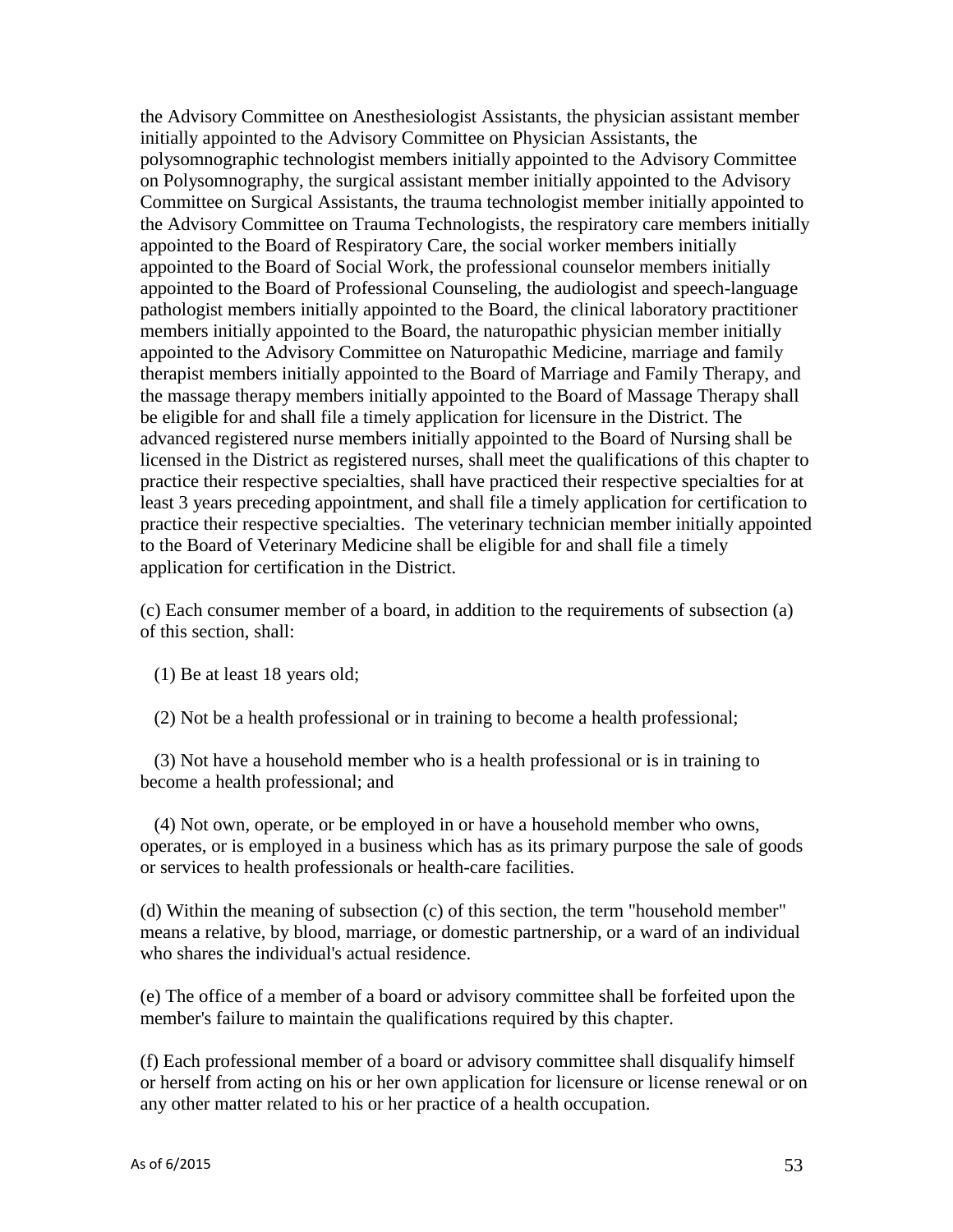### **§ 3-1204.02. Terms of members; filling of vacancies.**

(a) The terms of members of a board or advisory committee, after the initial terms, shall expire on the 3rd anniversary of the date the 1st members constituting a quorum take the oath of office.

(b) At the end of a term, a member shall continue to serve until a successor is appointed and sworn into office.

(c) A vacancy on a board or advisory committee shall be filled in the same manner as the original appointment was made.

(d) A member appointed to fill a vacancy shall serve only until the expiration of the term or until a successor is appointed and sworn into office.

### **§ 3-1204.03. Limitation on consecutive terms.**

No member of a board or advisory committee shall be appointed to serve more than 3 full consecutive 3-year terms; provided, that the Mayor may appoint a member of a board to serve more than 3 full terms if considered necessary.

#### **§ 3-1204.04. Removal.**

(a) The Mayor may remove a member of a board or advisory committee for incompetence, misconduct, or neglect of duty, after due notice and a hearing.

(b) The failure of a member of a board or advisory committee to attend at least 1/2 of the regular, scheduled meetings of the board or advisory committee within a 12-month period shall constitute neglect of duty within the meaning of subsection (a) of this section.

#### **§ 3-1204.05. Officers; meetings; quorum.**

(a) From among the members of each board and advisory committee, the Mayor shall designate a chairperson.

(b) Each board and advisory committee shall determine the times and places of its meetings and shall publish notice of regular meetings at least 1 week in advance in the District of Columbia Register.

(c) A majority of the appointed members of each board and advisory committee shall constitute a quorum.

(d) An affirmative vote of a majority of a quorum shall be required to approve a measure before a board.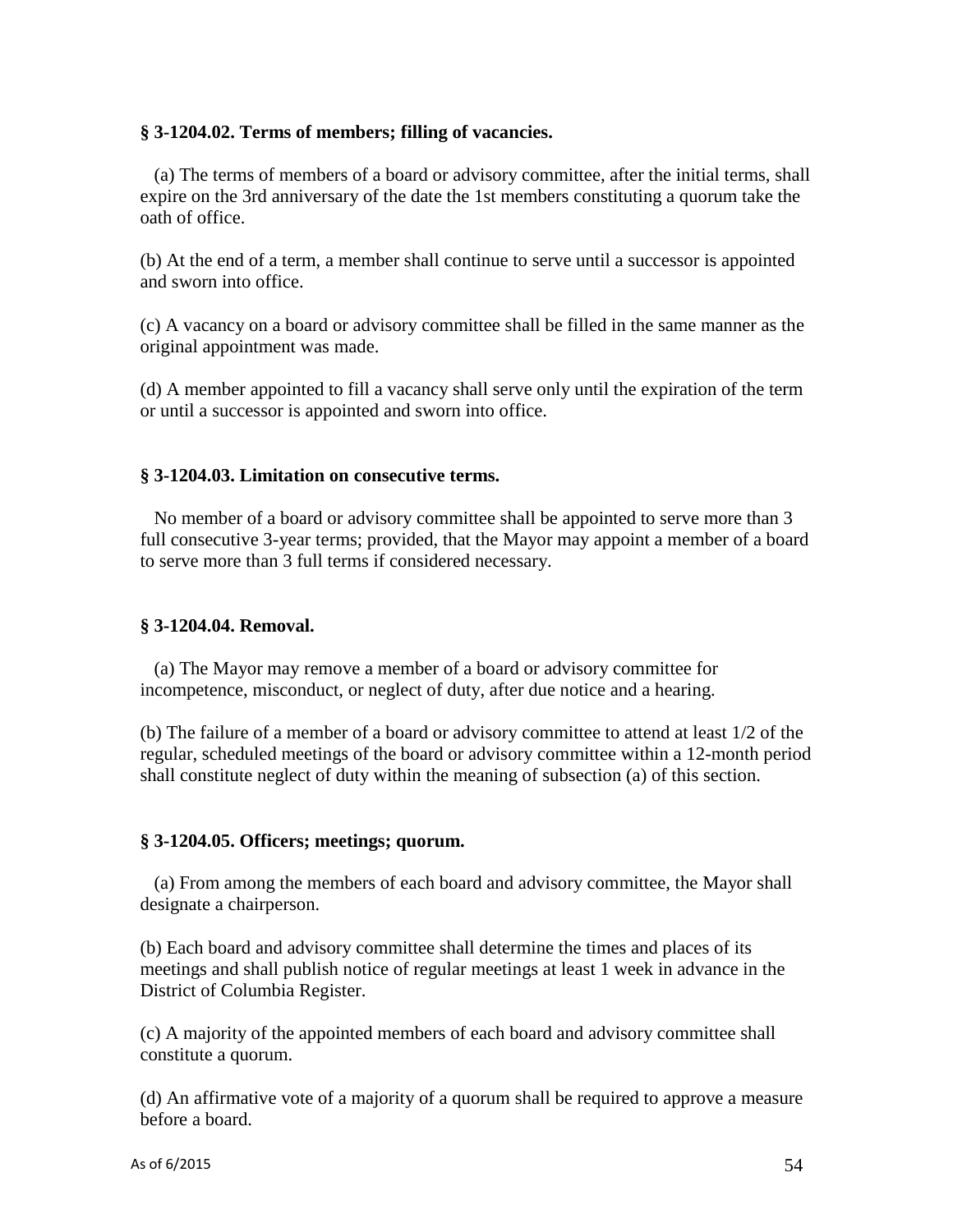#### **§ 3-1204.06. Compensation.**

Members of each board and advisory committee shall be entitled to receive compensation in accordance with § 1-611.08, and in addition shall be reimbursed for reasonable travel and other expenses incurred in the performance of their duties.

### **§ 3-1204.07. Staff.**

For each board, the Mayor may set the compensation of personnel he or she deems advisable, subject to available appropriations, in accordance with Chapter 6 of Title 1.

### **§ 3-1204.08. General powers and duties.**

Each board shall:

(1) Administer and enforce the provisions of this chapter, and rules and regulations issued pursuant to this chapter, related to the health occupation regulated by the board;

(2) Evaluate the qualifications and supervise the examinations of applicants for licenses, either personally or through the use of consultant services;

(3) Make recommendations to the Mayor, upon request by the Mayor or when the board determines it necessary, for standards and procedures to be used in determining the acceptability of foreign education and training programs as substantially equivalent to the requirements of this chapter;

(4) Issue licenses to qualified applicants;

(5) Issue subpoenas, examine witnesses, and administer oaths;

(6) Receive and review complaints of violations of this chapter or rules and regulations issued pursuant to this chapter;

(7) Request the Mayor, on its own initiative or on the basis of a complaint, to conduct investigations of allegations of practices violating the provisions of this chapter with respect to the health occupation regulated by the board; and

(8) Conduct hearings and keep records and minutes necessary to carry out its functions.

(9) Issue advisory opinions regarding compliance with acceptable standards of practice.

### **§ 3-1204.09. Fees.**

As of  $6/2015$  55 (a) Except as provided in subsection (b) of this section, the Mayor is authorized to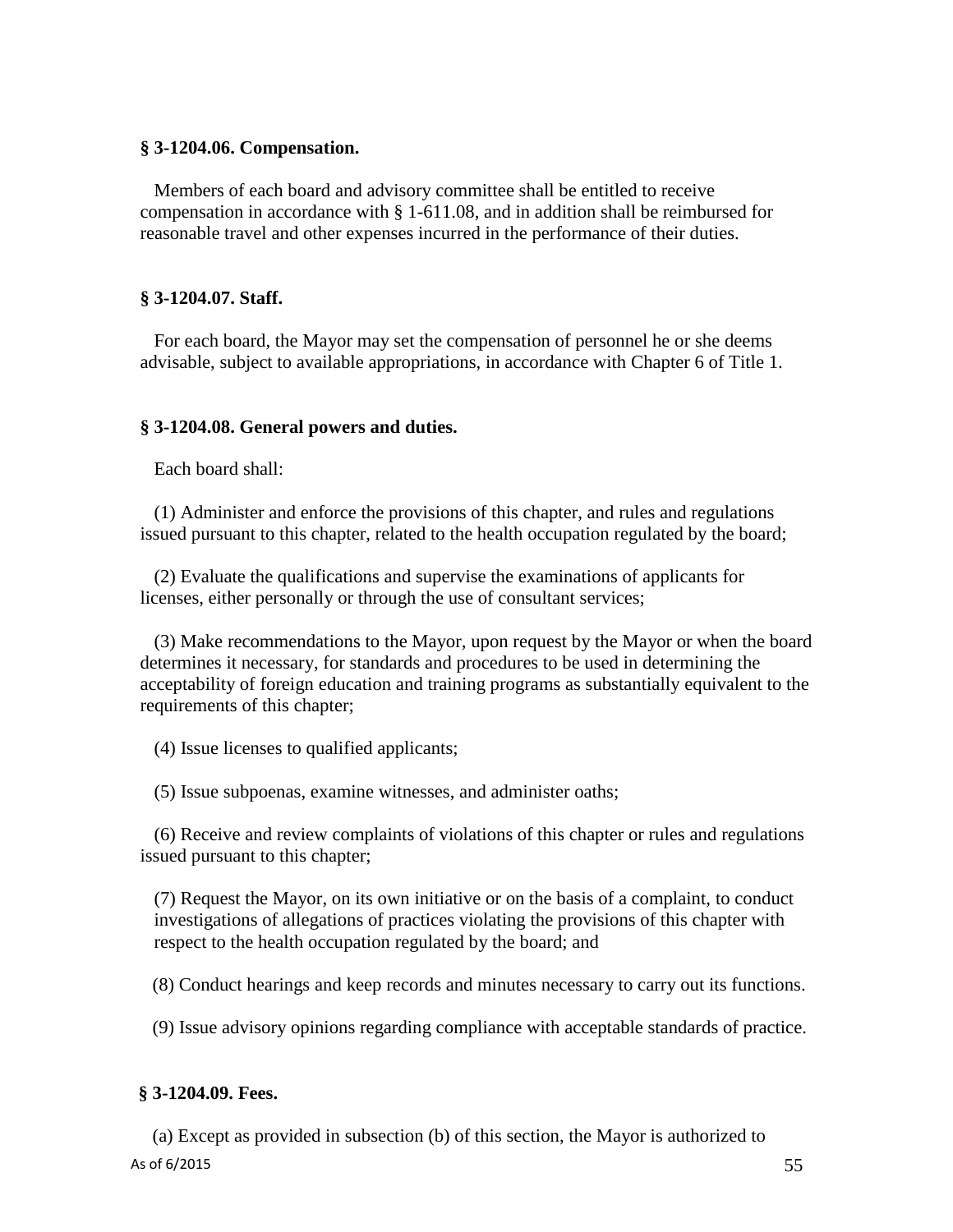establish a fee schedule for all services related to the regulation of all health occupations under this chapter, in accordance with the requirements of District law.

(b) (1) The fee for the issuance of a medical license shall be set by the Board of Medicine; provided, that the fee shall be no less than \$ 500 and shall be sufficient to fund the programmatic needs of the Board.

(2) The fee for the issuance of a license to practice pharmaceutical detailing shall be set by the Board of Pharmacy.

(3) The fee for the issuance of a license to practice by a physician-in-training, if any, shall be determined by the Board of Medicine.

## **§ 3-1204.10. Disposition of funds.**

All fees, civil fines, and other funds collected pursuant to this chapter shall be deposited to the General Fund of the District.

## **§ 3-1204.11. Annual report.**

Each board shall, before January 1 of each year, submit a report to the Mayor and the Council of its official acts during the preceding fiscal year.

## **SUBCHAPTER V. LICENSING, REGISTRATION, OR CERTIFICATION OF HEALTH PROFESSIONALS**

### **§ 3-1205.01. License, registration, or certification required.**

(a)(1) A license issued pursuant to this chapter is required to practice acupuncture, advanced practice addiction counseling, assisted living administration, audiology, chiropractic, cytotechnology, dental hygiene, dentistry, dietetics, histotechnology, home health care administration, marriage and family therapy, massage therapy, medical laboratory technology, medicine, naturopathic medicine, nutrition, nursing home administration, occupational therapy, optometry, pharmaceutical detailing, pharmacy, physical therapy, podiatry, practical nursing, professional counseling, psychology, registered nursing, respiratory care, social work, speech-language pathology, veterinary medicine, or to practice as an anesthesiologist assistant, athletic trainer, personal fitness trainer, physician assistant, physical therapy assistant, polysomnographic technologist, occupational therapy assistant, surgical assistant, or trauma technologist in the District, except as otherwise provided in this chapter.

(2) Registration is required to practice as an audiology assistant, dental assistant, nursing assistive personnel, phlebotomist, psychology associate, polysomnographic technician or trainee, speech-language pathology assistant, or speech-language pathology clinical fellow.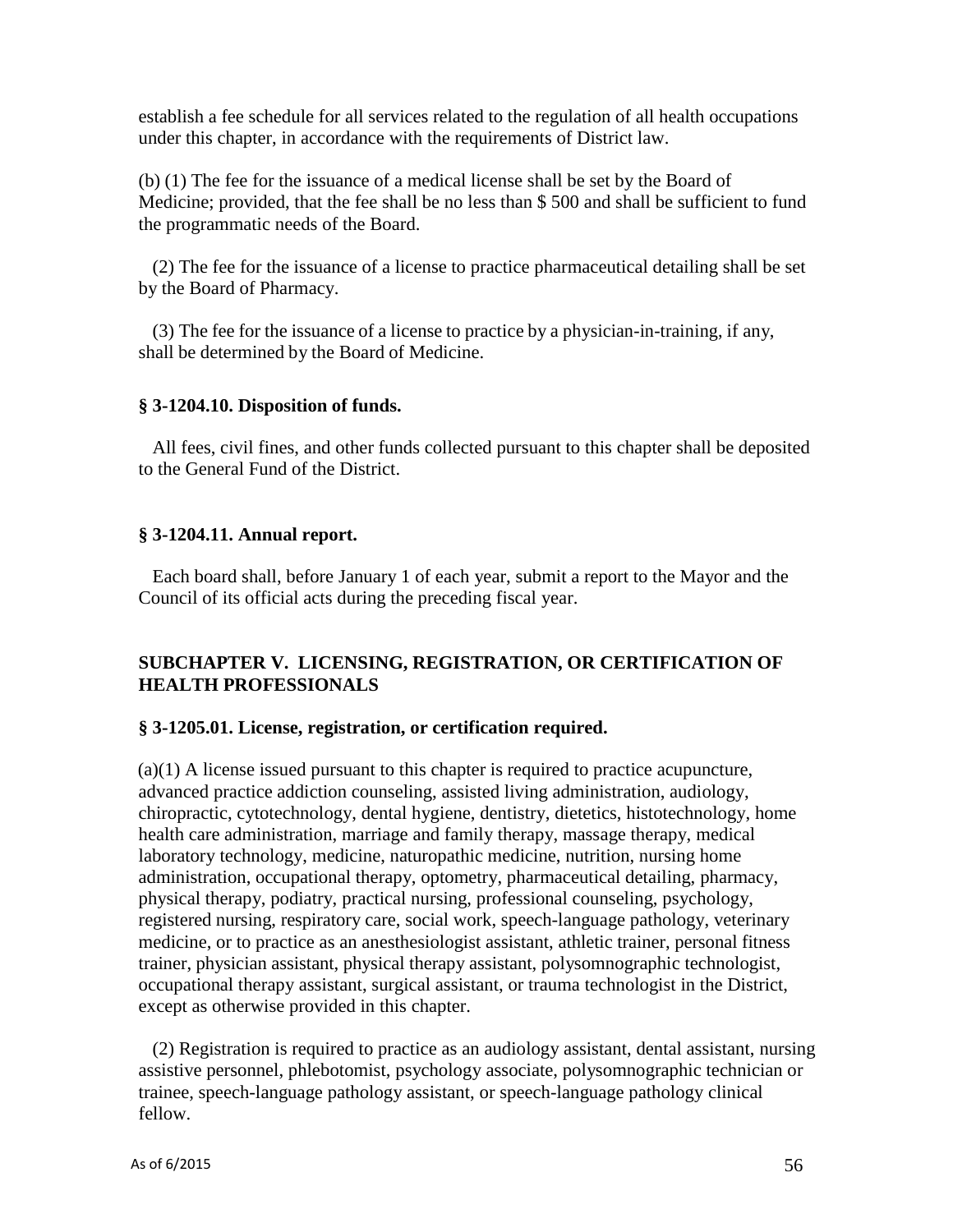(3) Certification is required to practice as an addiction counselor I, addiction counselor II, advanced practice registered nursing, veterinary technician, or a veterinary euthanasia technician.

(4) Except for administering general or sedation anesthesia in a hospital as defined in §  $44-501(a)(1)$ , a federal agency or facility, a dental school, certification is required for a dentist, or for a facility where dentistry is practiced, to administer general or sedation anesthesia.

(b) A license, registration, or certification is the property of the District of Columbia and shall be surrendered on demand of the licensor.

#### **§ 3-1205.02. Exemptions.**

(a) The provisions of this chapter prohibiting the practice of a health occupation without a District of Columbia license, registration, or certification shall not apply:

(1) To an individual who administers treatment or provides advice in any case of emergency;

(2) To an individual employed in the District by the federal government, while he or she is acting in the official discharge of the duties of employment;

(3) To an individual, licensed, registered, or certified to practice a health occupation in a state, who is providing care to an individual, an animal, or group for a limited period of time, or who is called from a state in professional consultation by or on behalf of a specific patient or client to visit, examine, treat, or provide advice regarding the specific patient, animal, or client in the District, or to give a demonstration of a procedure or clinic in the District; provided, that the individual engages in the provision of care, consultation, demonstration, or clinic in affiliation with a comparable health professional licensed, registered, or certified pursuant to this chapter;

(3A) To an individual retained to testify as an expert witness in any court or administrative proceeding, hearing, or trial;

(4) To a health professional who is authorized to practice a health occupation in any state adjoining the District who treats patients in the District if:

(A) The health professional does not have an office or other regularly appointed place in the District to meet patients;

(B) The health professional registers with the appropriate board and pays the registration fee prescribed by the board prior to practicing in the District; and

(C) The state in which the individual is licensed allows individuals licensed by the District in that particular health profession to practice in that state under the conditions set forth in this section.

As of  $6/2015$  57 (b) Notwithstanding the provisions of subparagraphs (A), (B), and (C) of subsection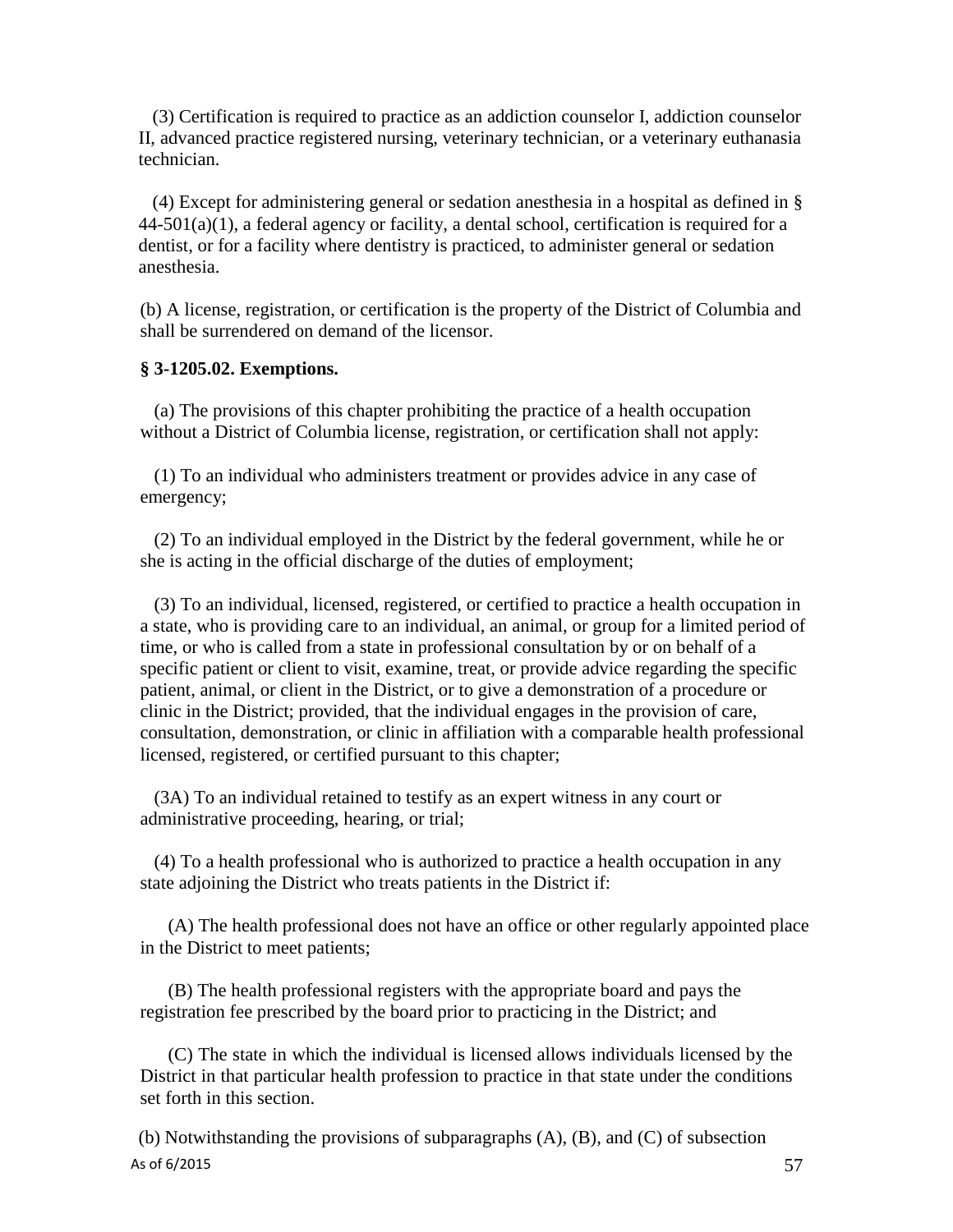(a)(4) of this section, a health professional practicing in the District pursuant to subsection (a)(4) of this section shall not see patients, animals, or clients in the office or other place of practice of a District licensee, or otherwise circumvent the provisions of this chapter.

## **§ 3-1205.03. General qualifications of applicants.**

(a) An individual applying for a license under this chapter shall establish to the satisfaction of the board regulating the health occupation that the individual:

(1) Has not been convicted of an offense which bears directly on the fitness of the individual to be licensed;

(2) Is at least 18 years of age;

(3) Has successfully completed the additional requirements set forth in § 3-1205.04 and subchapters VI, VII, VIII and VIII-A of this chapter, as applicable;

(4) Has passed an examination, administered by the board or recognized by the Mayor pursuant to § 3-1205.06, to practice the health occupation; and

(5) Meets any other requirements established by the Mayor by rule to assure that the applicant has had the proper training, experience, and qualifications to practice the health occupation.

(b) The board may grant a license to an applicant whose education and training in the health occupation has been successfully completed in a foreign school, college, university, or training program if the applicant otherwise qualifies for licensure and if the board determines, in accordance with rules issued by the Mayor, that the education and training are substantially equivalent to the requirements of this chapter in assuring that the applicant has the proper training, experience, and qualifications to practice the health occupation.

(c) The board may deny a license to an applicant whose license to practice a health occupation was revoked or suspended in another state if the basis of the license revocation or suspension would have caused a similar result in the District, or if the applicant is the subject of pending disciplinary action regarding his or her right to practice in another state.

(d) The references in § 3-1205.04 and subchapters VI, VII, VIII and VIII-A of this chapter to named professional organizations and governmental entities for purposes of accreditation or the administration of national examinations shall be considered to refer to successor organizations or entities upon a determination by the Mayor that the successor is substantially equivalent in standards and purposes as the organization or entity named in this chapter.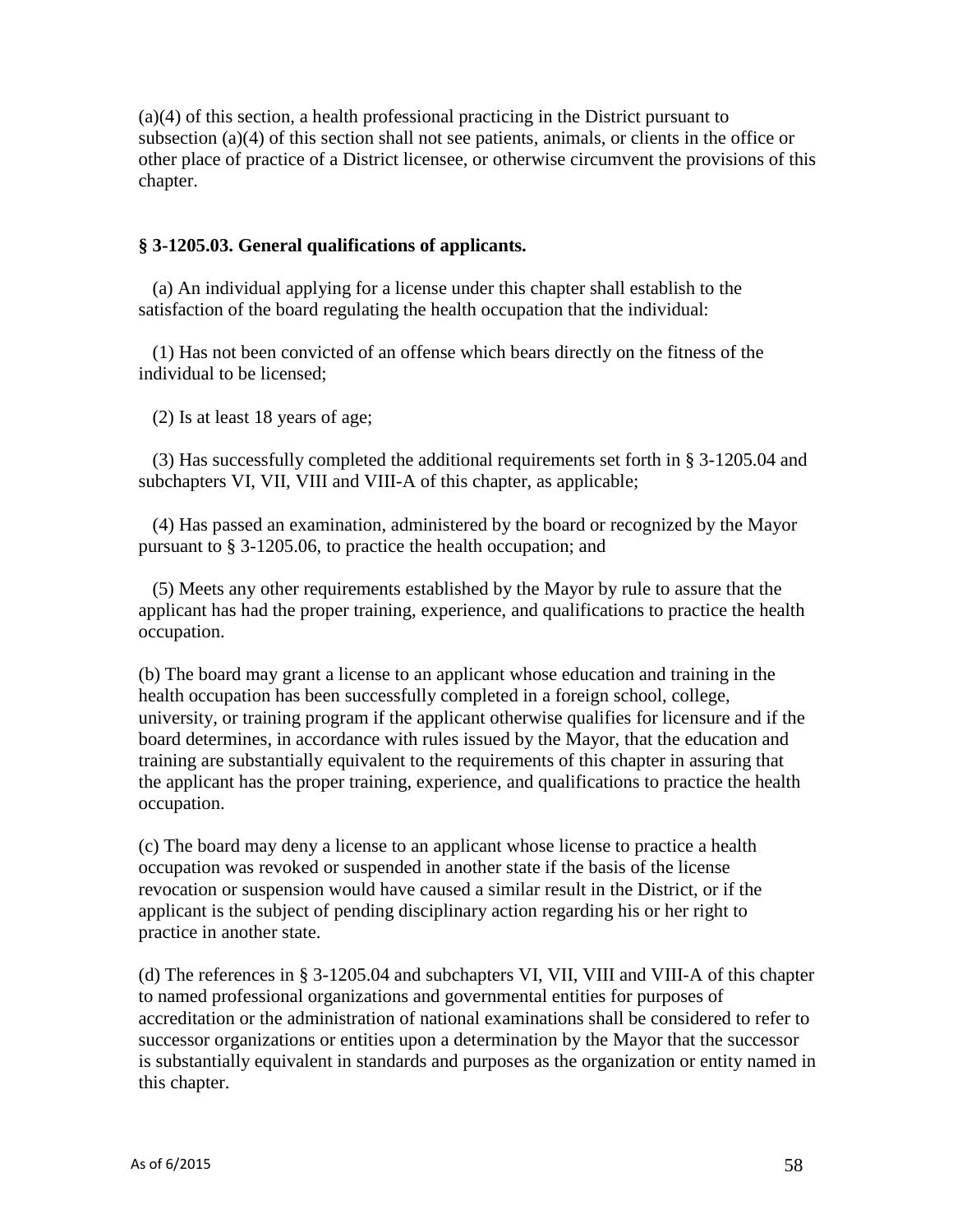### **§ 3-1205.04. Additional qualifications of applicants.**

(a) An individual applying for a license to practice acupuncture under this chapter shall establish to the satisfaction of the Board of Medicine that the individual:

(1) If he or she is a licensed physician or chiropractor, has successfully completed at least 100 hours of instruction in the practice of acupuncture at a school or college accredited by the National Accreditation Commission for Schools and Colleges of Acupuncture and Oriental Medicine, or other training approved by the Board; or

(2) If he or she is not a licensed physician, has successfully completed an educational program in the practice of acupuncture of at least 3 academic years at the postbaccalaureate level at a school or college accredited by the National Accreditation Commission for Schools and Colleges of Acupuncture and Oriental Medicine, or other training approved by the Board.

(a-1) (1) An individual applying for a license to practice as an anesthesiologist assistant under this chapter shall establish to the satisfaction of the Board of Medicine that the individual has:

(A) Earned a degree or certification from an anesthesiologist assistant program accredited by the Commission for the Accreditation of Allied Health Educational Programs, or by the commission's successor;

(B) Successfully completed the Commission for the Accreditation of Allied Health Educational Programs National Certification Exam for Anesthesiologist Assistants, or an examination administered by its successor; and

(C) Successfully completed and has current certification for the Advanced Cardiac Life Support program as administered by the American Heart Association or its successor organization.

(2) An application for licensure as an anesthesiologist assistant may be filed by an individual who has taken the national certification examination required under paragraph (1)(B) of this subsection but not yet received the results.

(b) An individual applying for a license to practice chiropractic under this chapter shall establish to the satisfaction of the Board of Chiropractic that the individual:

(1) Is a graduate of an educational program in the practice of chiropractic of at least 4 academic years at a college of chiropractic accredited by the Council on Chiropractic Education or the Straight Chiropractic Academic Standards Association, or approved by the Board of Chiropractic; and

(2) Has satisfied any clinical experience established by rule.

As of  $6/2015$  59 (c) An individual applying for a license to practice dental hygiene under this chapter shall establish to the satisfaction of the Board of Dentistry that the individual is a graduate of an educational program in the practice of dental hygiene of at least 2 academic years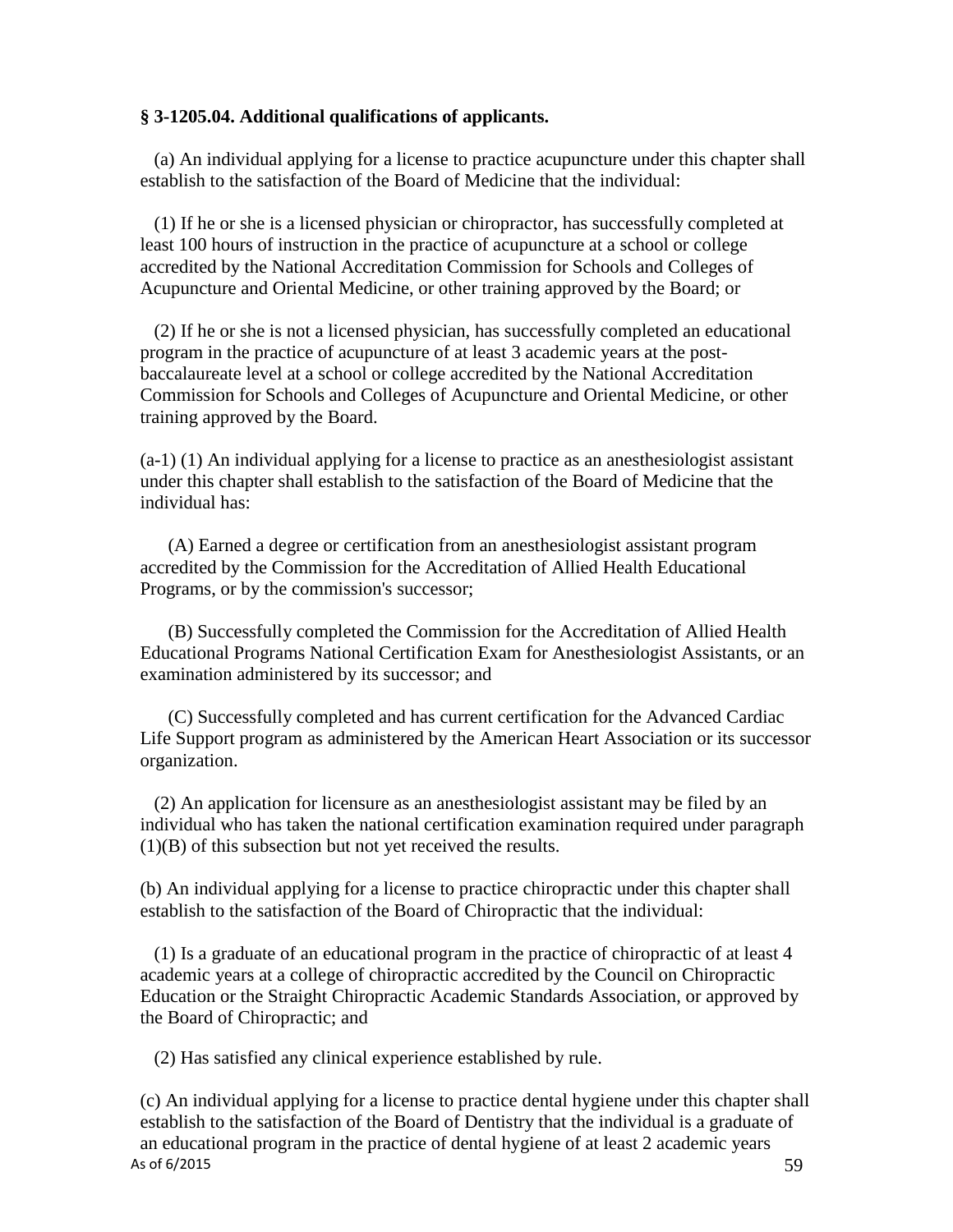which is approved by the Board.

(d) An individual applying for a license to practice dentistry under this chapter shall establish to the satisfaction of the Board of Dentistry that the individual is a graduate of a school of dentistry accredited by the Commission on Dental Accreditation.

(d-1) An individual applying for a license to practice massage therapy under this chapter shall establish to the satisfaction of the Board of Massage Therapy that the individual has successfully completed a minimum of 500 hours of training in massage therapy.

(e) An individual applying for a license to practice medicine under this chapter shall establish to the satisfaction of the Board of Medicine that the individual is a graduate of an accredited school of medicine and has completed at least 1 year of residency in a hospital or other health-care facility licensed by the District or by any state.

(e-1) (1) An individual applying for a license to practice naturopathic medicine under this chapter shall:

(A) Establish to the satisfaction of the Board of Medicine that the individual has earned a degree of doctor of naturopathic medicine from a college or university which at the time of the awarding of the degree was accredited by or a candidate for accreditation with:

(i) The Council of Naturopathic Medical Education ("CNME"), so long as the CNME maintains recognition from the United States Department of Education; or

(ii) Any other accrediting agency recognized by the United States Department of Education;

(B) Have successfully passed the Naturopathic Physicians Licensing Examination ("NPLEX") basic science examination and clinical science examination sections administered by the North American Board of Naturopathic Examiners, or other examination approved by the Board of Medicine or the Mayor; and

(C) Provide proof of a mailing address demonstrating that the applicant either is a District resident or has an office or location of practice involved in the practice of naturopathic medicine in the District. Post office boxes are not sufficient proof of residency to demonstrate that an applicant either is a District resident or has an office or location of practice in the District for the purposes of this subparagraph.

(2) The Board of Medicine shall not waive the educational requirements for licensure to practice naturopathic medicine for persons registered to practice naturopathy or naturopathic healing.

(e-2) An individual applying for a license to practice nursing under this chapter who was previously licensed in any jurisdiction and has not been actively practicing for 5 years or more shall submit proof of having completed a board-approved refresher course.

(f) (1) An individual applying for a license to practice nursing home administration under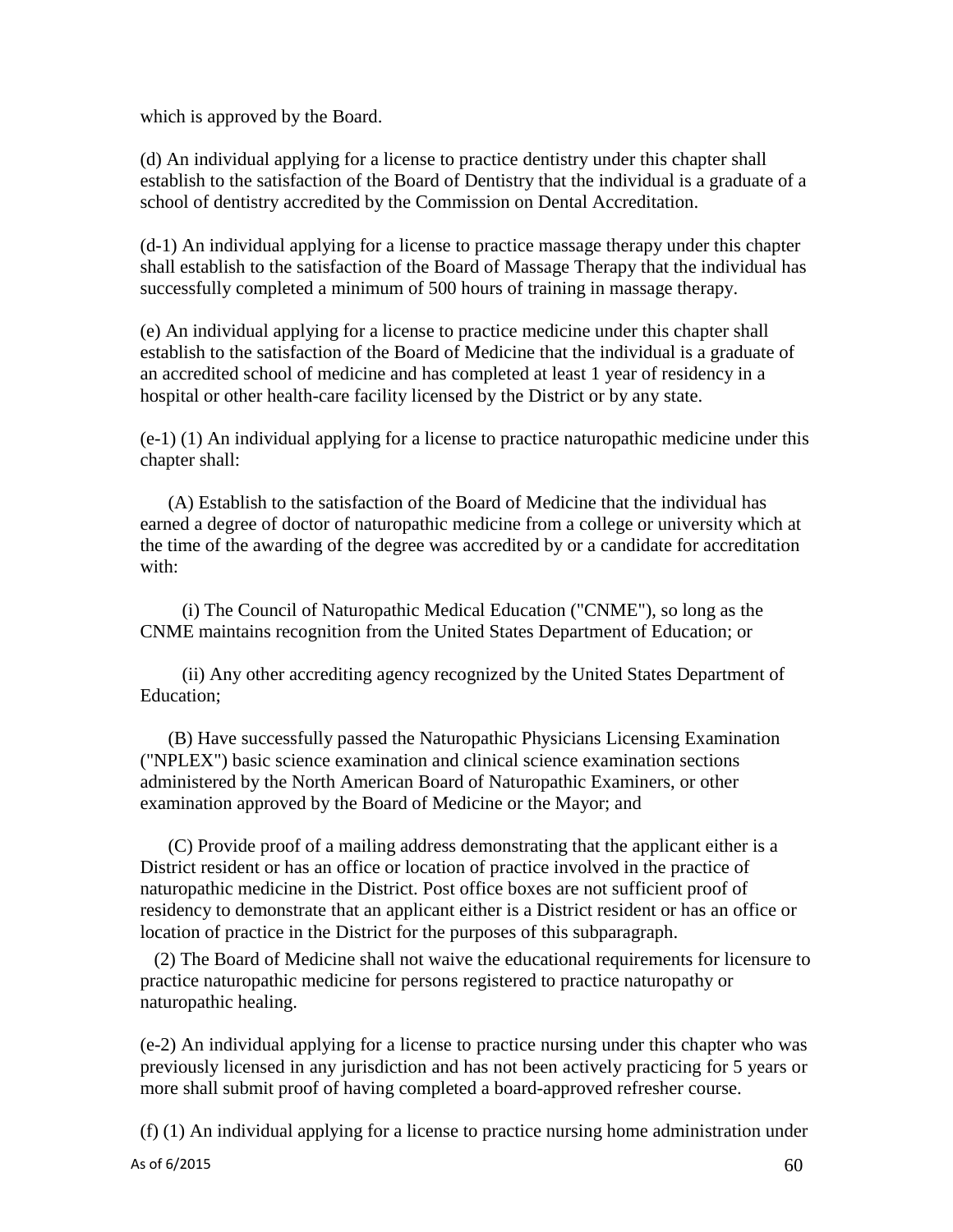this chapter shall establish to the satisfaction of the Board of Long-Term Care Administration that the individual:

(A) Has earned a baccalaureate degree from an accredited 4-year institution of higher education with a specialty in the courses or program of study applicable to the practice of nursing home administration; and

(B) Except as provided in paragraph (2) of this subsection, has worked for at least 1 year in a nursing home licensed in the District under the supervision of a licensed nursing home administrator.

(2) The requirement of paragraph  $(1)(B)$  of this subsection shall not apply to an applicant who has earned a master's degree in nursing home administration or other appropriate specialty from an accredited institution of higher education.

 $(g)$  (1) An individual applying for a license to practice occupational therapy under this chapter shall establish to the satisfaction of the Board of Occupational Therapy that the individual:

(A) Has successfully completed an entry-level occupational therapy educational program accredited by the Accreditation Council for Occupational Therapy Education ("ACOTE"); and

(B) Has successfully completed a period of at least 6 months of supervised work experience at an accredited educational institution or program approved by an accredited educational institution.

(2) (A) An individual applying for a license to practice as an occupational therapy assistant under this chapter shall establish to the satisfaction of the Board of Occupational Therapy that the individual has successfully completed an occupational therapy assistant educational program accredited by ACOTE; and

(B) Has successfully completed a period of at least 2 months of supervised work experience at an accredited educational institution or program approved by an accredited educational institution.

(3) Repealed.

(h) An individual applying for a license to practice optometry under this chapter shall establish to the satisfaction of the Board of Optometry that the individual is a graduate of a school of optometry approved by the Board.

(i) An individual applying for a license to practice pharmacy under this chapter shall establish to the satisfaction of the Board of Pharmacy that the individual:

(1) Has earned a degree in pharmacy from a college or school of pharmacy accredited by the American Council of Pharmaceutical Education; and

As of  $6/2015$  61 (2) Has worked as a pharmacy intern in a pharmacy for the period of time required by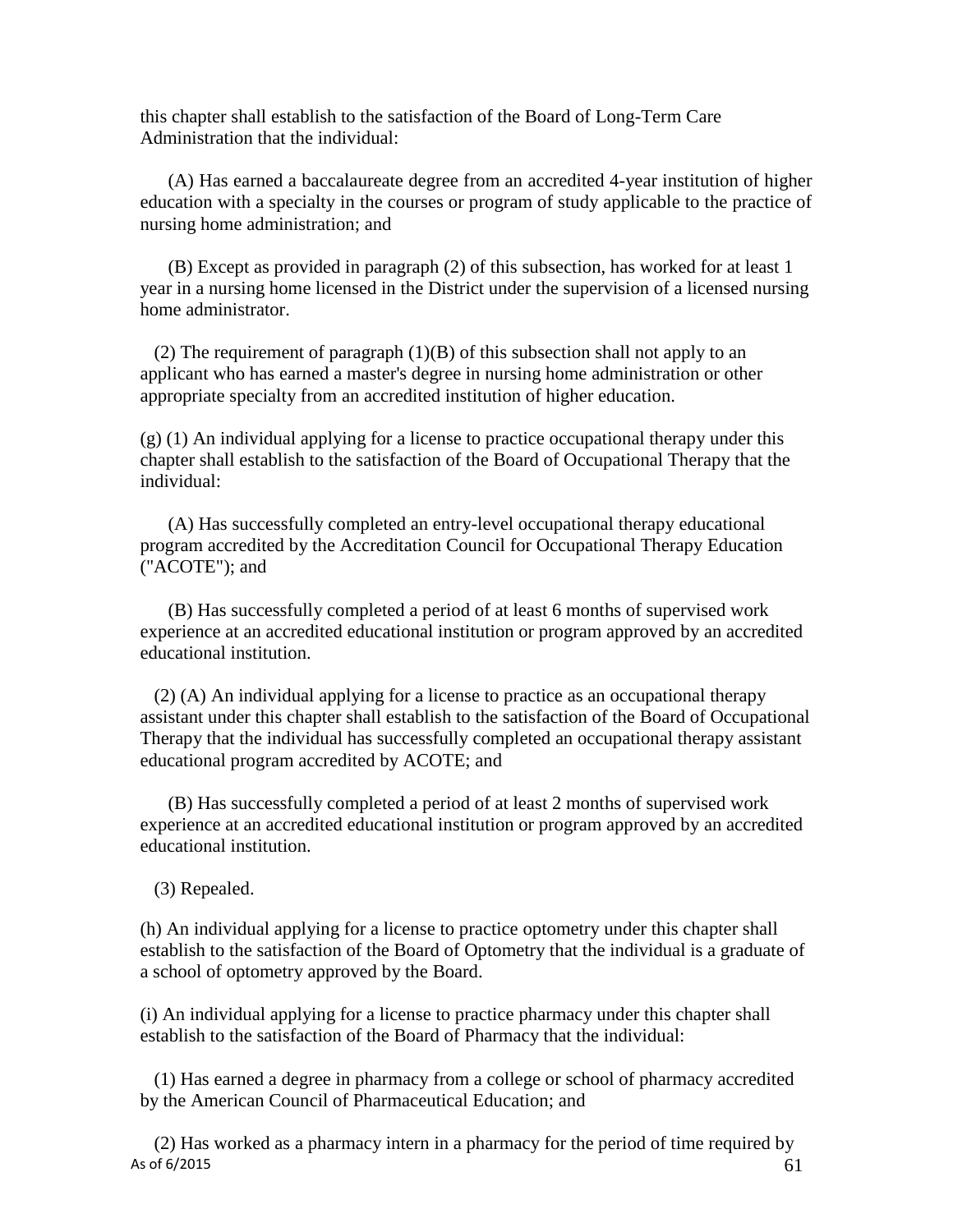the Mayor or has gained other equivalent experience the Mayor may permit by rule.

(j) (1) An individual applying for a license to practice physical therapy under this chapter shall establish to the satisfaction of the Board of Physical Therapy that the individual has successfully completed an educational program in the practice of physical therapy which is accredited by an agency recognized for that purpose by the United States Department of Education, or which is approved by the Board.

(2) An individual applying for a license to practice as a physical therapy assistant under this chapter shall establish to the satisfaction of the Board of Physical Therapy that the individual has successfully completed an educational program in physical therapy appropriate for preparation as a physical therapy assistant that is accredited by an agency recognized for that purpose by the United States Department of Education or is approved by the Board of Physical Therapy.

(k) An individual applying for a license to practice as a physician assistant under this chapter shall establish to the satisfaction of the Board of Medicine that the individual has successfully completed a physician assistant educational program accredited by the Committee on Allied Health Education and Accreditation.

(l) An individual applying for a license to practice podiatry under this chapter shall establish to the satisfaction of the Board of Podiatry that the individual is a graduate of a podiatry college recognized by the American Podiatric Medical Association and approved by the Board.

(m) An individual applying for a license to practice practical nursing under this chapter shall establish to the satisfaction of the Board of Nursing that the individual has successfully completed an educational program in practical nursing that is approved by the Board or by a state board of nursing with standards substantially equivalent to the standards of the District of Columbia.

(n) An individual applying for a license to practice registered nursing under this chapter shall establish to the satisfaction of the Board of Nursing that the individual has successfully completed an educational program in registered nursing approved by the Board or by a state board of nursing with standards substantially equivalent to the standards of the District.

(o) An individual applying for a license to practice psychology under this chapter shall establish to the satisfaction of the Board of Psychology that the individual has:

(1) (A) Earned a doctoral degree in psychology from an accredited college or university; or

(B) Earned a doctoral degree that the Board determines is related to psychology, provided that the application is received by the Board within 2 years from March 25, 1986; and

(i) The applicant commenced the doctoral program after March 24, 1978, but before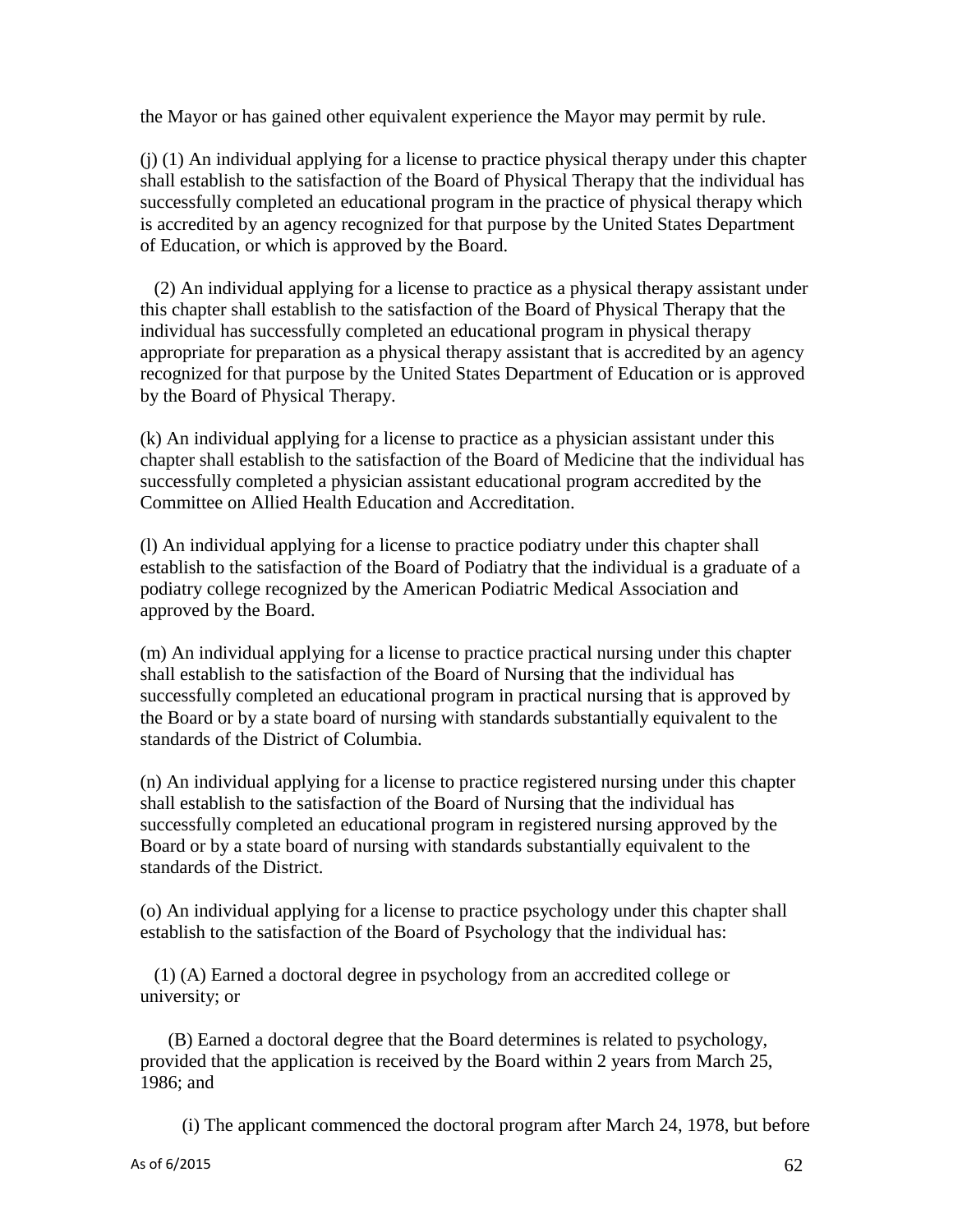March 25, 1986; or

(ii) The doctoral degree was conferred on the applicant after March 24, 1983, but before March 25, 1986; and

(2) Completed at least 2 years of experience acceptable to the Board, at least one year of which must be postdoctoral experience.

(p) An individual applying for a license to practice respiratory therapy under this subchapter shall establish to the satisfaction of the Board of Respiratory Therapy that the individual has successfully completed a respiratory care educational program accredited by the American Medical Association's Committee on Allied Health Education and Accreditation ("CAHEA") in collaboration with the Joint Review Committee for Respiratory Therapy Education ("JRCRTE") or their successor organizations.

(q) An individual applying for a license to practice as a surgical assistant under this chapter shall establish to the satisfaction of the Board of Medicine that the individual has:

(A) Earned a degree or certification from a surgical assistant program accredited by the Commission for the Accreditation of Allied Health Educational Programs, or by the commission's successor;

(B) Successfully completed a dedicated training program for surgical assistants in the armed forces; or

(C) Demonstrated to the satisfaction of the board, the completion of full-time work experience performed in the United States under the direct supervision of a physician licensed in the United States and consisting of at least 1,300 hours of performance as a surgical assistant within the 3 years preceding the date of application; and

(D) Was certified as a surgical assistant by at least one of the following:

(i) The National Surgical Assistant Association;

(ii) The American Board of Surgical Assistants; or

(iii) The National Board of Surgical Technology and Surgical Assisting.

(r) An individual applying for a license to practice as a trauma technologist under this chapter shall establish to the satisfaction of the Board of Medicine that the individual has:

(1) Successfully completed courses and training in anatomy and physiology, respiratory and cardiac care, wound treatment and closure, treatment of musculoskeletal injuries and burns, and other clinical aspects of emergency medical care from a trauma technology training program approved by the Board;

As of  $6/2015$  63 (2) Successfully completed the written and practical examinations for trauma technologists within 12 months after completing the trauma technology training program;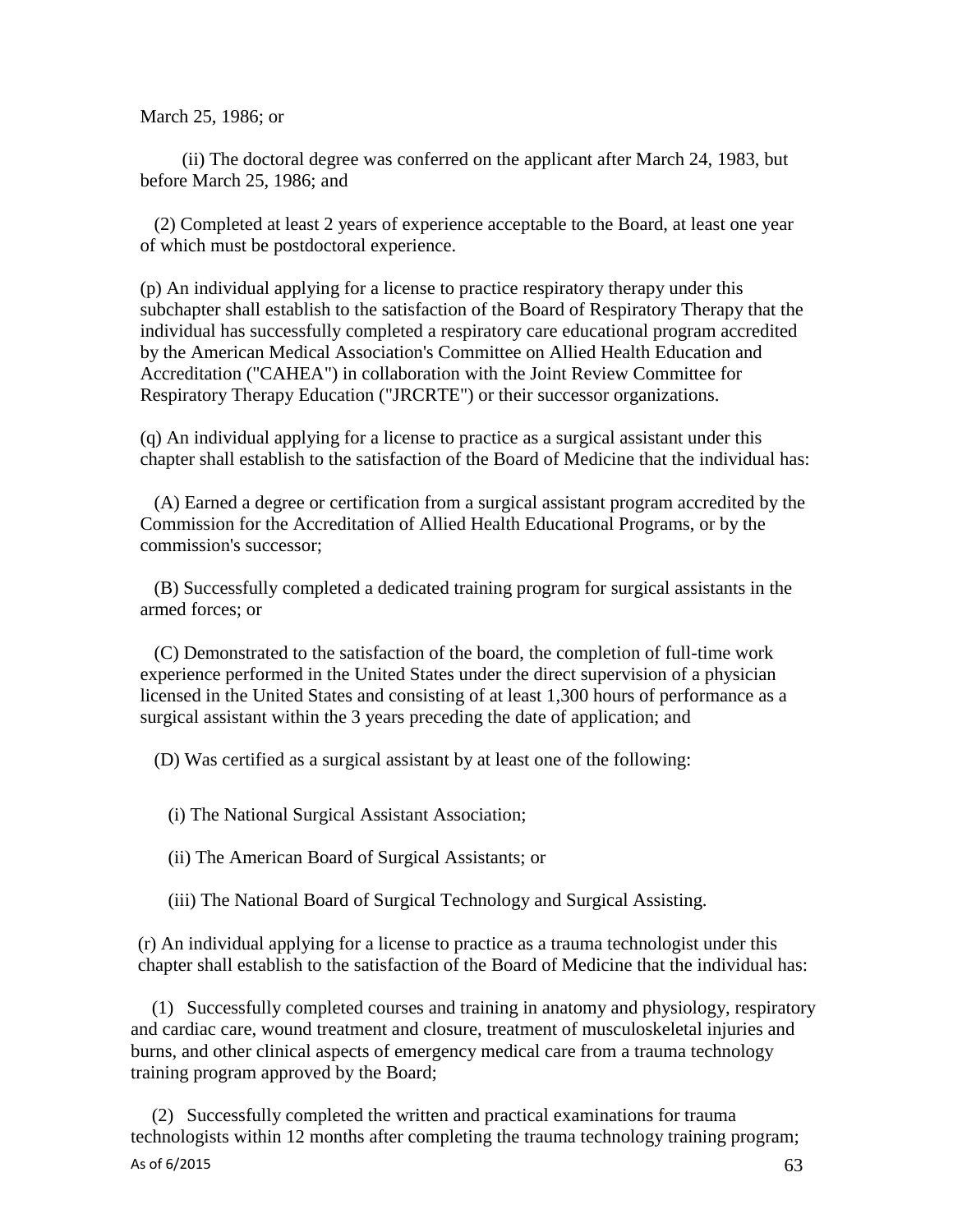and

(3)(A) Successfully completed and provided evidence of course completion of a life support training course, which includes all adult, child, and infant cardiopulmonary resuscitation and airway obstruction skills, from an agency approved by the Board, which teaches these skills in accordance with the current American Heart Association Guidelines for Basic Life Support at the health care provider level;

(B) Successfully completed and provided evidence of completion of a dedicated training program for trauma technologists in the armed forces and has been performing the functions of trauma technologists for at least 5 years before the date of application for licensure; or

(C) Demonstrated to the satisfaction of the Board the completion of full-time work experience performed in the United States or Canada under the direct supervision of an emergency room physician licensed in the United States or Canada and consisting of at least 1,300 hours of performance as a trauma technologist in a Level 1 trauma facility as designated by the Director of the Department of Health pursuant to Chapters 27 and 28 of Subtitle B of Title 22 of the District of Columbia Municipal Regulations (22-B DCMR § 2700 et seq. and § 2800 et seq.), within the 3 years preceding the date of application for licensure.

(s)(1) An individual applying for a license to practice as an athletic trainer under this chapter shall establish to the satisfaction of the Board of Physical Therapy that the individual has:

(A) Successfully obtained at least a baccalaureate degree from a 4-year college or university that is accredited by an agency recognized for that purpose by the United States Department of Education and has met the minimum athletic training curriculum requirements established by the Mayor by rulemaking;

(B)Successfully complete the certification examination administered by the National Athletic Trainers Association Board of Certification, or its successor, or an equivalent organization approved or recognized by the Board of Physical Therapy; and

(C) Successfully completed any other requirements for licensure as determined by rules issued pursuant to § 3-1203.02.

(2) The Board of Physical Therapy shall waive the requirement of a baccalaureate degree for an applicant holding a license, certification, or registration, in good standing, in another state to engage in the practice of athletic training, if that state maintains qualifications for licensure, certification, or registration that area substantially equivalent to those required in the District, and gives similar reciprocity to the licensees of the District.

### **§ 3-1205.05. Application for license, registration, or certification.**

(a) An applicant for a license, registration, or certification shall: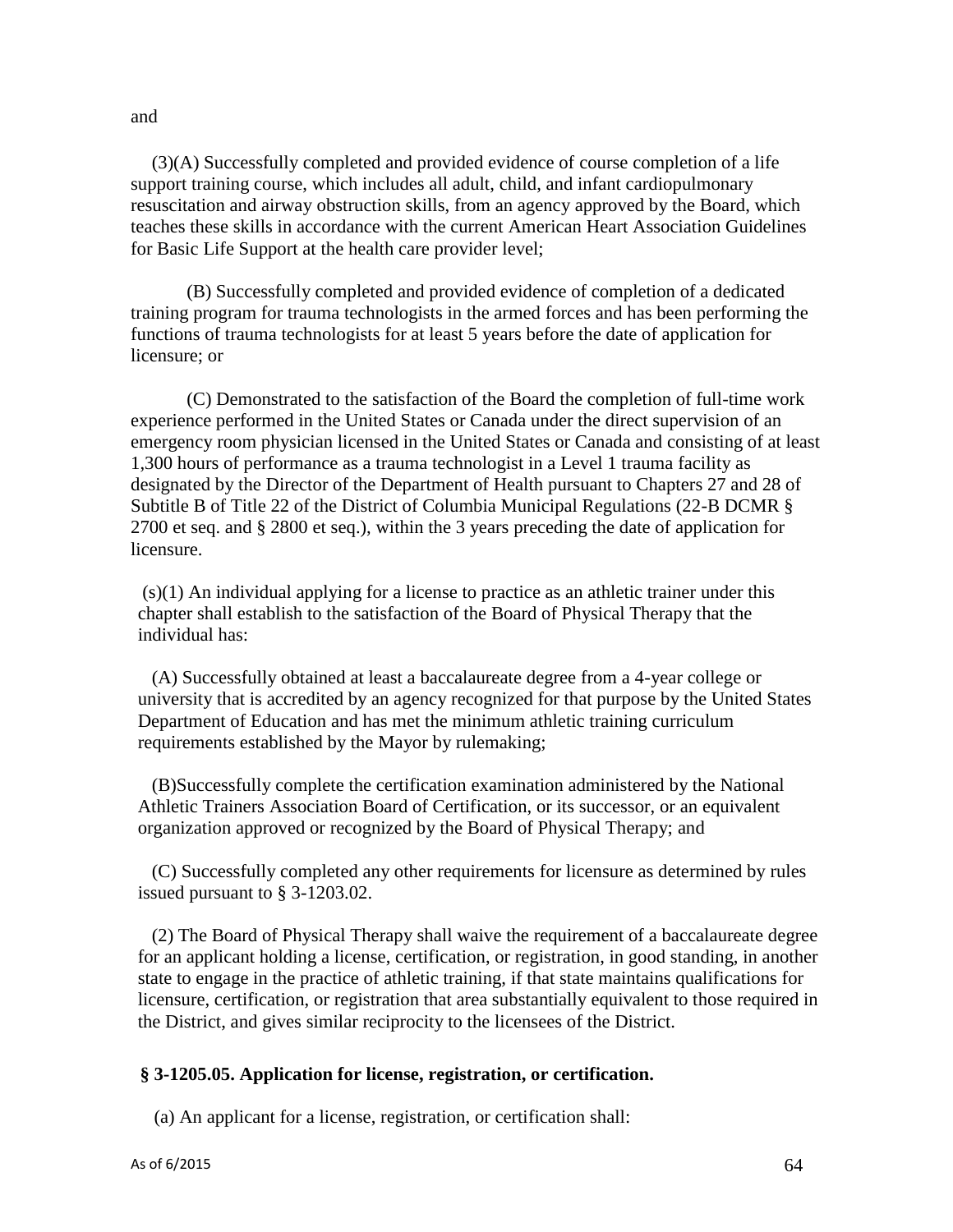(1) Submit an application to the board regulating the health occupation on the form required by the board; and

(2) Pay the applicable fees established by the Mayor.

(b) The social security number of each applicant for a license, registration, or certification issued pursuant to this chapter shall be recorded on the application. If a number other than the social security number is used on the face of the license, registration, or certification, the issuing agency or entity shall keep the applicant's social security number on file and the applicant shall be so advised.

### **§ 3-1205.06. Examinations.**

(a) An applicant who otherwise qualifies for a license, registration, or certification is entitled to be examined as provided by this chapter.

(b) (1) Each board that administers examinations shall give examinations to applicants at least twice a year at times and places to be determined by the Board.

(2) When the Mayor, pursuant to subsection (e)(2) of this section, determines that a national examination is acceptable, then the frequency, time, and place that the national examination is given shall be considered acceptable and in accordance with this chapter.

(c) Each board shall notify each qualified applicant of the time and place of examination.

(d) Except as otherwise provided by this chapter, each board shall determine the subjects, scope, form, and passing score for examinations to assess the ability of the applicant to practice effectively the health occupation regulated by the board.

(e) Each board, in its discretion, may waive the examination requirements:

(1) For any applicant who meets the requirements of § 3-1205.07 for licensure, registration, or certification by reciprocity or endorsement; or

(2) For any person who has been certified by a national examining board if the Mayor determines by rule that the examination was as effective for the testing of professional competence as that required in the District.

### **§ 3-1205.07. Reciprocity and endorsement.**

(a) For the purposes of this section, the term:

(1) "Endorsement" means the process of issuing a license, registration, or certification to an applicant who is licensed, registered, certified, or accredited by an accrediting association or a state board and recognized by the Board as a qualified professional according to standards that were the substantial equivalent at the time of the licensing,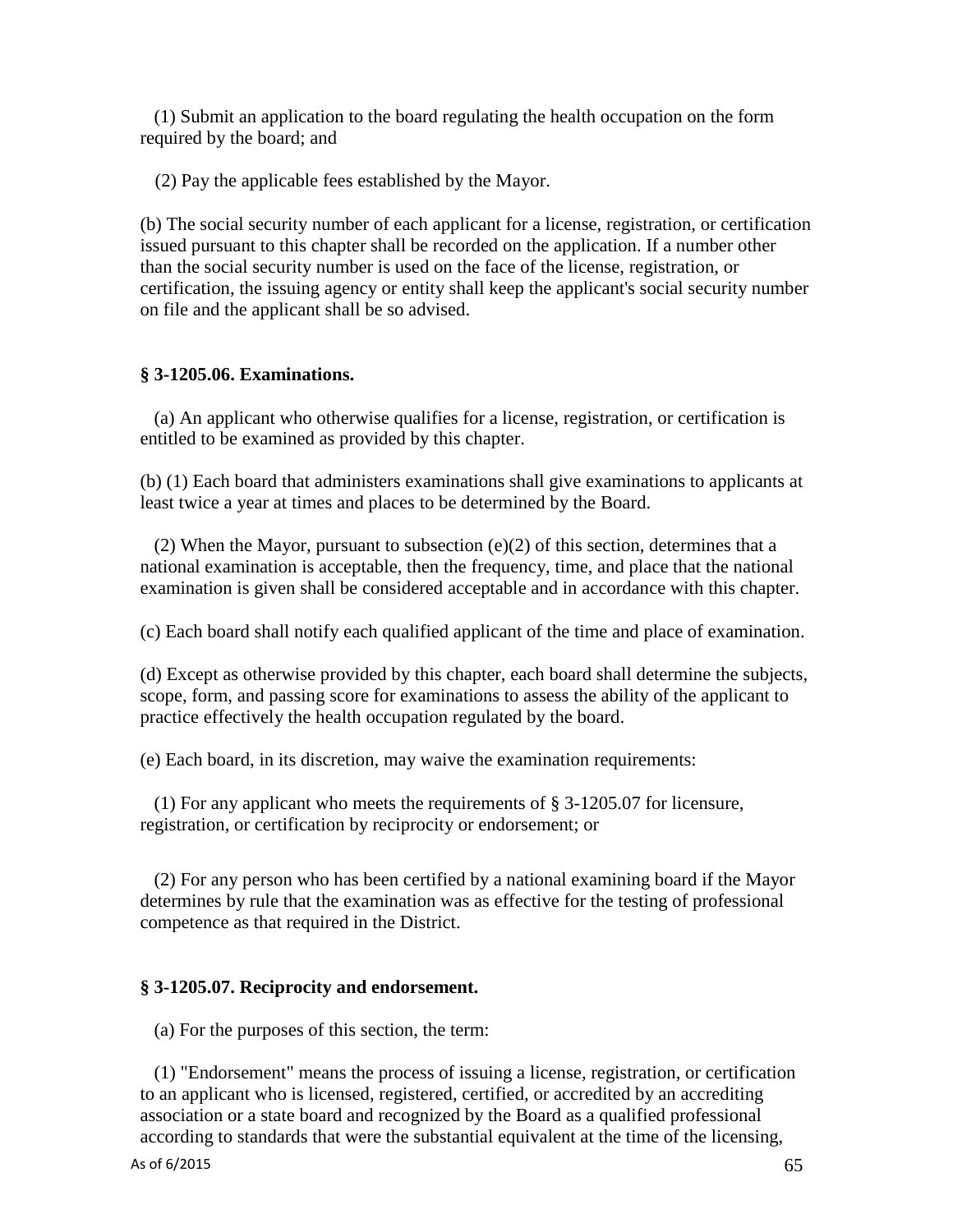registration, certification, or accreditation to the standards for that profession set forth in this chapter and who has continually remained in good standing with the licensing, registering, certifying, or accrediting association or state board from the date of licensure, registration, certification, or accreditation until the date of licensure, registration, or certification in the District.

(2) "Reciprocity" means the process of issuing a license, registration, or certification to an applicant who is licensed, registered, or certified and in good standing under the laws of another state with requirements that, in the opinion of the Board, were substantially equivalent at the time of licensure, registration, or certification to the requirements of this chapter, and that state admits health professionals licensed, registered, or certified in the District of Columbia in a like manner.

(b) Each board shall issue a license, registration, or certification to an applicant who qualifies by reciprocity or endorsement and who pays the applicable fees established by the Mayor.

#### **§ 3-1205.08. Issuance of license, registration, or certification.**

Each board shall issue a license, registration, or certification to an applicant who meets the requirements of this chapter and rules and regulations issued pursuant to this chapter to practice the health occupation regulated by the board.

#### **§ 3-1205.08a. Temporary license, registration, or certification.**

A board may issue a temporary license, registration, or certification to an applicant for a fixed period of time, under conditions prescribed by the Mayor through rulemaking, who is licensed, registered, or certified and in good standing to practice in another jurisdiction.

#### **§ 3-1205.08b. Teaching license for dentistry and dental hygiene.**

(a) A dentist is eligible for a teacher's license if the dentist, in addition to meeting the requirements of this title, meets the following criteria:

(1) Is of good moral character and professionally competent;

(2) Is at least 21 years of age;

(3) Holds a Degree of Doctor of Dental Surgery, Doctor of Dental Medicine, or its equivalent, from a college or university that is authorized by any state of the United States or any province of Canada to grant a degree and is recognized by the Board of Dentistry as requiring adequate professional collegiate training and as maintaining an acceptable course of dental instruction;

(4) Is licensed to practice dentistry in any other state; and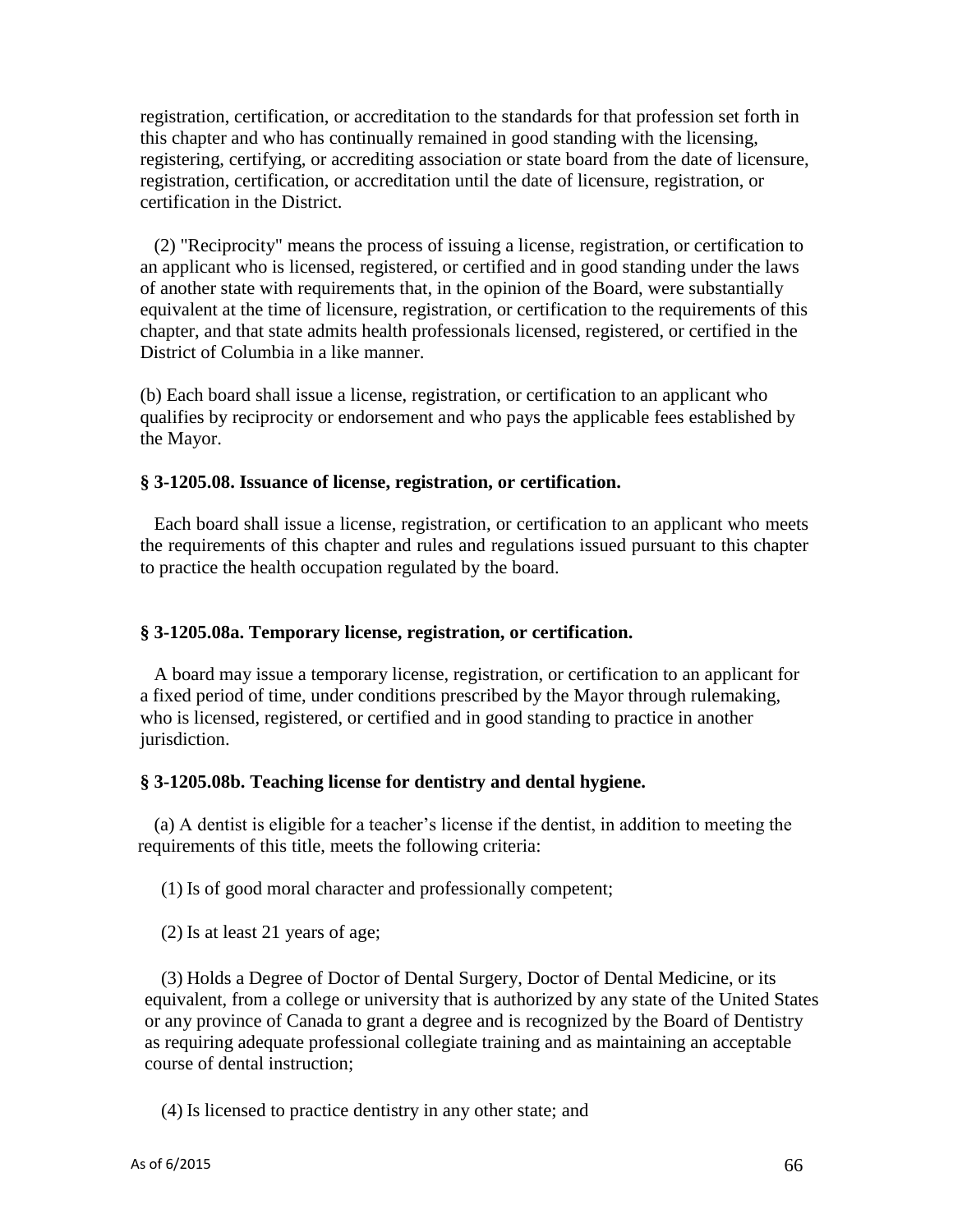(5) Submits a complete application for licensure, along with the requisite fee, to the Board.

(b) A dentist who does not meet the criteria set forth in subsection (a) of this section may be eligible for a dental teacher's license if the dean of the dental school where the dentist will practice requests that the dentist be granted the license, circumstances exists that justify granting the request, and the dentist meets the following criteria:

(1) Is at least 21 years of age;

(2) Holds a Degree of Doctor of Dental Surgery, Doctor of Dental Medicine, or an equivalent degree from a school or college, or faculty of dentistry;

(3) Demonstrates that the applicant has had at least 2 years of clinical dental experience;

(4) Is of good moral character and professionally competent; and

(5) Submits a complete application for licensure, along with the requisite fee, to the Board.

(c) An applicant for a teacher's license in dentistry shall:

(1) Have completed an educational program in the practice of dentistry at an institution recognized by the Commission on Dental Accreditation of the American Dental Association ("CODA"); or demonstrate to the satisfaction of the Board that the applicant's education and training are substantially equivalent to the requirements of this section ;

(2) Have successfully completed Part I and Part II of the examination of the Joint Commission on National Dental Examinations; and

(3) Have an appointment or a promise of an appointment as a full-time or part-time faculty member at an accredited dental school located in the District of Columbia and the institution where the dentist is appointed provides documentation satisfactory to the Board of the appointment.

(d) The Board may grant a teacher's license in dental hygiene if it finds that:

(1) The applicant has completed an educational program in the practice of dental hygiene of at least 2 academic years at an institution recognized by CODA at the time the applicant graduated; or the applicant demonstrates to the satisfaction of the Board that the applicant's education and training are substantially equivalent to the requirements of this section;

(2) The applicant submits evidence satisfactory to the Board that the applicant has been actively engaged in the practice of dental hygiene for the 3 years immediately preceding the application, and has at least 150 hours of active dental hygiene practice;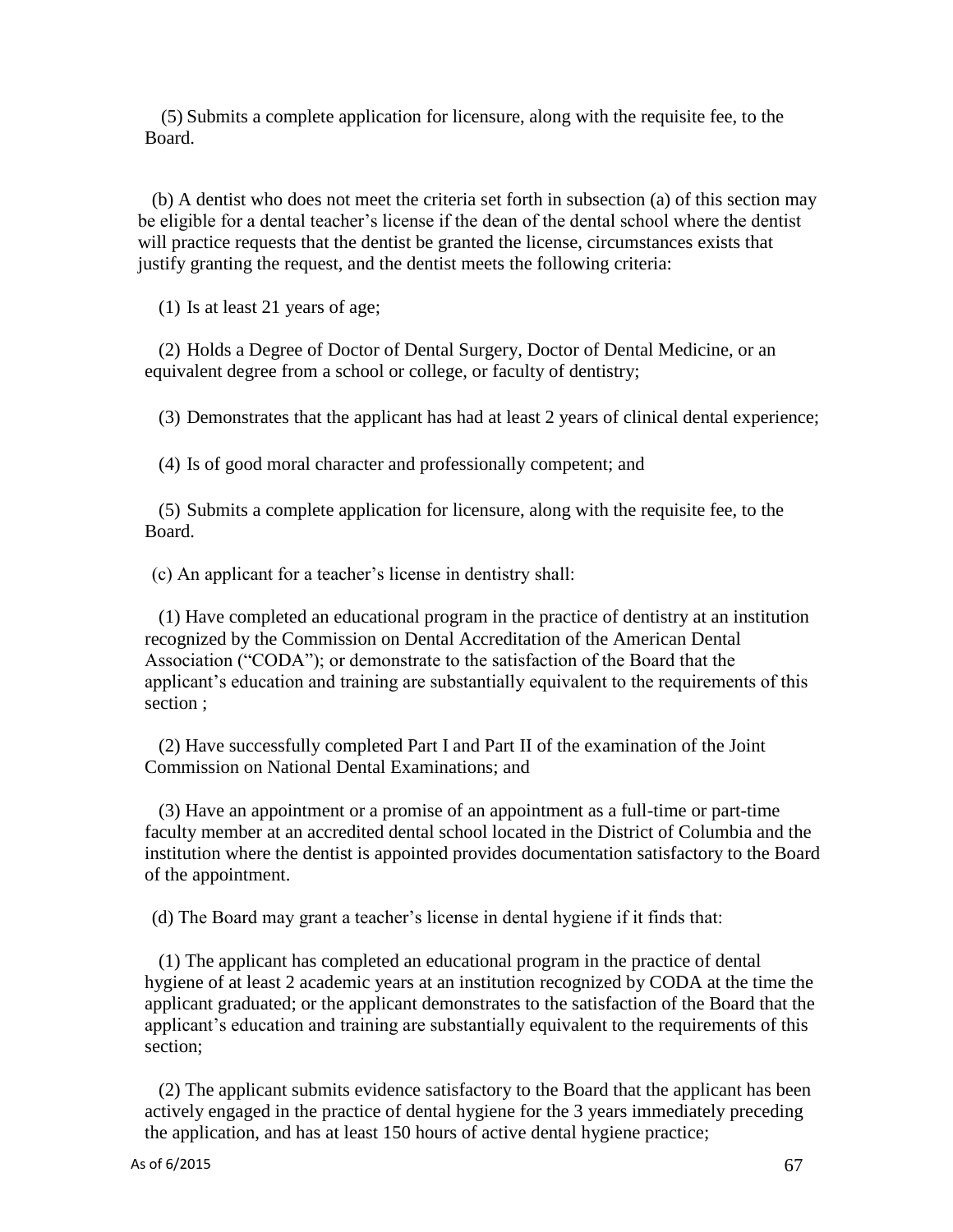(3) The applicant is found to be of good moral character and professionally competent;

(4) The applicant has successfully completed the National Board of Dental Hygiene Examination; and

(5) The applicant will be appointed to a full-time or part-time faculty position at an accredited dental school located within the District of Columbia and the institution provides documentation satisfactory to the Board of the appointment.

(e)(1) While it is effective, a teacher's license in dentistry issued under this title authorizes the licensee to:

(A) Teach dentistry at only the institution named on the license;

(B) Practice only at the institution named on the license to the same extent as other faculty members who hold general licenses to practice dentistry; provided, that a licensed dentist employed by the school provides general supervision in all clinical practice.

(2) For purposes of this subsection, the term "general supervision" means that a licensed dentist is physically present or available by telecommunications device to supervise the holder of a teacher's license in dentistry.

(f)(1) While it is effective, a teacher's license in dental hygiene issued under this title authorizes the licensee to:

(A)Teach dental hygiene only at the institution named on the license; and

(B) Practice dental hygiene only at the institution named on the license, and only under the direct supervision of a licensed dentist employed by the institution named on the license.

(2) For the purposes of this subsection, the term "direct supervision" means that a licensed dentist is physically present and reviews the work of the holder of a teacher's license in dental hygiene before a patient leaves.

(g) A teacher's license in dentistry or dental hygiene shall expire on the earlier of:

(1) The date set by the Board, unless the license is renewed for an additional term; or

(2) The date when the licensee ceases to be a full-time or part-time faculty member at the institution named on the license.

(h) The holder of a teacher's license in dentistry or dental hygiene shall surrender the license to the Board within 30 days of ceasing to be a full-time or part-time faculty member at the institution named on the license.

(i) A holder of a teacher's license in dentistry shall comply with all the requirements for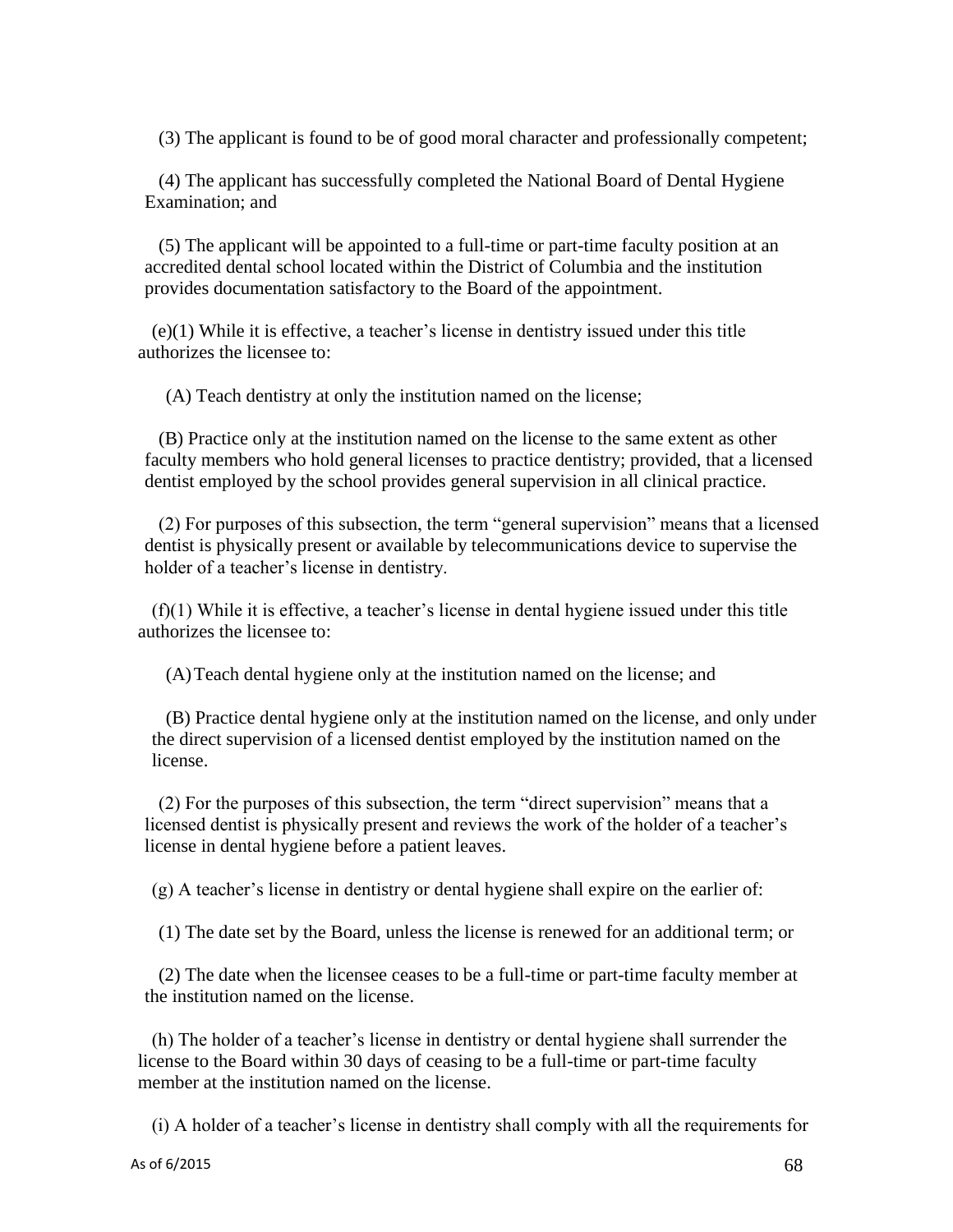the practice of dentistry under this chapter and the holder of a teacher's license in dental hygiene shall comply with all the requirements for the practice of dental hygiene under this chapter.

### **§ 3-1205.09. Scope of license, registration, or certification.**

(a) (1) A person licensed, registered, or certified under this chapter to practice a health occupation is authorized to practice that occupation in the District while the license, registration, or certification is effective.

(2) A person certified to practice advanced registered nursing is authorized to practice the specialty for which he or she has been certified by the Board of Nursing.

(b) An individual who fails to renew a license, registration, or certification to practice a health occupation shall be considered to be unlicensed, unregistered, or uncertified and subject to the penalties set forth in this chapter and other applicable laws of the District, if he or she continues to practice the health occupation.

## **§ 3-1205.09a. Licenses for foreign doctors of eminence and authority.**

(a) Notwithstanding any other provision of this subchapter, the Board shall grant a limited license to practice specialized medicine with a university, hospital or medical center in the District of Columbia to an applicant licensed as a physician in a foreign country or state who by virtue of the recognized and conceded eminence and authority in the profession of medicine or medical research in the international community, if this applicant:

(1) Is recommended to the Board by:

(A) The dean of an accredited school of medicine in the District of Columbia;

(B) The Director of the National Institute of Health; or

(C) The Director of an accredited and licensed hospital in the District of Columbia;

(2) Is to receive an appointment at the institution making the recommendation under paragraph (1) of this subsection; and

(3) Meets the requirements of subsection (d) of this section.

(b) The Board shall not issue to any entity under paragraph (1) of this section more than 1 such license in any single year.

(c) Any license issued under this section shall be issued jointly in the name of the applicant and the sponsoring entity under subsection (a)(1) of this section.

As of  $6/2015$  69 (d) In determining whether an applicant is a recognized and conceded eminence and authority in the profession, the Board shall consider, but not be limited to, whether the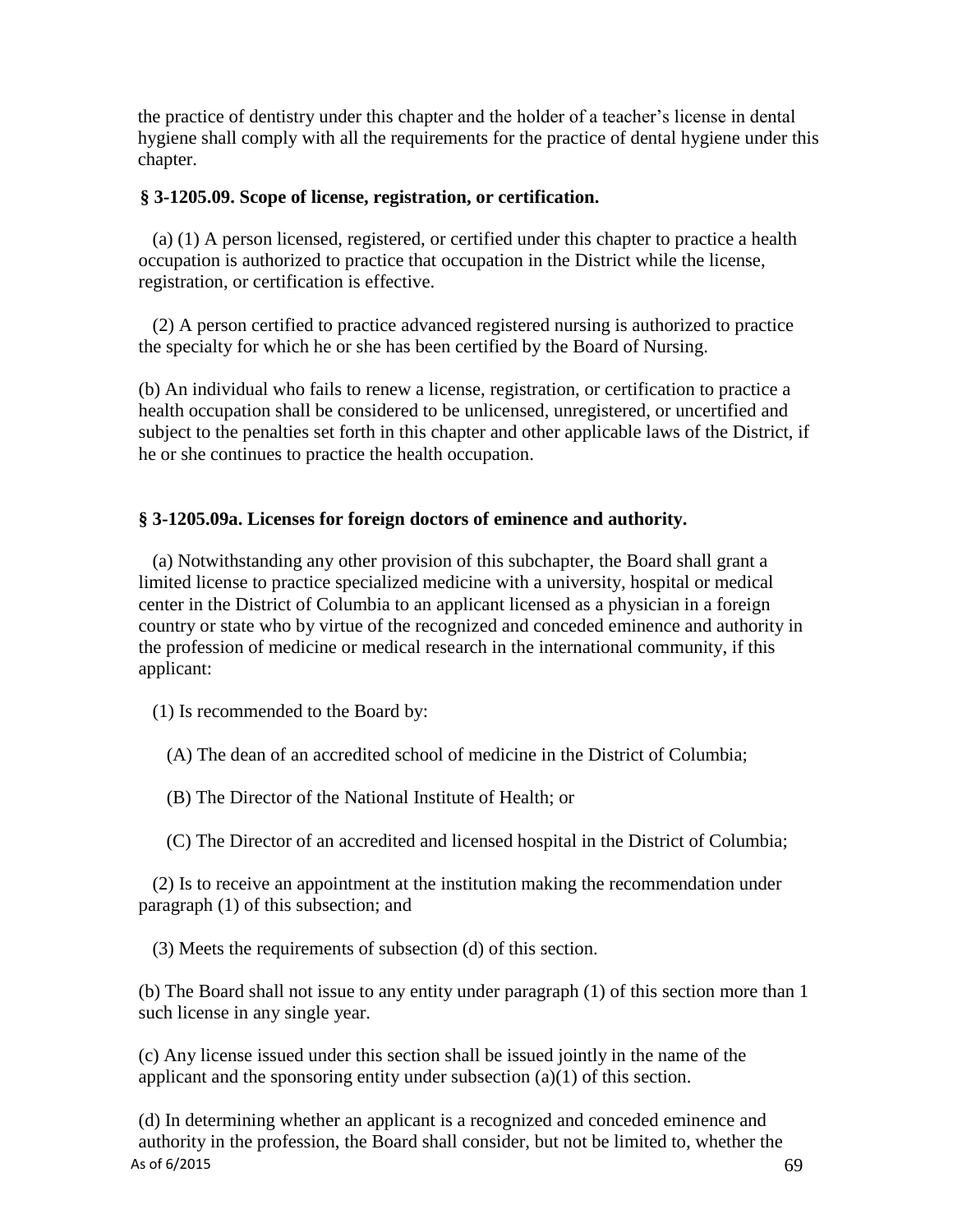applicant meets the following criteria:

(1) Is a bona fide graduate in good standing who has successfully completed medical education at a foreign medical school which is recognized or accredited by the foreign country, the Liaison Committee on Medical Education of the Association of American Medical Colleges, or other organization satisfactory to the Board;

(2) Holds a valid foreign medical license or registration certificate, in good standing, issued by the United States or a foreign country on the basis of a foreign examination;

(3) Practiced medicine for at least 10 years in patient care, excluding the 2 years of postgraduate clinical training, 5 years of which occurred immediately preceding the date application is made to the Board;

(4) Successfully completed no less than 2 years of post graduate clinical training in a recognized medical specialty or subspecialty either in the United States or other foreign country, or in lieu of each year of required graduate medical training, documents a practice as a full time university medical school faculty member at an accredited institution;

(5) Meets the Federal Professional Visa requirements for HI Visa or holds a Federally issued HI Visa;

(6) Has been the recipient of professional honors and awards, and professional recognition in the international medical community, for achievements, contributions, or advancements in the field of medicine, or medical research as evidenced by (i) publications in recognized scientific, medical, or medical research journals, including American peer review journals, (ii) being the recipient or nominee for international or national awards for distinguished contributions to the advancement of medicine or medical research, (iii) acknowledgement of expertise from recognized American authorities in the applicant's field of medical specialty, or (iv) other professional accomplishments as determined meritorious in the sole discretion of the Board;

(7) Submits documentation from the university, hospital or medical center from which the candidate is to receive an academic appointment at such institution or has been accepted for practice, pending receipt of a license, with privileges at a university medical school, local hospital, or medical institution making the recommendation under subsection (a)(1) of this section;

(8) Submits 3 letters of recommendation from District of Columbia physicians who are licensed in the areas of medical practice for which the applicant is applying for licensure who shall attest to the candidate's qualifications, character, and ethical behavior;

(9) Submits 5 letters from renowned American specialists in the candidate's discipline who attest to his eminence and qualifications;

(10) Has never been convicted of a felony; and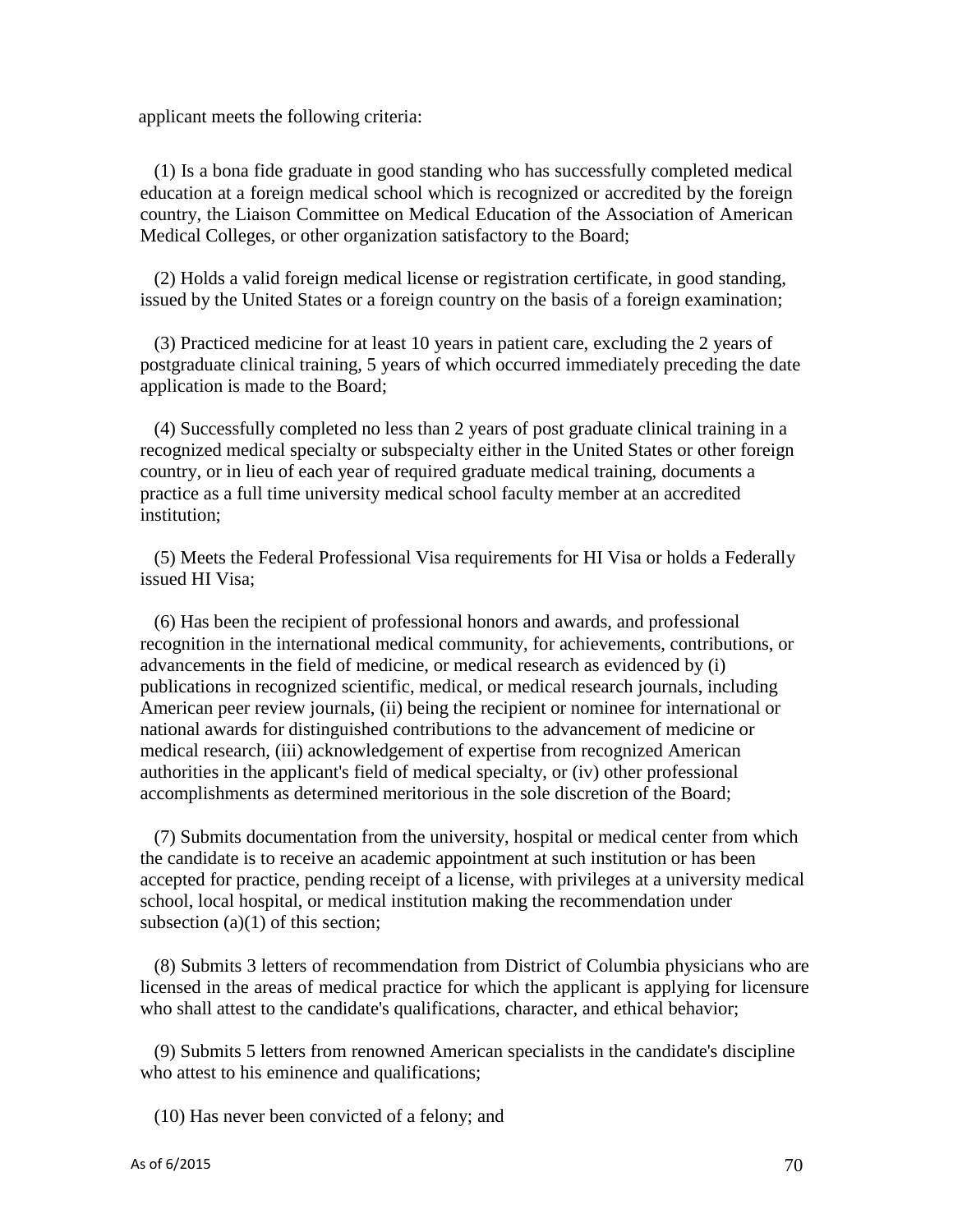(11) Agrees to perform a maximum of 15 hours per month of community service for patient care, teaching, or training as may be required by the Board.

(e) As an exception to the general education and examination requirements of §§ 3- 1205.03, 3-1205.04, and 3-1205.06, the Board shall waive those requirements when an applicant under this section shall furnish proof satisfactory to the Board of successful completion or satisfaction of the requirements of subsections (a) and (b) of this section, and shall provide documentation sufficient to support the application, including, but not limited to, a diploma or certified transcripts of the applicant's medical or, if applicable, premedical education and certified verification of licensure or registration to practice medicine in a foreign country.

(1) An applicant under this section shall arrange to have certified transcripts of all medical and premedical, if applicable, education sent directly from the educational institution to the Board.

(2) The Board may waive the educational transcript requirement of this section on a showing of extraordinary hardship if the applicant is able to establish by substitute documentation that the applicant possesses the requisite education and degrees.

(3) If a document required by this section is in a language other than English, an applicant shall arrange for its translation into English by a translation service for the Board, and shall submit a notarized translation signed by the translator attesting to its accuracy.

(4) All applicants shall pay an applicant fee of \$ 500 to the Board.

(f) No license granted under this section shall issue to any candidate until the Board reviews the qualifications for eminence and makes a final decision. The Board shall have the sole authority and responsibility to interpret the qualifications for eminence and for licensure under these provisions, and may qualify, restrict, or otherwise limit a license granted under this section by controlling the type of medical areas of practice and patient care as the applicant has received credentials and acceptance for practice from an institution under subsection (a)(1) of this section.

(g) All applicants who have complied with these requirements, and have otherwise complied with the provisions of this subchapter, shall receive from the Board within 90 days after the application is complete by the candidate's submission of all requirements imposed under subsection (b) of this section, a license entitling them to the right to practice in the District of Columbia. Each such license shall be duly recorded in the office of the Board, in a record to be properly kept for that purpose which shall be open to public inspection, and a certified copy of the record shall be received as evidence in all courts in the District of Columbia in the trial of any case.

(1) It shall be the duty of all persons now or hereafter licensed to be registered with the Board and, thereafter, to register in like manner at such intervals and by such methods as the Board shall determine by regulations, but in no case shall such renewal period be longer than any other licensed physician. The form and method of such registration shall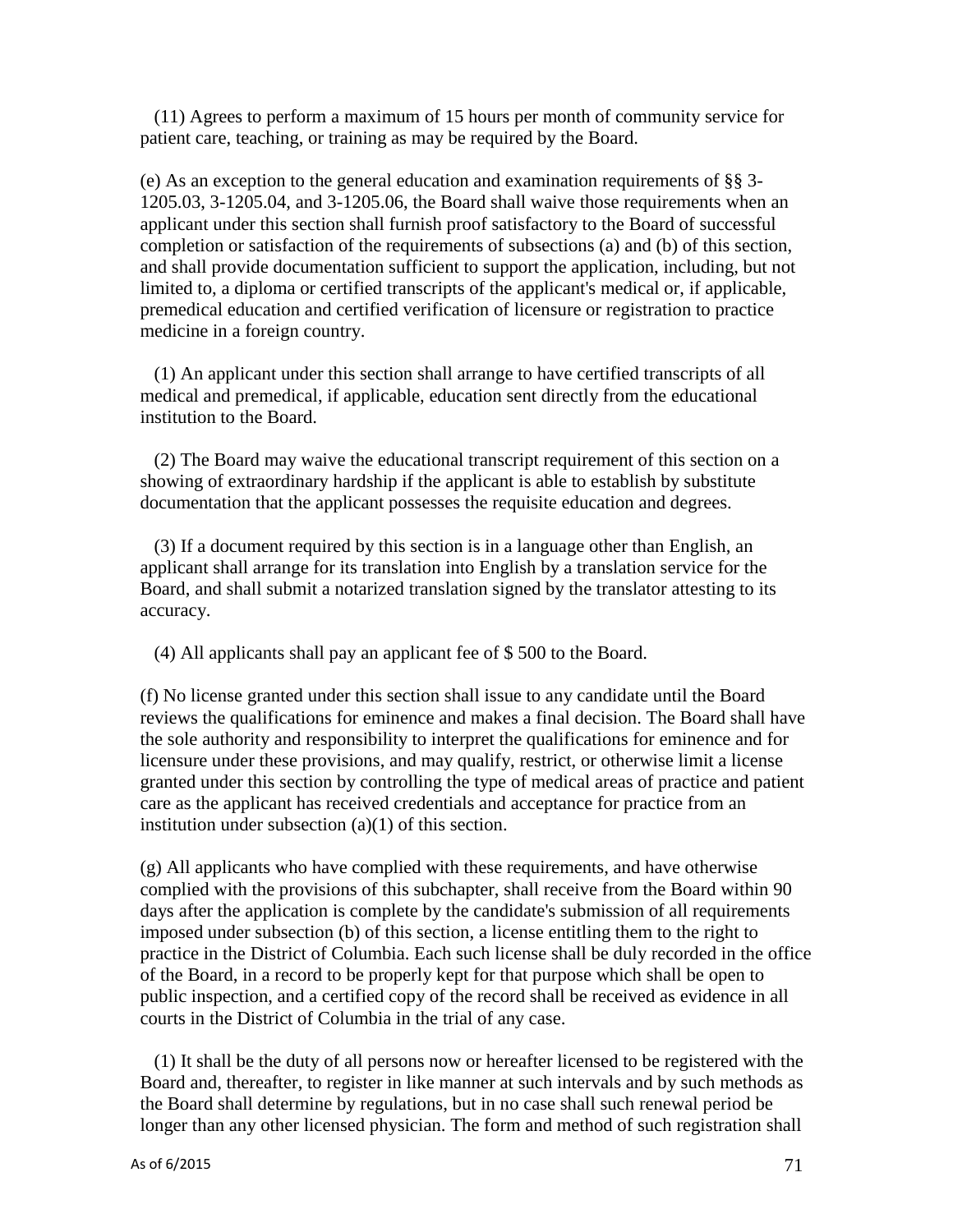be determined by the Board.

(2) Each person so registering with the Board shall pay, for each biennial registration, a fee of \$ 1,000, which shall accompany the application for such registration.

(3) Upon receiving a proper application for such registration accompanied by the fee, if any, the Board shall issue a license to the applicant; provided, however, such license shall automatically expire when the holder's relationship with any institution under subsection (a)(1) of this section is terminated.

(h) The holder of the limited license practicing medicine or surgery beyond the areas of the medical specialty or practice as laid down in said license shall be guilty of a misdemeanor, and upon conviction shall be fined not less than \$ 10,000 for each and every offense; and the Board is empowered to revoke such limited license, for cause, after due notice.

(i) Any person granted a limited license under this section who subsequently desires to obtain a license without restriction shall be required to meet all of the requirements of such license as set forth in this section.

#### **§ 3-1205.10. Term and renewal of licenses, registrations, or certifications.**

(a) A license, registration, or certification expires 1 year from the date of its first issuance or renewal unless renewed by the board that issued it as provided in this section, except that the Mayor, by rule, may provide for a period of licensure, registration, or certification of not more than 3 years.

(b) The Mayor may establish by rule continuing education requirements as a condition for renewal of licenses, registrations, or certifications under this section; provided, that the Mayor shall:

(1) Require that any continuing-education requirements for the practice of medicine include instruction on pharmacology, which shall:

(A) Be evidence-based;

(B) Provide physicians with information regarding the cost-effectiveness of pharmacological treatments; and

(C) Not be financially supported by any pharmaceutical company or manufacturer;

(2) Establish continuing-education requirements for the practice of pharmaceutical detailing, in accordance with § 3-1207.44;

(3) Establishing continuing education requirements for nursing home administrators that include instruction on one or more of the following topics: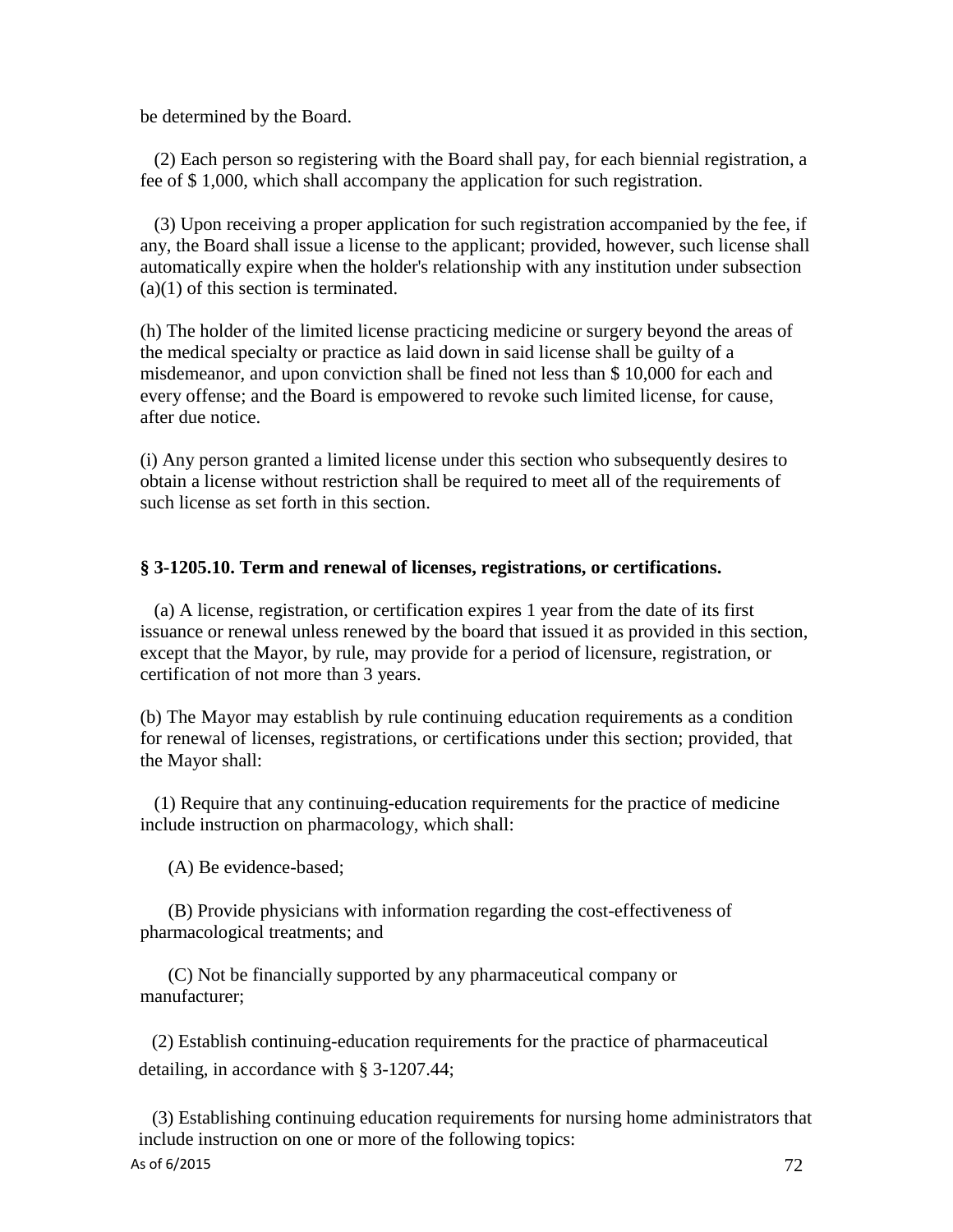(A) Staff Management;

(B) Continuity in assigning the same nursing staff to the same residents as often as practicable;

- (C) Creating a resident-centered environment;
- (D) Activities of daily living and instrumental activities of daily living;

(E) Wound care;

- (F) Pain management;
- (G) Prevention and treatment of depression;
- (H) Prevention of pressure ulcers;
- (I) Urinary incontinence management;
- (J) Discharge planning and community transitioning;
- (K) Fall prevention;
- (L) Geriatric social services and individual competency; and
- (M) Behavior management; and

(4)(A) Except as provided in subsection (b-1) of this section, require that any continuing education requirements for the following practices include 3 credits of instruction on the Human Immunodeficiency Virus ("HIV") and the Auto Immune Deficiency Syndrome ("AIDS") in accordance with subparagraph (B) of this paragraph:

- (i) The practice of medicine;
- (ii) The practice of registered nursing;
- (iii) The practice of practical nursing;
- (iv) The practice by nursing assistive personnel; and
- (v) The practice of physician assistants.

(B) The instruction required by subparagraph (A) of this paragraph shall, at a minimum, provide information on one or more of the following topics: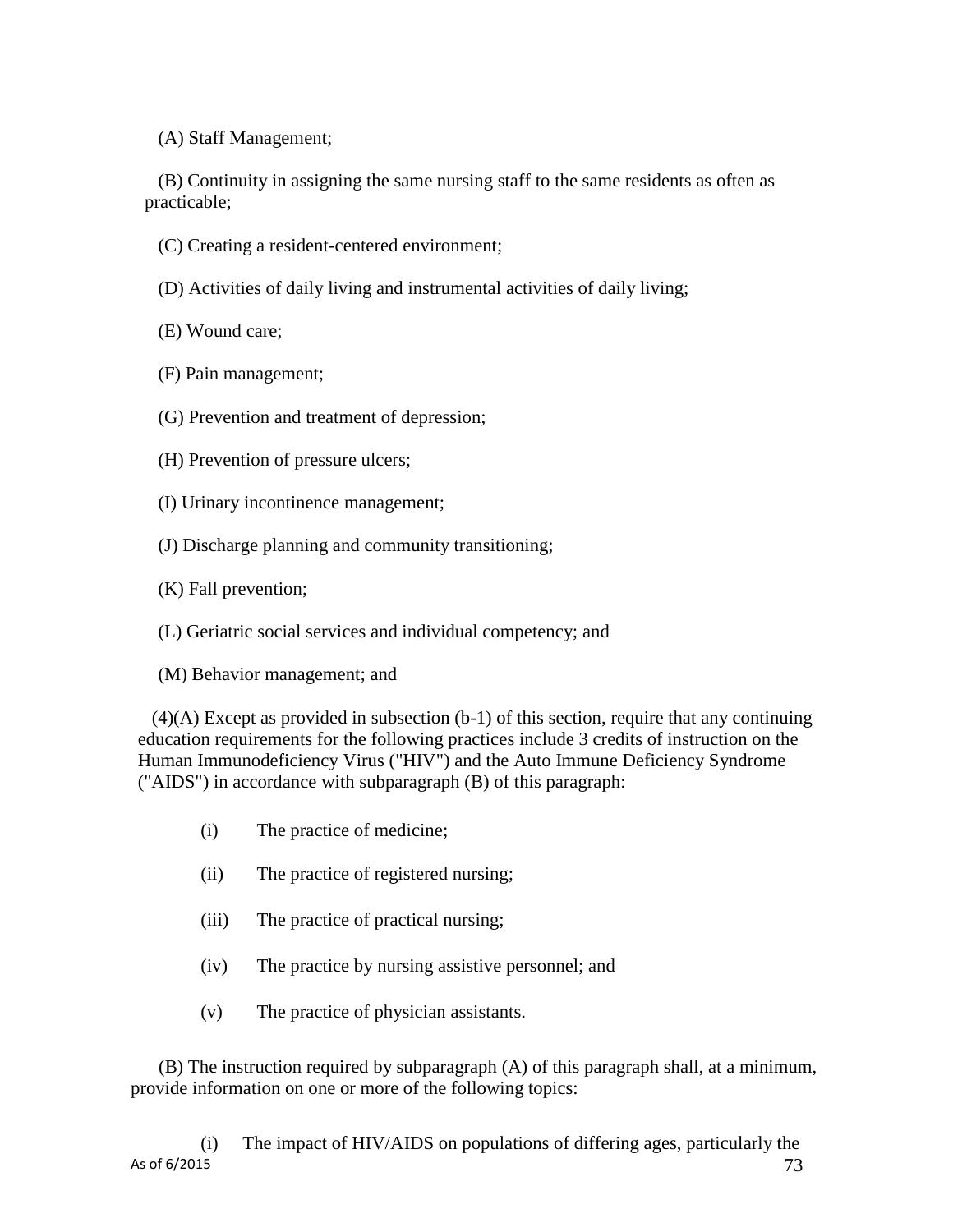senior population;

(ii) The impact of HIV/AIDS on populations of different racial and ethnic backgrounds;

(iii) The general risk to all individuals in the District of HIV infection;

(iv) How to inform all patients about HIV/AIDS, discuss HIV/AIDS with all patients, and appropriately monitor all patients for potential exposure to HIV and AIDS; or

(v) The use, benefits, and risks associated with pre- and post-exposure prophylaxis treatment.

(b-1) The Mayor may:

(1) In consultation with the Board of Medicine, waive by rule the requirements of subsection (b)(4) of this section for an individual who can prove to the satisfaction of the Board of Medicine that he or she did not see patients in a clinical setting in the District during the previous licensing cycle;

(2) With recommendations by the Department of Health, expand the continuing education requirements for any licensed health professional to specifically include instruction on HIV and AIDS; and

(3) After December 31, 2018, with the advice of the relevant licensing boards, waive by rule the requirements of subsection (b)(4) of this section for one or more of the practices listed in subsection (b)(4) of this subsection, as he or she considers appropriate.

(c) At least 30 days before the license, registration, or certification expires, or a greater period as established by the Mayor by rule, each board shall send to the licensee, registrant, or person certified, by first class mail to the last known address of the licensee, registrant, or person certified, a renewal notice that states:

(1) The date on which the current license, registration, or certification expires;

(2) The date by which the renewal application must be received by the board for renewal to be issued and mailed before the license, registration, or certification expires; and

(3) The amount of the renewal fee.

(d) Before the license, registration, or certification expires, the licensee, registrant, or person certified may renew it for an additional term, if the licensee, registrant, or person certified:

(1) Submits a timely application to the board;

As of 6/2015  $\sqrt{74}$ (2) Is otherwise entitled to be licensed, registered, or certified;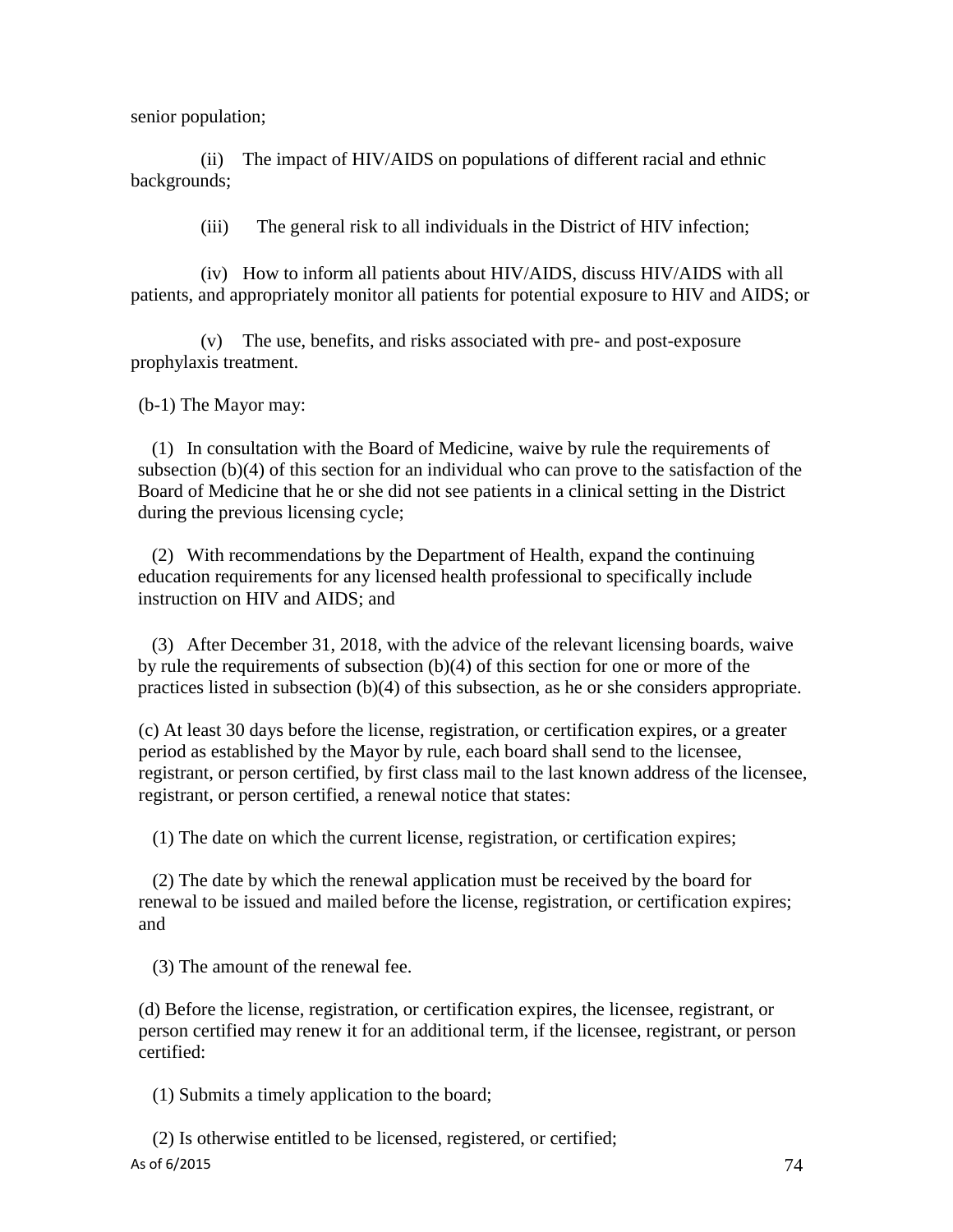(3) Pays the renewal fee established by the Mayor; and

(4) Submits to the board satisfactory evidence of compliance with any continuing education requirements established by the board for license, registration, or certification renewal.

(e) Each board shall renew the license, registration, or certification of each licensee, registrant, or person certified who meets the requirements of this section.

### **§ 3-1205.11. Inactive status.**

(a) Upon application by a licensee, registrant, or person certified and payment of the inactive status fee established by the Mayor, each board shall place a licensee, registrant, or person certified on inactive status.

(b) While on inactive status, the individual shall not be subject to the renewal fee and shall not practice, attempt to practice, or offer to practice the health occupation in the District.

(c) Each board shall issue a license, registration, or certification to an individual who is on inactive status and who desires to resume the practice of a health occupation if the individual:

(1) Pays the fee established by the Mayor;

(2) Complies with the continuing education requirements in effect when the licensee, registrant, or person certified seeks to reactivate the license, registration, or certification; and

(3) Complies with the current requirements for renewal of a license, registration, or certification.

### **§ 3-1205.12. Reinstatement of expired licenses, registrations, or certifications.**

(a) If a health professional fails for any reason to renew the license, registration, or certification issued under this subchapter, the board regulating the health occupation shall reinstate the license, registration, or certification if the health professional:

(1) Applies to the board for reinstatement of the license, registration, or certification within 5 years after the license, registration, or certification expires;

(2) Complies with current requirements for renewal of a license, registration, or certification as set forth in this subchapter;

(3) Pays a reinstatement fee established by the Mayor; and

As of 6/2015  $\sqrt{75}$ (4) Submits to the board satisfactory evidence of compliance with the qualifications and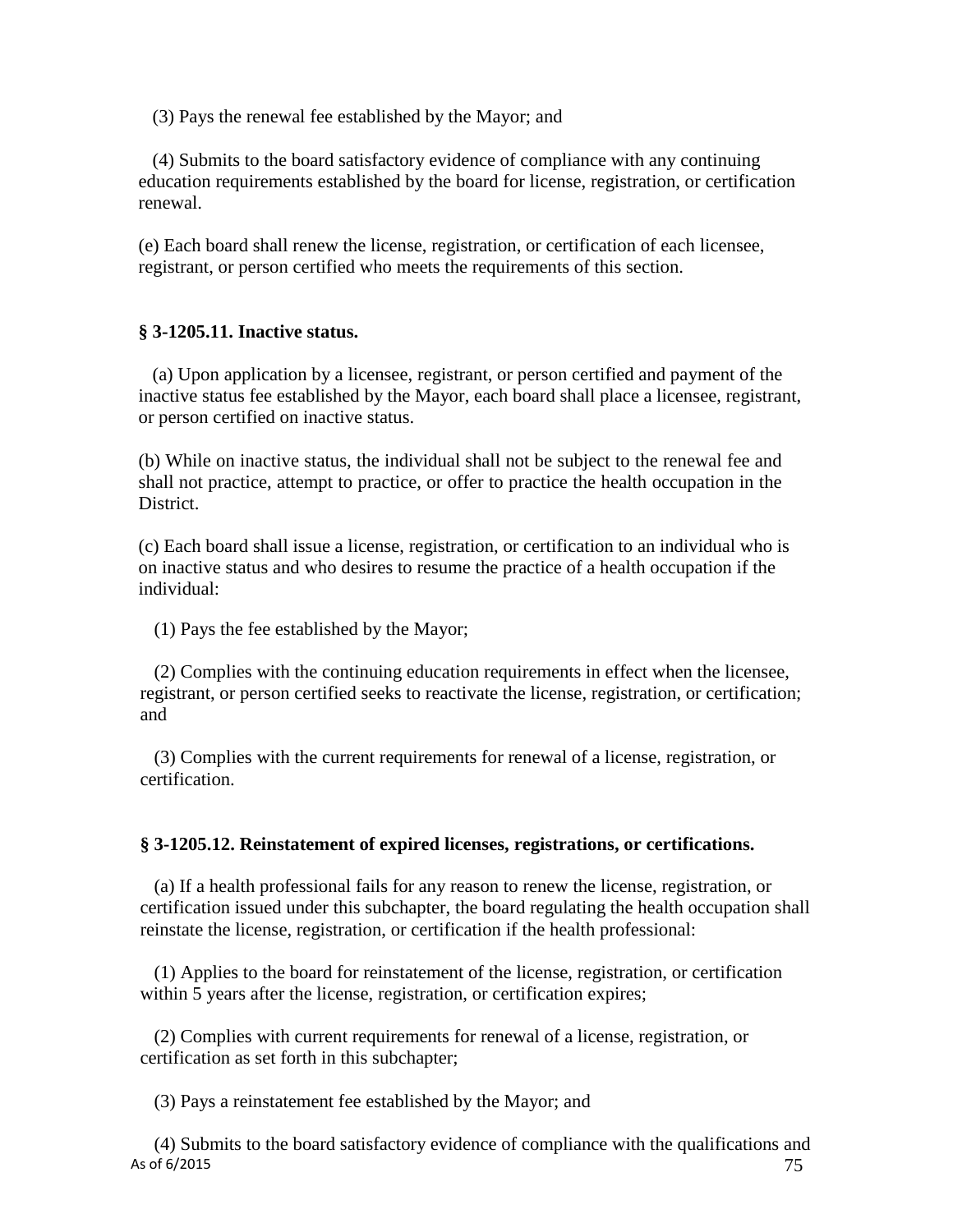requirements established under this subchapter for license, registration, or certification reinstatements.

(b) The board shall not reinstate the license, registration, or certification of a health professional who fails to apply for reinstatement of a license, registration, or certification within 5 years after the license, registration, or certification expires. The health professional may become licensed, registered, or certified by meeting the requirements then in existence for obtaining an initial license, registration, or certification under this subchapter; except, that an individual applying for a license to practice nursing who has not been actively practicing for 5 years or more shall submit proof of having completed a board-approved refresher course in lieu of the requirements then in existence for obtaining an initial license.

### **§ 3-1205.13. Professional requirements.**

(a) Each licensee, registrant, or person certified shall:

(1) Display the board-issued license, registration, or certification conspicuously in each place of business or employment of the licensee, registrant, or person certified;

(2) Wear a tag at all times, if practical, while acting in a professional capacity that displays his or her name and profession or title;

(3) Practice only under the legal name that appears on his or her license, registration, or certification;

(4) Notify the board in writing of any:

(A) Change of address of place of residence or place of business or employment within 30 days after the change of address;

(B) Legal change of name within 30 days after the change; or

(C) Termination, revocation, suspension, or voluntary surrender ("separation event") of health care facility privileges by reason of incompetence or improper professional conduct, during any period while an application is pending or during the licensing, registration, or certification period by certified mail, return receipt, within 10 days of the separation event.

(b) Each licensee, registrant, or person certified shall be subject to the penalties provided by this chapter for failure to comply with the requirements of this section.

# **§ 3-1205.13a. Physician and health care provider notice requirements, penalty for noncompliance; settlement agreement not a bar to filing a complaint or testifying.**

As of 6/2015  $\sqrt{76}$ (a) (1) A physician licensed by the Board shall report to the Board within 60 days of the occurrence of any of the following: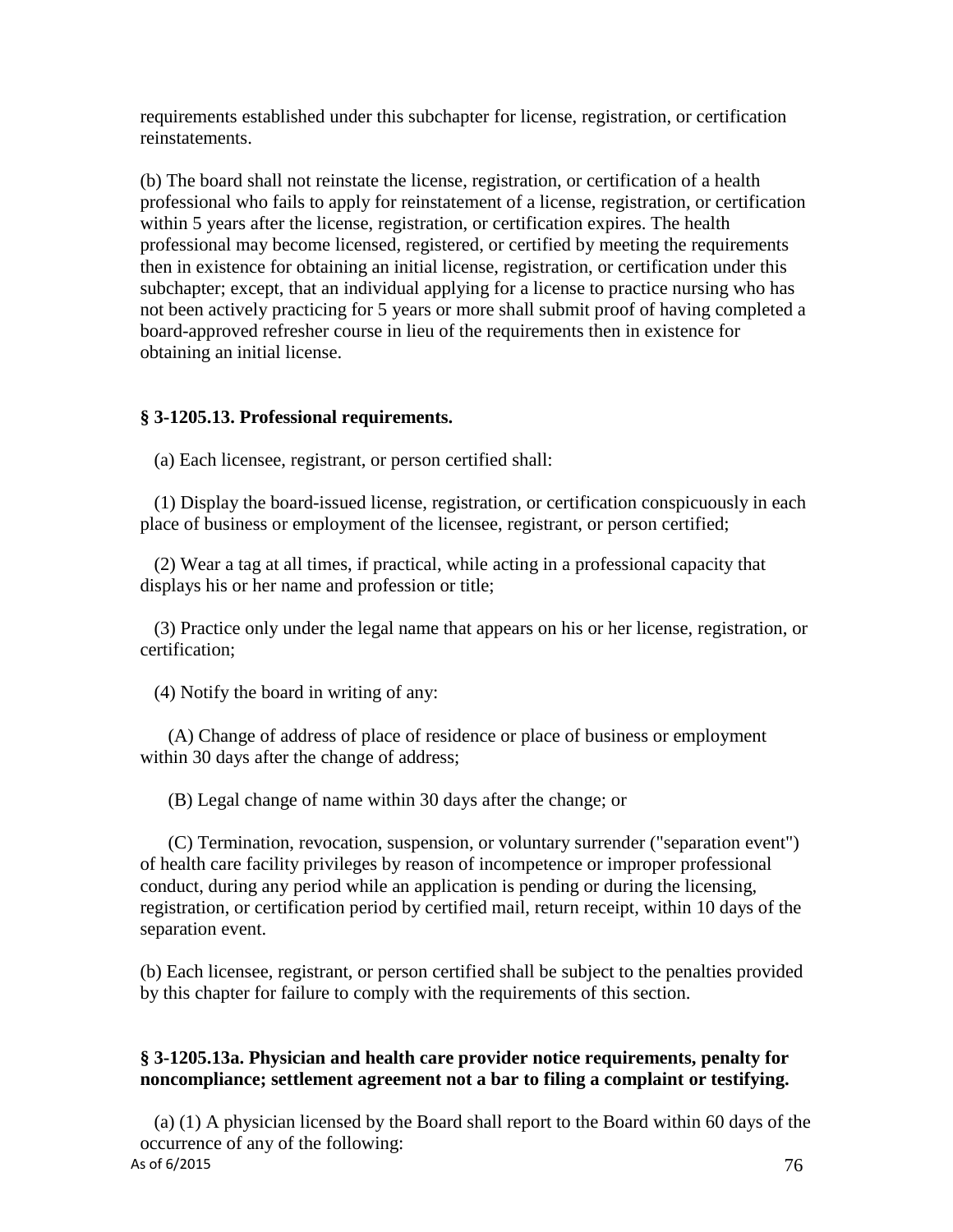(A) Notice of a judgment against a physician named in a medical malpractice suit or notice of a confidential settlement of a medical malpractice claim to be paid by a physician, an insurer, or other entity on behalf of the physician; or

(B) Disciplinary action taken against the physician by a health care licensing authority of another state.

(2) (A) A health care provider who employs a physician who is licensed in the District of Columbia shall report to the Board any disciplinary action taken against the physician within 10 days of the action being taken. The resignation of a physician that occurs while the physician is being investigated by the health care provider shall also be reported to the Board by the health care provider within 10 days of the resignation.

(B) The Board shall impose a penalty not to exceed \$ 2,500 on a health care provider for failure to comply with the provisions of this paragraph.

(b) Nothing in a confidential settlement agreement shall operate to prevent the parties to the agreement from filing a complaint with the Board or from testifying in any investigation conducted by the Board.

### **§ 3-1205.14. Revocation, suspension, or denial of license or privilege; civil penalty; reprimand.**

(a) Each board, subject to the right of a hearing as provided by this subchapter, on an affirmative vote of a majority of a quorum of its appointed members may take one or more of the disciplinary actions provided in subsection (c) of this section against any applicant for a license, registration, or certification, an applicant to establish or operate a school of nursing or nursing program, or a person permitted by this subchapter to practice a health occupation regulated by the board in the District who:

(1) Fraudulently or deceptively obtains or attempts to obtain a license, registration, or certification for himself, herself, or another person;

(2) Fraudulently or deceptively uses a license, registration, or certification;

(3) Is disciplined by a licensing or disciplinary authority or peer review body or convicted or disciplined by a court of any jurisdiction for conduct that would be grounds for disciplinary action under this section; for the purposes of this paragraph, the term "convicted" means a judgment or other admission of guilt, including a plea of nolo contendere or an Alford plea;

(4) Has been convicted in any jurisdiction of any crime involving moral turpitude, which for the purposes of this paragraph means a crime that:

(A) Offends the generally accepted moral code of mankind;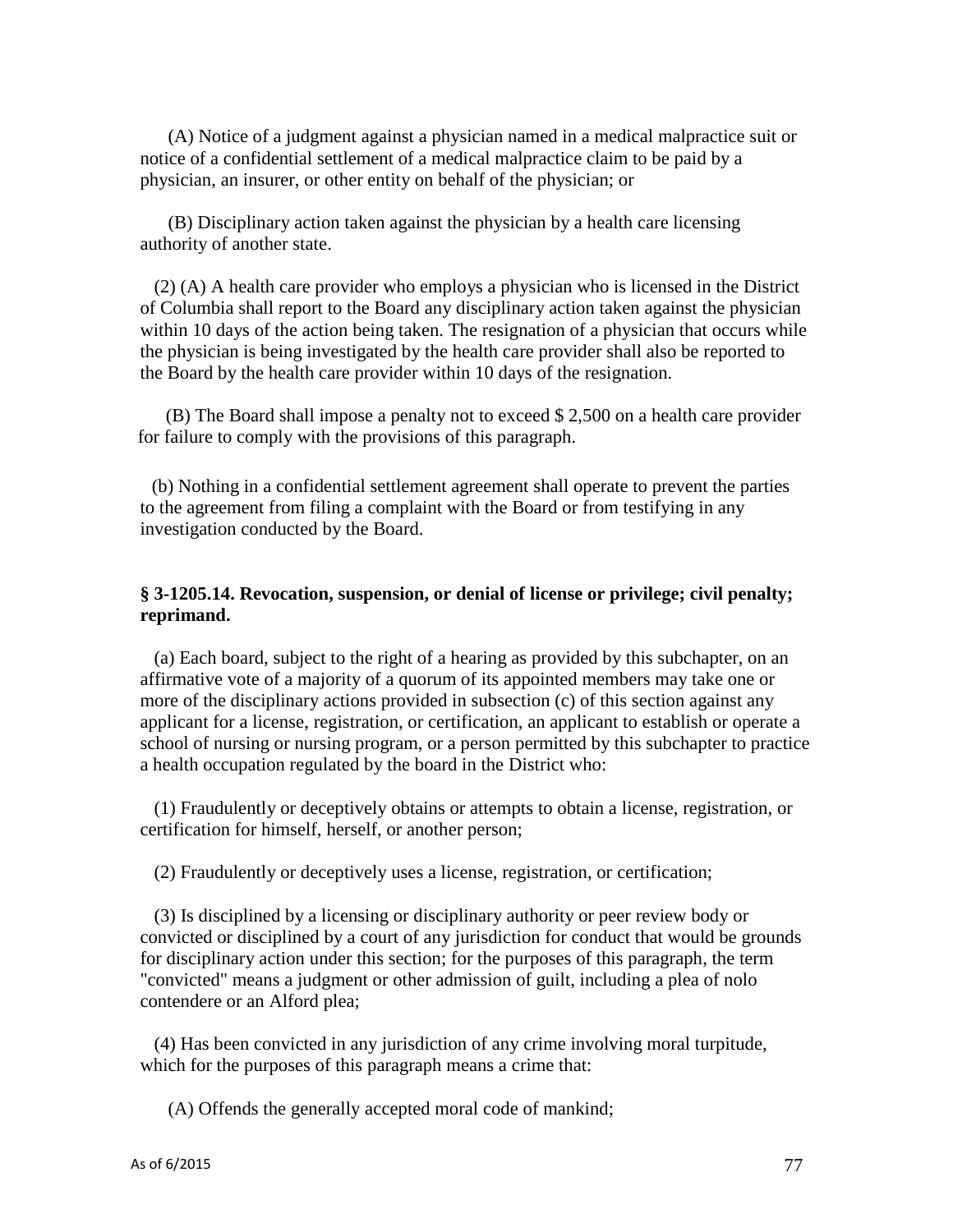(B) Is one of baseness, vileness, or depravity in the conduct of the private and social duties that an individual owes to his or her fellow man or to society in general; or

(C) Is one of conduct contrary to justice, honesty, modesty, or good morals;

(5) Is professionally or mentally incompetent or physically incapable;

(6) Is addicted to, or habitually abuses, any narcotic or controlled substance as defined by Unit A of Chapter 9 of Title 48;

(7) Provides, or attempts to provide, professional services while under the influence of alcohol or while using any narcotic or controlled substance as defined by Unit A of Chapter 9 of Title 48, or other drug in excess of therapeutic amounts or without valid medical indication;

(8) Willfully makes or files a false report or record in the practice of a health occupation;

(9) Willfully fails to file or record any medical report as required by law, impedes or obstructs the filing or recording of the report, or induces another to fail to file or record the report;

(10) Upon proper request, and payment of a reasonable copy fee, if required, fails to provide, within a reasonable period of time, a copy or summary report, if the patient or client consents, of the patient's or client's health care record to the patient or client, his or her legal representative or guardian, a hospital or third-party health professional licensed under this chapter or under the laws of another jurisdiction; for the purposes of this paragraph, the term "health care record" means any document, or combination of documents, except for a birth or death record or a record of admission to or discharge from a hospital or other health-care facility, that pertains to the history, diagnosis, or health condition of a patient or client and is generated and maintained in the process of providing health-care treatment, regardless of whether the health care record originated with or was previously in the possession of another health-care provider;

(11) Willfully makes a misrepresentation in treatment;

(12) Willfully practices a health occupation with an unauthorized person or aids an unauthorized person in the practice of a health occupation;

(13) Submits false statements to collect fees for which services are not provided or submits statements to collect fees for services which are not medically necessary;

(14) Pays or agrees to pay anything of value to, or to split or divide fees for professional services with, any person for bringing or referring a patient;

(15) Fails to pay a civil fine imposed by a board, other administrative officer, or court;

As of 6/2015  $78$ (16) Willfully breaches a statutory, regulatory, or ethical requirement of confidentiality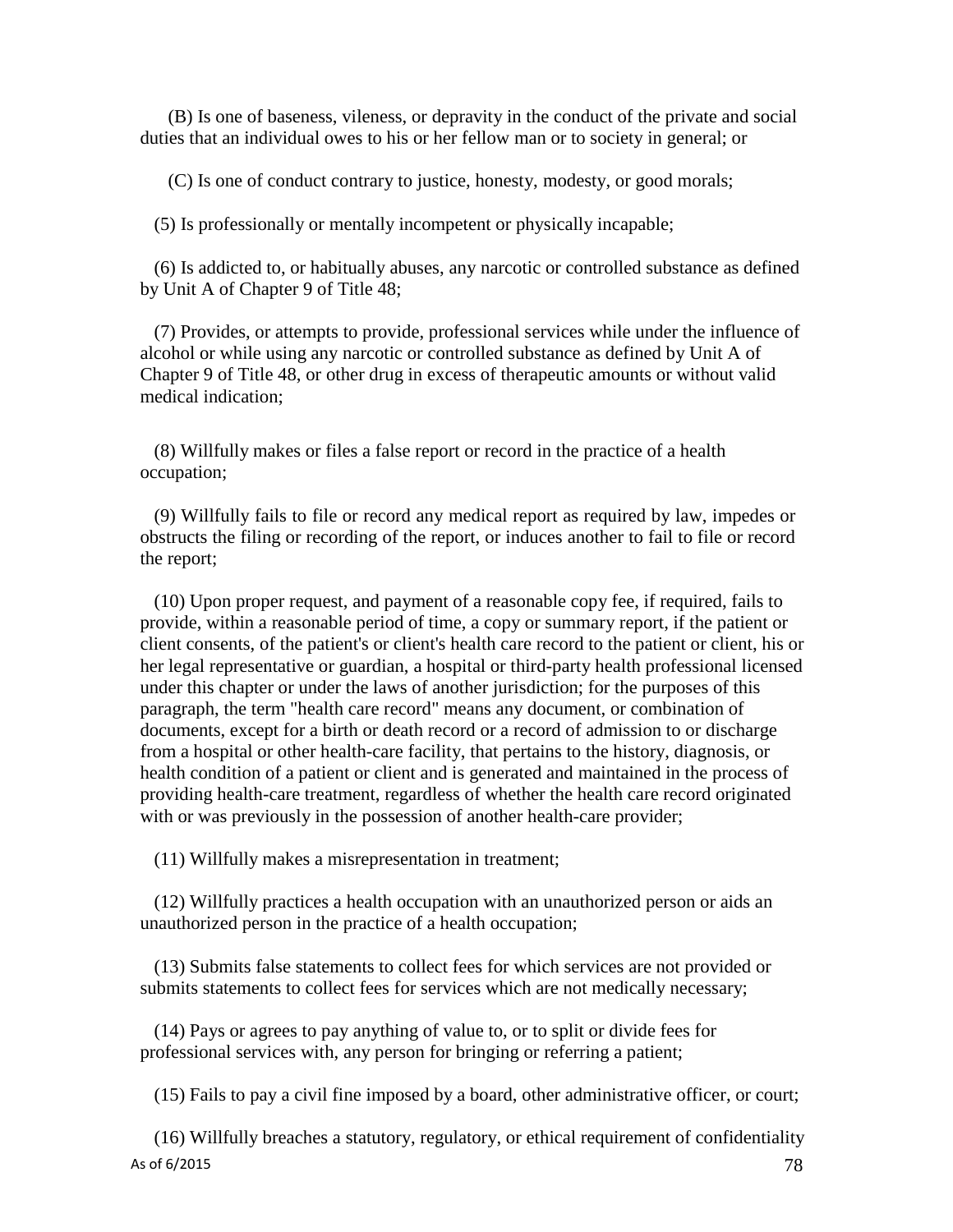with respect to a person who is a patient or client of the health professional, unless ordered by a court;

(17) Refuses to provide service to a person in contravention of Chapter 14 of Title 2;

(18) Violates any of the conditions of an agreement between the licensee and the board to voluntarily limit the practice of the licensee made pursuant to § 3-1205.18;

(19) Prescribes, dispenses, or administers drugs when not authorized to do so;

(20) Practices without a protocol when required by subchapter VI of this chapter;

(21) Performs, offers, or attempts to perform services beyond the scope of those authorized by the license held by the health professional;

(22) Maintains an unsanitary office or performs professional services under unsanitary conditions;

(23) Engages in:

(A) Sexual harassment of a patient or client;

(B) Sexual contact with a patient or client concurrent with and by virtue of the practitioner-patient or practitioner-client relationship;

(C) At any time during the course of the practitioner-patient or patient-client [practitioner-client] relationship, in conduct of a sexual nature that a reasonable patient or client would consider lewd or offensive; or

(D) Sexual contact with a former patient or client when the patient or client may still be vulnerable by virtue of the power imbalance that existed in the practitioner-patient or practitioner-client relationship, even if the relationship may appear to be or is mutually consensual when such contact is likely to have an adverse impact on the patient or client;

(24) Violates any provision of this chapter or rules and regulations issued pursuant to this chapter;

(25) Violates any District of Columbia or federal law, regulation, or rule related to the practice of a health profession or drugs, or fails to conduct business with honesty and fair dealing with employees or students in his or her school of nursing or nursing program, the District of Columbia, a state, the federal government, or the public;

(26) Fails to conform to standards of acceptable conduct and prevailing practice within a health profession;

(27) Violates an order of the board or the Mayor, or violates a consent decree or negotiated settlement entered into with a board or the Mayor;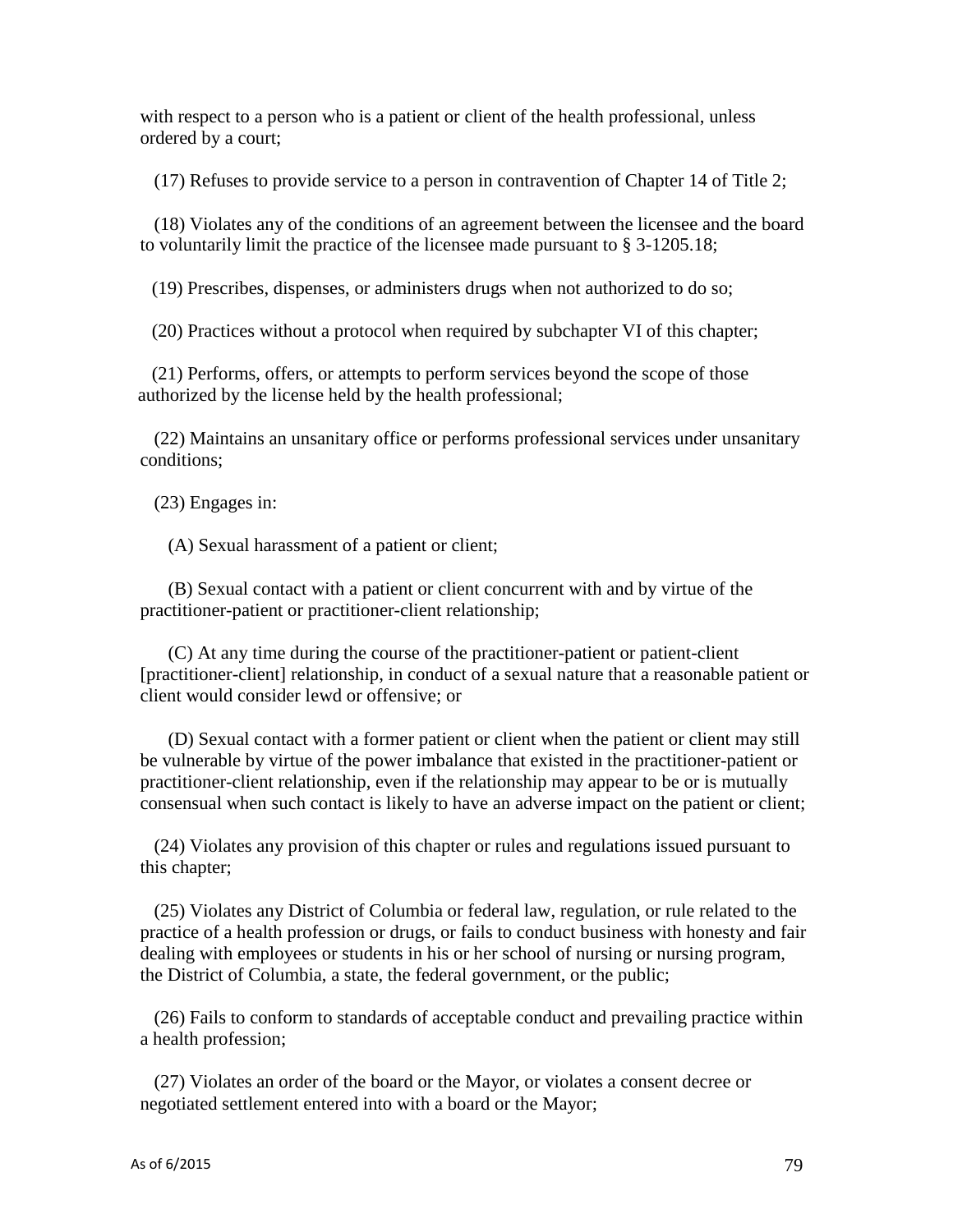(28) Demonstrates a willful or careless disregard for the health, welfare, or safety of a patient, regardless of whether the patient sustains actual injury as a result;

(29) Fails to pay the applicable fees established by the Mayor;

(30) Abandons a patient; for the purposes of this paragraph, the term "abandons" means termination, without adequate notice, of the professional relationship between a health care provider and a patient or client at a time when the patient or client is in need of further emergency care;

(31) Knowingly fails to report suspected child abuse in violation of § 4-1321.02;

(32) Refuses, withholds from, denies, or discriminates against an individual with regard to the provision of professional services that the licensee, registrant, or person certified is licensed and qualified to render because the individual is HIV positive;

(33) Refuses on ethical, moral, or religious grounds to provide services to a patient, customer, or client;

(34) By corrupt means, threats, or force, intimidates or influences, or attempts to intimidate or influence, any person for the purpose of causing the person to withhold or change his or her testimony in a hearing or proceeding before a board, court, or the Office of Administrative Hearings;

(35) By corrupt means, threats, or force, hinders, prevents, or otherwise delays any person from making information available to a board, court, or the Office of Administrative Hearings in furtherance of any investigation of a board, court, or the Office of Administrative Hearings;

(36) Intentionally misrepresents credentials for the purpose of testifying or rendering an expert opinion in a hearing or proceeding before a board, court, or the Office of Administrative Hearings;

(37) Fails to keep adequate medical, dental, health, or client records, as determined by a review of a board;

(38) Makes a misrepresentation or false promise, directly or indirectly, to influence, persuade, or induce patronage;

(39) Practices under a name other than the name under which the individual is licensed, registered, or certified;

(40) Makes a false or misleading statement regarding his or her skill or the efficacy or value of a medicine, treatment, or remedy prescribed or recommended by him or her, at his or her discretion, in the treatment of any disease or other condition of the body or mind;

As of 6/2015  $80$ (41) Is subject to recurrent health claims or client-liability claims, which in a board's opinion evidences professional incompetence likely to injure the public;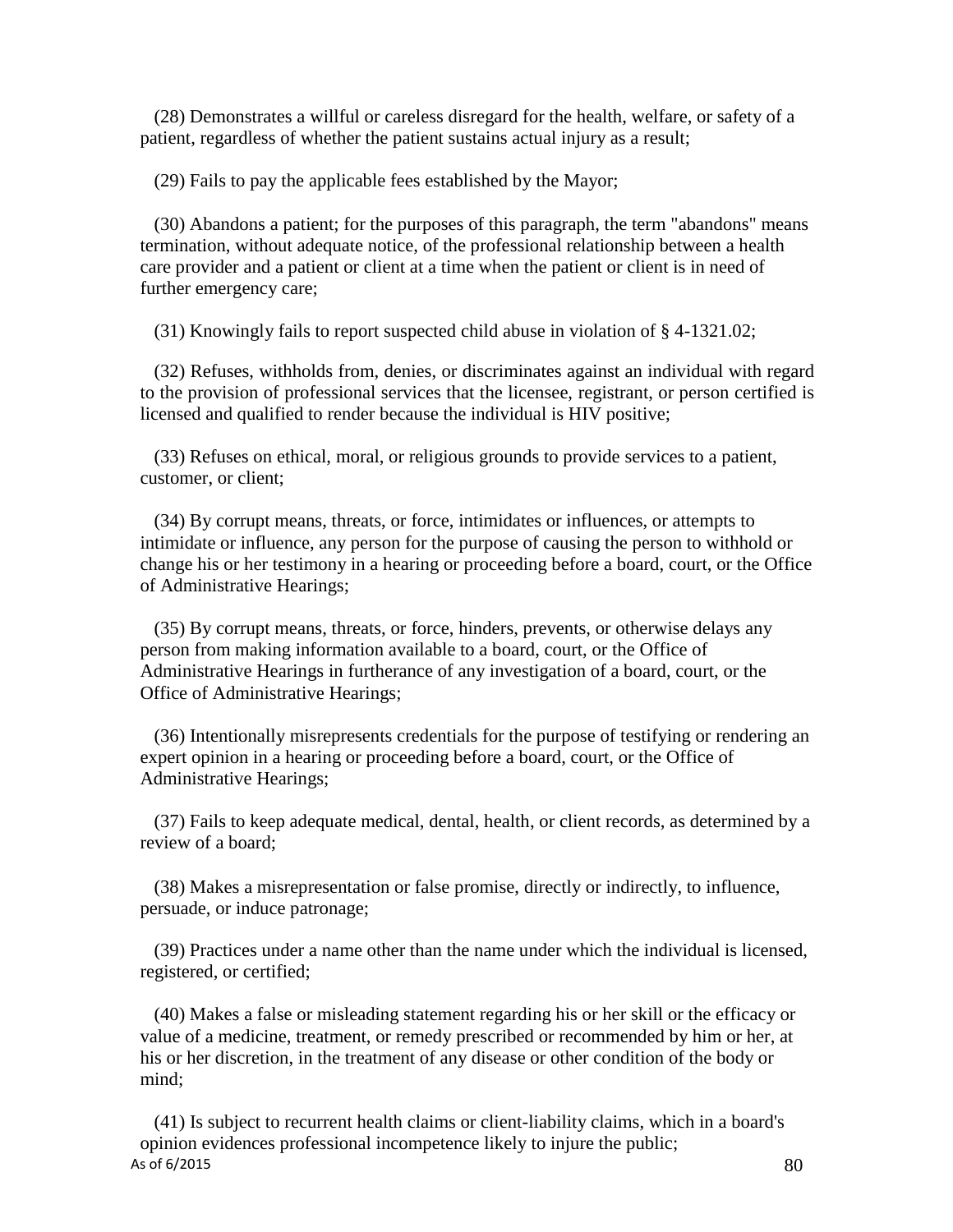(42) Fails to cooperate in an investigation or obstructs an investigation ordered by a board;

(43) Continues to practice a health profession when the licensed, registered, or certified individual knows he or she has an infectious or communicable disease and that there is a high probability that the disease may be transmitted to a patient or client;

(44) Falsifies an application to establish a school of nursing or nursing program;

(45) Commits fraud or makes false claims in connection with the practice of an occupation regulated by this chapter, or relating to Medicaid, Medicare, or insurance;

(46) Acts in a manner inconsistent with the health and safety of the residents of the nursing facility of which the licensee is the administrator;

(47) Acts fraudulently or dishonestly in the application or reporting of a test for animal disease;

(48) Fails to report, as required by law, or makes a false report of a contagious or infectious disease;

(49) Willfully neglects or misrepresents the inspection of food-stuffs or the issuance of health or inspection certificates; or

(50) Knowingly or negligently tortures, beats, or mutilates an animal, kills or injures an animal, or deprives an animal of necessary food, water, or shelter.

(b) (1) A board may require a health professional to submit to a mental or physical examination whenever it has probable cause to believe the health professional is impaired due to the reasons specified in subsection  $(a)(5)$ ,  $(6)$ , and  $(7)$  of this section. The examination shall be conducted by 1 or more health professionals designated by the board, and he, she, or they shall report their findings concerning the nature and extent of the impairment, if any, to the board and to the health professional who was examined.

(2) Notwithstanding the findings of the examination commissioned by the board, the health professional may submit, in any proceedings before a board or other adjudicatory body, the findings of an examination conducted by 1 or more health professionals of his or her choice to rebut the findings of the examination commissioned by the board.

(3) Willful failure or refusal to submit to an examination requested by a board shall be considered as affirmative evidence that the health professional is in violation of subsection (a)(5), (6), or (7) of this section, and the health professional shall not then be entitled to submit the findings of another examination in disciplinary or adjudicatory proceedings related to the violation.

(c) Upon determination by the board that an applicant, licensee, registrant, person certified, or person permitted by this subchapter to practice in the District has committed any of the acts described in subsection (a) of this section, the board may: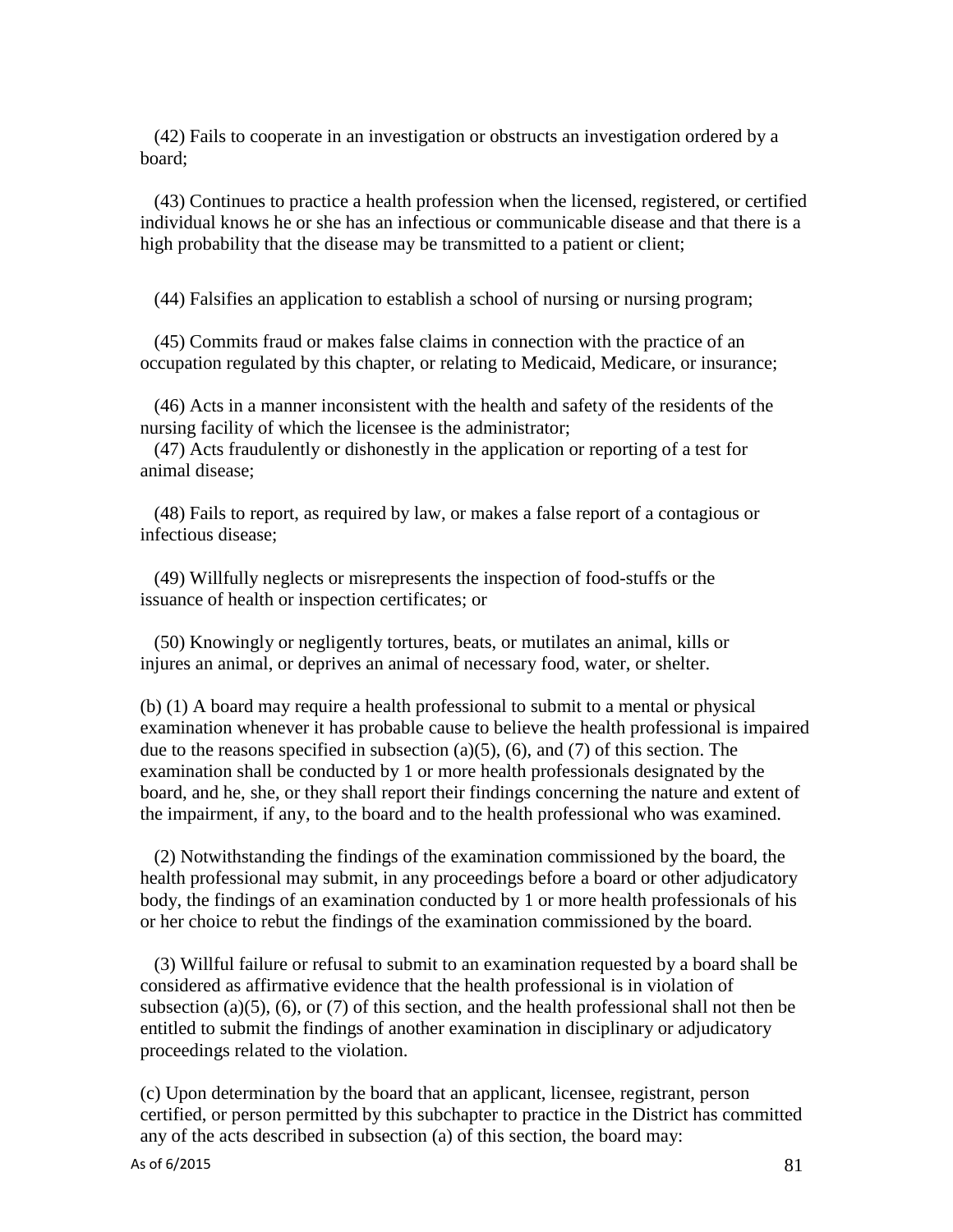(1) Deny a license, registration, or certification to any applicant or an application to establish a school of nursing or nursing program;

(2) Revoke or suspend the license, registration, or certification of any licensee, registrant, or person certified or withdraw approval of a school of nursing or nursing program;

(3) Revoke or suspend the privilege to practice in the District of any person permitted by this subchapter to practice in the District;

(4) Reprimand any licensee, registrant, person certified, or person permitted by this subchapter to practice in the District;

(5) Impose a civil fine not to exceed \$ 5,000 for each violation by an applicant, licensee, registrant, person certified, or person permitted by this subchapter to practice in the District;

(6) Require a course of remediation, approved by the board, which may include:

(A) Therapy or treatment;

(B) Retraining;

(C) Reexamination, in the discretion of and in the manner prescribed by the board, after the completion of the course of remediation; and

(D) Require participation in continuing education and professional mentoring.

(7) Require a period of probation; or

(8) Issue a cease and desist order pursuant to § 3-1205.16.

(d) Nothing in this subchapter shall preclude prosecution for a criminal violation of this chapter regardless of whether the same violation has been or is the subject of 1 or more of the disciplinary actions provided by this subchapter. Criminal prosecution may proceed prior to, simultaneously with, or subsequent to administrative enforcement action.

(e) A person licensed, registered, or certified to practice a health occupation in the District of Columbia is subject to the disciplinary authority of the board although engaged in practice elsewhere. Subsection (a) of this section shall not be construed to limit the disciplinary authority of the board only to conduct or activities engaged in outside of the District that result in the imposition of discipline by a licensing or disciplinary authority where the conduct occurred.

# **§ 3-1205.15. Summary action.**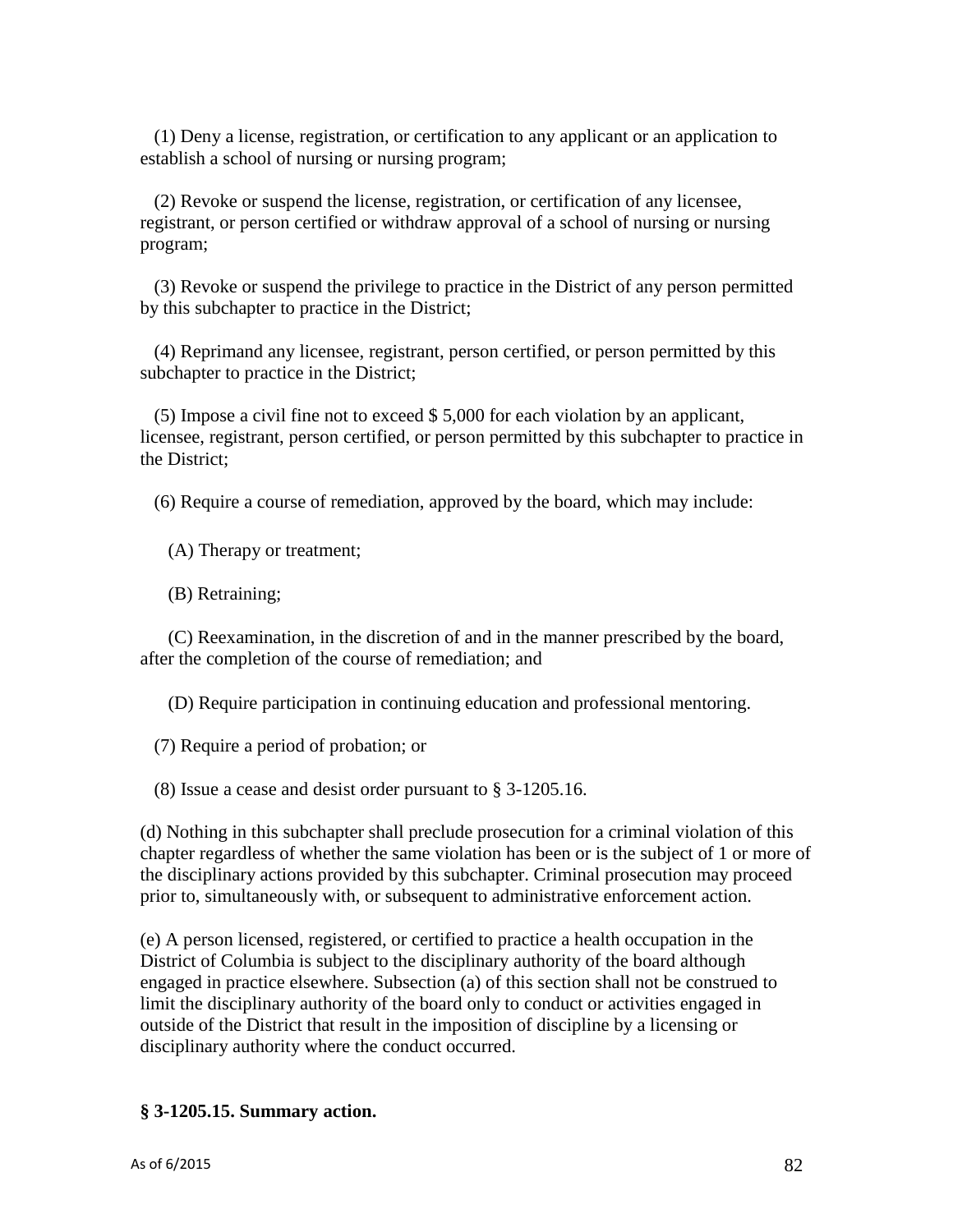(a) (1) The Mayor may summarily suspend or restrict, without a hearing, the license, registration, or certification of a person:

(A) Who has had his or her license, registration, or certification to practice the same profession or occupation revoked or suspended in another jurisdiction and has not had the license, registration, or certification to practice reinstated within that jurisdiction;

(B) Who has been convicted of a felony;

(C) Who has been adjudged incapacitated; or

(D) Whose conduct presents an imminent danger to the health and safety of the public or to animals, as determined by the Mayor following an investigation.

(2) A suspension or restriction shall not be stayed pending any appeal of the revocation, suspension, conviction, or judgment of incapacity.

(b) The Mayor, at the time of the summary suspension or restriction of a license, registration, or certification, shall provide the licensee, registrant, or person certified with written notice stating the action that is being taken, the basis for the action, and the right of the licensee, registrant, or person certified to request a hearing.

(c) A licensee, registrant, or person certified shall have the right to request a hearing within 72 hours after service of notice of the summary suspension or restriction of license, registration, or certification. The Mayor shall hold a hearing within 72 hours of receipt of a timely request, and shall issue a decision within 72 hours after the hearing.

(d) Every decision and order adverse to a licensee, registrant, or person certified shall be in writing and shall be accompanied by findings of fact and conclusions of law. The findings shall be supported by, and in accordance with, reliable, probative, and substantial evidence. The Mayor shall provide a copy of the decision and order and accompanying findings of fact and conclusions of law to each party to a case or to his or her attorney of record.

(e) Any person aggrieved by a final summary action may file an appeal in accordance with subchapter I of Chapter 5 of Title 2.

### **§ 3-1205.16. Cease and desist orders.**

(a) When a board or the Mayor, after investigation but prior to a hearing, has cause to believe that any person is violating any provision of this chapter and the violation has caused or may cause immediate and irreparable harm to the public, the board or the Mayor may issue an order requiring the alleged violator to cease and desist immediately from the violation. The order shall be served by certified mail or delivery in person.

(b) (1) The alleged violator may, within 15 days of the service of the order, submit a written request to the board or the Mayor to hold a hearing on the alleged violation.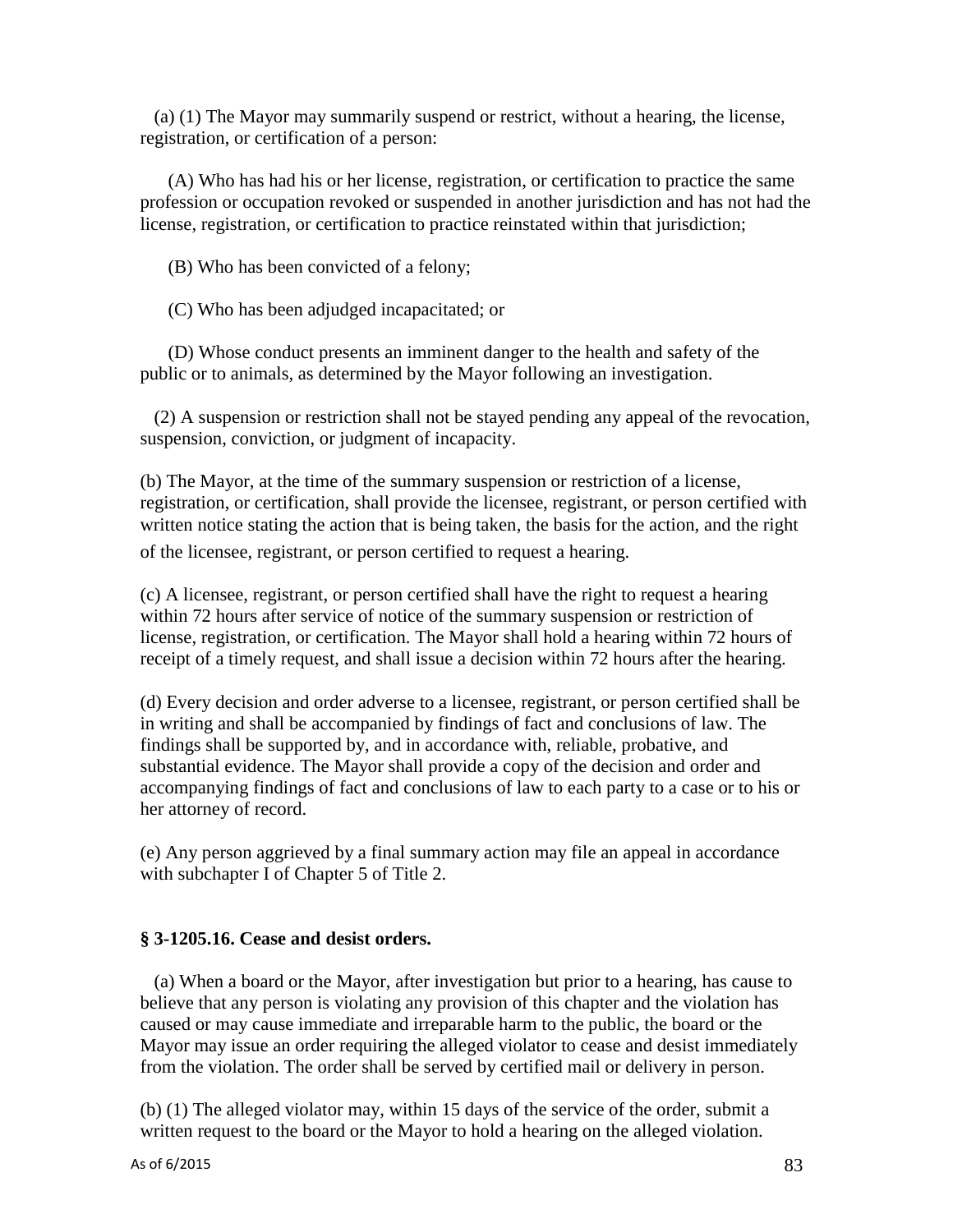(2) Upon receipt of a timely request, the board or the Mayor shall conduct a hearing and render a decision pursuant to § 3-1205.19.

(c) (1) The alleged violator may, within 10 days of the service of an order, submit a written request to the board or the Mayor for an expedited hearing on the alleged violation, in which case he or she shall waive his or her right to the 15-day notice required by § 3-1205.19(d).

(2) Upon receipt of a timely request for an expedited hearing, the board or the Mayor shall conduct a hearing within 10 days of the date of receiving the request and shall deliver to the alleged violator at his or her last known address a written notice of the hearing by any means guaranteed to be received at least 5 days before the hearing date.

(3) The board or the Mayor shall issue a decision within 30 days after an expedited hearing.

(d) If a request for a hearing is not made, the order of the board or the Mayor to cease and desist is final.

(e) If, after a hearing, the board determines that the alleged violator is not in violation of this chapter, the board or the Mayor shall revoke the order to cease and desist.

(f) If any person fails to comply with a lawful order of a board or the Mayor issued pursuant to this section, the board or the Mayor may petition the court to issue an order compelling compliance or take any other action authorized by this chapter.

# **§ 3-1205.17. Voluntary surrender of license, registration, or certification.**

(a) Any health professional who is the subject of an investigation into, or a pending proceeding involving, allegations involving misconduct may voluntarily surrender his or her license, registration, certification or privilege to practice in the District, but only by delivering to the board regulating the health occupation an affidavit stating that the health professional desires to surrender the license, registration, certification or privilege and that the action is freely and voluntarily taken, and not the result of duress or coercion.

(b) Upon receipt of the required affidavit, the board shall enter an order revoking or suspending the license, registration, certification of the health professional or the privilege to practice.

(c) The voluntary surrender of a license, registration, or certification shall not preclude the imposition of civil or criminal penalties against the licensee, registrant, or person certified.

### **§ 3-1205.18. Voluntary limitation or surrender of a license, registration, or certification by impaired health professional.**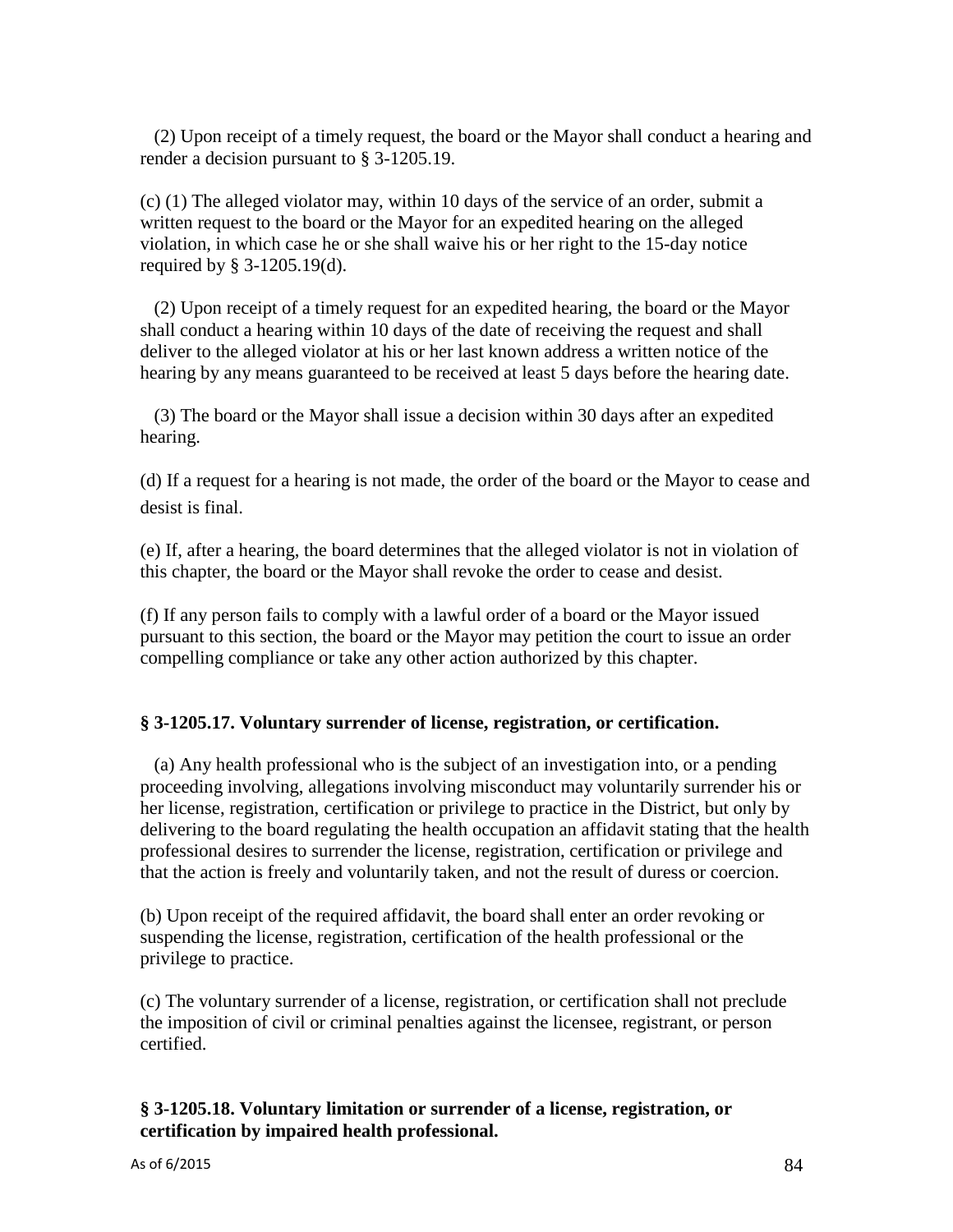(a) (1) Any license, registration, or certification issued under this chapter may be voluntarily limited by the licensee, registrant, or person certified either:

(A) Permanently;

(B) For an indefinite period of time to be restored at the discretion of the board regulating the health occupation; or

(C) For a definite period of time under an agreement between the licensee, registrant, or person certified and the board.

(2) During the period of time that the license, registration, or certification has been limited, the licensee, registrant, or person certified shall not engage in the practices or activities to which the voluntary limitation of practice relates.

(3) As a condition for accepting the voluntary limitation of practice, the board may require the licensee, registrant, or person certified to do 1 or more of the following:

(A) Accept care, counseling, or treatment by physicians or other health professionals acceptable to the board;

(B) Participate in a program of education prescribed by the board; and

(C) Practice under the direction of a health professional acceptable to the board for a specified period of time.

(b) (1) Any license, registration, or certification issued under this chapter may be voluntarily surrendered to the board by the licensee, registrant, or person certified either:

(A) Permanently;

(B) For an indefinite period of time to be restored at the discretion of the board regulating the health occupation; or

(C) For a definite period of time under an agreement between the licensee, registrant, or person certified and the board.

(2) During the period of time that the license, registration, or certification has been surrendered, the individual surrendering the license, registration, or certification shall not practice, attempt to practice, or offer to practice the health occupation for which the license, registration, or certification is required, shall be considered as unlicensed, and shall not be required to pay the fees for the license, registration, or certification.

(c) All records, communications, and proceedings of the board related to the voluntary limitation or surrender of a license, registration, or certification under this section shall be confidential.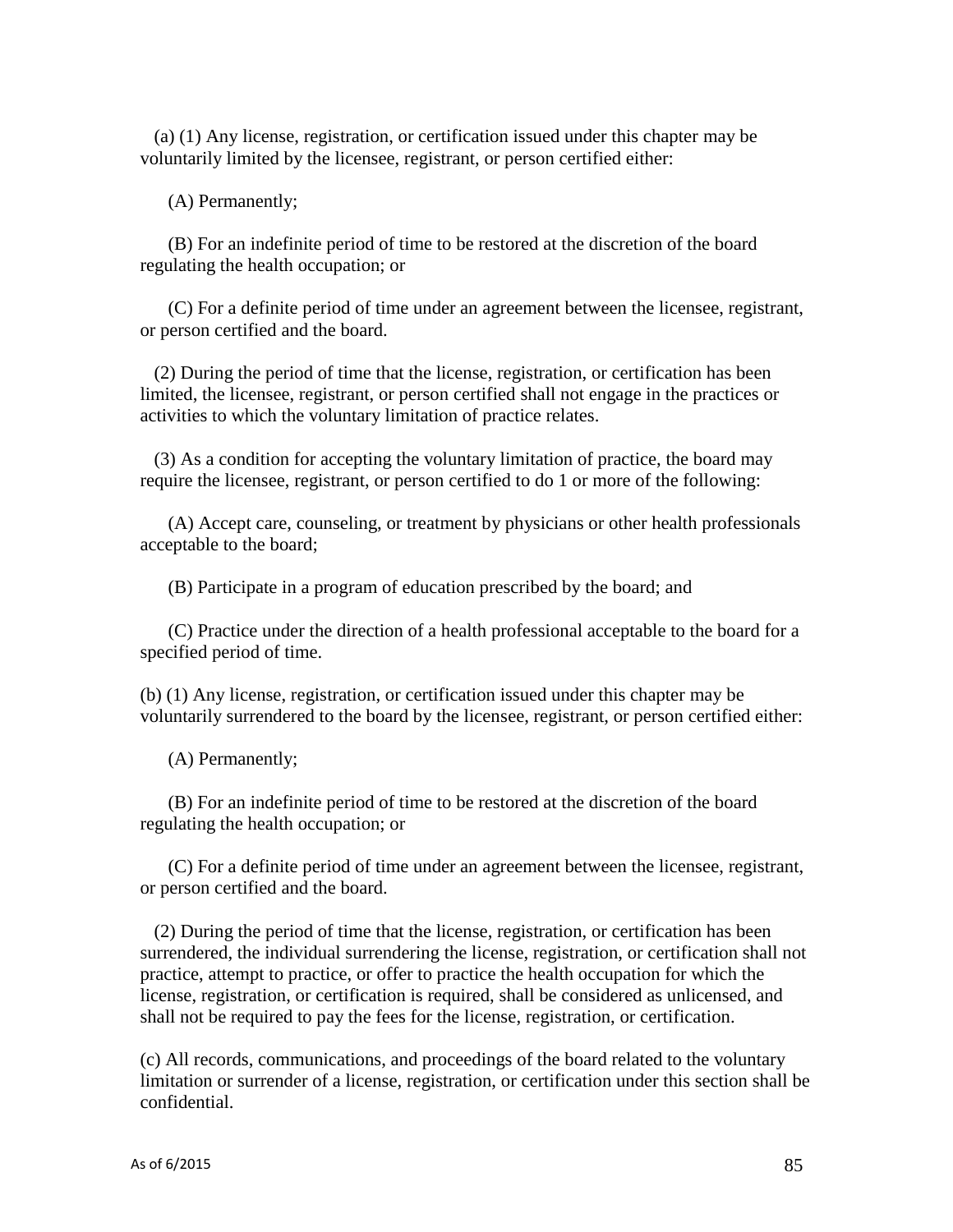#### **§ 3-1205.19. Hearings.**

(a) Before a board denies an applicant a license, registration, or certification, revokes or suspends a license, registration, or certification or privilege to practice, reprimands a licensee, registrant, or person certified, imposes a civil fine, requires a course of remediation or a period of probation, or denies an application for reinstatement, it shall give the individual against whom the action is contemplated an opportunity for a hearing before the board except where the denial of the license, registration, or certification is based solely on an applicant's failure to meet minimum age requirements, hold a required degree, pass a required examination, pay the applicable fees established by the Mayor, or where there are no material facts at issue.

(b) A board, at its discretion, may request the applicant or licensee, registrant, or person certified to attend a settlement conference prior to holding a hearing under this section, and may enter into negotiated settlement agreements and consent decrees to carry out its functions.

(c) Except to the extent that this chapter specifically provides otherwise, a board shall give notice and hold the hearing in accordance with subchapter I of Chapter 5 of Title 2.

(d) The hearing notice to be given to the individual shall be sent by certified mail to the last known address of the individual at least 15 days before the hearing.

(e) The individual may be represented at the hearing by counsel.

(f) (1) A board may administer oaths and require the attendance and testimony of witnesses and the production of books, papers, and other evidence in connection with any proceeding under this section.

(2) A board shall require the attendance of witnesses and the production of books, papers, and other evidence reasonably requested by the person against whom an action is contemplated.

(3) In case of contumacy by or refusal to obey a subpoena issued by the board to any person, a board may refer the matter to the Superior Court of the District of Columbia, which may by order require the person to appear and give testimony or produce books, papers, or other evidence bearing on the hearing. Refusal to obey such an order shall constitute contempt of court.

(g) If, after due notice, the individual against whom the action is contemplated fails or refuses to appear, a board may nevertheless hear and determine the matter.

(h) A board shall issue its final decision in writing within 90 days after conducting a hearing.

(i) A board may delegate its authority under this chapter to hold hearings and issue final decisions to a panel of 3 or more members of the board or an administrative law judge in accordance with rules promulgated by the Mayor. Final decisions of a hearing panel shall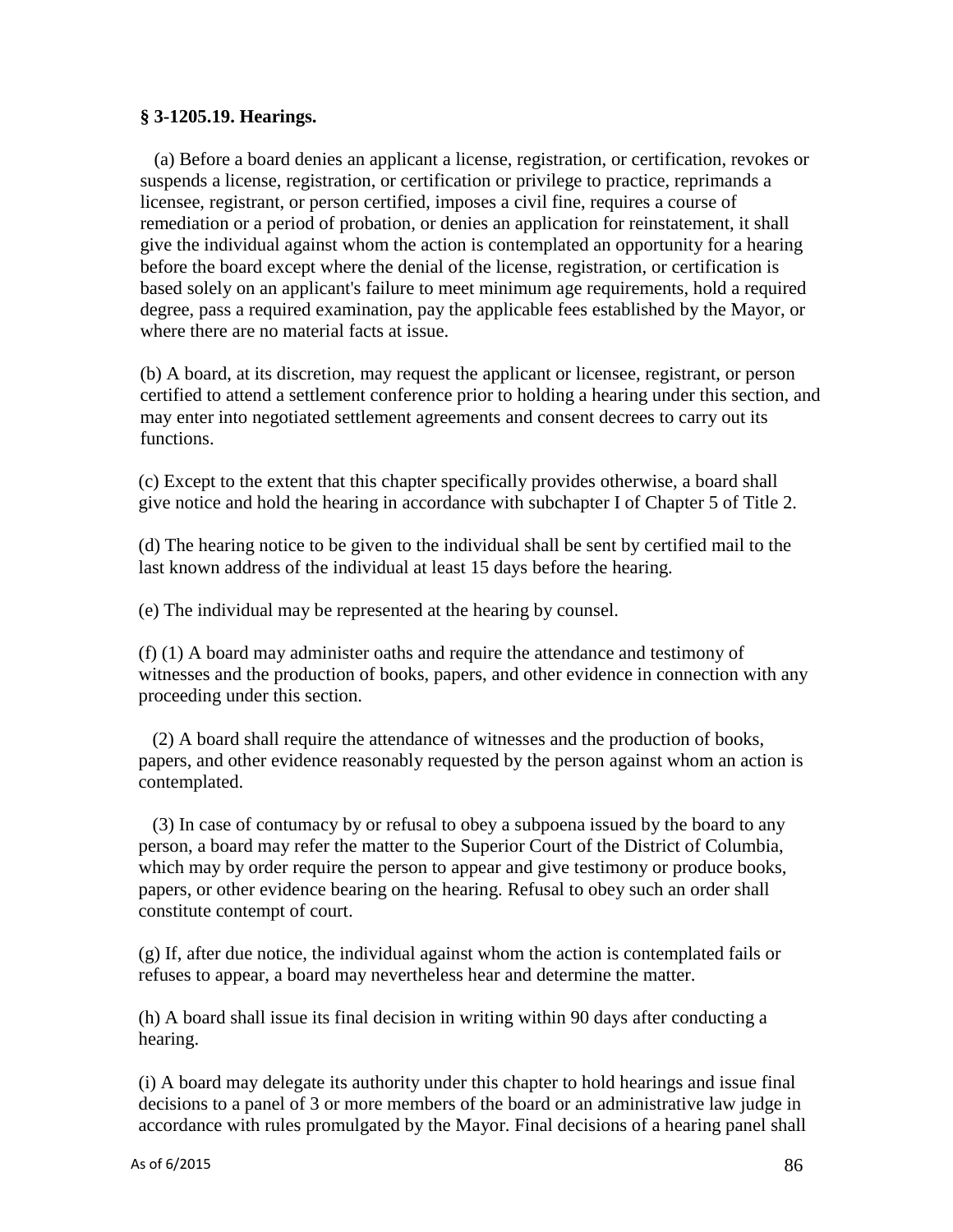be considered final decisions of the board for purposes of appeal to the District of Columbia Court of Appeals.

#### **§ 3-1205.20. Judicial and administrative review of actions of board.**

Any person aggrieved by a final decision of a board or the Mayor may appeal the decision to the District of Columbia Court of Appeals pursuant to § 2-510.

#### **§ 3-1205.21. Reinstatement of suspended or revoked license, registration, or certification.**

(a) Except as provided in subsection (b) of this section, a board may reinstate the license, registration, or certification or privilege of an individual whose license, registration, or certification or privilege has been suspended or revoked by the board only in accordance with:

(1) The terms and conditions of the order of suspension or revocation; or

(2) A final judgment or order in any proceeding for review.

(b) (1) If an order of suspension or revocation was based on the conviction of a crime which bears directly on the fitness of the individual to be licensed, registered, or certified, and the conviction subsequently is overturned at any stage of an appeal or other postconviction proceeding, the suspension or revocation shall end when the conviction is overturned.

(2) After the process of review is completed, the clerk of the court issuing the final disposition of the case shall notify the board or the Mayor of that disposition.

### **§ 3-1205.22. Criminal background check.**

(a) No license or registration shall be issued to a health professional before a criminal background check has been conducted for that person. The applicant for a license or registration shall pay the fee established by the Department of Health for the criminal background check.

(b) The criminal background check shall be obtained by the Department of Health from the U.S. Department of Justice, or from a private agency determined by the Department of Health. The results of the criminal background check shall be forwarded directly to the appropriate health licensing board.

### **§ 3-1205.23. Suspension of license, registration, or certification during incarceration for felony or misdemeanor conviction.**

A board may suspend the license, registration, or certification of a person during any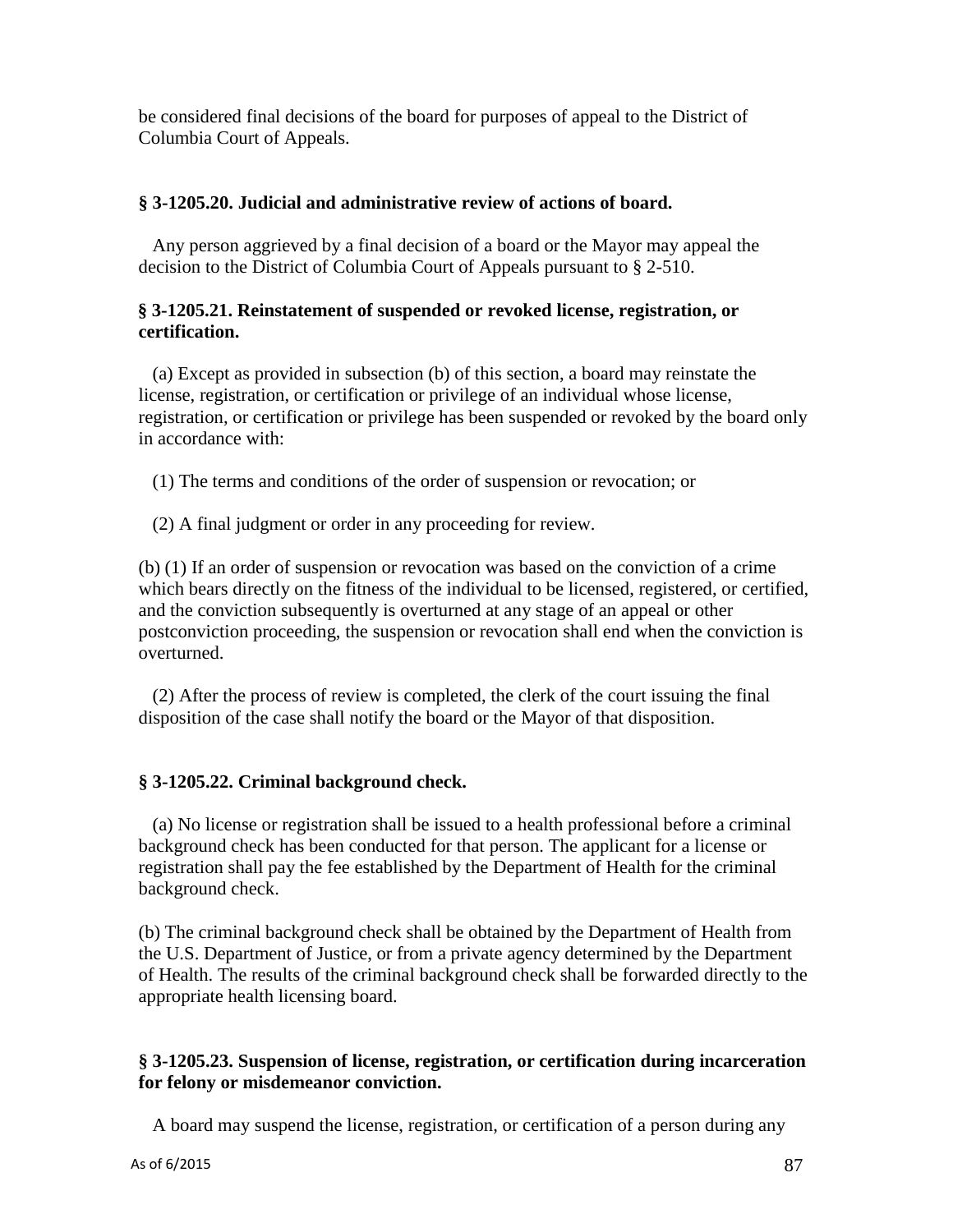time that the person is incarcerated after conviction of a felony or misdemeanor, regardless of whether the conviction has been appealed. A board, immediately upon receipt of a certified copy of a record of a criminal conviction, shall notify the person in writing at that person's address of record with the board, and at the facility in which the person is incarcerated, of the suspension and that the person has a right to request a hearing. If requested, the hearing shall be held within 6 months of the release of the licensee, registrant, or person certified.

#### **SUBCHAPTER VI. ADVANCED REGISTERED NURSING; SCOPE OF PRACTICE; REQUIREMENT OF PROTOCOL; COLLABORATION**

#### **§ 3-1206.01. General authorization.**

(a) The advanced practice registered nurse may perform actions of medical diagnosis, treatment, prescription, and other functions authorized by this subchapter.

(b) Repealed.

#### **§ 3-1206.02. Requirements of protocols.**

Repealed.

### **§ 3-1206.03. Collaboration.**

(a) Generally, advanced practice registered nurses shall carry out acts of advanced registered nursing in collaboration with a licensed health care provider.

(b) Repealed.

(c) Repealed.

(d) Notwithstanding the provisions of this section, hospitals, facilities, and agencies, in requiring specific levels of collaboration and licensed health care providers in agreeing to the levels of collaboration, shall apply reasonable, nondiscriminatory standards, free of anticompetitive intent or purpose, in accordance with Chapter 14 of Title 2, Chapter 45 of Title 28, and § 44-507.

### **§ 3-1206.04. Authorized acts.**

An advanced practice registered nurse may: (1)

Initiate, monitor, and alter drug therapies; (2)

Initiate appropriate therapies or treatments;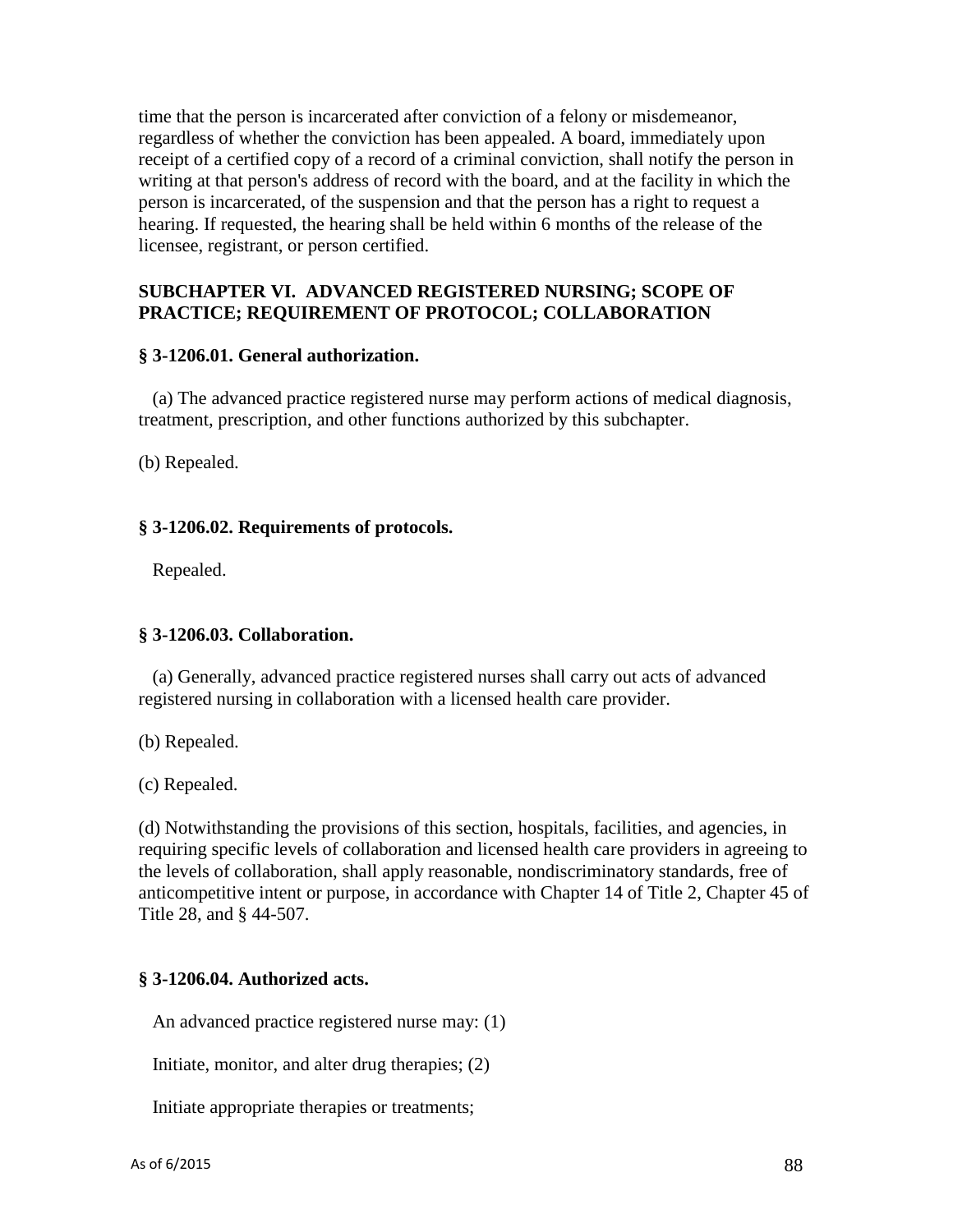(3) Make referrals for appropriate therapies or treatments; and

(4) Perform additional functions within his or her specialty determined in accordance with rules and regulations promulgated by the board.

### **§ 3-1206.05. Nurse-anesthesia.**

Repealed.

### **§ 3-1206.06. Nurse-midwifery.**

Repealed.

### **§ 3-1206.07. Nurse-practitioner practice.**

Repealed.

### **§ 3-1206.08. Qualifications, certification.**

Repealed.

# **SUBCHAPTER VI-A. NATUROPATHIC MEDICINE; SCOPE OF PRACTICE; REQUIRED DISCLOSURES**

### **§ 3-1206.21. Scope of practice.**

(a) In connection with the system of health care defined in § 3-1201.02(7A), an individual licensed to practice naturopathic medicine under this subchapter may:

(1) Administer or provide for preventive and therapeutic purposes natural medicines by their appropriate route of administration, natural therapies, topical medicines, counseling, hypnotherapy, dietary therapy, naturopathic physical medicine, therapeutic devices, and barrier devices for contraception. For the purposes of this paragraph, the term "naturopathic physical medicine" means the use of the physical agents of air, water, heat, cold, sound, and light, and the physical modalities of electrotherapy, biofeedback, diathermy, ultraviolet light, ultrasound, hydrotherapy, and exercise, and includes naturopathic manipulation and mobilization therapy; and

(2) Review and interpret the results of diagnostic procedures commonly used by physicians in general practice, including physical and orificial examinations, electrocardiograms, diagnostic imaging techniques, phlebotomy, clinical laboratory tests and examinations, and physiological function tests.

(b) An individual licensed to practice naturopathic medicine under this chapter shall not: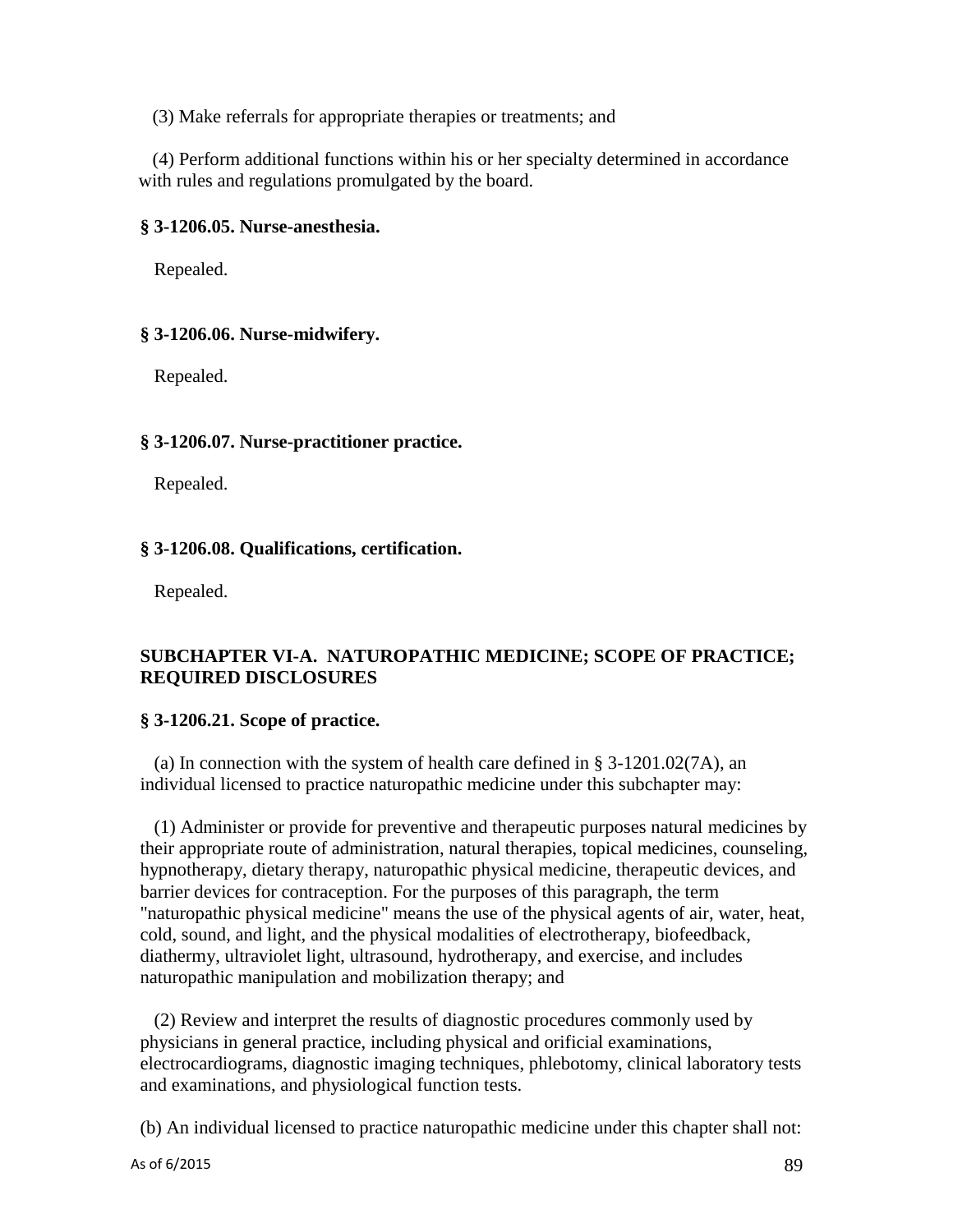(1) Prescribe, dispense, or administer any controlled substances, except those natural medicines authorized by this chapter;

(2) Perform surgical procedures, except for minor office procedures, as defined by rule;

(3) Use for therapeutic purposes, any device regulated by the United States Food and Drug Administration ("FDA") that has not been approved by the FDA.

(4) Participate in naturopathic childbirth, unless the naturopathic physician:

(A) Passes a specialty examination in obstetrics or natural childbirth approved by the Advisory Committee on Naturopathic Medicine, Board of Medicine, or the Mayor, such as the American College of Nurse Midwives Written Examination or an equivalent national examination;

(B) Has a minimum of 100 hours of course work, internship, or preceptorship in obstetrics of natural childbirth approved by the Advisory Committee on Naturopathic Medicine;

(C) Files with the Department of Health and maintains a written collaboration agreement with a licensed obstetrician who is qualified to perform obstetrical surgery; and

(D) Has assisted in a minimum of 50 supervised births, including prenatal and postnatal care, under the direct supervision of a licensed naturopathic, medical, or osteopathic physician with specialty training in obstetrics or natural childbirth, at least 25 of which document the naturopathic physician as the primary birth attendant.

(c) Nothing in this section shall be construed to prohibit the use, practice, or administration of nutritional supplements, iridology, herbs, vitamins, foods, food extracts, homeopathic preparations, natural therapies and remedies, and such physical forces as heat, cold, touch, and light, as permitted by law, by persons not licensed to practice naturopathic medicine under this chapter.

(d) An individual licensed to practice naturopathic medicine under this chapter may use the titles "Doctor of Naturopathic Medicine", "Naturopathic Physician", "Licensed Naturopath", "Naturopathic Doctor", "Doctor of Naturopathy", "Naturopath", or the initials "ND" or an "NMD".

### **§ 3-1206.22. Required disclosures.**

Unless also licensed by the Board of Medicine to practice medicine in the District, practitioners of naturopathic medicine shall:

(1) Provide to the client or patient, before providing services, a written notice in a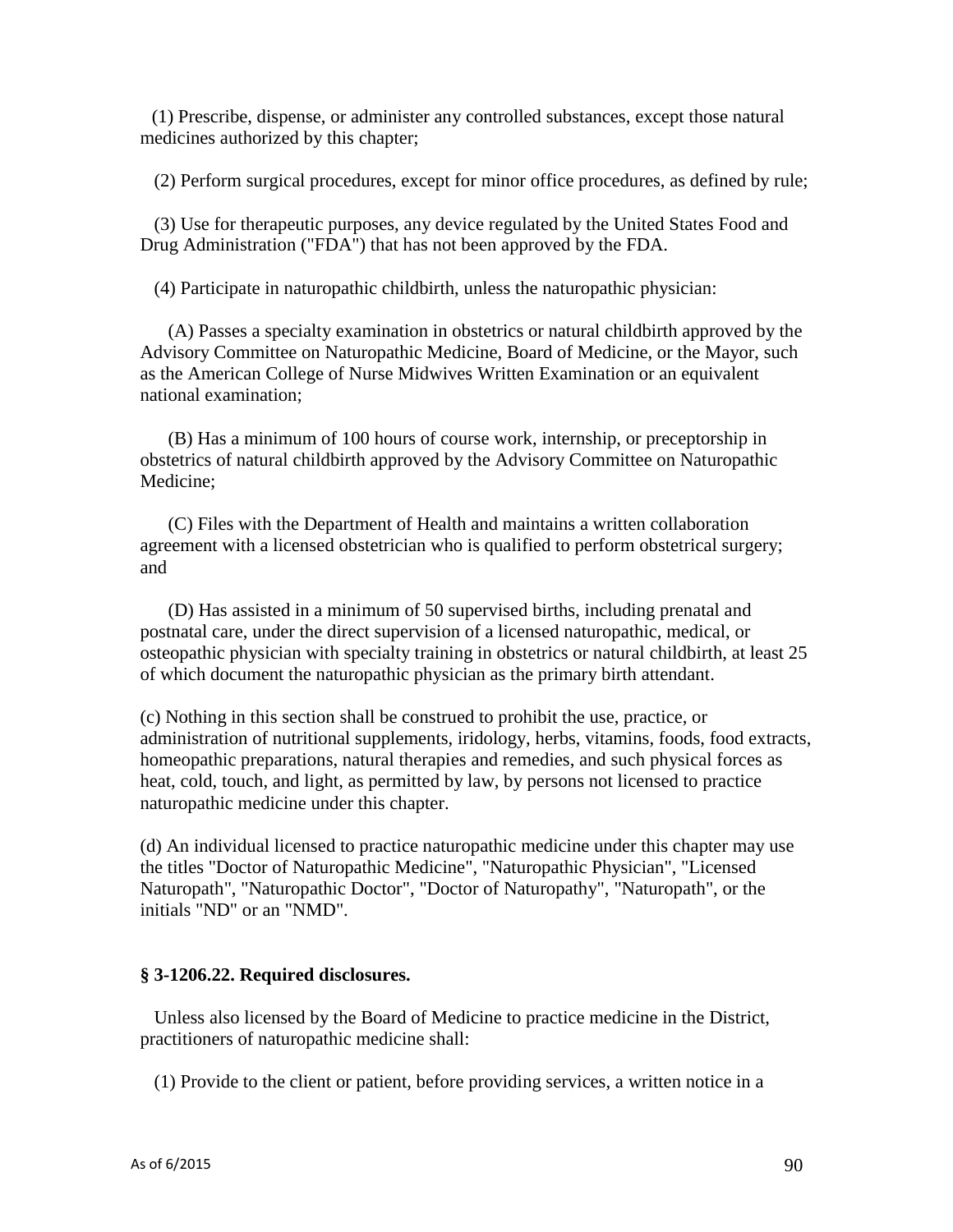language the client or patient understands that the practitioner is not licensed to practice medicine; and

(2) Obtain written acknowledgment from the client or patient that the client or patient has been provided the notice required in paragraph (1) of this section.

# **SUBCHAPTER VI-B. ANESTHESIOLOGIST ASSISTANTS; SCOPE OF PRACTICE; LICENSE RENEWAL; TRANSITION; COUNCIL HEARING**

### **§ 3-1206.31. Scope of practice.**

(a) An anesthesiologist assistant shall be licensed by the Board of Medicine before administering anesthesia within the District of Columbia.

(b) An individual licensed to practice as an anesthesiologist assistant, as that practice is defined in § 3-1201.02(2A), shall have the authority to:

(1) Obtain a comprehensive patient history, perform relevant elements of a physical examination, and present the history to the supervising anesthesiologist;

(2) Pretest and calibrate anesthesia delivery systems and obtain and interpret information from the systems and monitors, in consultation with an anesthesiologist;

(3) Assist the supervising anesthesiologist with the implementation of medically accepted monitoring techniques;

(4) Establish basic and advanced airway interventions, including intubation of the trachea and performing ventilatory support;

(5) Administer intermittent vasoactive drugs and start and adjust vasoactive infusions;

(6) Administer anesthetic drugs, adjuvant drugs, and accessory drugs, including narcotics;

(7) Assist the supervising anesthesiologist with the performance of epidural anesthetic procedures, spinal anesthetic procedures, and other regional anesthetic techniques;

(8) Administer blood, blood products, and supportive fluids;

(9) Provide assistance to a cardiopulmonary resuscitation team in response to a lifethreatening situation;

(10) Monitor, transport, and transfer care to appropriate anesthesia or recovery personnel;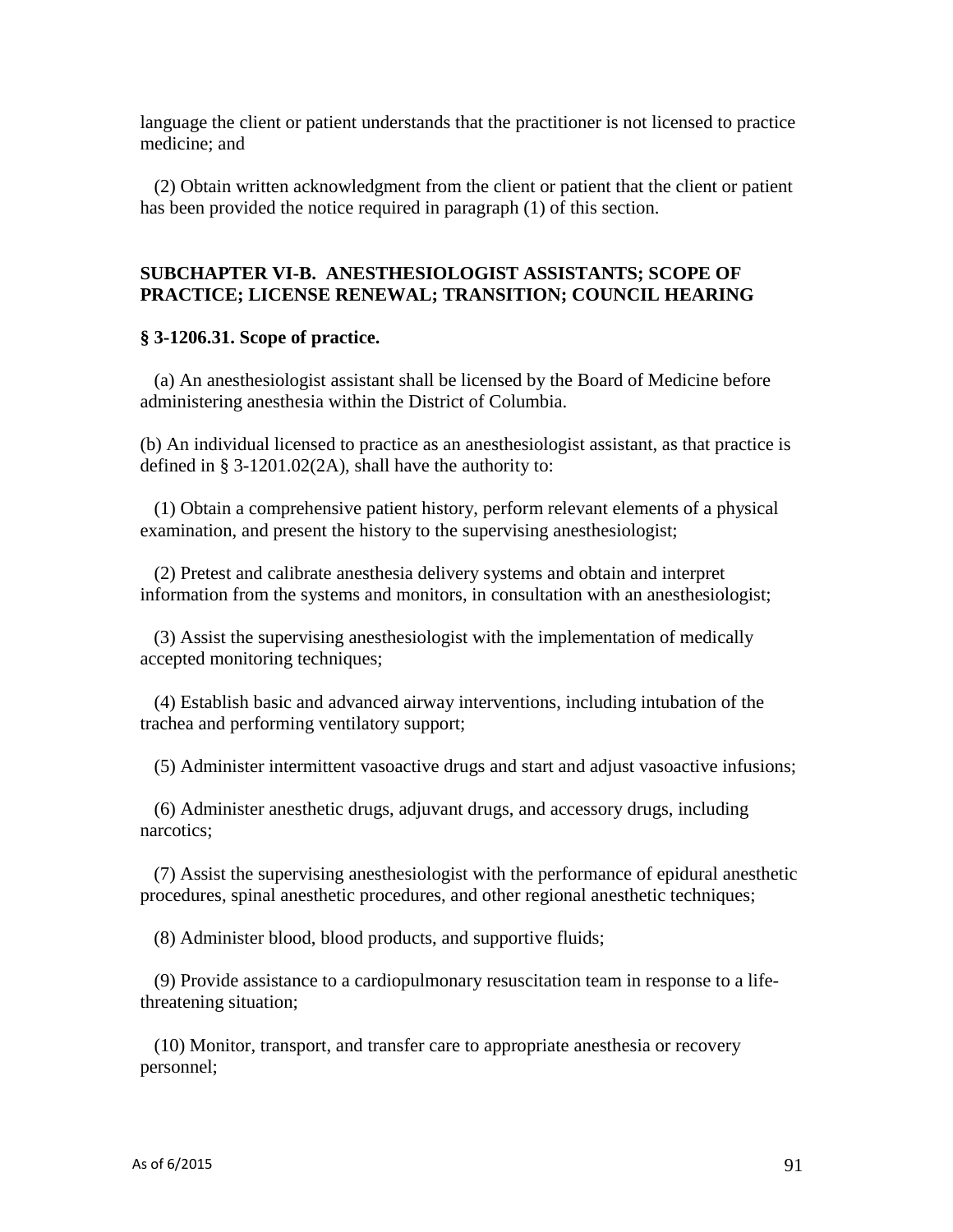(11) Participate in administrative, research, and clinical teaching activities, as authorized by the supervising anesthesiologist; and

(12) Perform such other tasks that an anesthesiologist assistant has been trained and is proficient to perform.

(c) Anesthesiologist assistants shall not:

(1) Prescribe any medications or controlled substances;

(2) Practice or attempt to practice unless under the supervision of an anesthesiologist who is immediately available for consultation, assistance, and intervention;

(3) Practice or attempt to administer anesthesia during the induction or emergence phase without the personal participation of the supervising anesthesiologist; or

(4) Administer any drugs, medicines, devices, or therapies the supervising anesthesiologist is not qualified or authorized to prescribe.

(d) (1) The supervising anesthesiologist shall be immediately available to participate directly in the care of the patient whom the anesthesiologist assistant and the anesthesiologist are jointly treating, and shall at all times accept and be responsible for the oversight of the health care services rendered by the anesthesiologist assistant.

(2) A supervising anesthesiologist shall be present during the induction and the emergence phases of a patient to whom anesthesia has been administered.

(3) A supervising anesthesiologist may supervise up to 4 anesthesiologist assistants at any one time.

(4) No faculty member of an anesthesiologist assistants program shall concurrently supervise more than 2 anesthesiologist assistant students who are delivering anesthesia.

(e) For the purposes of this section, the term:

(1) "Anesthesiologist" means a physician who has completed a residency in anesthesiology approved by the American Board of Anesthesiology or the American Osteopathic Board of Anesthesiology and who is currently licensed to practice medicine in the District of Columbia.

(2) "Immediately available" means the supervising anesthesiologist is:

(A) Present in the building or facility in which anesthesia services are being provided by an anesthesiologist assistant; and

(B) Able to directly provide assistance to the anesthesiologist assistant in providing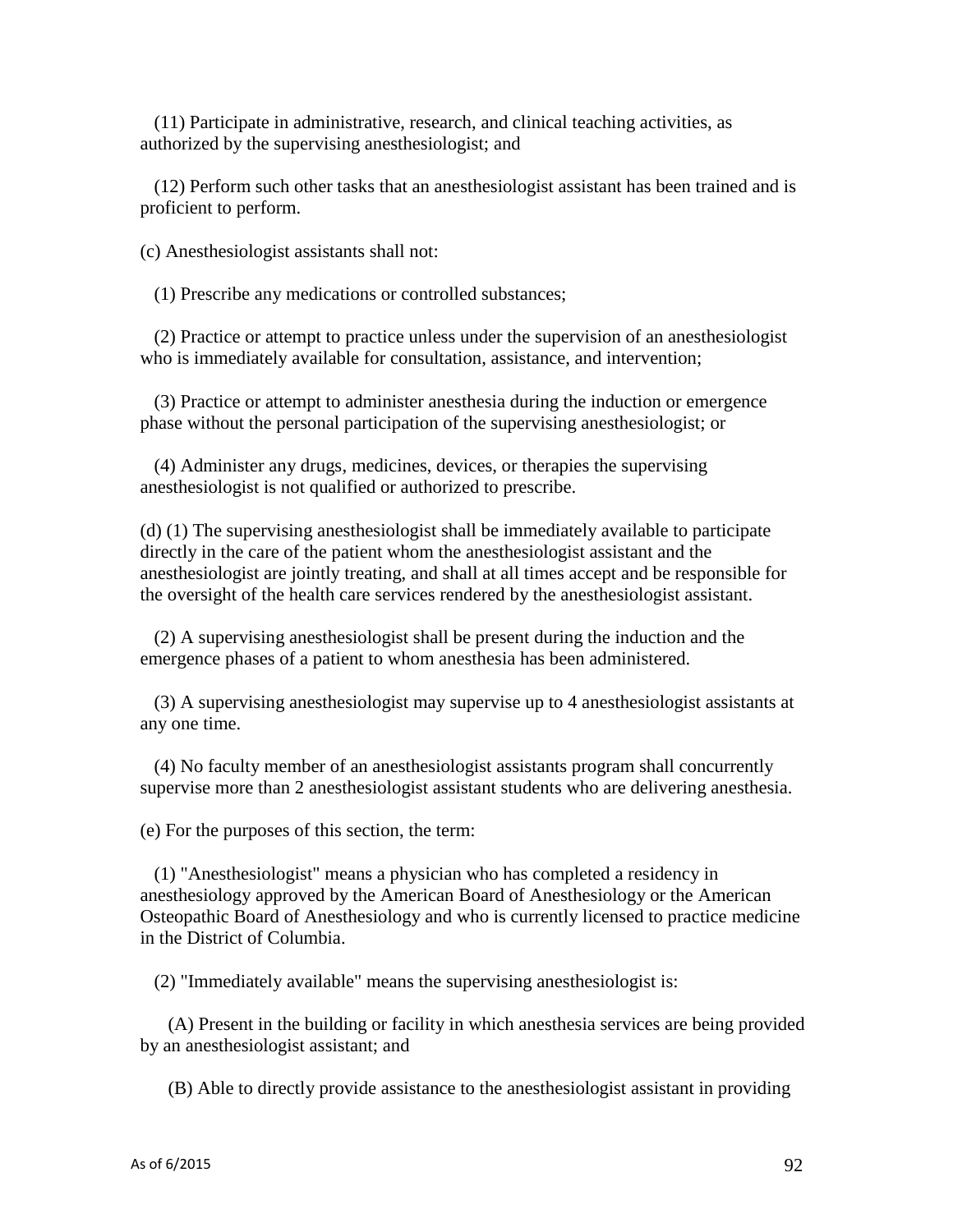anesthesia services to the patient in accordance with the prevailing standards of:

(i) Acceptable medical practice;

(ii) The American Society of Anesthesiologists' guidelines for best practice of anesthesia in a care team model; and

(iii) Any additional requirements established by the Board of Medicine through a formal rulemaking process.

(3) "Supervision" means directing and accepting responsibility for the anesthesia services rendered by an anesthesiologist assistant in a manner approved by the Board of Medicine.

#### **§ 3-1206.32. License renewal.**

The Board of Medicine shall renew the license of an anesthesiologist assistant who, in addition to meeting the requirements of § 3-1205.10, has submitted to the Board, along with the application for renewal, documentation of current certification as an Anesthesiologist Assistant -- Certified ("AA-C") by the Commission for the Accreditation of Allied Health Education Programs, or its successor, including completion of the necessary continuing medical education credits required to maintain AA-C status.

#### **§ 3-1206.33. Transition.**

For a period of 2 years following March 16, 2005, all references in this chapter to anesthesiologist assistants shall be deemed to refer to persons meeting the requirements for licensure in the District, regardless of whether they are licensed in fact.

#### **§ 3-1206.34. Council hearing.**

Three years from March 16, 2005, the Council committee having jurisdiction over the Department of Health shall hold a public hearing on the appropriateness of the requirements for anesthesiologist assistants imposed by D.C. Law 15-237.

### **SUBCHAPTER VI-C. SURGICAL ASSISTANTS; SCOPE OF PRACTICE; LICENSE RENEWAL; TRANSITION**

#### **§ 3-1206.41. Scope of practice.**

(a) A surgical assistant shall be licensed by the Board of Medicine before practicing as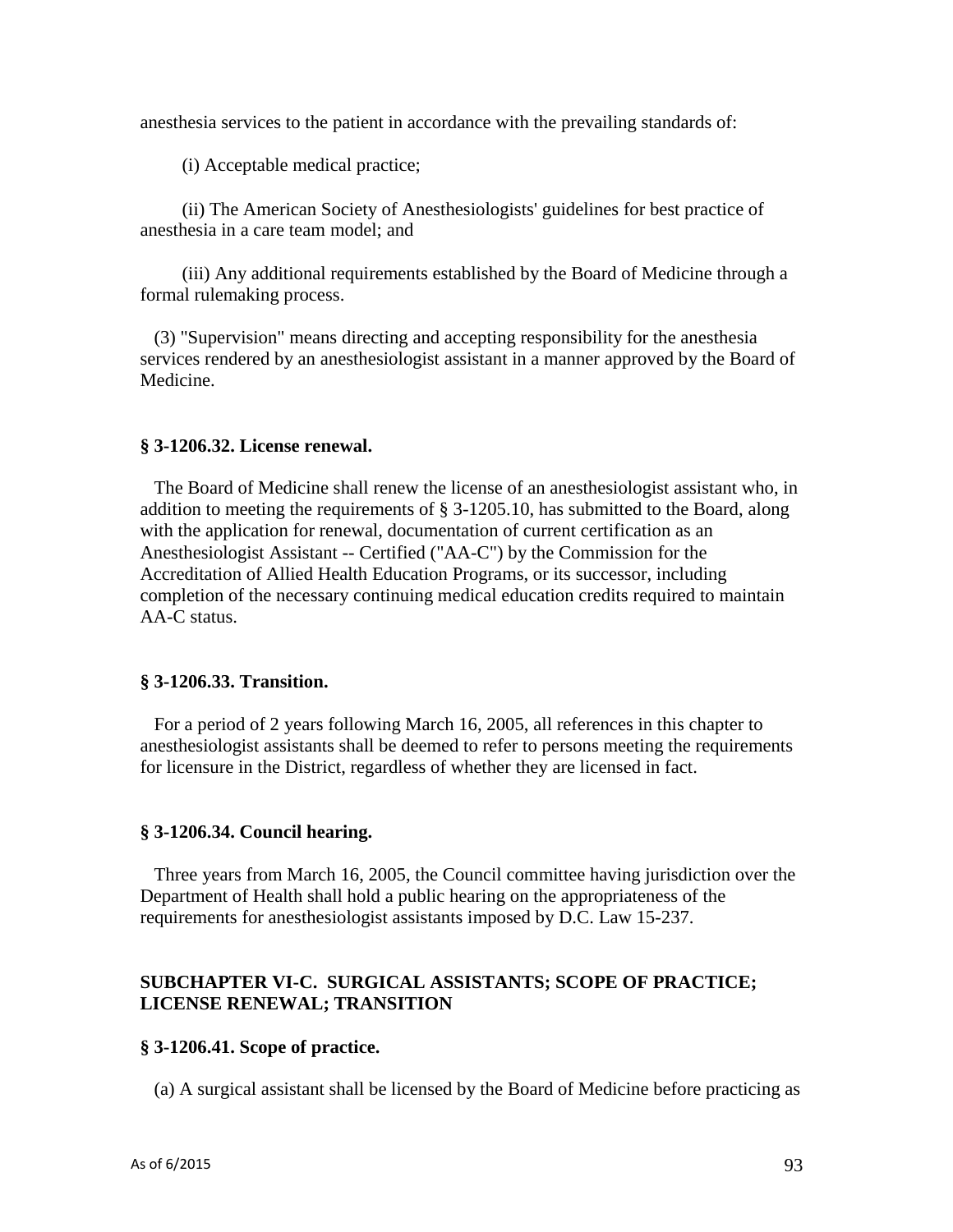a surgical assistant within the District of Columbia.

(b) An individual licensed to practice as a surgical assistant, as that practice is defined in  $§ 3-1201.02(20)$  shall have the authority to:

(1) Provide local infiltration or the topical application of a local anesthetic and hemostatic agents at the operative site;

(2) Incise tissues;

(3) Ligate and approximate tissues with sutures and clamps;

(4) Apply tourniquets, casts, immobilizers, and surgical dressings;

(5) Check the placement and operation of equipment;

(6) Assist in moving and positioning the patient;

(7) Assist the surgeon in draping the patient;

(8) Prepare a patient by cleaning, shaving, and sterilizing the incision area;

(9) Retract tissue and expose the operating field area during operative procedures;

(10) Place suture ligatures and clamp, tie, and clip blood vessels to control bleeding during surgical entry;

(11) Use cautery for hemostasis under direct supervision;

(12) Assist in closure of skin and subcutaneous tissue;

(13) Assist in the cleanup of the surgical suite; and

(14) Check and restock the surgical suite.

(c) A surgical assistant shall not:

(1) Perform any surgical procedure independently;

(2) Have prescriptive authority; or

(3) Write any progress notes or orders on hospitalized patients, except operative notes.

(d) A supervising surgeon shall perform the critical portions of a surgical procedure and shall remain immediately available in the surgical suite for delegated acts that the surgical assistant performs or to respond to any emergency. Telecommunication shall not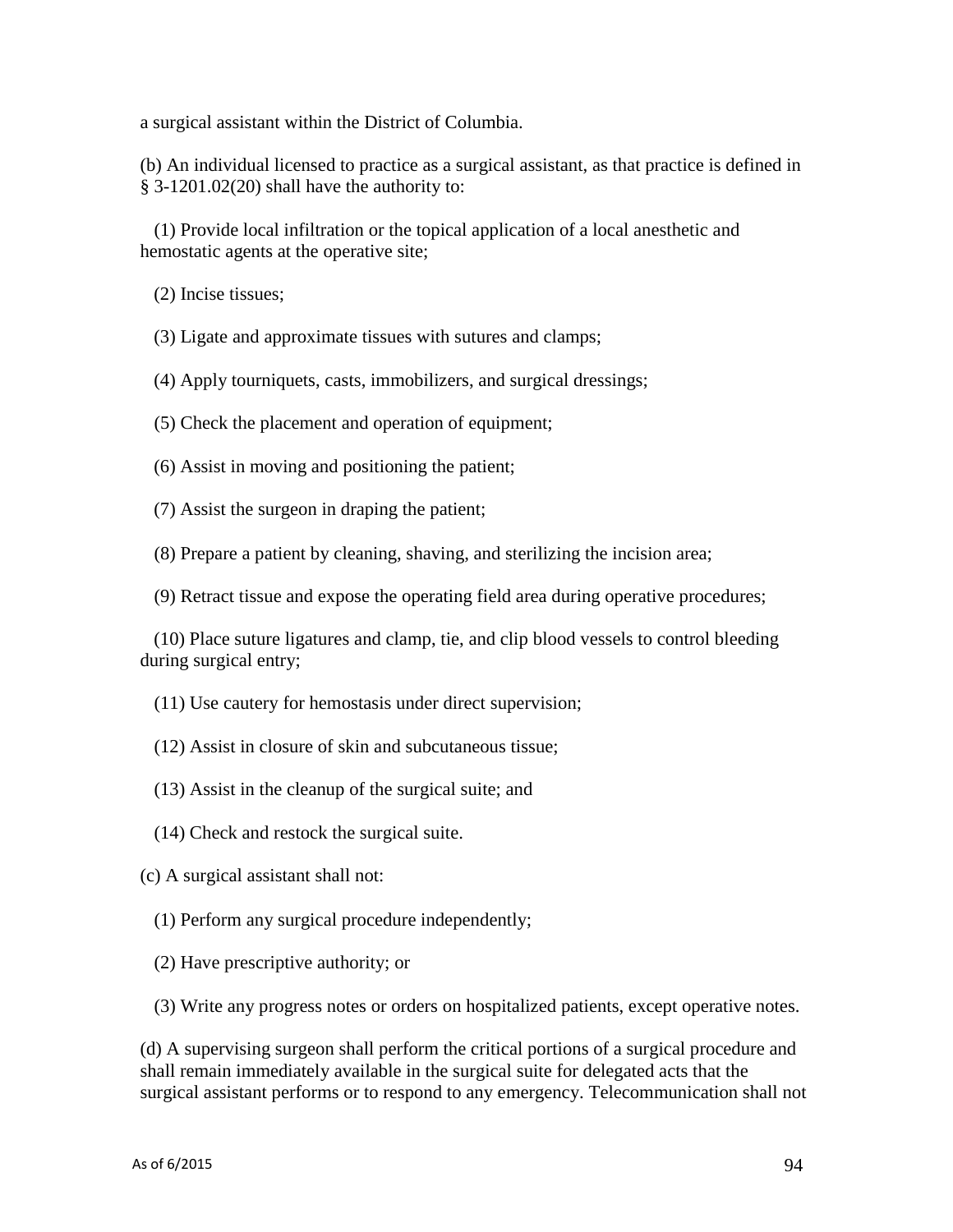suffice as a means for directing delegated acts.

(e) For the purposes of this section, the term "supervising surgeon" means a surgeon licensed by the Board who delegates to a licensed surgical assistant surgical assisting and oversees and accepts responsibility for the surgical assisting.

### **§ 3-1206.42. License renewal.**

The Board of Medicine shall renew the license of a surgical assistant who, in addition to meeting the requirements of § 3-1205.04(q), has submitted to the Board, along with the application for renewal, documentation of current certification as a surgical assistant by:

(1) The National Surgical Assistant Association;

- (2) The American Board of Surgical Assistants; or
- (3) The National Board of Surgical Technology and Surgical Assisting.

### **§ 3-1206.43. Transition.**

For a period of 2 years following March 6, 2007, all references in this chapter to surgical assistants shall be deemed to refer to persons meeting the requirements for licensure in the District, regardless of whether they are licensed in fact.

### **SUBCHAPTER VI-D. TRAUMA TECHNOLOGISTS; SCOPE OF PRACTICE; LICENSE RENEWAL; TRANSITION**

### **§ 3-1206.51. Scope of practice.**

(a) An individual shall be licensed by the Board of Medicine before practicing as a trauma technologist in the District of Columbia.

(b) An individual licensed to practice as a trauma technologist shall have the authority to:

(1) Identify respiratory emergencies and perform critical interventions with oxygen therapy equipment, including bag valve masks;

(2) Identify circulatory emergencies and perform critical interventions, including cardiopulmonary resuscitation;

(3) Identify, assess, and treat, as required, various eye injuries, soft tissue injuries, ligament and tendon injuries, musculoskeletal injuries, environmental emergencies, and exposure and reactions to poisons;

(4) Provide topical application of a local anesthetic;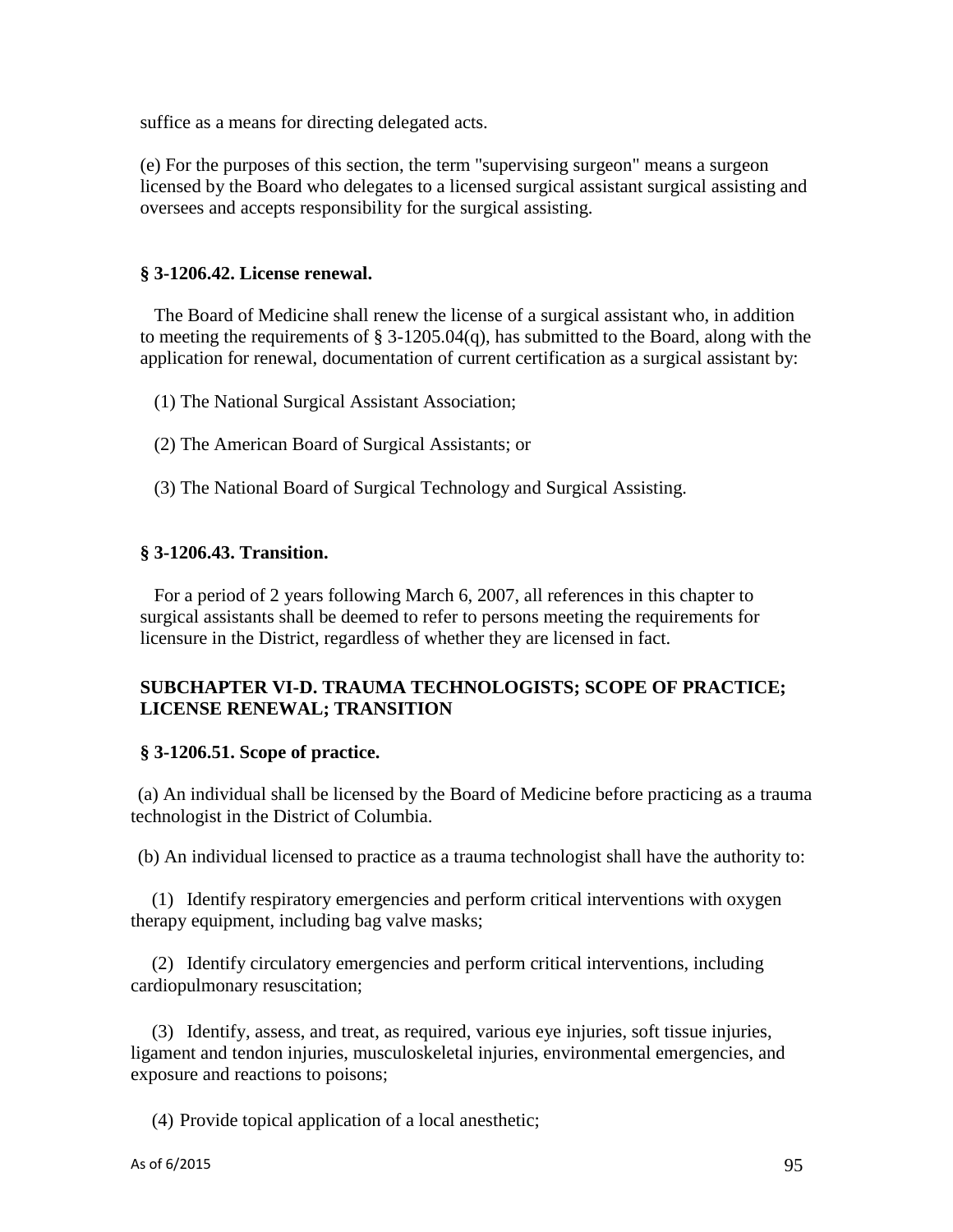- (5) Apply tourniquets, casts, immobilizers, and surgical dressings;
- (6) Perform phlebotomy and insert intravenous catheters; and
- (7) Suture lacerations and provide wound care.
- (c) A trauma technologist shall not:
	- (1) Perform any surgical procedure independently;
	- (2) Have prescriptive authority; or
	- (3) Write any progress notes or orders on hospitalized patients.

(d) Telecommunication by a physician licensed to practice in the District of Columbia may suffice as a means for directing delegated acts for a trauma technologist who is under the indirect supervision of that physician.

### **§ 3-1206.52. License Renewal.**

The Board of Medicine shall renew the license of a trauma technologist who, in addition to meeting the requirements of  $\S 3-1205.04(r)$ , has submitted to the Board, along with an application for renewal, documentation of successful completion of 50 hours of Boardapproved continuing medical education within 2 years before the date the license expires. Continuing medical education may consist of critiques, didactic session, practical drills, workshops, seminars, or other Board-approved means.

### **§ 3-1206.53. Transition.**

For a period of 12 months following January 25, 2014, all references in this chapter to "trauma technologists" shall be deemed to refer to persons meeting the requirements for licensure in the District, regardless of whether they are licensed in fact.

### **SUBCHAPTER VII. QUALIFICATIONS FOR LICENSURE TO PRACTICE DIETETICS AND NUTRITION; WAIVER OF EXAMINATION**

### **§ 3-1207.01. Qualifications for licensure.**

(a) In addition to the general qualifications for licensure set forth in subchapter V of this chapter, and any requirements which the Mayor may establish by rule, a dietitian shall:

(1) Hold a baccalaureate or higher degree with a major in human nutrition, foods and nutrition, dietetics, food systems management, or an equivalent major course of study, approved by the Board, from a school, college, or university that was approved by the appropriate accrediting body recognized by the Council on Postsecondary Accreditation or the United States Department of Education at the time the degree was conferred; and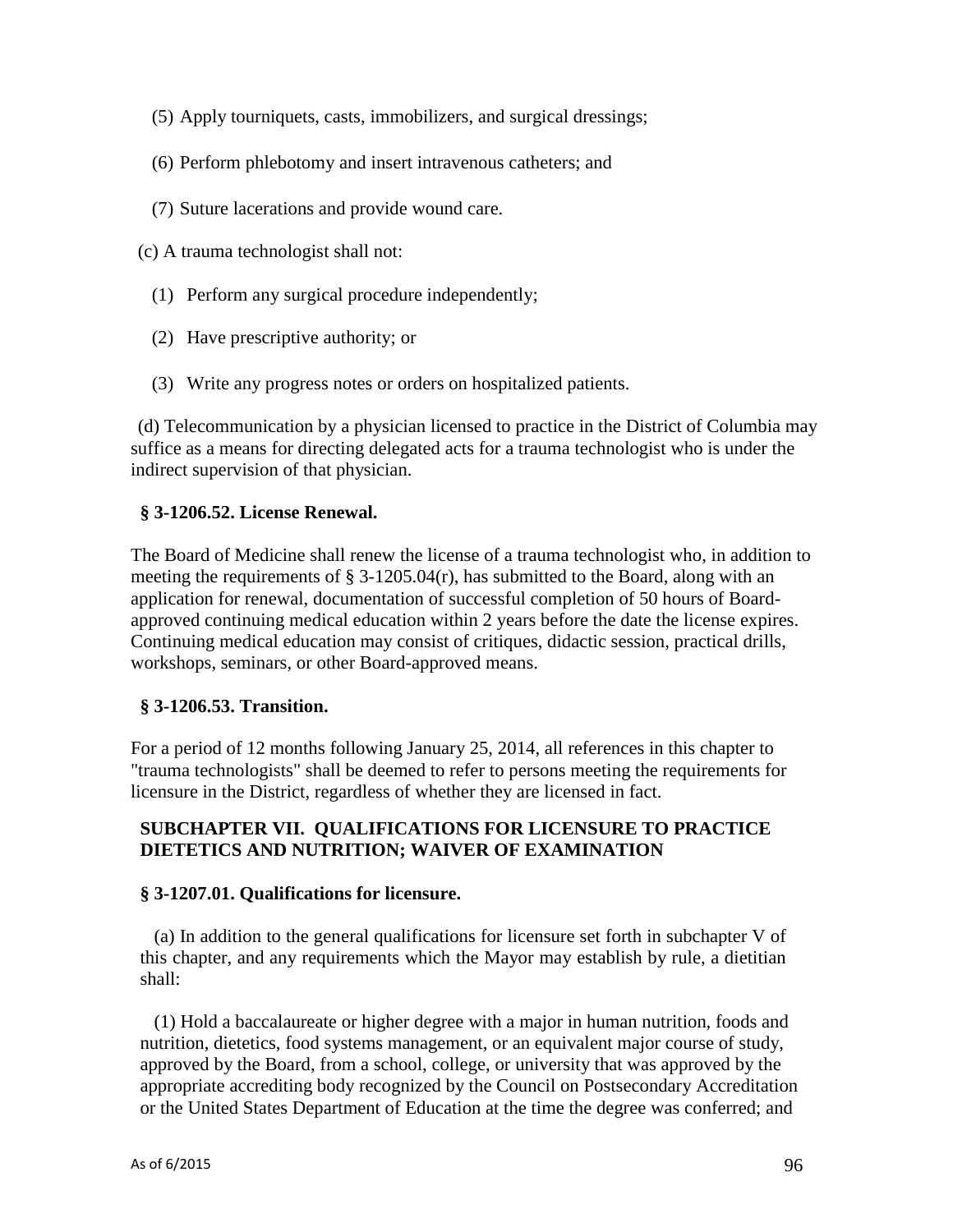(2) Successfully complete the certification examination of the Commission on Dietetic Registration of the American Dietetic Association.

(b) Licensure to practice dietetics pursuant to this chapter shall also entitle the licensee to use the title of nutritionist.

(c) In addition to the general qualifications for licensure set forth in subchapter V of this chapter, and any requirements which the Mayor may establish by rule, a nutritionist shall:

(1) Hold a baccalaureate or higher degree with a major in human nutrition, food and nutrition, dietetics, food systems management, or an equivalent major course of study, approved by the Board, from a school, college, or university that was approved by the appropriate accrediting body recognized by the Council on Postsecondary Accreditation or the United States Department of Education at the time the degree was conferred, or shall have completed other training, approved by the Board, which is substantially equivalent to the curricula of accredited institutions; and

(2) Successfully complete the examination developed and required by the Mayor and administered by the Board.

(d) The Mayor, by rule, shall establish requirements for the completion of a planned, continuous, preprofessional program of supervised experience as a condition for licensure as a dietitian or nutritionist.

(e) The Mayor shall, within 12 months of March 25, 1986, develop, and update as necessary, an examination to assess an applicant's knowledge and understanding of the principles of nutrition and ability to apply the principles effectively and for the benefit of patients or clients in the practice of nutrition.

### **§ 3-1207.02. Waiver of examination.**

The board shall waive the examination requirement of  $\S 3-1207.01(a)(2)$  and (c)(2) for any applicant for licensure as a dietitian or nutritionist who presents evidence satisfactory to the Board that the applicant meets the qualifications required by  $\S$  3-1207.01(a)(1) or  $\S$  $3-1207.01(c)(1)$  and has been employed in the practice of dietetics or nutrition on a fulltime or substantially full-time basis for at least 3 of the last 5 years immediately preceding March 25, 1986, provided that application for the waiver is made within 24 months of March 25, 1986.

# **SUBCHAPTER VII-A. QUALIFICATIONS FOR LICENSURE TO PRACTICE PROFESSIONAL COUNSELING; TRANSITION OF PROFESSIONAL COUNSELORS; WAIVER OF LICENSURE REQUIREMENTS**

#### **§ 3-1207.10. Qualifications for licensure.**

(a) The Board of Professional Counseling shall license as a professional counselor a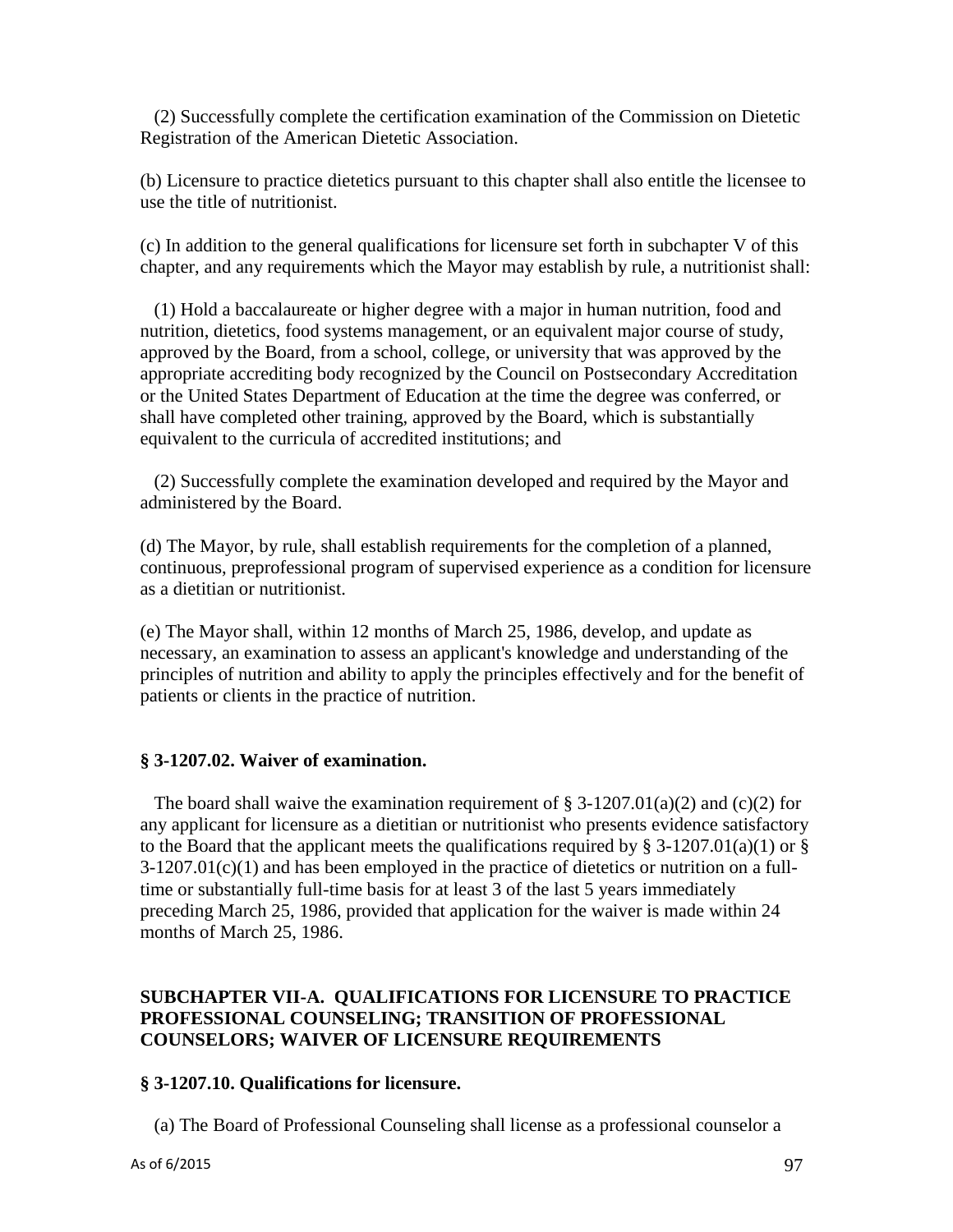person who, in addition to meeting the requirements of subchapter V of this chapter, has satisfactorily completed the examination process, has completed 60 hours of postgraduate education in counseling or a related subject from an accredited college or university, and has completed 2 years of supervised counseling experience.

(b) The Board of Professional Counseling shall license as a graduate professional counselor a person who, in addition to meeting the requirements of § 3-1205.01 et seq., has satisfactorily completed the examination process and has completed 48 hours of graduate education leading to a Master's degree in counseling or a related subject from an accredited college or university.

(c) The Board of Professional Counseling shall license, by endorsement, a professional counselor who, in addition to meeting the requirements of § 3-1205.01 et seq., is currently licensed in another state and meets the American Association of State Counseling Boards Tier II requirements, which consist of:

(1) Completion of at least 60 hours of postgraduate education leading to a Master's degree in counseling or a related field obtained from an institution of higher education that is regionally accredited by an accrediting body recognized by the U.S. Department of Education;

(2) Supervision by another person, which shall consist of at least 2 years of post-Master's counseling experience with a minimum of 4,000 hours;

(3) Having 2,500 hours of direct client contact within the 4,000 hours;

(4) A minimum of 100 hours of clinical supervision, post-Master's, of which 50 hours may be in group supervision; and

(5) Five years of post-licensure experience in clinical counseling at the independent level.

#### **§ 3-1207.11. Transition of professional counselors.**

For a period of 2 years following July 22, 1992, all reference to a professional counselor shall be deemed to refer to a person meeting the requirements for licensure in the District, regardless of whether that person is licensed.

#### **§ 3-1207.12. Waiver of licensure requirements.**

(a) The Board of Professional Counseling shall waive the 60 hours of postgraduate education and examination requirements for any applicant for licensure as a professional counselor who can demonstrate, to the satisfaction of the Board, that he or she holds a bachelor's degree in counseling or a related subject from an accredited college or university and has been performing the functions of a professional counselor, as defined by this subchapter, on a full-time or substantially full-time basis continually for at least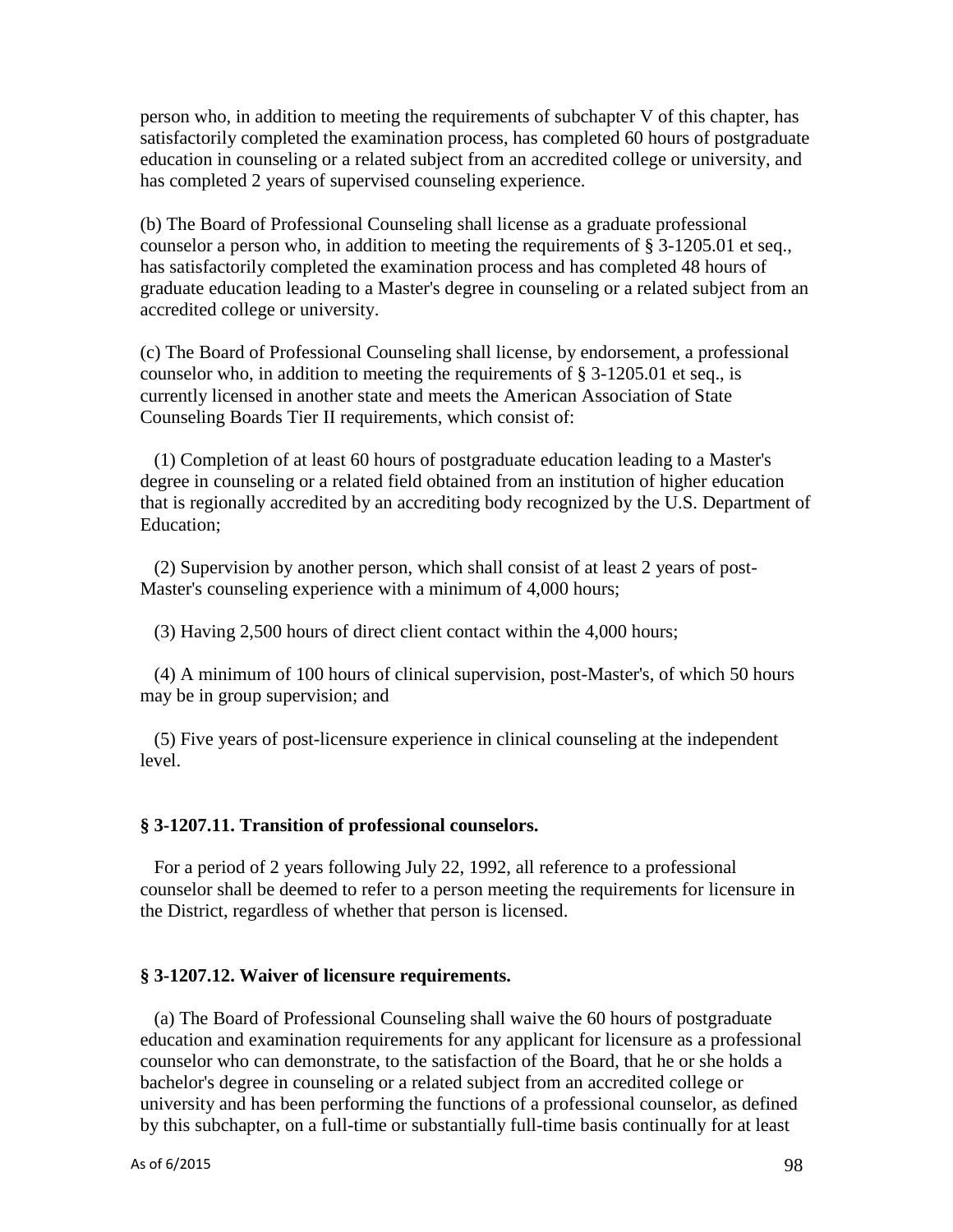24 months immediately preceding July 22, 1992, and is qualified to do so on the basis of pertinent education, training, experience, and demonstrated current competence, provided that the application for licensure is made within 24 months of July 22, 1992.

(b) The Board of Professional Counseling shall waive the examination requirement for any applicant who meets the educational requirements for licensure as a professional counselor if the person has practiced as a professional counselor or as a professional counselor administrator within a 3-year period immediately preceding July 22, 1992, and is qualified to do so on the basis of pertinent experience and demonstrated current competence, provided that the application for licensure is made within 12 months of July 22, 1992.

(c) Applicants licensed under the waiver provisions of this section shall be eligible for license renewal on the same terms as all other licensed professional counselors.

# **SUBCHAPTER VII-B. WAIVER OF LICENSURE REQUIREMENTS FOR RESPIRATORY CARE PRACTITIONERS**

### **§ 3-1207.21. Waiver of licensure requirements -- Demonstration of performance.**

The Board of Respiratory Care shall waive the educational and examination requirements for any applicant for licensure as a respiratory therapist who can demonstrate, to the satisfaction of the Board, that he or she has been performing the functions of a respiratory therapist, as defined in this chapter, on a full-time or substantially full-time basis continually at least 12 months immediately preceding March 14, 1995, and is qualified to do so on the basis of pertinent education, training, experience and demonstrated current competence, provided that the application for the license is made within 12 months of October 17, 2002.

### **§ 3-1207.22. Waiver of licensure requirements -- Meeting educational requirements.**

The Board of Respiratory Care shall waive the examination requirement for any applicant who meets the educational requirements for licensure as a respiratory therapist, whether full time or not, within a 3-year period immediately preceding March 14, 1995, and is qualified to do so on the basis of pertinent experience, and demonstrated current competence, provided that application for the license is made within 12 months of October 17, 2002.

### **§ 3-1207.23. Eligibility for license renewal.**

Applicants licensed under the waiver provisions of this subchapter shall be eligible for license renewal on the same terms as all other licensed respiratory care practitioners.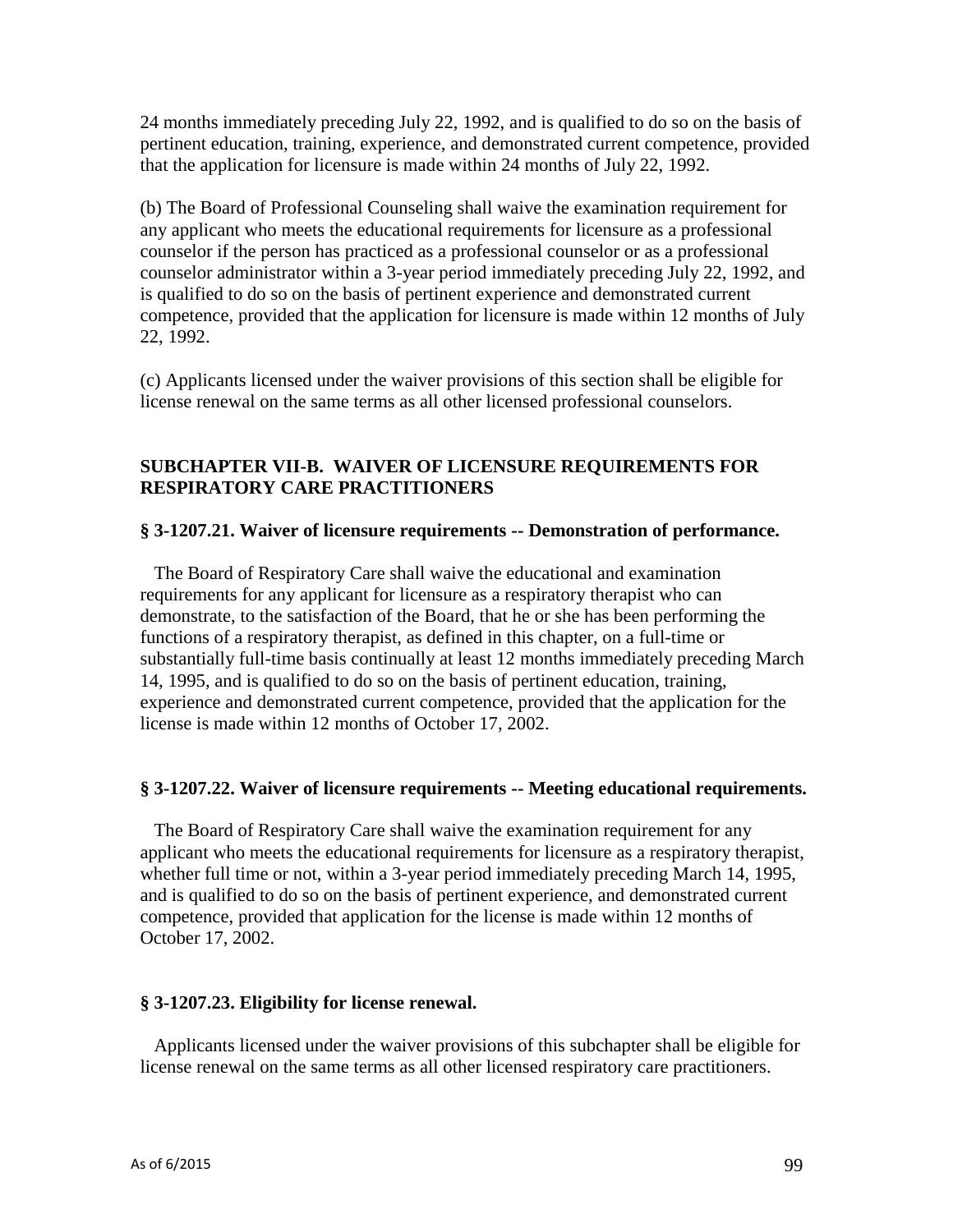# **SUBCHAPTER VII-C. WAIVER OF LICENSURE REQUIREMENTS FOR MASSAGE THERAPISTS**

#### **§ 3-1207.31. Waiver of licensure requirements -- Demonstration of performance.**

Repealed.

#### **§ 3-1207.32. Waiver of licensure requirements -- Meeting educational requirements.**

Repealed.

#### **§ 3-1207.33. Eligibility for license renewal.**

Repealed.

### **SUBCHAPTER VII-D. PHARMACEUTICAL DETAILERS; SCOPE OF PRACTICE; QUALIFICATIONS FOR LICENSURE; WAIVER OF LICENSURE REQUIREMENTS; CONTINUING EDUCATION; PENALTIES**

#### **§ 3-1207.41. Scope of practice.**

(a) An individual shall be licensed by the Board of Pharmacy before engaging in the practice of pharmaceutical detailing in the District of Columbia.

(b) A pharmaceutical detailer shall not:

(1) Engage in any deceptive or misleading marketing of a pharmaceutical product, including the knowing concealment, suppression, omission, misleading representation, or misstatement of any material fact;

(2) Use a title or designation that might lead a licensed health professional, or an employee or representative of a licensed health professional, to believe that the pharmaceutical detailer is licensed to practice medicine, nursing, dentistry, optometry, pharmacy, or other similar health occupation, in the District of Columbia, unless the pharmaceutical detailer currently holds such a license; or

(3) Attend patient examinations without the consent of the patient.

### **§ 3-1207.42. Qualifications for licensure.**

In addition to the general qualifications for licensure set forth in this chapter, an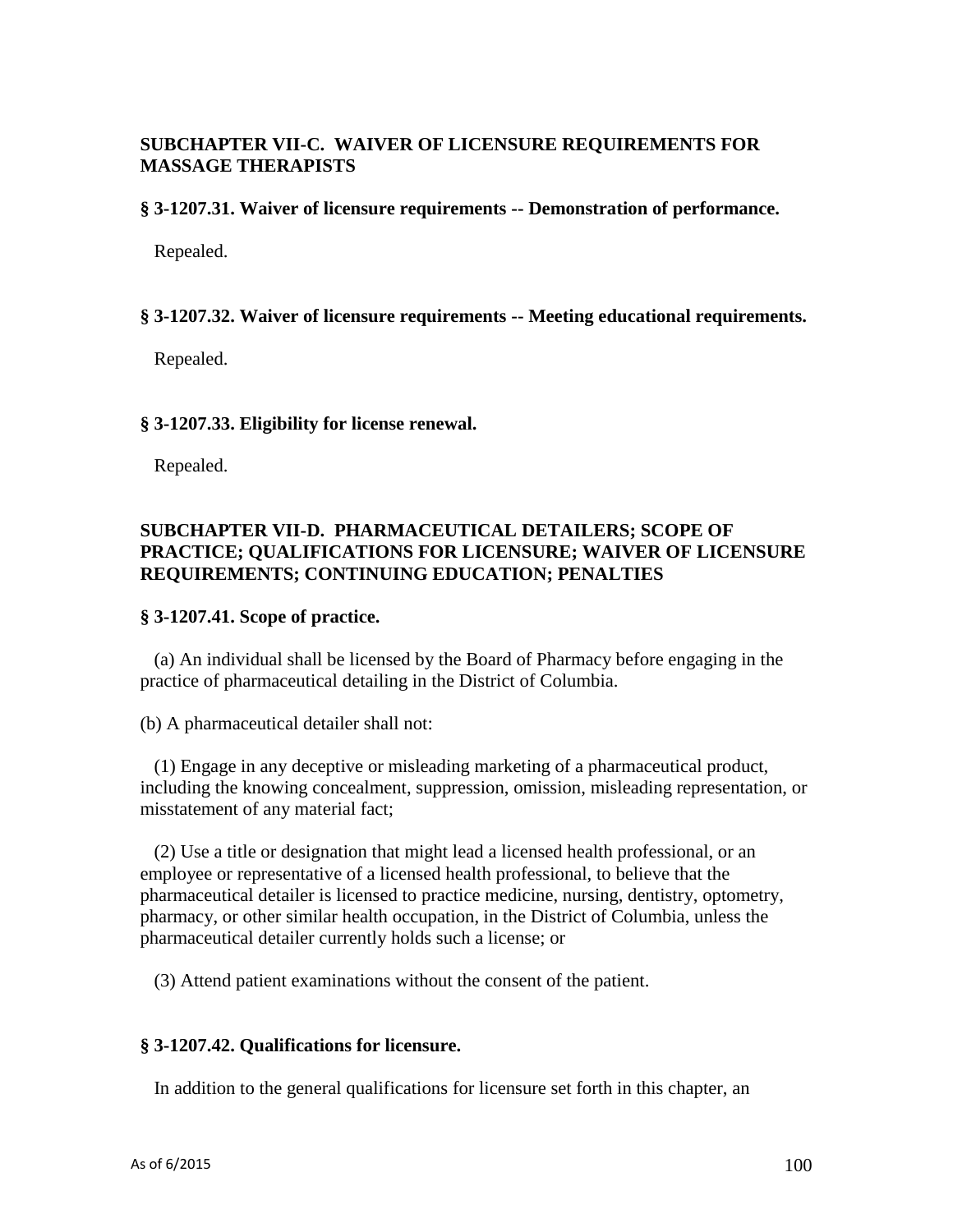individual applying for a license to practice pharmaceutical detailing shall:

(1) Establish, to the satisfaction of the Board of Pharmacy, that he or she is a graduate of a recognized institution of higher education;

(2) Pay the required licensure fee; and

(3) Submit to the Board of Pharmacy a notarized statement that he or she understands and agrees to abide by the requirements for the practice of pharmaceutical detailing, including the code of ethics, as established by the Board pursuant to § 3-1202.08 and in accordance with this subchapter.

### **§ 3-1207.43. Waiver of licensure requirements.**

The Board of Pharmacy shall waive the educational requirements for an applicant for licensure as a pharmaceutical detailer who can demonstrate, to the satisfaction of the Board, that he or she has been performing the functions of a pharmaceutical detailer, as defined in this subchapter, on a full-time, or substantially full-time, basis for at least 12 months immediately preceding March 26, 2008.

#### **§ 3-1207.44. Continuing education.**

The Mayor shall establish by rule continuing-education requirements as a condition for renewal of the license to practice pharmaceutical detailing.

### **§ 3-1207.45. Penalties.**

In addition to the penalties set forth in this chapter, a person who practices pharmaceutical detailing without a license shall be subject to a fine of up to \$ 10,000.

### **SUBCHAPTER VII-E. REGISTERED PHARMACY TECHNICIANS.**

### **§ 3-1207.51. Definitions.**

For the purposes of this title, the term:

(1) "Board" means the Board of Pharmacy.

(2) "Direct supervision" means, with respect to the supervision of a pharmacy technician or pharmacy technician trainee, that a licensed pharmacist is:

(A) Physically present at the same pharmacy as the pharmacy technician or pharmacy technician trainee and in the general vicinity of the pharmacy technician or pharmacy technician trainee;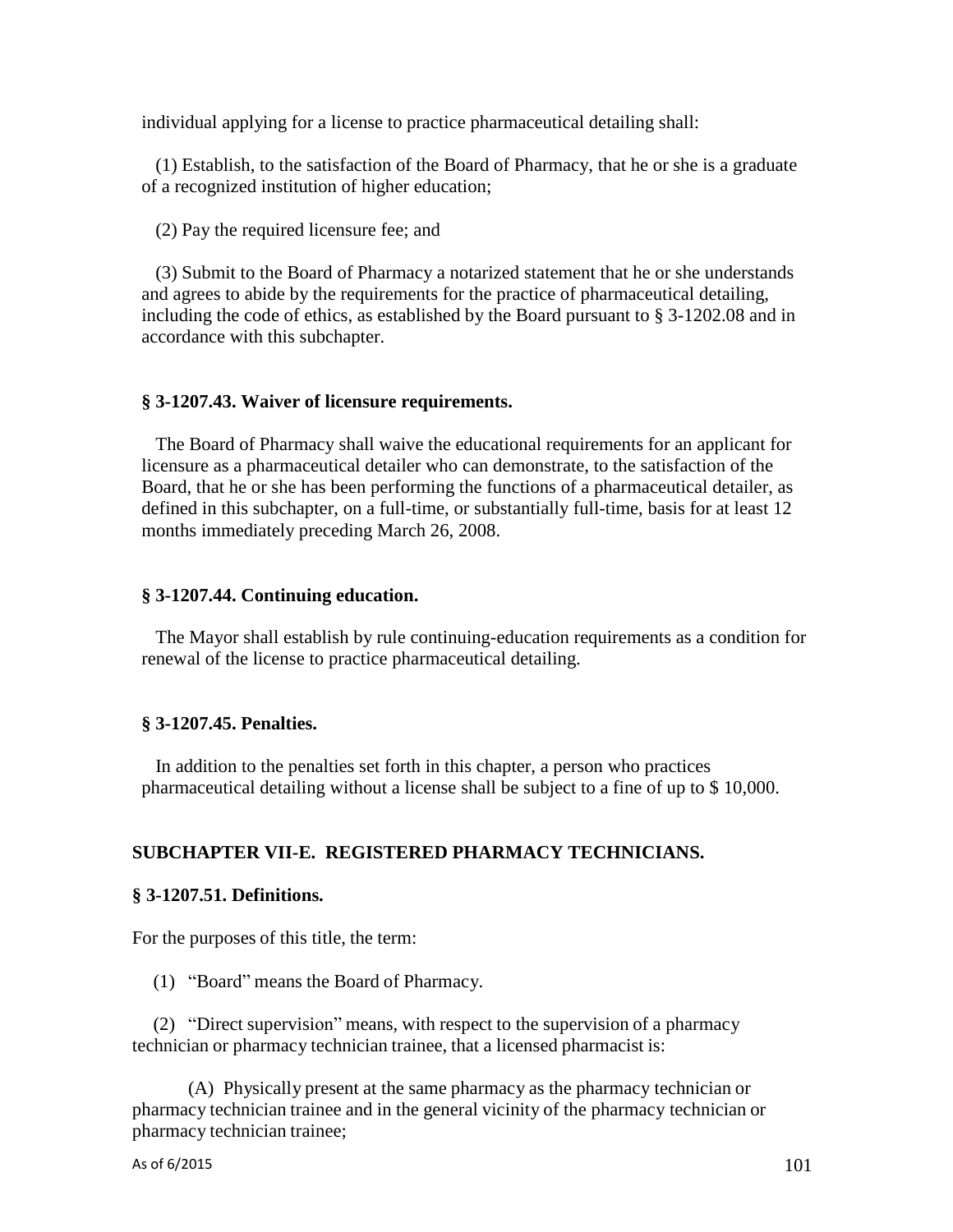(B) Readily available to answer questions of the pharmacy technician or pharmacy technician trainee;

(C) Making appropriate in-process and end-process verifications of the activities of the pharmacy technician or pharmacy technician trainee; and

(D) Fully responsible for the practice of the pharmacy technician or pharmacy technician trainee.

(3) "Pharmacy technician trainee" means a person enrolled in a Board- approved training program who may perform the duties of a registered pharmacy technician under the direct supervision of a pharmacist in a licensed pharmacy in the District.

(4) "Registered pharmacy technician" means a person who is registered with the Board as a pharmacy technician.

### **§ 3-1207.52. Registration.**

(a) Except as provided in § 3-1207.54 and subsection (d) of this section, a person shall not engage in practice as a pharmacy technician in the District unless the person holds a valid registration issued by the Board and practices under the direct supervision of a person licensed to practice pharmacy under this chapter.

(b) To be eligible for registration as a pharmacy technician, a person shall provide proof acceptable to the Board that he or she has:

(1) A high school diploma or its equivalent, or has passed a Board-approved examination that proves that he or she has achieved competency in the educational skills required to perform the function of a pharmacy technician; and

(2)(A) A current certification from the Pharmacy Technician Certification Board, the National Healthcareer Association, or another national or state certifying organization approved by the Board; or

(B) Successfully completed one of the following types of pharmacy training programs, which shall include a Board-approved exam:

(i) A national, regional, or state accredited pharmacy technician training program recognized by the Board;

(ii) A pharmacy technician program at a college or university that is accredited by an accrediting body recognized by the Secretary of the United States Department of Education or the Council on Postsecondary Accreditation;

(iii) An employer-based pharmacy technician training program recognized by the Board that includes within a one-year period a minimum of 160 hours of training, including theoretical and practical instruction; or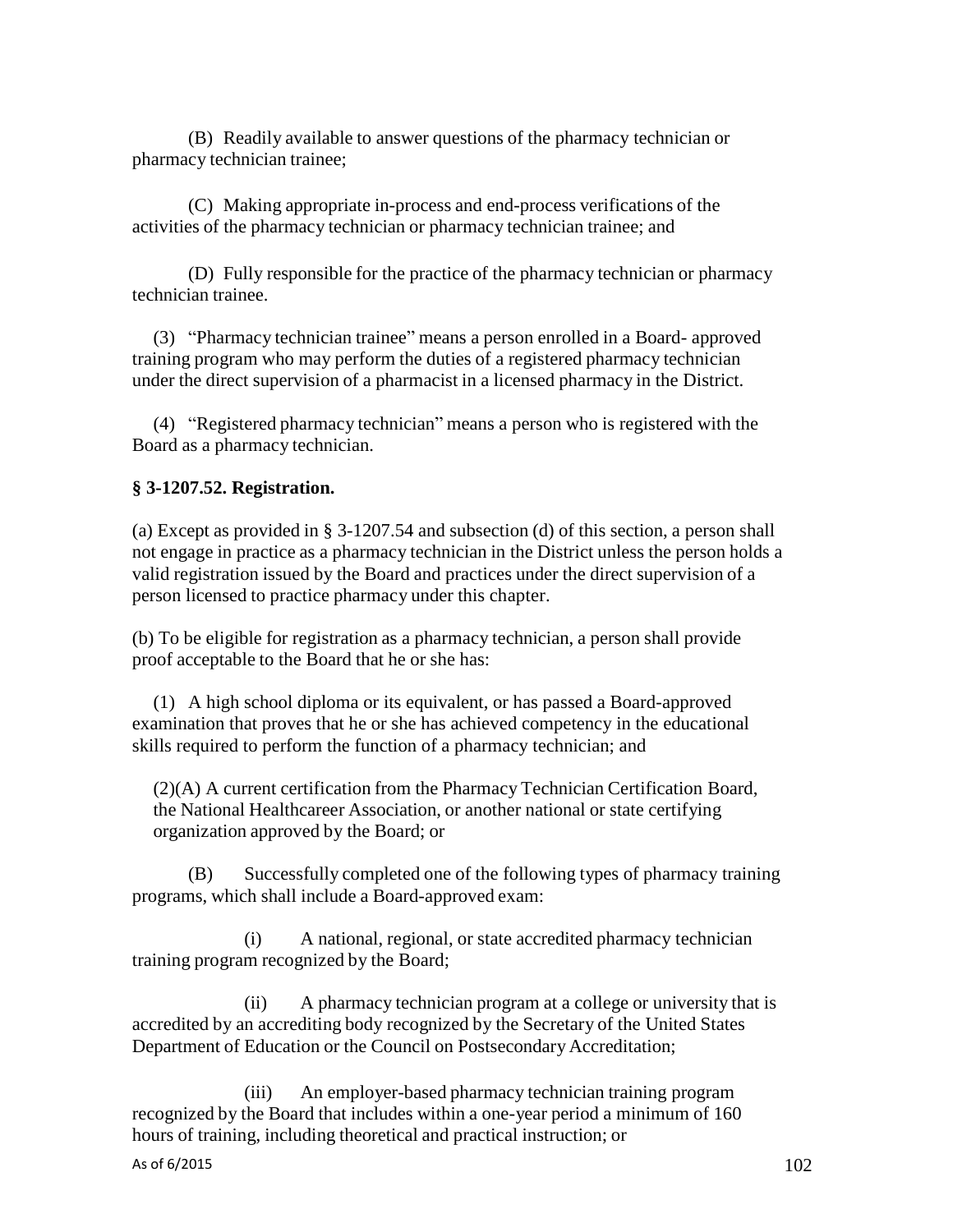(iv) A pharmacy technician program that meets the guidelines of the American Society of Health-System Pharmacists, is licensed by the District of Columbia Educational Licensure Commission, and has certified to the Board its intent to pursue accreditation upon becoming eligible to do so.

(c) Notwithstanding subsection (b) of this section, for a period of one year after the effective date of rules issued pursuant to section 758, a person who does not meet the requirements for registration under subsection (b) of this section shall be eligible for registration as a pharmacy technician if:

(1) The person is at least 17 years of age;

(2) The person submits proof, acceptable to the Board, that he or she has worked as a pharmacy technician for at least the 24 months immediately before May 1, 2013; and

(3) A licensed pharmacist who has supervised the applicant for at least the 6 months immediately before the date the person applies for registration attests in writing that the person has competently performed the functions of a pharmacy technician.

(d) Notwithstanding subsection (a) of this section, for a period of one year after the effective date of the rules issued pursuant to § 3-1207.58, a person who is not eligible for registration under subsection (b) or (c) of this section may engage in practice as a pharmacy technician if the person:

(1) Has received training to competently and safely perform the tasks assigned; and

(2) Engages in the practice as a pharmacy technician under the direct supervision of a pharmacist licensed under this chapter.

# **§ 3-1207.53. Identification.**

A registered pharmacy technician shall wear a name tag bearing the title "registered pharmacy technician" and display his or her current registration in a conspicuous place in the pharmacy in which he or she is employed.

# **§ 3-1207.54. Trainees.**

(a) The Board shall issue rules regulating the duties and scope of the practice of pharmacy technician trainees.

(b) The Board, through rulemaking, may require that pharmacy technician trainees register with the Board.

(c) A pharmacy technician trainee shall not use a title other than pharmacy technician trainee and shall wear a name tag bearing the title "pharmacy technician trainee".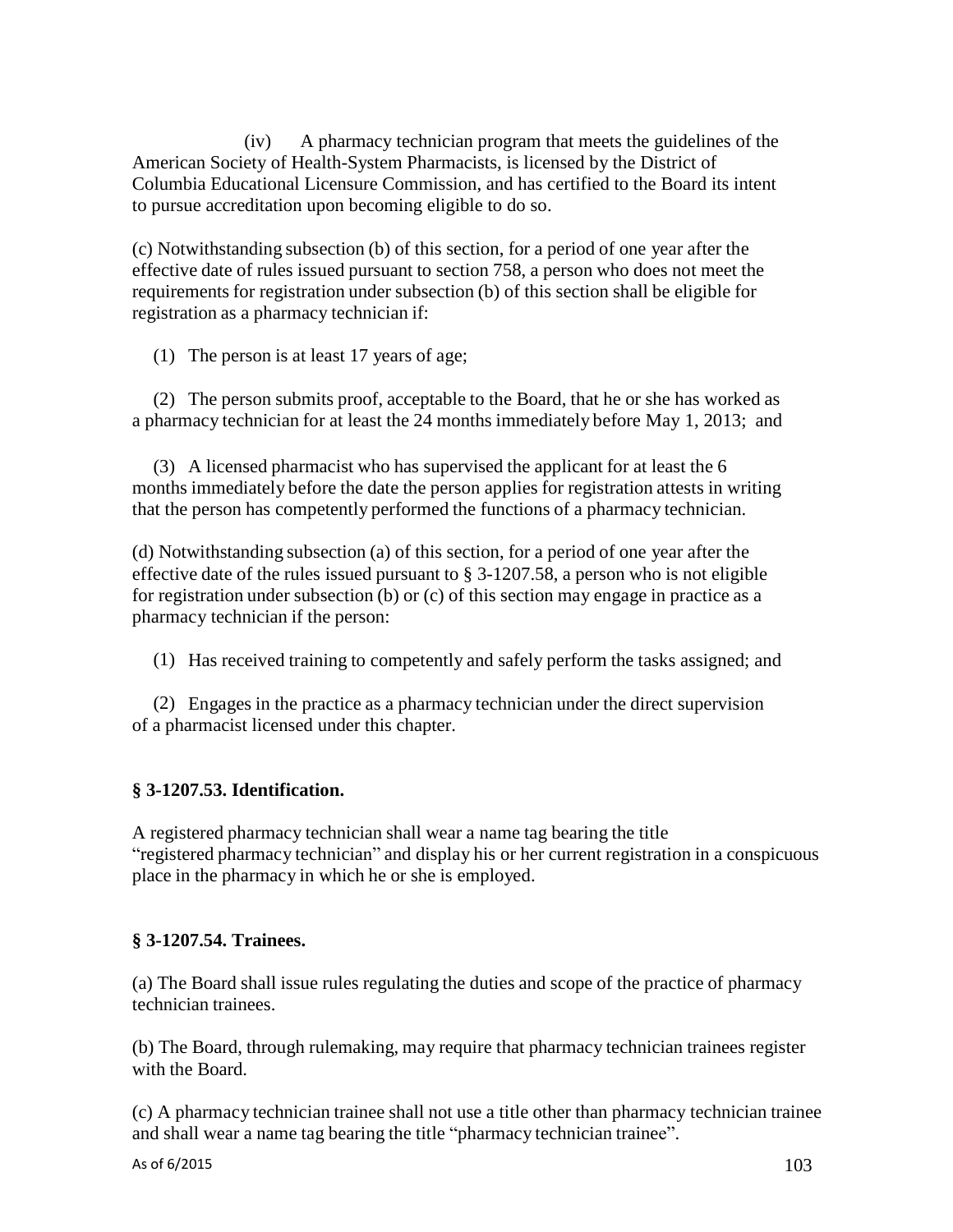# **§ 3-1207.55. Authorized Services.**

(a) A registered pharmacy technician may provide technical pharmacy-related services, as defined through rulemaking, that do not require professional judgment regarding the preparation and distribution of drugs if the technical services are provided under the direct supervision of a pharmacist licensed under this chapter.

(b) Notwithstanding subsection (a) of this section, a registered pharmacy technician shall not provide the following services:

- (1) Drug regimen review;
- (2) Clinical conflict resolution;
- (3) Prescriber contact, except for receiving authorization of prescription refills;
- (4) Therapy modification;
- (5) Patient counseling;
- (6) Dispensing process validation;
- (7) Vaccination or immunization administration;
- (8) Receiving a new prescription drug order over the telephone;
- (9) Any activity required by law or regulation to be performed only by a pharmacist; or
- (10) Any activity for which professional pharmaceutical judgment is required.

# **§ 3-1207.56. Waiver of requirements.**

The Board shall waive the educational and examination requirements under § 3-1207.52(b) for any applicant for registration or registration renewal who can demonstrate to the satisfaction of the Board that he or she has been performing the function of a pharmacy technician on a full-time or substantially full-time basis continually for at least 24 months immediately preceding May 1, 2013, and is qualified to do so on the basis of pertinent education, training, experience, and demonstrated current experience; provided, that the application is made within 24 months of May 1, 2013.

# **§ 3-1207.57. Other pharmacy-related services.**

(a) Unless otherwise authorized by the Board, an individual who works at a pharmacy and is not licensed or registered by the Board as a pharmacist or pharmacy intern or authorized to perform the services of a pharmacy technician under this act, may perform only ancillary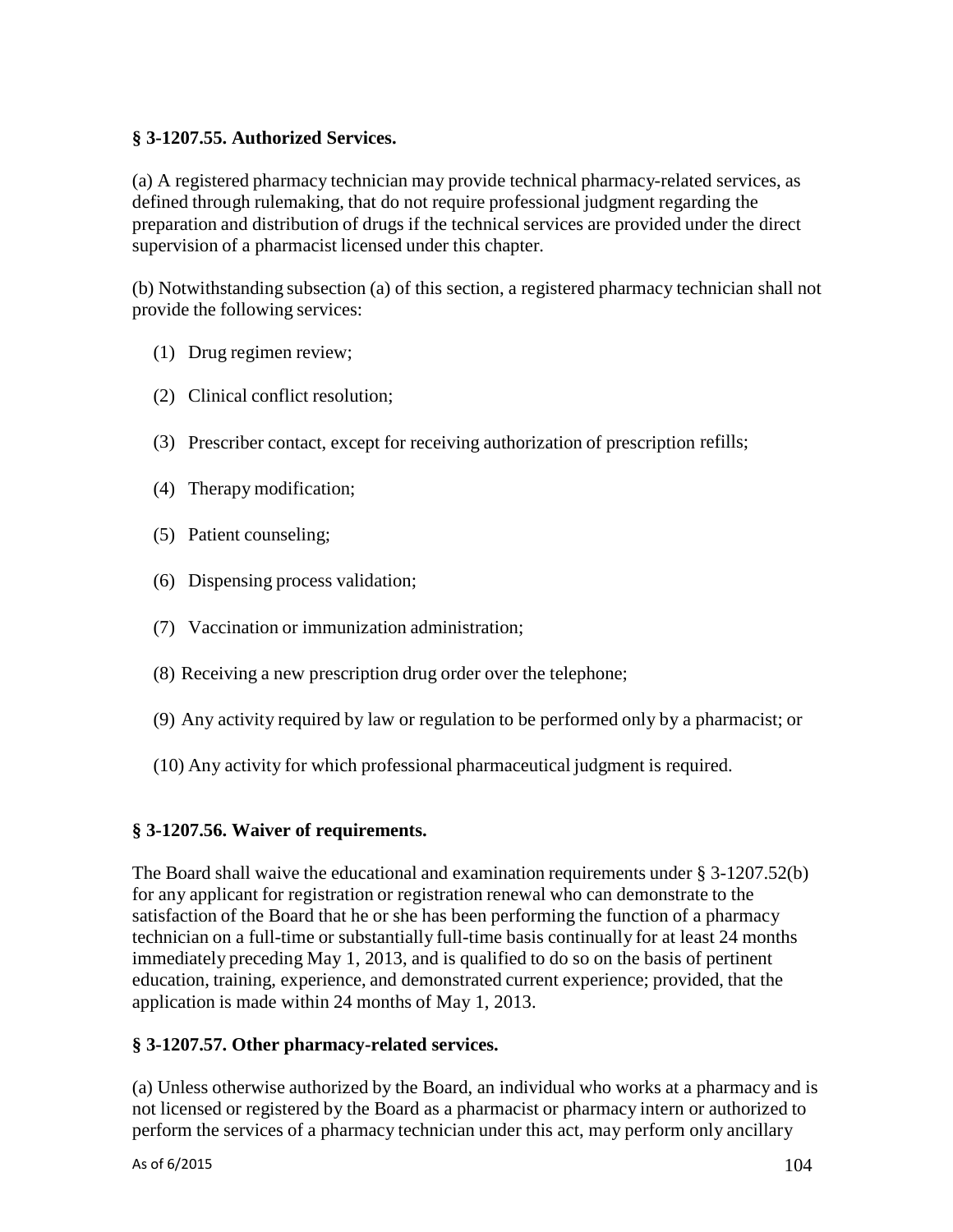pharmacy services, such as:

- (1) Cashiering;
- (2) Bookkeeping;
- (3) Pricing;
- (4) Stocking;
- (5) Delivering;
- (6) Answering nonprofessional telephone inquiries; and
- (7) Documenting third-party reimbursement.

(b) An individual who is not licensed or registered by the Board as a pharmacist or pharmacy intern or authorized to perform the services of a pharmacy technician under this act shall not perform the tasks of a:

- (1) Pharmacist;
- (2) Pharmacy intern;
- (3) Pharmacy technician; or
- (4) Pharmacy technician trainee.

### **§ 3-1207.58. Rules.**

The Mayor, pursuant to Title I of the District of Columbia Administrative Procedure Act, approved October 21, 1968 (82 Stat. 1204; D.C. Official Code § 2-501 et seq.), shall issue rules to implement the provisions of this title.

# **SUBCHAPTER VII-F. QUALIFICATIONS FOR LICENSURE TO PRACTICE AS A CLINICAL LABORATORY PRACTITIONER.**

### **§ 3-1207.61. Qualifications for licensure.**

(a) The Board of Pharmacy shall license as a cytotechnologist a person who, in addition to meeting the requirements of subchapter V of this chapter [§ 3-1205.01 et seq.], has:

As of 6/2015  $105$ (1) At least a baccalaureate degree from an accredited institution that incorporates the academic coursework and minimum hours of supervised training required by the regulations adopted by the Board and whose program is accredited by an agency recognized by the U.S. Department of Education, or has qualified as a cytotechnologist under federal regulations; and<br>As of 6/2015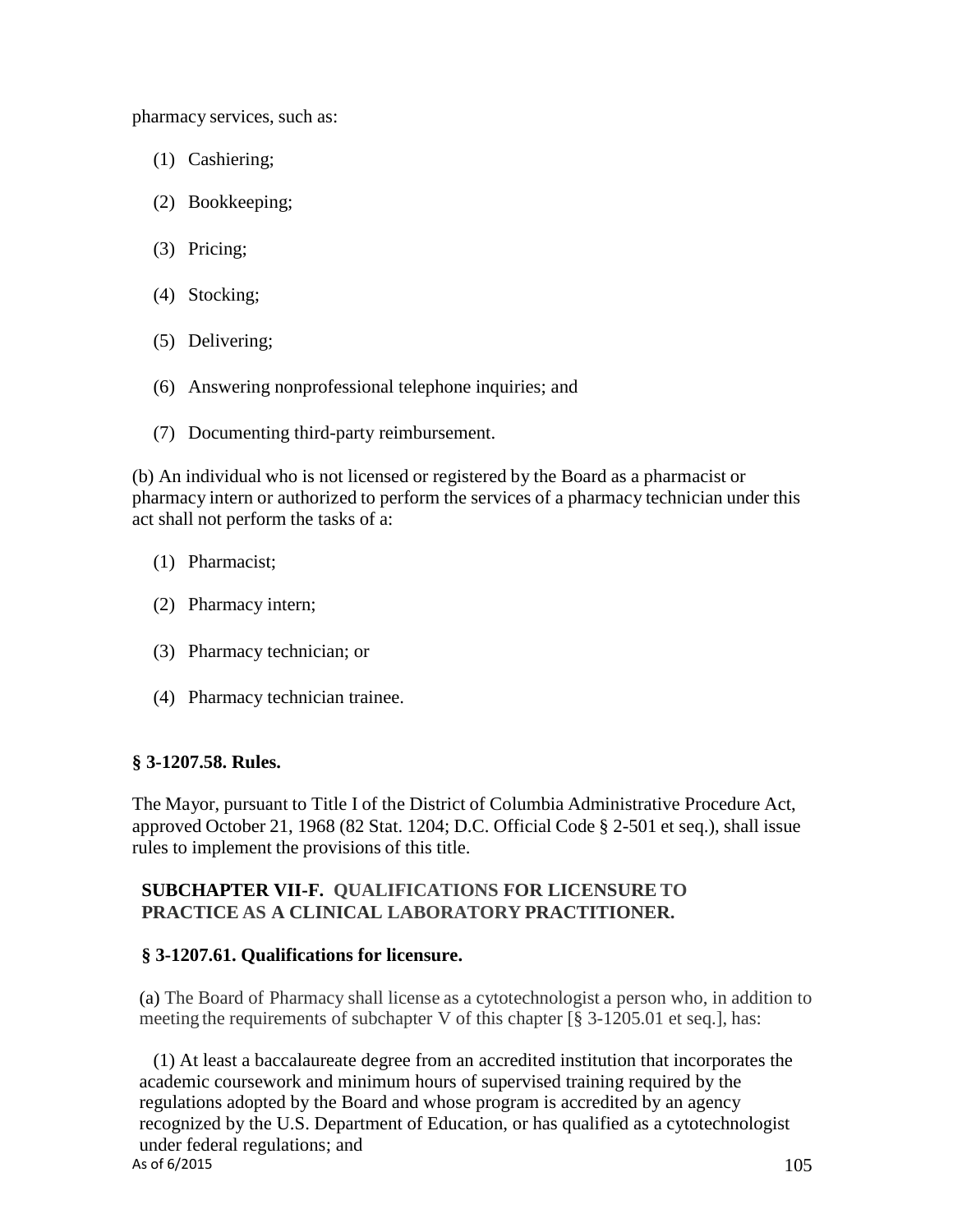(2) Passed a national certification examination given by the Board or from a body recognized by the Board.

(b) The Board of Pharmacy shall license as a histologic technician a person who, in addition to meeting the requirements of subchapter V of this chapter [§ 3-1205.01 et seq.], has demonstrated, to the satisfaction of the Board, that he or she possesses the medical laboratory education, training, or experience that is appropriate for medical laboratory technicians concentrating in histology.

(c) The Board of Pharmacy shall license as a histotechnologist a person who, in addition to meeting the requirements of subchapter V of this chapter  $\lceil \S 3 - 1205.01 \rceil$  et seq.], has:

(1)(A) At least a baccalaureate degree in biological sciences and chemistry from an accredited institution recognized by the U.S. Department of Education; or

(B) Successfully completed a histotechnology program accredited by an agency recognized by the U.S. Department of Education or one year of full-time laboratory work experience in histology deemed acceptable by the Board of Pharmacy; and

(2) Passed a national certification examination given by the Board or from a body recognized by the Board.

(d) The Board of Pharmacy shall license as a medical laboratory technician a person who, in addition to meeting the requirements of subchapter V of this chapter  $\lceil \S 3 - 1205.01 \rceil$  et seq.], has:

(1) Successfully completed a medical laboratory technician program accredited by an agency recognized by the U.S. Department of Education or a military medical laboratory specialists program;

(2) Obtained an associate degree or has at least 60 semester hours or 90 quarter hours from an accredited institution recognized by the U.S. Department of Education, including a minimum of 6 semester hours or 9 quarter hours of biological science and 6 semester hours or 9 quarter hours of chemical science, and has 3 years of full-time acceptable medical laboratory work experience within the last 5 years; or

(3) Been previously qualified as a medical laboratory technologist under federal regulations; and

(4) Passed a national certification examination given by the Board or from a body recognized by the Board.

(e)(1) The Board of Pharmacy shall license as a medical technologist a person who, in addition to meeting the requirements of subchapter V of this chapter  $\lceil \frac{8}{3} \rceil$  3-1205.01 et seq.], has:

As of 6/2015  $106$ (A) At least a baccalaureate degree from an accredited institution that includes courses in biological science, chemistry, and mathematics, and has successfully completed a medical technology program accredited by an agency recognized by the U.S. Department<br>As of 6/2015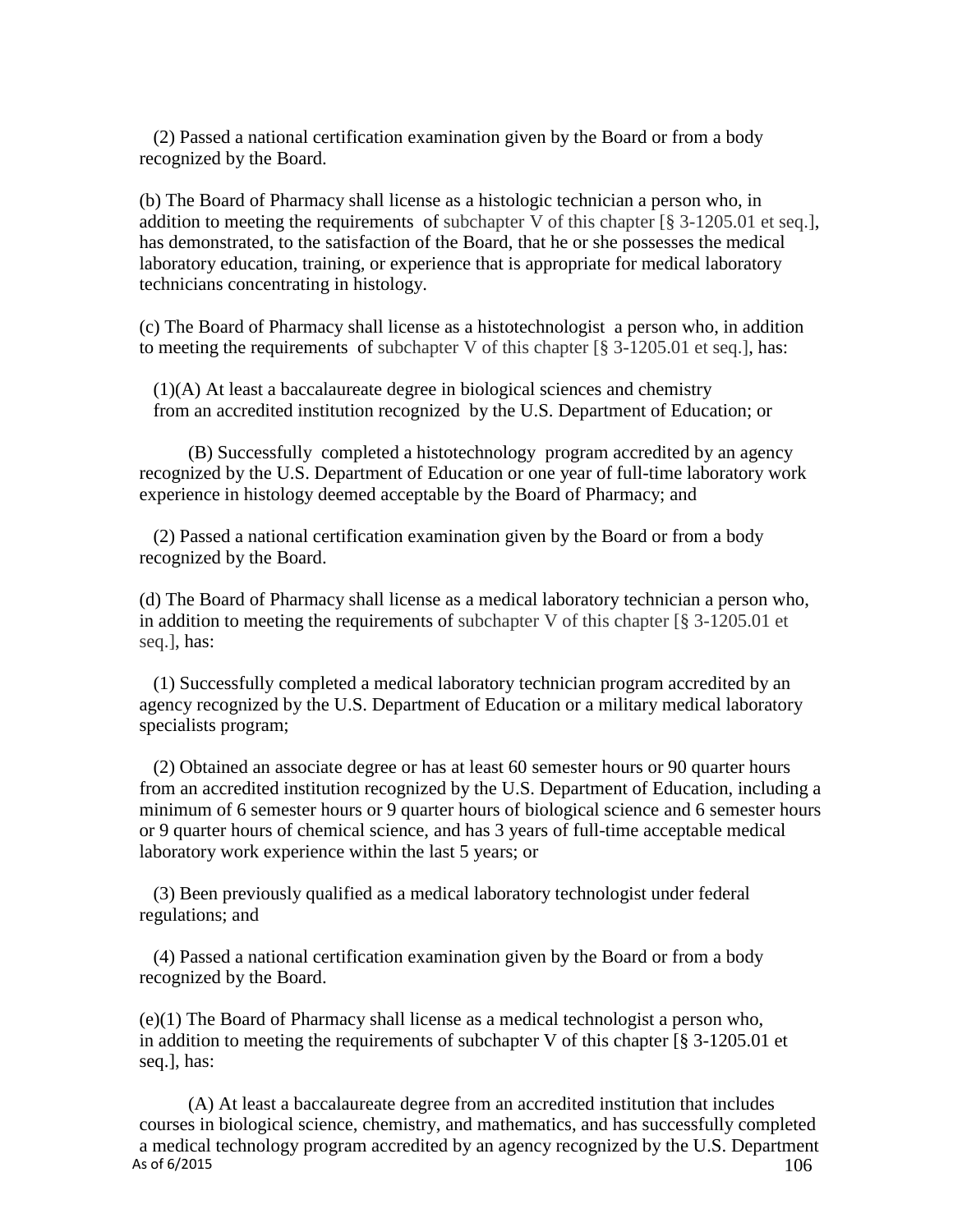of Education;

(B) A baccalaureate degree from a regionally accredited institution recognized by the U.S. Department of Education, including a minimum of 16 semester hours or 24 quarter hours of biological science, 16 semester hours or 24 quarter hours of chemical science, including one semester or one quarter in organic chemistry or biochemistry, one semester or one quarter of mathematics, and 3 years of full-time, clinical laboratory work experience in the major disciplines of laboratory practice deemed acceptable by the Board of Pharmacy, within the last 5 years and one of the following:

(i) Certification as a medical laboratory technologist by a national certifying organization acceptable to the Board;

(ii) Successful completion of a medical laboratory technology program accredited by an agency recognized by the U.S. Department of Education; or

(iii) Successful completion of an advanced military medical laboratory specialist program;

(C) A baccalaureate degree from an accredited institution, including a minimum of 16 semester hours or 24 quarter hours of biological science, 16 semester hours or 24 quarter hours of chemical science, including one semester or one quarter in organic chemistry or biochemistry, one semester or one quarter of mathematics, and 5 years of fulltime clinical laboratory work experience in the major disciplines of laboratory practice deemed acceptable by the Board of Pharmacy, within the last 10 years; or

(D) Been previously qualified as a medical technologist under federal regulations, or has a baccalaureate degree and training or experience as the Board determines is appropriate for medical technologists concentrating in categories such as blood banking, chemistry, hematology, immunology, microbiology, and virology; and

(E) Passed a national certification examination given by the Board or from a body recognized by the Board.

(2) For the purposes of this section, the term "major disciplines of laboratory practice" includes blood banking, chemistry, immunology, and microbiology.

## **§ 3-1207.62. Waiver.**

The Board shall waive the requirements specified in D.C. Official Code § 3-1207.61 for any cytotechnologist, histologic technician, histotechnologist, medical laboratory technician, or medical technologist who has passed an examination required by the Board, and who has received a certification from a national certifying organization acceptable to the Board that has current eligibility requirements that are equivalent to or exceed the qualifications established under this act.

## **§ 3-1207.63. Exemption from licensure for select clinical laboratory practitioners.**

(a) D.C. Official Code § 3-1210.01 shall not apply to a cytotechnologist, histotechnologist,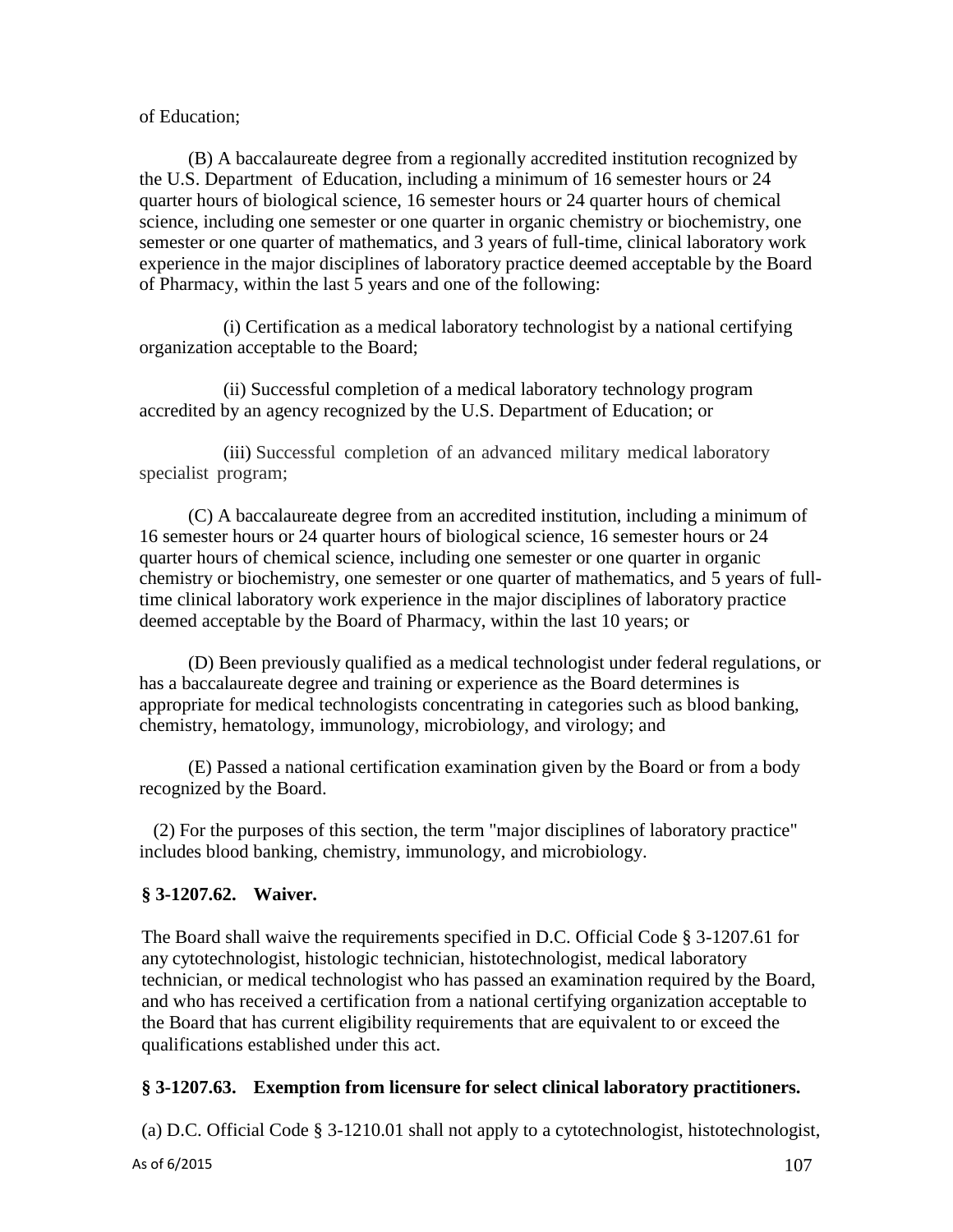medical laboratory technologist, medical technologist, histologic technician, or phlebotomist who is:

(1) Licensed or registered in the District of Columbia under any other act and who engages in the practice for which he or she is licensed or registered;

(2) Employed by the United States government or any bureau, division, or agency thereof while in the discharge of the employee's official duties;

(3) Engaged exclusively in education or research; provided, that the results of any examination performed are not used in the diagnosis, prevention, or treatment of a disease, or assessment of a medical condition;

(4) A student or trainee enrolled in a medical laboratory education program; provided, that the activities constitute a part of a planned course in the program, the person is designated by a title such as intern, trainee, or student, and the person works directly under a person licensed under D.C. Official Code § 3-1207.61;

(5) Exclusively performing laboratory tests, classified as waived pursuant to 42 CFR § 493, which are determined by the Secretary of the U.S. Department of Health and Human Services to have an insignificant risk of an erroneous result, including those which:

(A) Have been approved by the United Stated Food and Drug Administration;

- (B) Employ methodologies that are so simple and accurate as to render the likelihood of erroneous results negligible; or
- (C) The Secretary of the U.S. Department of Health and Human Services has determined pose no reasonable risk of harm to the patient if performed incorrectly;

(6) A pathologist or other licensed physician;

(7) A laboratory manager who does not perform or supervise laboratory tests; or

(8) Performing point-of-care testing; provided, that:

(A) A laboratory director, or other licensed individual to whom the laboratory director has delegated his or her duties as a laboratory director, provides oversight and is responsible for ensuring the development and implementation of:

(i) A protocol of implementation, including tests to be performed and staff who will perform the tests;

(ii) Criteria to be used in selecting the method of testing to be used for point-ofcare testing;

(iii) Minimum training and education requirements for those who will perform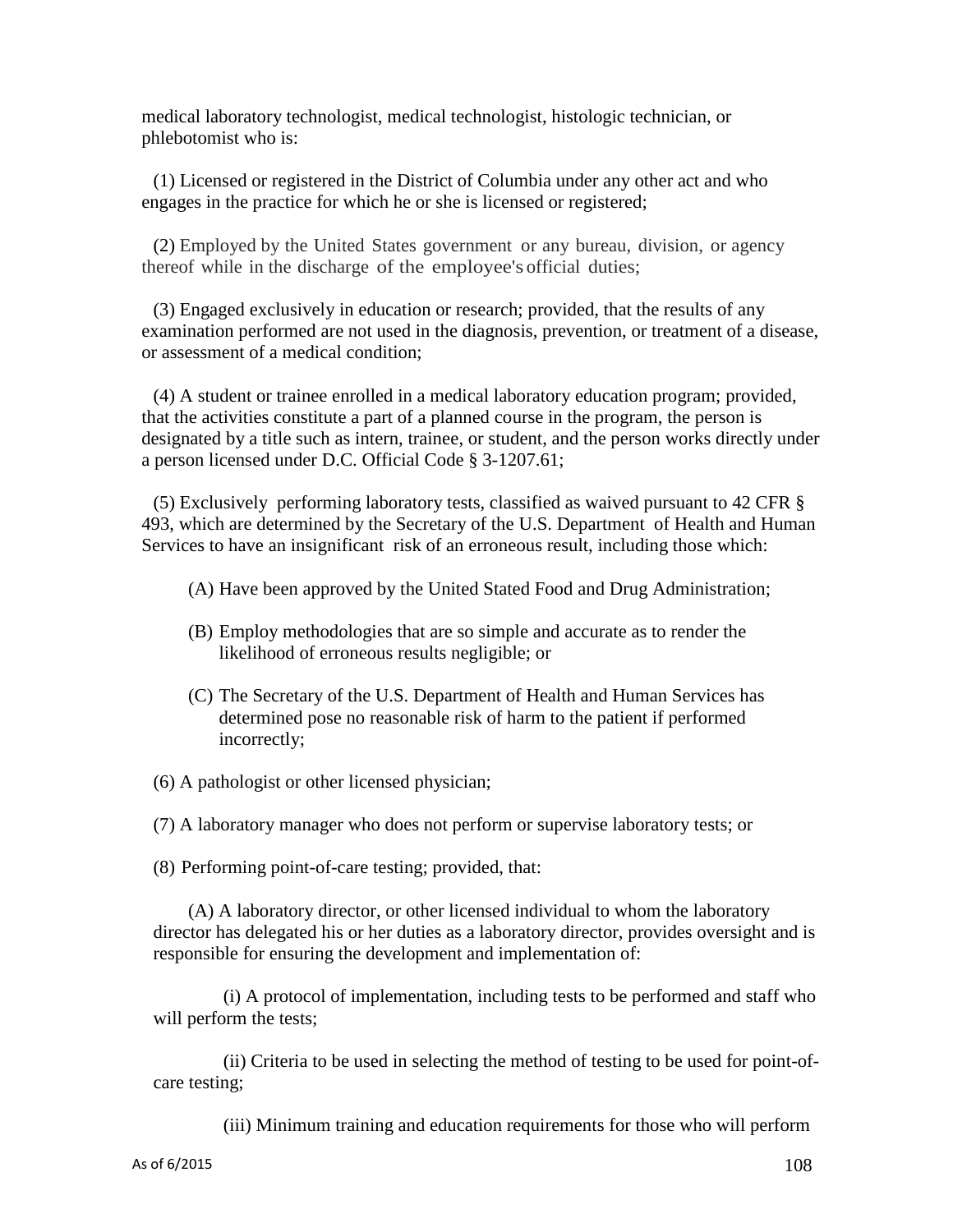point-of-care testing;

(iv) Documented in-service training, initial and ongoing competency validation of personnel performing point-of-care testing;

(v) An appropriate internal and external quality control protocol; and

(vi) Record keeping requirements; and

(B) Processes are in place and are acceptable to the Board that ensure and document the continued competency of point-of-care testing personnel.

(b) For the purposes of this section, the term

(1) "Laboratory director" means:

(A) A physician or dentist who is qualified and eligible to supervise and direct the technical and scientific operation of a medical laboratory by possessing the following:

(i) Certification in anatomic or clinical pathology, or both, by the American Board of Pathology, the American Osteopathic Board of Pathology, or qualifications that are equivalent to those required for certification;

(ii) Certification by the American Board of Pathology or the American Osteopathic Board of Pathology in at least one of the laboratory specialties;

(iii) Certification by the American Board of Medical Microbiology, the American Board of Clinical Chemistry, the American Board of Bioanalysts, or another national accrediting board in at least one of the laboratory specialties;

(iv) Certification by the American Society of Cytopathology to practice cytopathology or qualifications that are equivalent to those required for certification;

(v) Subsequent to graduation, 4 or more years of full-time general laboratory training or experience, of which at least 2 years were spent acquiring proficiency in one of the laboratory specialties in a licensed medical laboratory; or

(vi) Subsequent to graduation, other documented clinical laboratory training and experience as the Board determines by regulation is appropriate, taking into consideration the complexity and diversity of the laboratory tests to be performed; or

(B) A dentist, certified by the American Board of Oral Pathology for the specialty of oral pathology only, or qualifications which are equivalent to those required for certification.

(2) "Point-of-care testing" means analytical patient-testing activities that are performed under the supervision of the laboratory director within an institution, but are performed outside the physical facilities of the central medical laboratory and do not require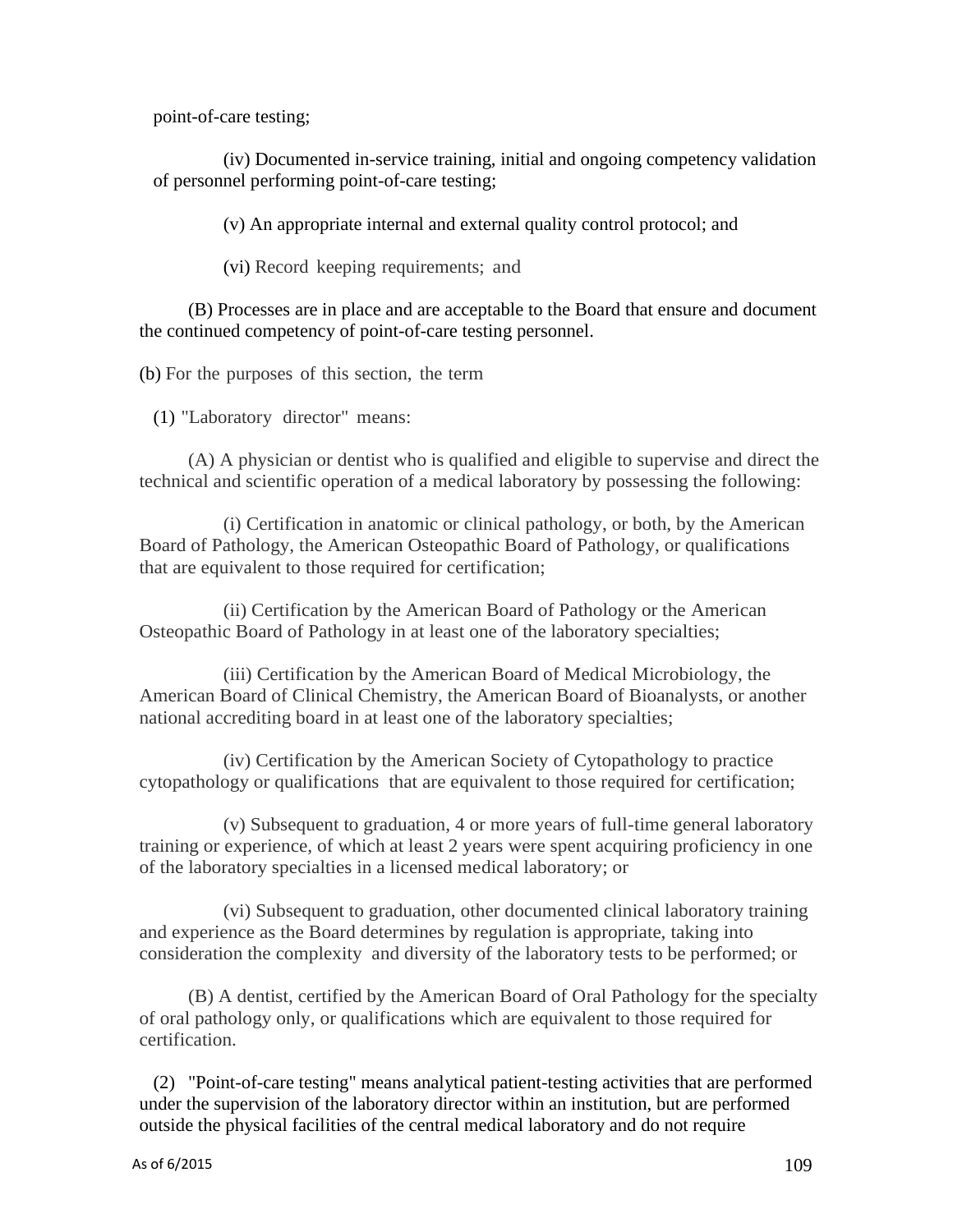permanent dedicated space, and include the use of analytical instruments that are temporarily brought to a patient care location.

### **§ 3-1207.64. Transition of licensed and registered clinical laboratory practitioners.**

For a period of 2 years after May 2, 2015, all references in this act to "clinical laboratory practitioners" shall be deemed to refer to persons meeting the requirements for licensure or registration in the District of Columbia, regardless of whether that person is licensed or registered.

## **SUBCHAPTER VIII. CATEGORIES AND QUALIFICATION OF SOCIAL WORKERS**

### **§ 3-1208.01. Licensed social work associate.**

(a) The Board of Social Work shall license as a social work associate a person who, in addition to meeting the requirements of subchapter V of this chapter, has a baccalaureate degree ("B.S.W.") from a social work program accredited by the Council of Social Work Education, and has satisfactorily completed the examination process at the associate level.

(b) A licensed social work associate ("L.S.W.A.") may perform case work, group work, and community organization services under the supervision of a social worker licensed under § 3-1208.03 or § 3-1208.04.

## **§ 3-1208.02. Licensed graduate social worker.**

(a) The Board of Social Work shall license as a graduate social worker a person who, in addition to meeting the requirements of subchapter V of this chapter, has a master's degree or a doctorate from a social work program accredited by the Council on Social Work Education, and has satisfactorily completed the examination process at the graduate level.

(b) A licensed graduate social worker ("L.G.S.W.") may perform any function described as the practice of social work in this chapter, other than psychotherapy, under the supervision of a social worker licensed under § 3-1208.03 or § 3-1208.04, and may perform psychotherapy under the supervision of a social worker licensed under § 3- 1208.04.

#### **§ 3-1208.03. Licensed independent social worker.**

As of 6/2015  $110$ (a) The Board of Social Work shall license as an independent social worker a person who, in addition to meeting the requirements of subchapter V of this chapter, has a master's degree or a doctorate from a social work program accredited by the Council on Social Work Education, has satisfactorily completed the examination process at the independent level, and has at least 3,000 hours post-master's or postdoctoral experience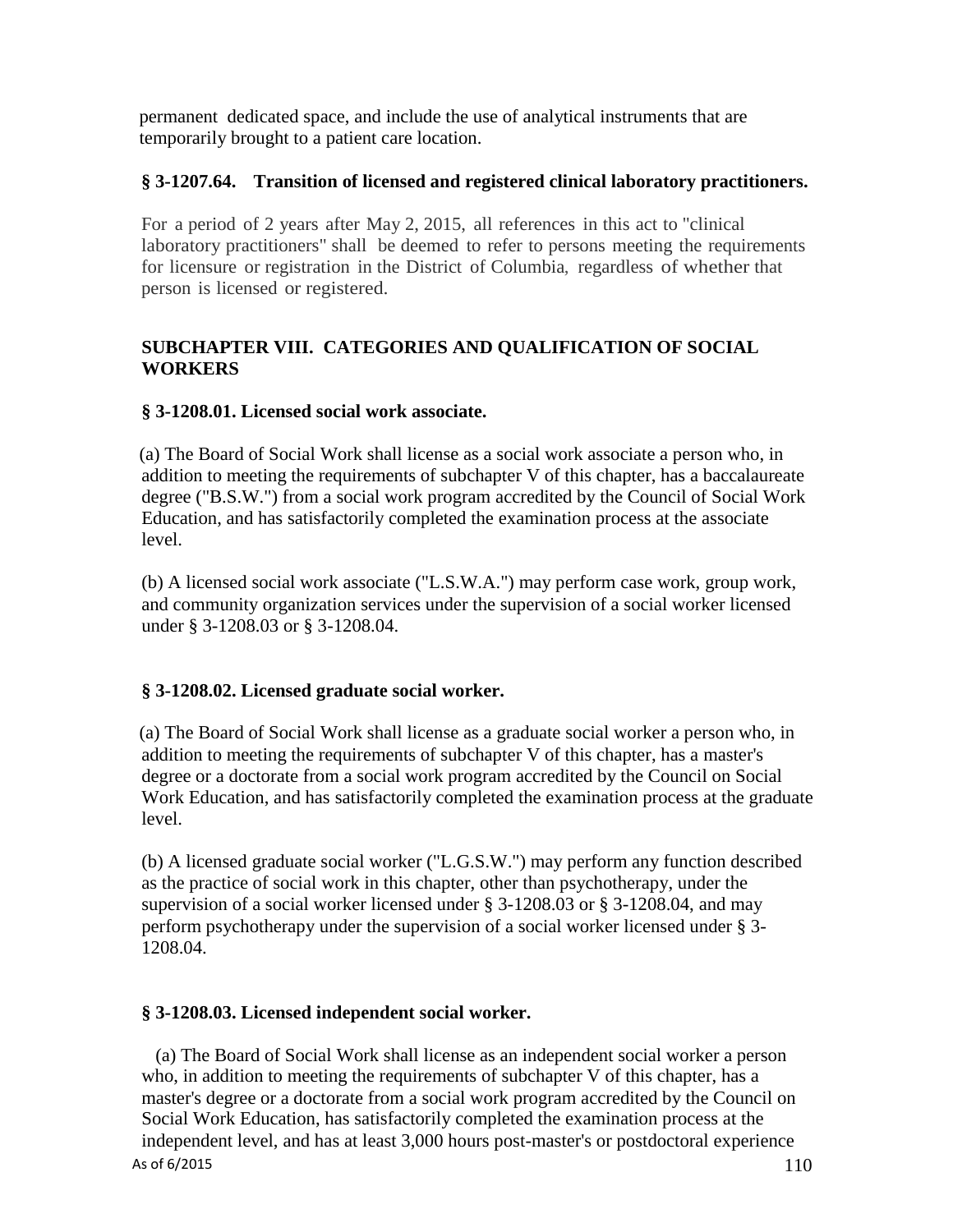under the supervision of a licensed independent social worker over a period of not less than 2 or more than 4 years.

(b) A licensed independent social worker ("L.I.S.W.") may perform any function described as the practice of social work in this chapter, other than the diagnosis or treatment (including psychotherapy) of psychosocial problems, in an autonomous, selfregulated fashion, in an agency setting or independently, and may direct other persons in the performance of these functions.

## **§ 3-1208.04. Licensed independent clinical social worker.**

(a) The Board of Social Work shall license as an independent clinical social worker a person who, in addition to meeting the requirements of subchapter V of this chapter, has a master's degree or a doctorate from a social work program accredited by the Council on Social Work Education, has satisfactorily completed the examination process at the independent clinical level, and has at least 3,000 hours of post-master's or postdoctoral experience participating in the diagnosis and treatment of individuals, families, and groups with psychosocial problems, under the supervision of a licensed independent clinical social worker over a period of not less than 2 years or more than 4 years; under special circumstances approved by the Board, supervision by a licensed psychiatrist or psychologist may be substituted for up to 1500 hours of this requirement.

(b) A licensed independent clinical social worker ("L.I.C.S.W.") may perform any function described as the practice of social work in this chapter, in an autonomous, selfregulated fashion, in an agency setting or independently, and may supervise other persons in the performance of these functions. A licensed independent clinical social worker shall not engage in the practice of medicine and shall refer patience or clients with apparent medical problems to an appropriate and qualified medical practitioner.

## **§ 3-1208.05. Transition.**

For a period of 2 years following March 25, 1986, all references in this subchapter to supervision by licensed social workers shall be deemed to refer to supervision by persons meeting the requirements for licensure in the District, regardless of whether they are licensed in fact.

## **§ 3-1208.06. Waiver of requirements.**

As of  $6/2015$  111 (a) The Board of Social Work shall waive the educational and examination requirements for any applicant for licensure as a social worker who can demonstrate, to the satisfaction of the Board, that he or she has been performing the functions of a social worker, as defined in this chapter, on a full-time or substantially full-time basis continually at least 12 months immediately preceding March 25, 1986, and is qualified to do so on the basis of pertinent education, training, experience, and demonstrated current competence, provided that application for the license is made within 24 months of March 25, 1986.<br>As of 6/2015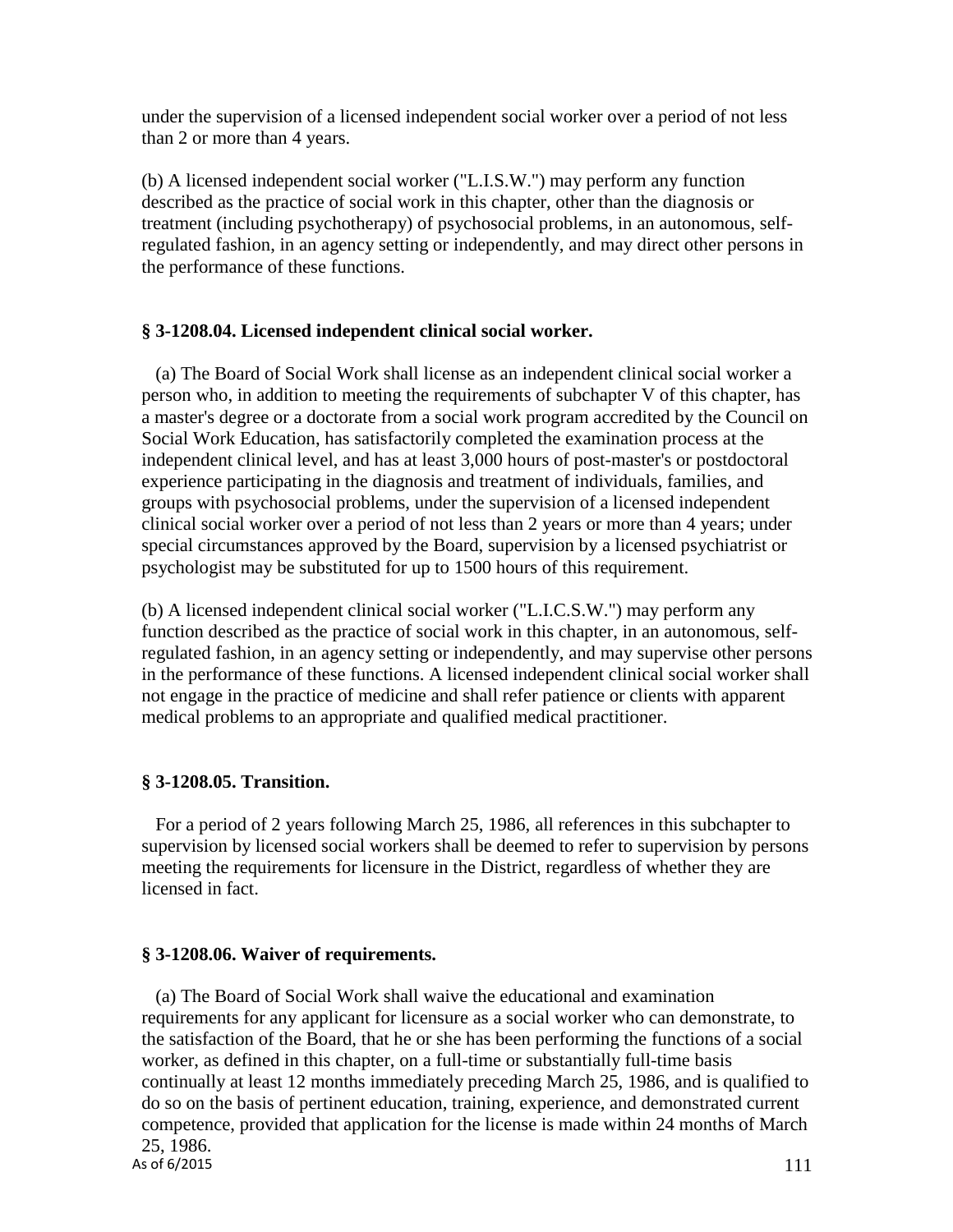(b) The Board of Social Work shall waive the examination requirement for any applicant who meets the educational requirements for licensure as a social worker, has practiced as a social worker or as a social work administrator, whether full time or not, within a 3-year period immediately preceding March 25, 1986, and is qualified to do so on the basis of pertinent experience, and demonstrated current competence, provided that application for the license is made within 24 months of March 25, 1986.

(c) Applicants licensed under the waiver provisions of this section shall be eligible for license renewal on the same terms as all other licensed social workers.

### **SUBCHAPTER VIII-A. QUALIFICATIONS FOR LICENSURE TO PRACTICE MARRIAGE AND FAMILY THERAPY; TRANSITION OF LICENSED MARRIAGE AND FAMILY THERAPISTS**

#### **§ 3-1208.31. Qualifications for licensure.**

(a) The Board of Marriage and Family Therapy shall license as a marriage and family therapist a person who, in addition to meeting the requirements of subchapter V of this chapter [§ 3-1205.01 et seq.] and any requirements the Mayor may establish by rule, has:

(1) Satisfactorily completed the examination process;

(2) A Master's degree or a Doctoral degree in marriage and family therapy from a recognized educational institution, or a graduate degree in an allied field from a recognized educational institution and has successfully completed graduate level course work which is equivalent to a Masters' degree in marriage and family therapy, as determined by the Board; and

(3) Successfully completed 2 calendar years of work experience in marriage and family therapy under qualified supervision following receipt of a qualifying degree.

(b) For the purposes of subsection (a) of this section, qualifying degrees shall meet the following requirements:

(1) A graduate degree which consists of at least 60 semester hours or 90 quarter credits in marriage and family therapy from a program accredited by the Commission on Accreditation for Marriage and Family Therapy Education, or a graduate degree from a regionally accredited educational institution and an equivalent course of study as approved by the Board; and

(2) The course of study for any graduate degree shall include a minimum of 39 semester credits in the following areas:

(A) Marriage and family studies -- 9 semester credit minimum. Studies in this area shall include: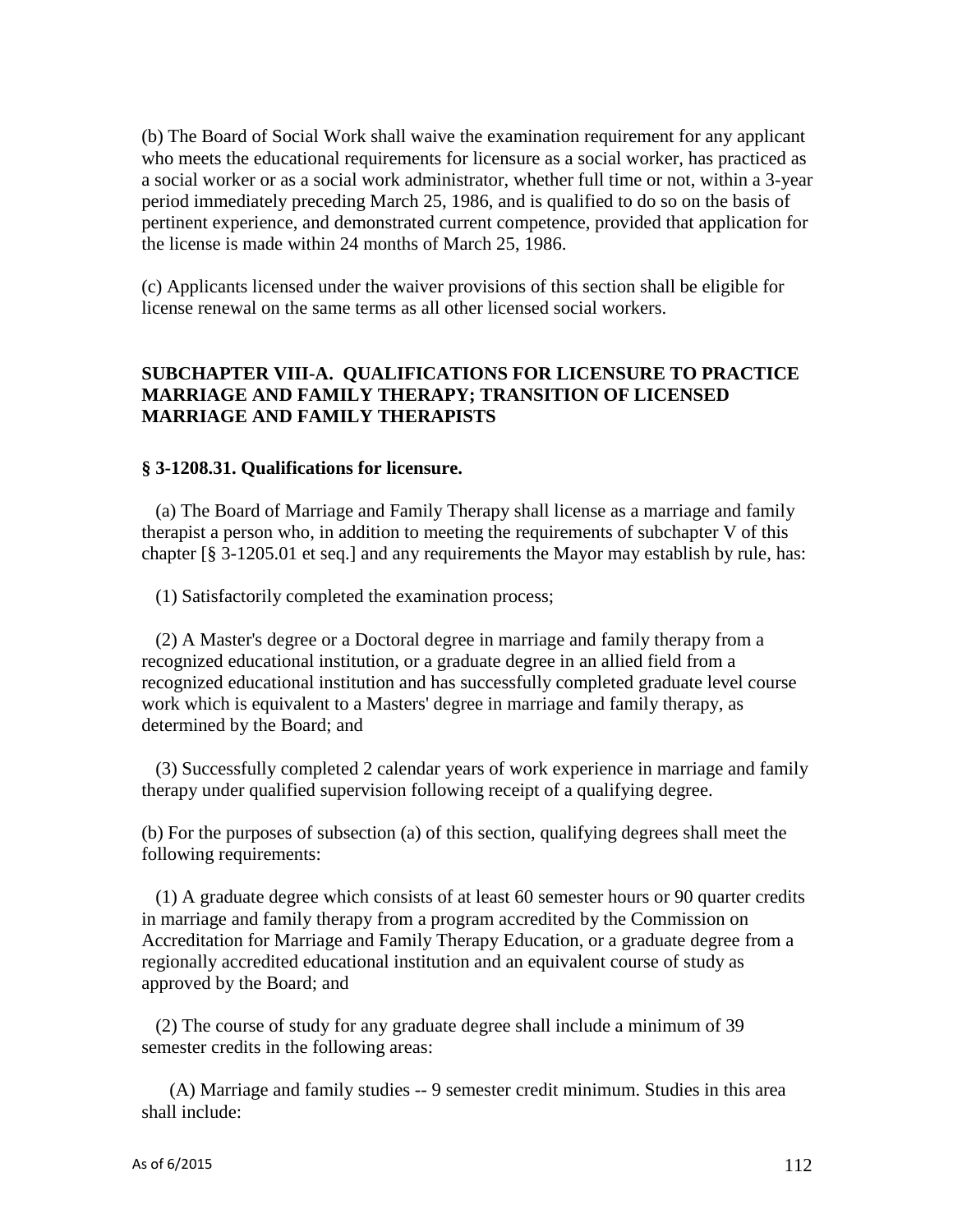(i) Theoretical foundations, history, philosophy, etiology and contemporary conceptual directions of marriage and family therapy or marriage and family counseling;

(ii) Family systems theories and other relevant theories and their application in working with a wide variety of family structures, including families in transition, nontraditional families and blended families, and a diverse range of presenting issues; and

(iii) Preventative approaches, including premarital counseling, parent skill training and relationship enhancement, for working with couples, families, individuals, subsystems and other systems;

(B) Marriage and family therapy -- 9 semester credit minimum. Studies in this area shall include:

(i) The practice of marriage and family therapy related to theory, and a comprehensive survey and substantive understanding of the major models of marriage and family therapy or marriage and family counseling; and

(ii) Interviewing and assessment skills for working with couples, families, individuals, subsystems and other systems, and skills in the appropriate implementation of systematic interventions across a variety of presenting clinical issues, including socioeconomic disadvantage, abuse, and addiction;

(C) Human development -- 9 semester credit minimum. Studies in this area shall include:

(i) Individual development and transitions across the life span;

(ii) Family, marital and couple life cycle development and family relationships, family of origin and intergenerational influences, cultural influences, ethnicity, race, socioeconomic status, religious beliefs, gender, sexual orientation, gender identity or expression, social and equity issues, and disability;

(iii) Human sexual development, function and dysfunction, impacts on individuals, couples, and families, and strategies for intervention and resolution; and

(iv) Issues of violence, abuse, and substance use in a relational context, and strategies for intervention and resolution;

(D) Psychological and mental health competency -- 6 semester credit minimum. Studies in this area shall include:

(i) Psychopathology, including etiology, assessment, evaluation, and treatment of mental disorders, use of the current diagnostic and statistical manual of mental disorders, differential diagnosis, and multiaxial diagnosis;

As of  $6/2015$  113 (ii) Standard mental health diagnostic assessment methods and instruments, including standardized tests; and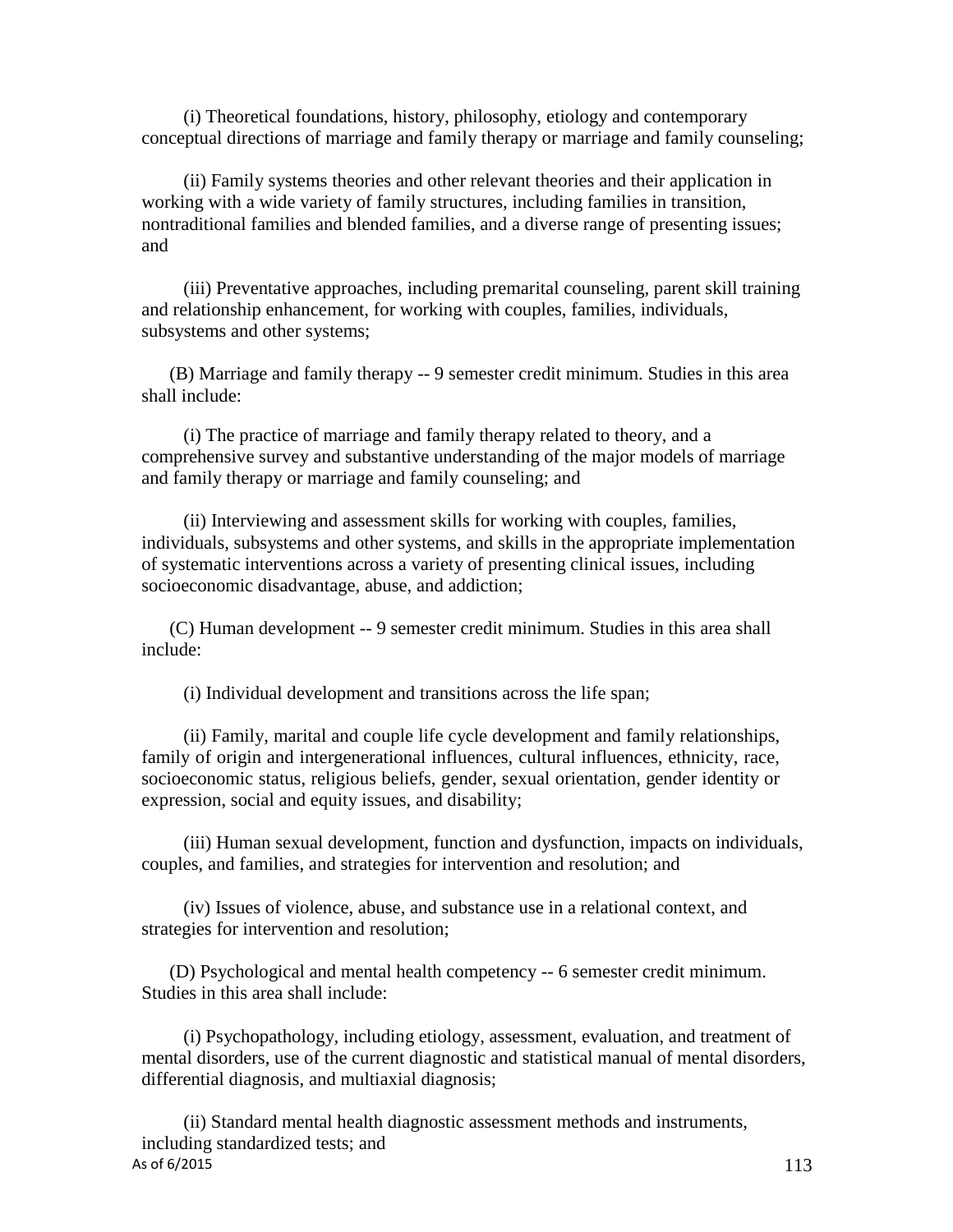(iii) Psychotropic medications and the role of referral to and cooperation with other mental health practitioners in treatment planning, and case management skills for working with individuals, couples, and families;

(E) Professional ethics and identity -- 3 semester credit minimum. Studies in this area shall include:

(i) Professional identity, including professional socialization, professional organizations, training standards, credentialing bodies, licensure, certification, practice settings, and collaboration with other disciplines;

(ii) Ethical and legal issues related to the practice of marriage and family therapy, legal responsibilities of marriage and family therapy and marriage and family counseling practice and research, business aspects, reimbursement, record keeping, family law, confidentiality issues, and the relevant codes of ethics, including the code of ethics specified by the Board; and

(iii) The interface between therapist responsibility and the professional, social, and political context of treatment; and

(F) Research -- 3 semester credit minimum. Studies in this area shall include:

(i) Research in marriage and family therapy or marriage and family counseling and its application to working with couples and families; and

(ii) Research methodology, quantitative and qualitative methods, statistics, data analysis, ethics, and legal considerations of conducting research, and evaluation of research.

(c) To be eligible for licensure as a marriage and family therapist, a person must complete 2 years of post-graduate, clinical work experience in marriage and family therapy and supervision in accordance with the following established membership standards:

(1) Supervised clinical experience must follow receipt of the first qualifying graduate degree and the practicum required as part of the course of study;

(2) Supervision must be provided by supervisors approved by the American Association for Marriage and Family Therapy or supervisors of acceptance to the Board; and

(3) Successful completion of at least 1000 hours of face-to-face contact with couples and families for the purpose of assessment and intervention, and 200 hours of supervision of marriage and family therapy, at least 100 of which are individual supervision.

#### **§ 3-1208.32. Transition of licensed marriage and family therapists.**

As of 6/2015  $114$ For a period of 2 years following March 10, 2004, all reference to a licensed marriage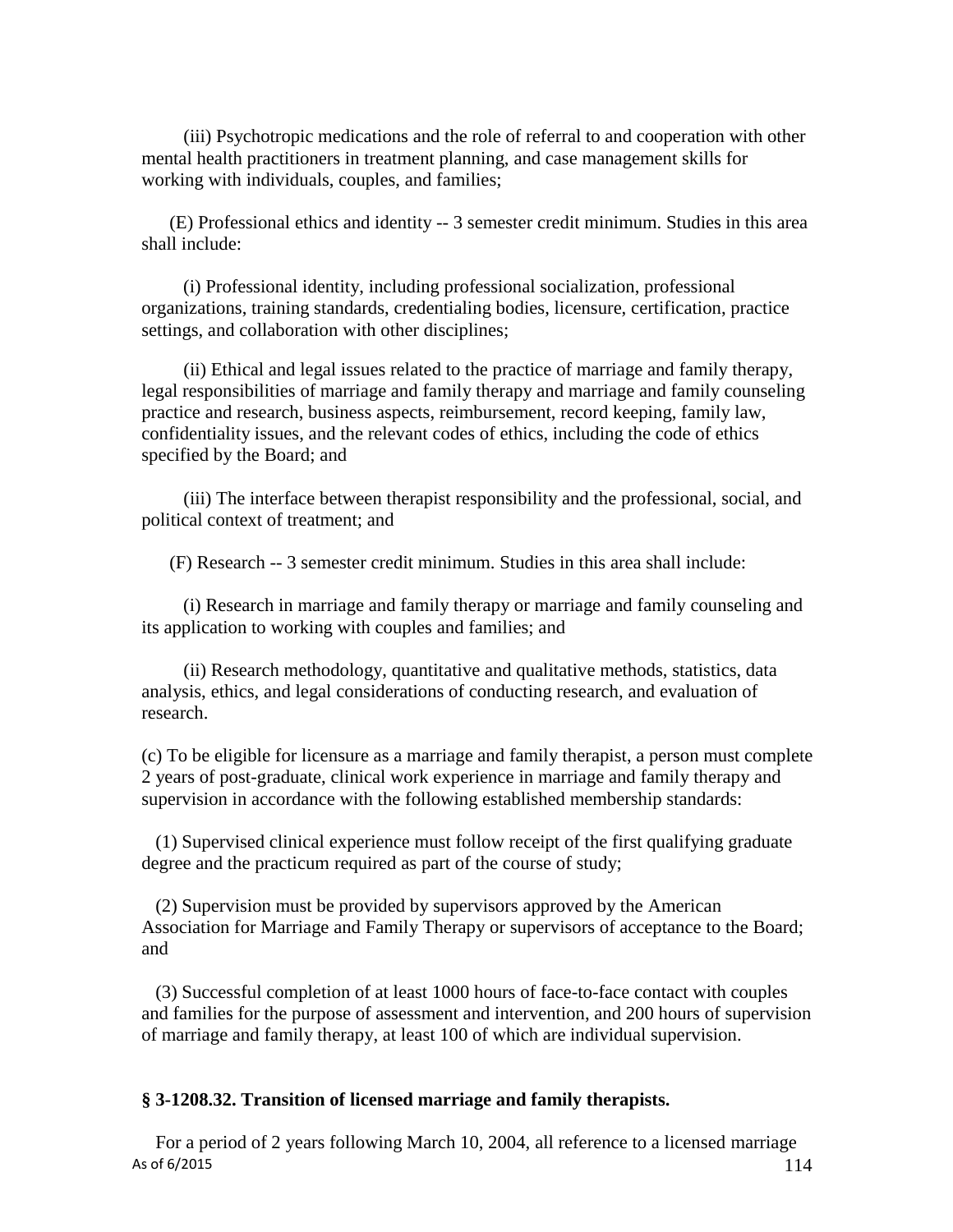and family therapist shall be deemed to refer to a person meeting the requirements for licensure in the District, regardless of whether that person is licensed.

#### **SUBCHAPTER VIII-B. QUALIFICATIONS FOR LICENSURE TO PRACTICE AUDIOLOGY AND SPEECH-LANGUAGE PATHOLOGY**

#### **§ 3-1208.41. Qualifications for licensure.**

(a) The Board of Audiology and Speech-Language Pathology shall license as an audiologist a person who, in addition to meeting the requirements of subchapter V of this chapter, has:

(1) Graduated with a Master's degree or a Doctoral degree in audiology from a recognized educational institution that incorporates the academic course work and minimum hours of supervised training required by the regulations adopted by the Board and whose audiology program is regionally accredited by the American Speech-Language-Hearing Association or an equivalent accrediting body;

(2) Passed a qualifying examination given by the Board or from an accrediting body recognized by the Board; and

(3) Completed a period of supervised postgraduate professional practice in audiology as specified by rulemaking issued by the Board.

(b) The Board of Audiology and Speech-Language Pathology shall license as a speechlanguage pathologist a person who, in addition to meeting the requirements of subchapter V of this chapter, has:

(1) Graduated with a Master's degree or Doctoral degree in speech-language pathology from a recognized educational institution that incorporates the academic course work and minimum hours of supervised training required by the regulations adopted by the Board and whose speech-language pathology program is regionally accredited by the American Speech-Language-Hearing Association or an equivalent accrediting body;

(2) Passed a qualifying examination given by the Board or from an accrediting body recognized by the Board; and

(3) Completed a period of supervised postgraduate professional practice in speechlanguage pathology as specified by rulemaking issued by the Board.

(c) An audiology or speech-language pathology license shall be renewable every 2 years by the Board.

### **SUBCHAPTER VIII-C. CATEGORIES AND QUALIFICATIONS OF ADDICTION COUNSELORS**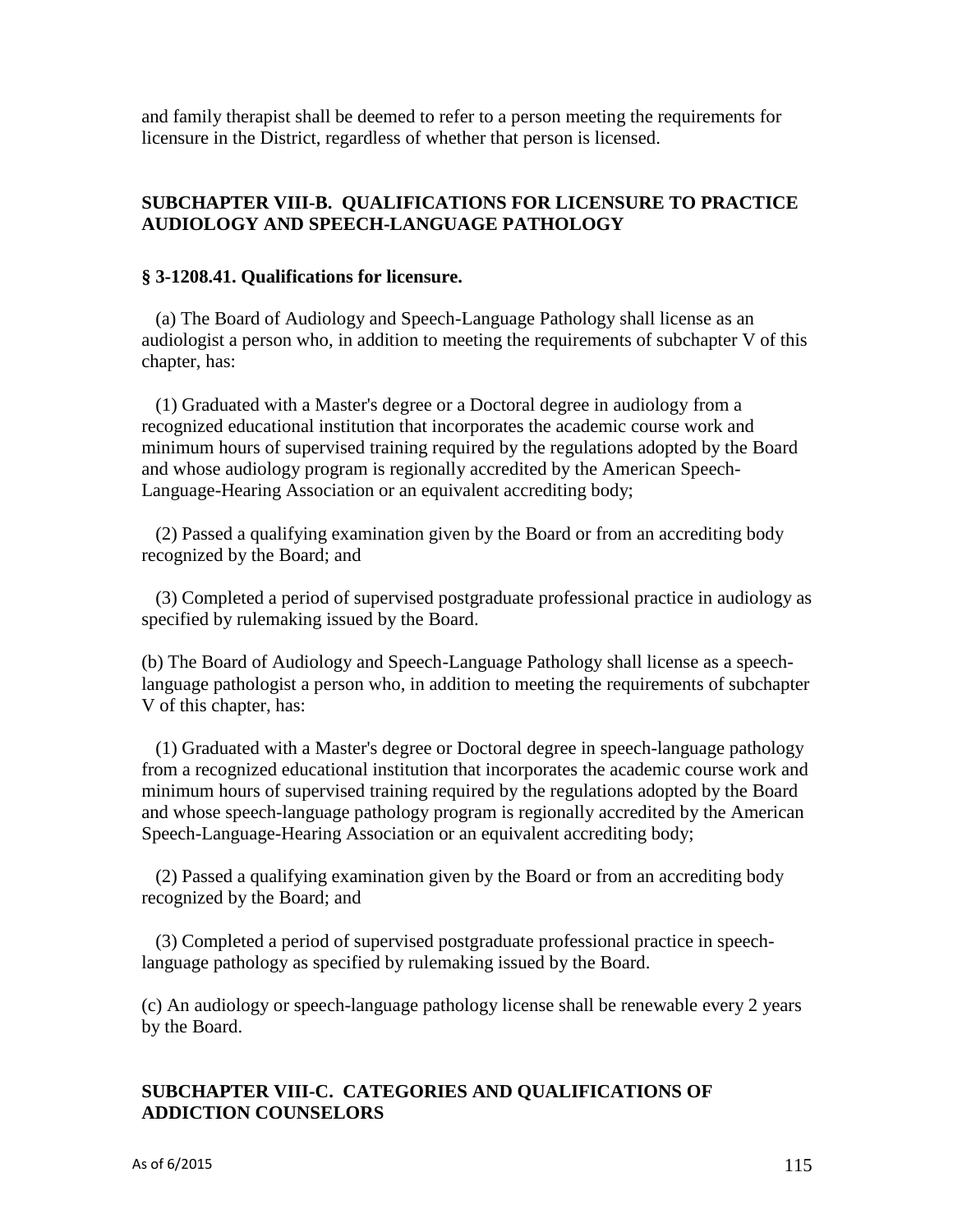#### **§ 3-1208.51. Certified addiction counselor I.**

(a) The Board of Professional Counseling shall certify as an addiction counselor I a person who, in addition to meeting the requirements of § 3-1205.01 et seq.:

(1) (A) Has met the educational requirements of graduating with at least an associate's degree in health or human services from an accredited institution that incorporates the academic course work and minimum hours of supervised training required by the regulations adopted by the Board and whose program is accredited by an agency recognized by the U.S. Department of Education; or

(B) Has at least 2 years of documented, supervised experience in the field of addiction counseling; and

(2) Passed a national examination approved by the Board.

(b) A certified addiction counselor I shall practice addiction counseling under the supervision of an authorized health-care professional.

#### **§ 3-1208.52. Certified addiction counselor II.**

(a) The Board of Professional Counseling shall certify as an addiction counselor II a person who, in addition to meeting the requirements of § 3-1205.01 et seq.:

(1) (A) Has met the educational requirements of graduating with at least a bachelor's degree in health or human services from an accredited institution that incorporates the academic course work and minimum hours of supervised training required by the regulations adopted by the Board and whose program is accredited by an agency recognized by the U.S. Department of Education; or

(B) Has at least 5 years of documented experience in the field of addiction counseling; and

(2) Passed a national examination approved by the Board.

(b) A certified addiction counselor II shall practice addiction counseling under the supervision of an authorized health-care professional.

#### **§ 3-1208.53. Advanced practice addiction counselor.**

(a) The Board of Professional Counseling shall license as an advanced practice addiction counselor a person who, in addition to meeting the requirements of § 3-1205.01 et seq.:

(1) Has met the educational requirements of graduating with at least a master's or doctorate degree in health or human services from an accredited institution that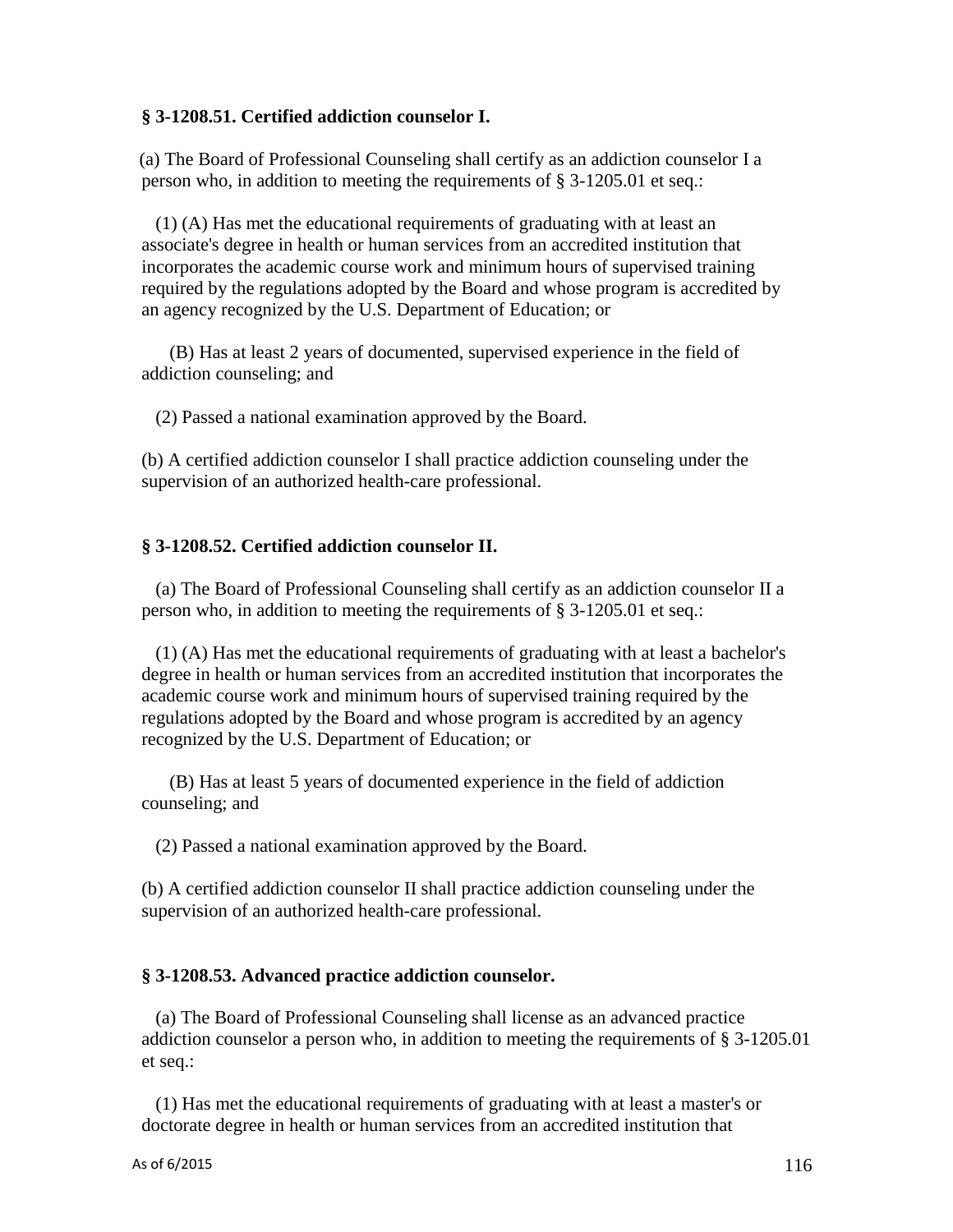incorporates the academic course work and minimum hours of supervised training adopted by the Board and whose program is accredited by an agency recognized by the U.S. Department of Education; and

(2) Passed a national examination approved by the Board.

#### **§ 3-1208.54. Waiver of requirements.**

(a) The Board of Professional Counseling shall waive the educational and examination requirements for any applicant for certification who can demonstrate to the satisfaction of the Board that he or she has been performing the function of an addiction counselor I, as defined in § 3-1208.51, on a full-time or substantially full-time basis continually for at least 24 months immediately preceding July 7, 2009, and is qualified to do so on the basis of pertinent education, training, experience, and demonstrated current competence; provided, that the application is made within 24 months of July 7, 2009.

(b) The Board of Professional Counseling shall waive the educational and examination requirements for any applicant for certification who can demonstrate to the satisfaction of the Board, that he or she has been performing the function of an addiction counselor II, as defined in § 3-1208.52, on a full-time or substantially full-time basis continually for at least 60 months immediately preceding July 7, 2009 and is qualified to do so on the basis of pertinent education, training, experience, and demonstrated current competence; provided, that the application is made within 24 months of July 7, 2009.

### **SUBCHAPTER VIII-D. QUALIFICATION FOR LICENSURE TO PRACTICE VETERINARY MEDICINE; CERTIFICATION FOR VETERINARY EUTHANASIA TECHNICIANS AND VETERINARY TECHNICIANS**

#### **§ 3-1208.61. Practice of veterinary medicine; license requirement.**

(a) A person shall not engage in the practice of veterinary medicine without being licensed by the Board of Veterinary Medicine.

(b) A license shall not be required for:

(1) An employee or agent of the federal or District government while performing his or her official duties provided, that a person exempt under this paragraph shall not perform surgical operations;

(2) Experimentation and scientific research in connection with the study and the development of methods and techniques, directly or indirectly related or applicable to the problems or to the practice of veterinary medicine, when conducted by the federal or District government;

(3) A merchant or manufacturer for the sale, at his or her regular place of business of medicine, feed, appliances, or other products used to prevent or treat animal diseases;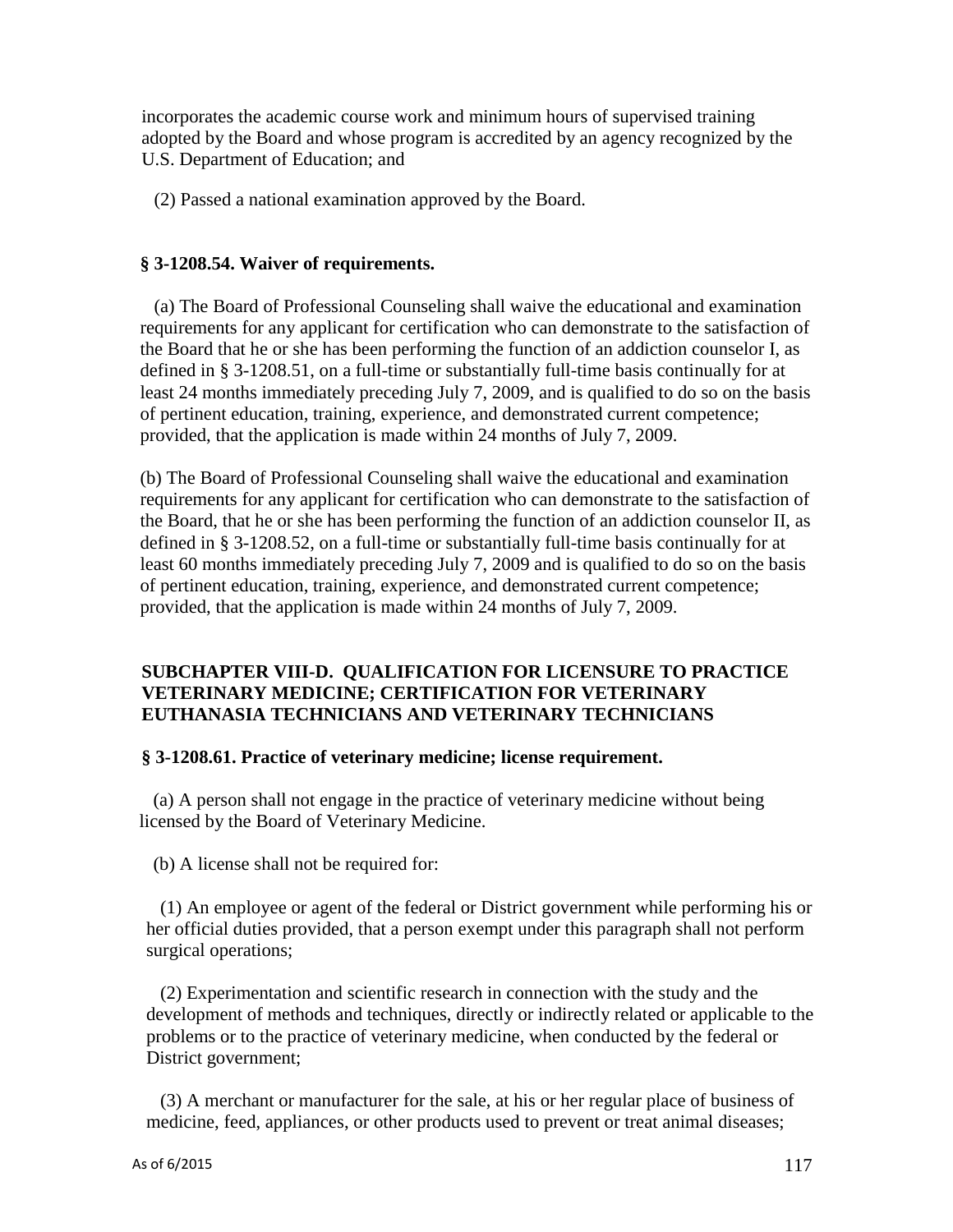(4) A person engaging in scientific research that reasonably requires experimentation with animals as permitted under federal law;

(5) A licensed wildlife rehabilitator licensed in any state or the District to provide wildlife rehabilitation provided, that a rehabilitator shall not perform surgery, diagnose, or prescribe medication, and may only perform services on indigenous wild animals.

#### **§ 3-1208.62. Qualifications for license to practice veterinary medicine.**

(a) The Board of Veterinary Medicine shall issue a license to practice veterinary medicine to a person who, in addition to meeting the requirements of Title V :

(1) Is a graduate of a school of veterinary medicine approved by the Board;

(2) Has passed an examination as prescribed by the Board to determine the person's competence to engage in the practice of veterinary medicine; and

(3) Has not been convicted of a crime involving moral turpitude or animal cruelty.

(b) The Board may waive the examination requirements of this section upon the request of any applicant for licensure, when that applicant has:

(1) Submitted a properly completed application and paid the requisite application fees; and

(2) Demonstrated that he or she has passed an examination in a state or territory of the United States where the requirements for licensure are deemed by the Board to be substantially equivalent to those in the District; and

(3) Demonstrated that he or she has maintained a license in good standing and has practiced continuously in the jurisdiction for the 12 months preceding the date of application.

(c) The Board shall, upon receipt of a properly completed application, issue a license to engage in the practice of veterinary medicine in the District to a graduate of a foreign school of veterinary medicine who, in addition to meeting the requirements of Title V, has:

(1) Graduated from a school of veterinary medicine that is accredited by the jurisdiction in which it is located;

(2) Submitted proper credentials to the Board as may be determined in rules issued by the Mayor; and

(3) Passed a written examination as required by the Board to determine the person's competency to engage in the practice of veterinary medicine.

(d) Any person licensed to practice veterinary medicine pursuant to the Veterinary Practice Act of 1982, effective March 9, 1983 (D.C. Official Code § 3-501 *et seq*.), shall be considered to be licensed under this chapter.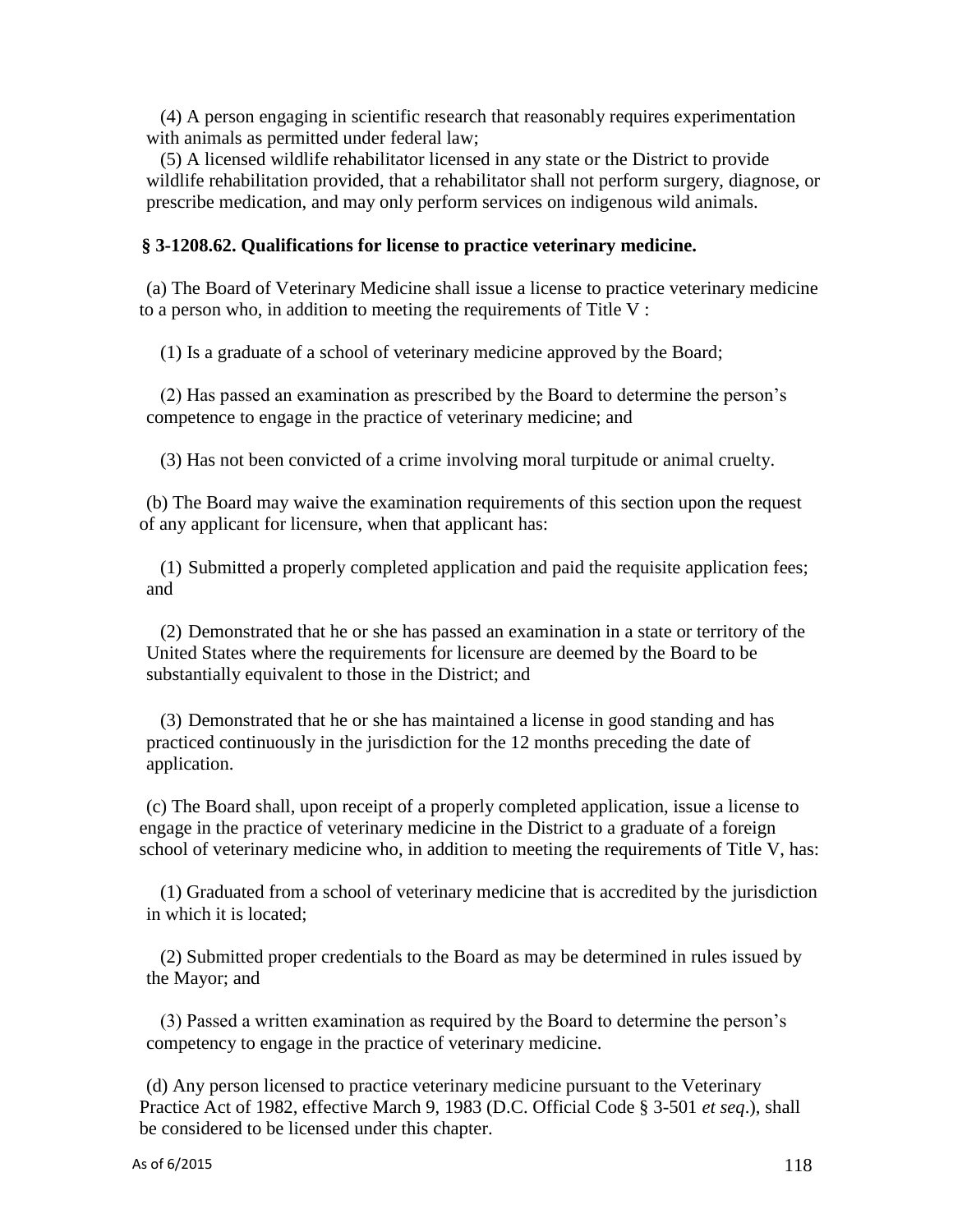### **§ 3-1208.63. Certification of veterinary technicians; restrictions.**

(a) A person shall not engage in activities related to maintaining the health or treatment of an animal unless certified by the Board of Veterinary Medicine as a veterinary technician.

(b) A person certified as a veterinary technician may provide only veterinary technician services, prescribed by the Mayor through rulemaking, and only under the general supervision of a veterinarian licensed in the District.

(c) A person certified as a veterinary technician shall not receive compensation for performing veterinary technician services, except that a certified veterinary technician may receive a salary or other compensation paid by an employing veterinarian, veterinary facility, shelter, humane society, animal control facility, or wildlife rehabilitation facility.

### **§ 3-1208.64. Certification of veterinary euthanasia technicians; restrictions.**

(a) No person may euthanize an animal without first obtaining certification by the Board of Veterinary Medicine as a veterinary euthanasia technician.

(b)A person certified as a veterinary euthanasia technician shall not provide veterinary euthanasia services except while under the general supervision of a veterinarian licensed in the District.

(c) A certified veterinary euthanasia technician shall only provide services related to the humane euthanasia of an animal as prescribed by the Mayor through rulemaking.

(d) A person certified as a veterinary euthanasia technician shall not receive compensation for performing veterinary euthanasia technician services, except that a certified veterinary euthanasia technician may receive a salary or other compensation paid by an employing veterinarian, veterinary facility, humane society, animal shelter, animal control facility, or wildlife rehabilitation facility.

#### **§ 3-1208.65. Definitions.**

For the purposes of this title, the term "general supervision" means that the services of the technician are provided under the direction of a licensed veterinarian, and the veterinarian is accessible and available to the technician via a telephone communication device or on the premises.

### **SUBCHAPTER IX. RELATED OCCUPATIONS; REGISTRATION REQUIREMENTS; PROHIBITED ACTIONS**

#### **§ 3-1209.01. Naturopathy.**

Repealed.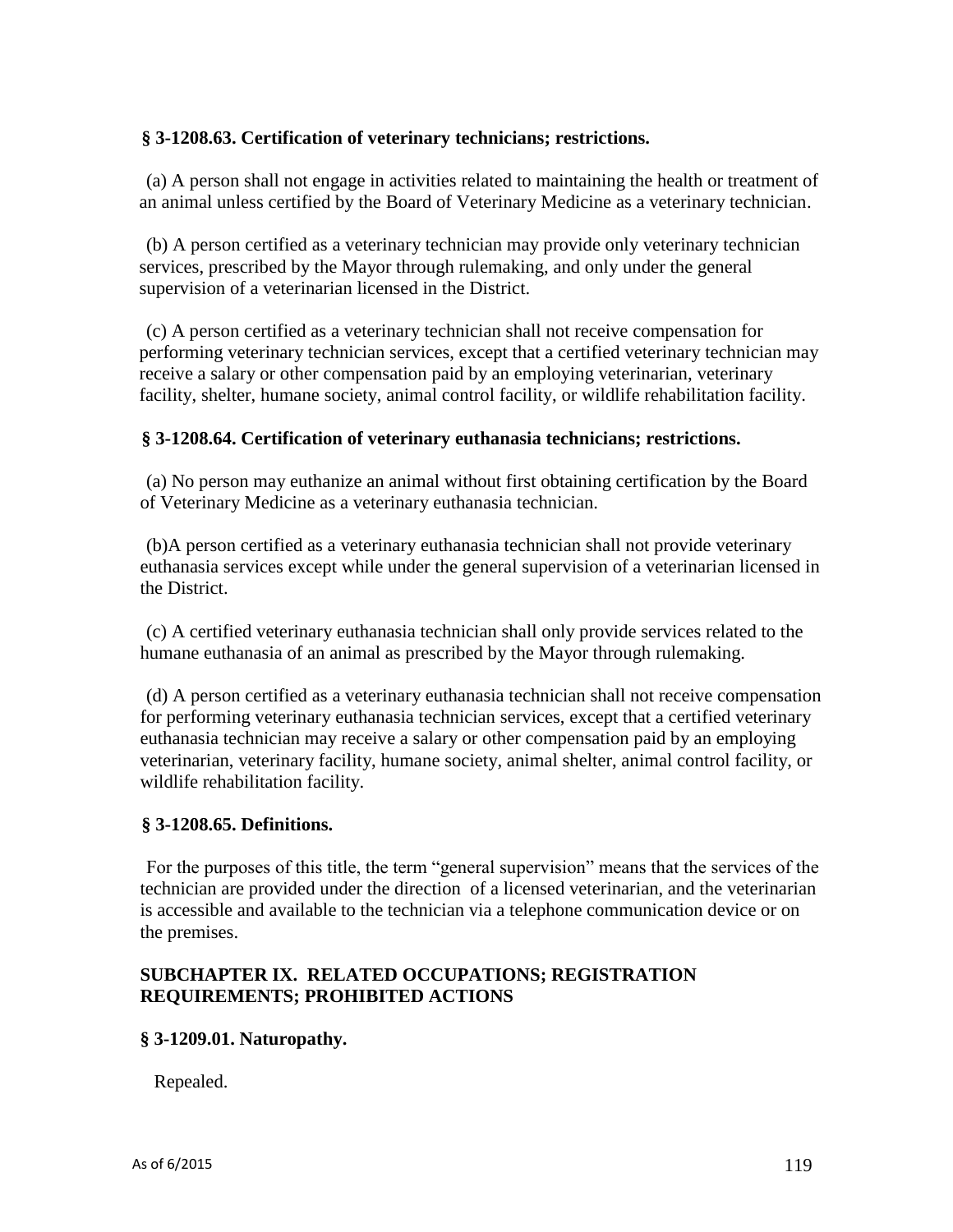#### **§ 3-1209.02. Dance and recreation therapy.**

(a) Any person who practices or offers to practice dance therapy or recreation therapy in the District shall register with the Mayor on forms prescribed by the Mayor, reregister at intervals the Mayor may require by rule, and pay the registration fee established by the Mayor.

(b) A person registered to practice dance therapy or recreation therapy may employ the theories and techniques of the profession, in accordance with appropriate ethical requirements, to aid in the restoration and rehabilitation of mental and physical functions.

(c) The Mayor shall, by rule, set forth standards of education and experience required to qualify for registration as a dance therapist or recreation therapist and, in doing so, may adopt the standards of the recognized national professional associations of dance therapists or recreation therapists.

### **§ 3-1209.03. Registered acupuncture therapist.**

(a) For the purposes of this section, "registered acupuncture therapist" means a person who has successfully completed a program in acupuncture therapy approved by the Advisory Committee on Acupuncture and the Board of Medicine for the specific purpose of treating drug and alcohol abuse in a clinical setting and who does not otherwise possess the credentials or qualifications for the practice of acupuncture as required by § 3-1205.04.

(b) A person who is engaged as an acupuncture therapist in the District shall register with the Mayor, renew the registration as required by rule, and pay the required registration fee established by the Mayor.

(c) Any person registered to practice as an acupuncture therapist shall practice under the direct collaboration of a person licensed to practice acupuncture or a physician licensed to practice acupuncture.

(d) The Mayor, in accordance with the provisions of subchapter I of Chapter 5 of Title 2, shall issue rules setting forth the standards of education and experience required to qualify for registration as an acupuncture therapist.

#### **§ 3-1209.04. Addiction counselor.**

Repealed.

#### **§ 3-1209.05. Dental assistant.**

(a) For the purposes of this section, the term: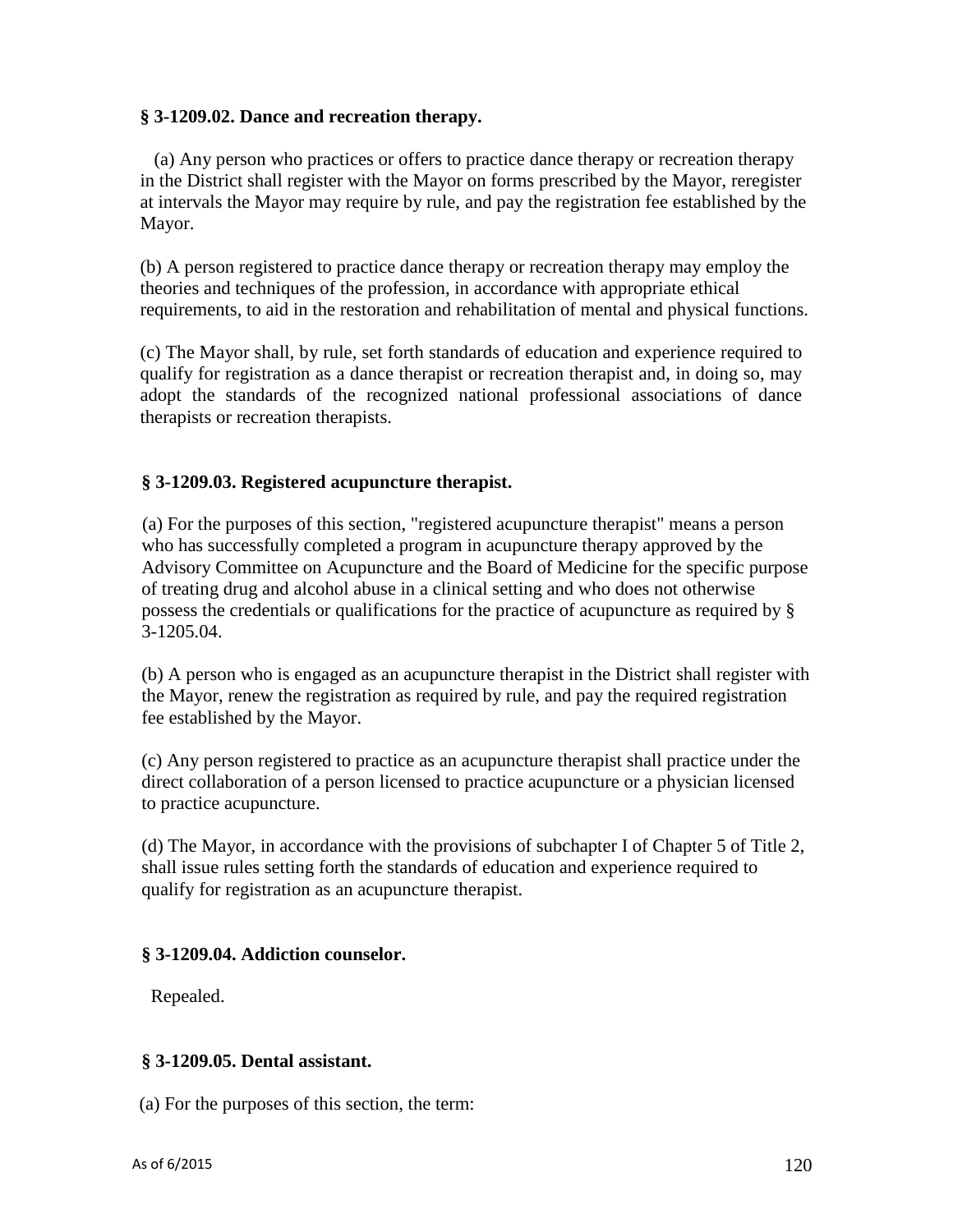(1) "Dental assistant" means a person who is registered by the Board of Dentistry and is authorized to assist a licensed dentist in the performance of duties related to oral care under the direct supervision of a dentist.

(2) "Direct supervision" means the dentist is in the dental office or treatment facility, personally diagnoses the condition to be treated, personally authorizes the procedures, remains in the dental office or treatment facility while the procedures are being performed by the dental assistant, and personally evaluates the performance of the dental assistant before dismissal of the patient.

(b) A person who is engaged as a dental assistant in the District of Columbia shall be registered with the Board, renew the registration as required by rule, and pay the required registration fee established by the Board.

(c) A dental assistant shall wear a name tag bearing the title "dental assistant" while acting in a professional capacity and display his or her current registration in a conspicuous place in the dental office in which he or she is employed.

(d) A person shall not engage in the practice, or use the title, of dental assistant unless he or she is registered to practice as a dental assistant under this chapter and practices under the direct supervision of a dentist licensed under this chapter. Unless authorized by the Board to perform duties related to oral care in the District, an individual shall not be permitted to perform any clinical duties or engage in any physical patient contact.

(e) For a period of one year following July 7, 2009, unless further time is granted by the Board through rulemaking, persons who have received appropriate training for the tasks assigned may practice as a dental assistant.

(f) A dentist may delegate duties to a dental assistant that are appropriate to the training and experience of the dental assistant and within the scope of practice of the supervising dentist; provided, that the dentist shall not delegate to a dental assistant any task or function identified, through rulemaking, as a task or function that shall not be delegated.

(g) The Mayor shall issue rules necessary to implement the provisions of this section, including the standards of education and experience required to qualify as a registered dental assistant and the duties that may be performed by a dental assistant.

## **§ 3-1209.06. Psychology associate.**

(a) A person who is engaged as a psychology associate in the District shall register with the Mayor, renew the registration as required by rule, and pay the required registration fee established by the Mayor.

(b) A person registered to practice as a psychology associate may provide psychological services and activities while under the direct supervision of a psychiatrist, or a licensed psychologist with a doctoral degree in psychology.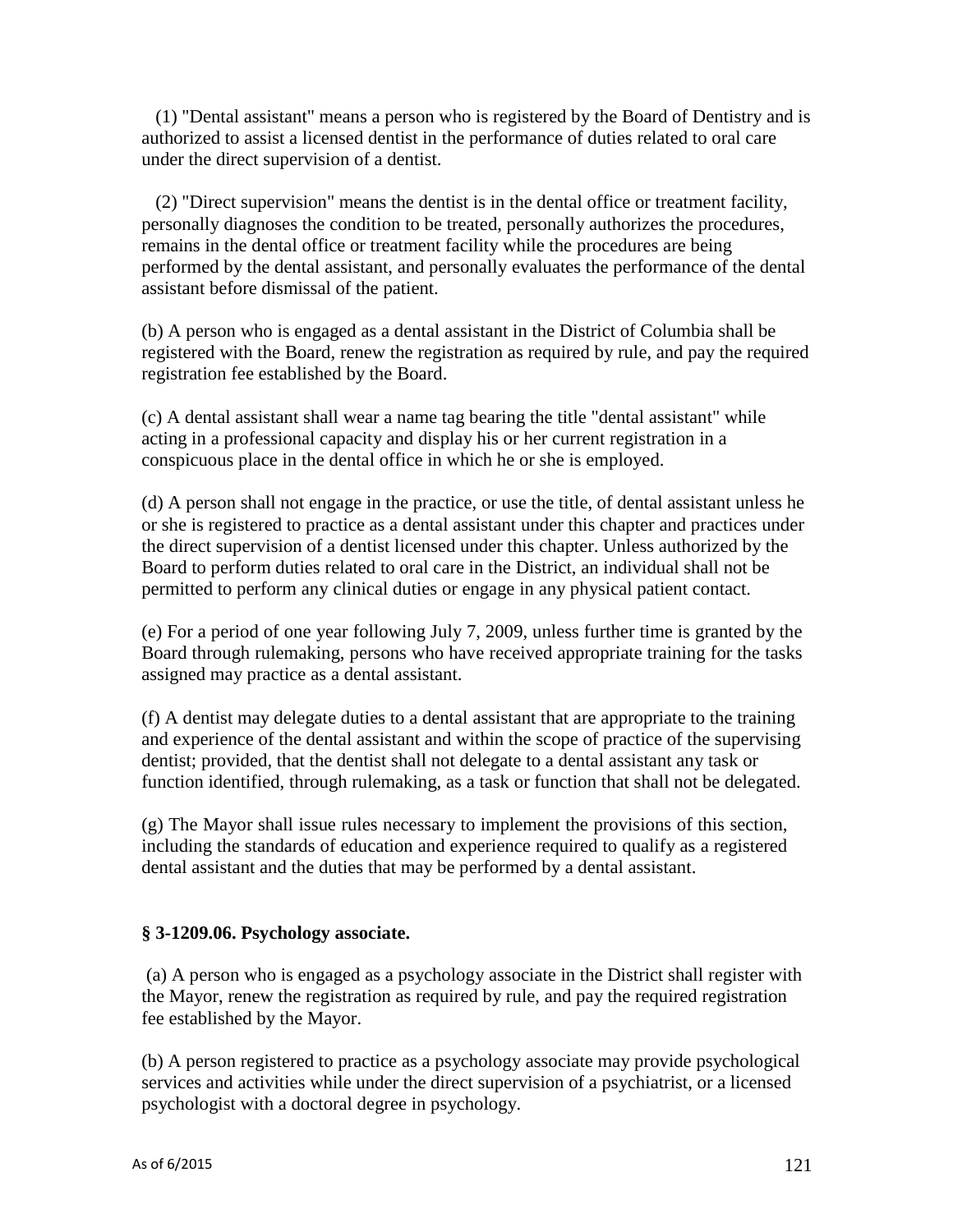(c) A psychology associate shall have graduated from an accredited college or university with at least a Master's degree based on a program of studies primarily focusing on psychology, or a program judged by the Board to be substantially equivalent in subject matter and extent of training to a master's or doctoral degree in psychology.

(d) The Mayor, pursuant to  $\S 2-501$  et seq., shall issue rules further setting forth the education and experience needed to qualify as a psychology associate.

## **§ 3-1209.07. Nursing assistive personnel.**

(a) Persons who are engaged as nursing assistive personnel in the District shall register with the Mayor, renew the registration as required by rule, and pay the required registration fee established by the Mayor.

(b) The Mayor, pursuant to § 2-501 et seq., shall issue rules setting forth the standards of education and experience required to qualify as nursing assistive personnel.

## **§ 3-1209.08. Personal Fitness Trainer.**

(a) For the purposes of this section, the term "personal fitness trainer" means a person who develops and implements an individualized approach to exercise, including personal training and instruction in physical fitness and conditioning for an individual and a person who performs similar physical fitness training regardless of the designation used.

(b) A person who practices or offers to practice as a personal fitness trainer in the District shall register with the Mayor on forms prescribed by the Mayor, renew the registration at intervals the Mayor may require by rule, and pay the registration fee established by the Mayor.

(c) Nothing in subsection (a) of this section shall be construed as preventing or restricting:

(1) The lawful practice of a licensed health care professional under the scope of his or her license;

(2) Self-training by an individual or the gratuitous personal fitness training services provided by a friend or family member who does not represent himself or herself as a personal fitness trainer;

(3) The lawful practice of an athletic trainer licensed by the Mayor provided, that the person does not represent himself or herself as a personal fitness trainer or provide personal fitness training services; or

(4) Coaches and physical education instructors, health or recreation directors, health club or spa instructors, and water safety instructors who are supervising athletic activities, exercise, aerobics, weightlifting, water safety and other recreational physical activities; provided, that the person does not represent himself or herself as an athletic trainer or provide fitness trainer services;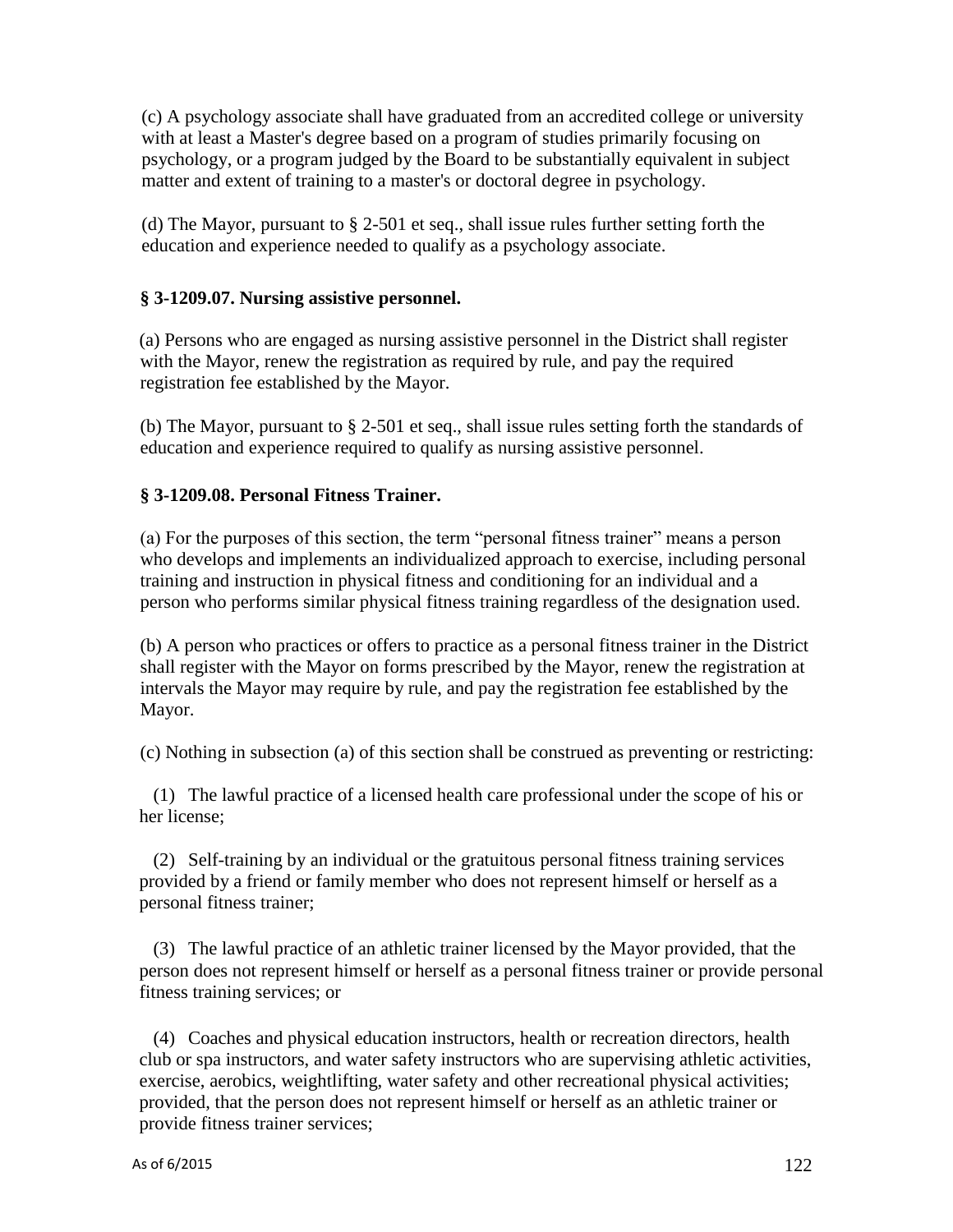(5) The activities of a personal fitness training student acting under the direction of a personal fitness trainer registered with the Mayor provided, that the student is designated by a title that clearly indicated his or her affiliation and status as a personal fitness training student.

(d) A person registered with the Mayor pursuant to this chapter as a personal fitness trainer may use the letters "PFT" or "RPFT" in connection with his or her name to denote registration under this chapter, and an unregistered person is prohibiting such letters in connection with his or her name and business activity, or the words "personal trainer," "trainer," "registered personal trainer," and "certified personal trainer," or "licensed personal trainer."

(e) A registered personal trainer may not use the letters "RPT," or "PT" in connection with his or her name to denote registration under this chapter.

(f) A person holding a valid physical therapy license under this chapter is exempt from the provisions of this section.

## **§ 3-1209.09. Audiology assistants.**

(a) For the purposes of this section, the term:

(1) "Audiology assistant" means an individual who is registered with the Board of Audiology and Speech-Language Pathology to engage in the practice as an audiology assistant.

(2) "Direct supervision" means on-site and personal oversight by a licensed audiologist who:

(A) Assumes responsibility for an audiology assistant's conduct in the audiology office or treatment facility;

(B) Personally diagnoses the condition to be treated;

(C) Personally authorizes procedures;

(D) Remains in the audiology office or treatment facility while the procedures are being performed by the audiology assistant; and

(E) Personally evaluates the performance of the audiology assistant before dismissal of the patient.

(b) A person who practices as an audiology assistant shall be registered with the Board according to rules adopted by the Mayor, renew the registration as required by rule, and pay the required registration fee established by the Board.

(c) To be eligible for registration as an audiology assistant, a personal shall provide proof acceptable to the Board that he or she: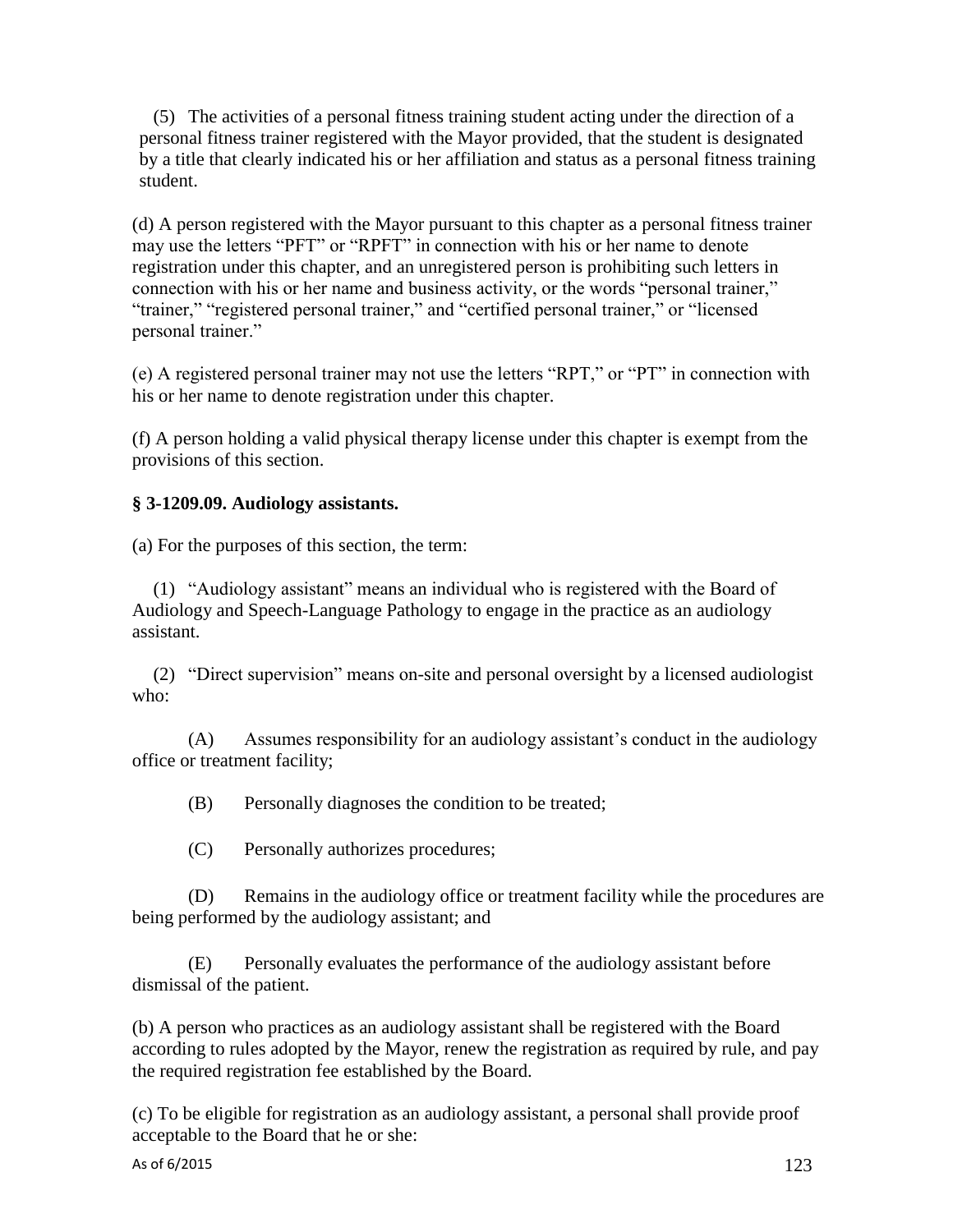(1) Meets the minimum qualifications established by the Mayor through rulemaking;

(2) Has graduated from an accredited college or university with at least an associate's degree based on a program of studies primarily focusing on audiology or hearing sciences and disorders, or a program determined by the Board to be substantially equivalent in subject matter and extent of training to an associate's degree in audiology;

(3) Has successfully completed the clinical observation hours and supervised clinical assisting experience hours required by regulations adopted by the Mayor; and

(4) Has paid the required registration fee.

(d) A person shall not practice as an audiology assistant or use the title of audiology assistant unless he or she:

(1) Is registered with the Board to practice as an audiology assistant;

(2) Practices under the direct supervision and direction of a licensed audiologist, except as provided for in subsection (e)(2) of this section; and

(3) Wears a name tag bearing the title "audiology assistant" while acting in a professional capacity and displays his or her current registration in a conspicuous place in the office where the audiology assistant is employed.

(e) A registered audiology assistant shall not:

(1) Work independently;

(2) Practice as an audiology assistant, unless doing so while under the direct supervision of a licensed audiologist or an audiologist employed by any agency of the federal government performing the duties of that agency; or

(3) Provide any services for which the audiology assistant has not received training to enable the audiology assistant to competently and safely perform the assigned tasks and job duties, or that cannot be delegated by an audiologist as set forth in rulemaking by the Board.

(f) A licensed audiologist may delegate duties to an audiology assistant that are appropriate to the training and expertise of the audiology assistant and within the scope of practice of the supervising audiologist; provided, that the audiologist shall not delegate to an audiology assistant any task or function identified through rulemaking as a task or function that shall not be delegated.

(g) For a period of one year following March 26, 2014, unless further time is granted by the Mayor through rulemaking, a person who has received appropriate training for the tasks assigned may practice as an audiology assistant regardless of registration with the Board, only while under the supervision of a licensed audiologist, except as provided for in subsection (e)(2) of this section.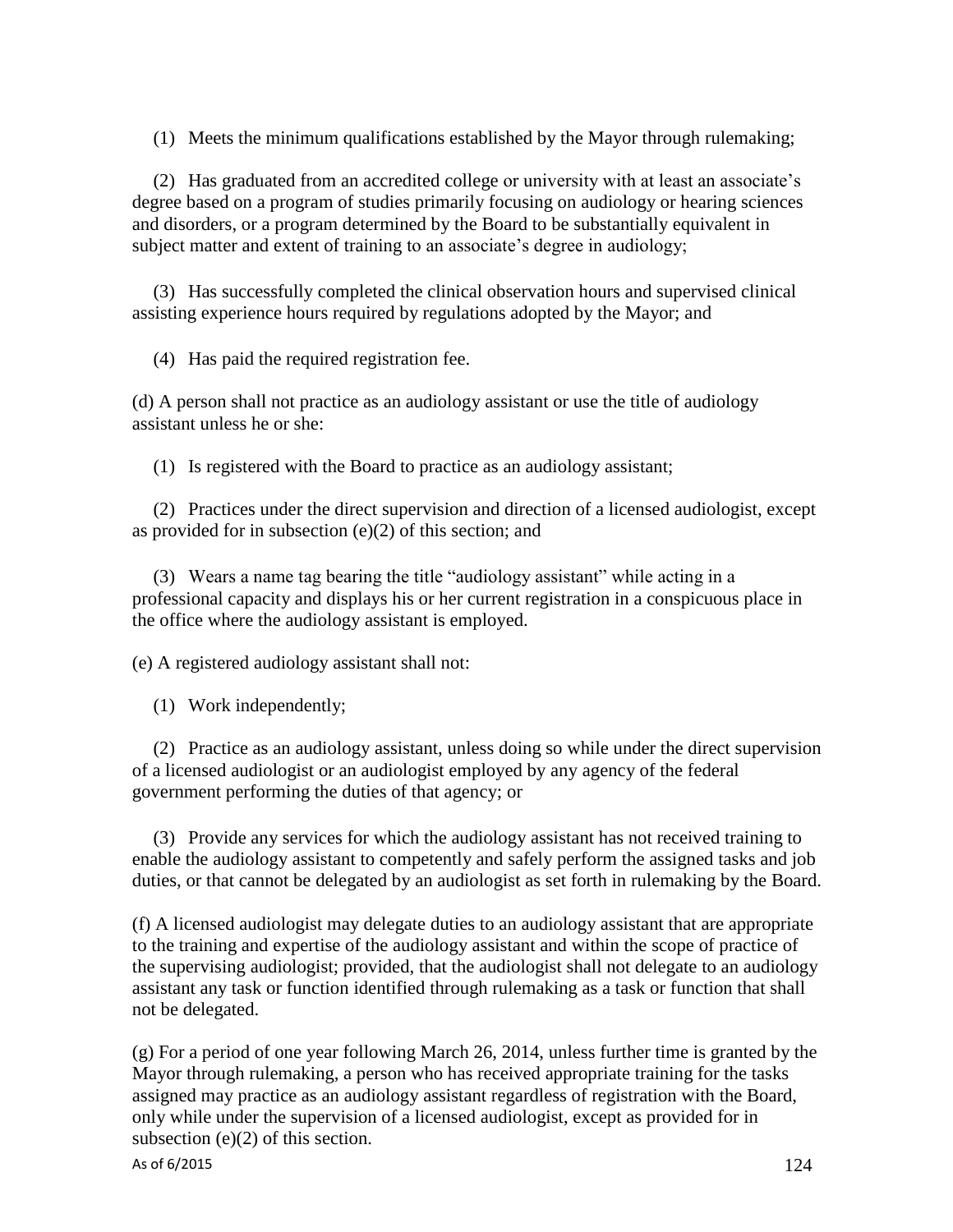(h) For a period of one year following March 26, 2014, a person practicing as an audiology assistant may register as an audiology assistant notwithstanding the educational requirements of subsection  $(c)(2)$  of this section; provided that the person has been employed under the direct supervision of an audiologist for a minimum of 15 hours per week during at least 3 of the 5 years preceding March 26, 2014.

### **§ 3-1209.10. Speech-language pathology assistants.**

(a) For the purposes of this section, the term:

(1) "Direct supervision" means on-site and personal oversight by a licensed speechlanguage pathologist who:

(A) Assumes responsibility for a speech-language pathology assistant's conduct in the speech-language pathology office or treatment facility;

(B) Personally diagnoses the condition to be treated;

(C) Personally authorizes procedures;

(D) Remains in the speech-language pathology office or treatment facility while the procedures are being performed by the speech-language pathology assistant; and

(E) Personally evaluates the performance of the speech-language pathology assistant before dismissal of the patient.

(2) "Speech-language pathology assistant" shall mean an individual who is registered with the Board of Audiology and Speech-Language Pathology to engage in practice as a speech-language pathology assistant.

(b) A person who practices as a speech-language pathology assistant shall:

(1) Be registered with the Board according to rules adopted by the Mayor;

(2) Renew the registration as required by rule; and

(3) Pay the required registration fee established by the Board.

(c) To be eligible for the registration as a speech-language pathology assistant, a person shall provide proof acceptable to the Board that he or she:

(1) Meets the minimum qualifications established by the Mayor through rulemaking;

(2) Has graduated from an accredited college or university with at least an associate's degree based on a program of studies primarily focusing on speech-language pathology or communicative sciences and disorders, or a program determined by the Board to be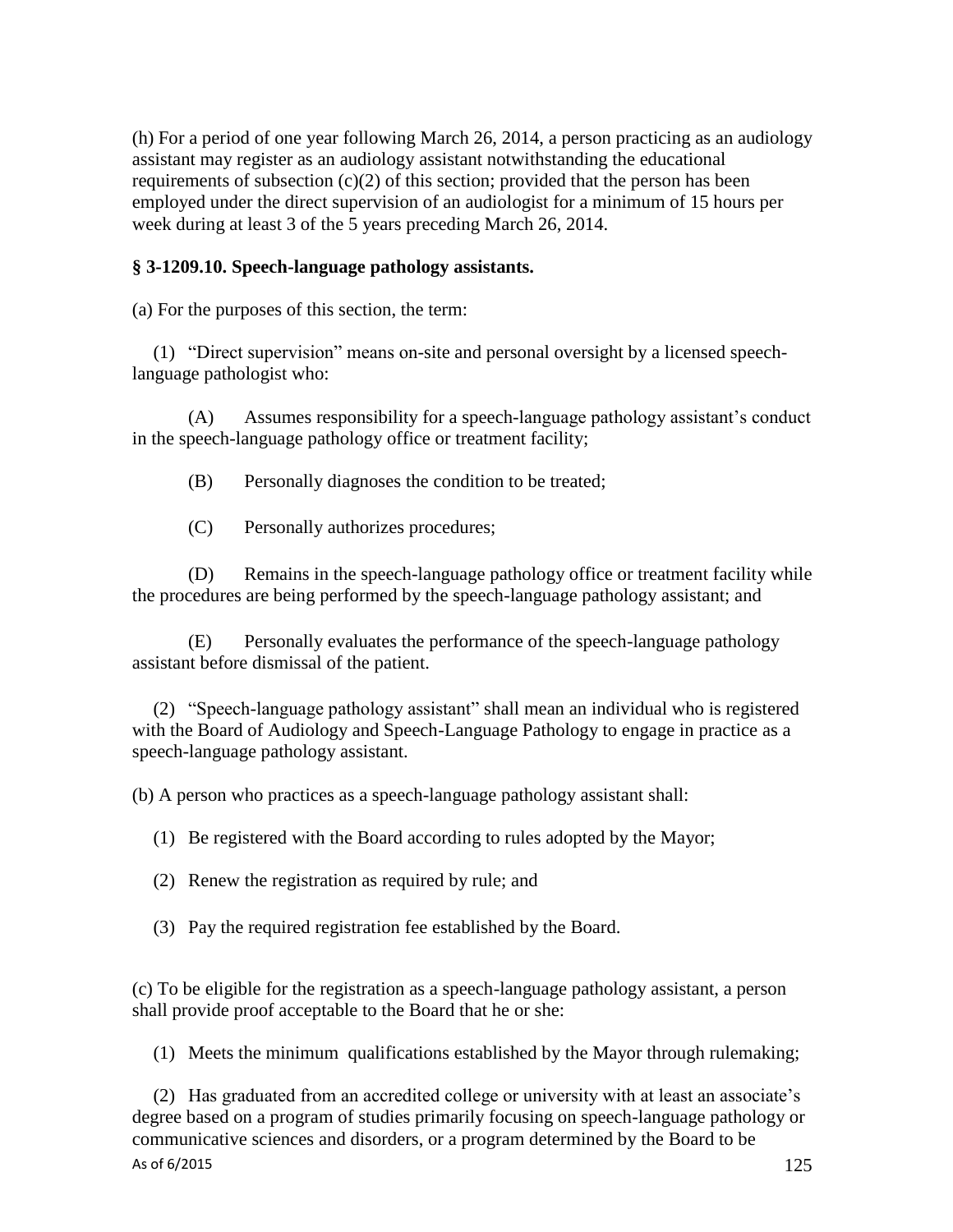substantially equivalent in subject matter and extent of training to an associate's degree in speech-language pathology;

(3) Has successfully completed the clinical observation hours and supervised clinical assisting experience hours required by regulations adopted by the Mayor; and

(4) Has paid the required registration fee.

(d) A person shall not practice as a speech-language pathology assistant or use the title of speech-language pathology assistant unless he or she:

(1) Is registered with the Board to practice as a speech-language pathology assistant;

(2) Practices under the direct supervision and direction of a licensed speech-language pathologist, except as provided for in subsection (e)(2) of this section; and

(3) Wears a name tag bearing the title "speech-language pathology assistant" while acting in a professional capacity and displays his or her current registration in a conspicuous place in the office where the speech-language pathology assistant is employed.

(e) A registered speech-language pathology assistant shall not:

(1) Work independently;

(2) Practice speech-language pathology assistance unless under the direct supervision of a licensed speech-language pathologist, or a speech-language pathologist employed by any agency of the federal government performing the duties of that agency; or

(3) Provide any services for which he or she has not received training to enable him or her to competently and safely perform the assigned tasks and job duties, or that cannot be delegated by a speech-language pathologist as set forth in rulemaking by the Mayor.

(f) A licensed speech-language pathologist may delegate duties to a speech-language pathology assistant that are appropriate to the training and expertise of the speech-language pathology assistant and within the scope of practice of the supervising speech-language pathologist; provided, that the speech-language pathologist shall not delegate to a speechlanguage pathology assistant any task or function identified, through rulemaking, as a task or function that shall not be delegated.

(g) For a period of one year following March 26, 2014, unless further time is granted by the Mayor through rulemaking, a person who has received appropriate training for the tasks assigned may practice as a speech-language pathology assistant regardless of registration with the Board, only while under the supervision of a licensed speech-language pathologist, except as provided for in subsection (e)(2) of this section.

(h) For a period of one year following March 26, 2014, a person practicing as a speechlanguage pathology assistant may register as a speech-language pathology assistant notwithstanding the educational requirements of subsection (c)(2) of this section provided,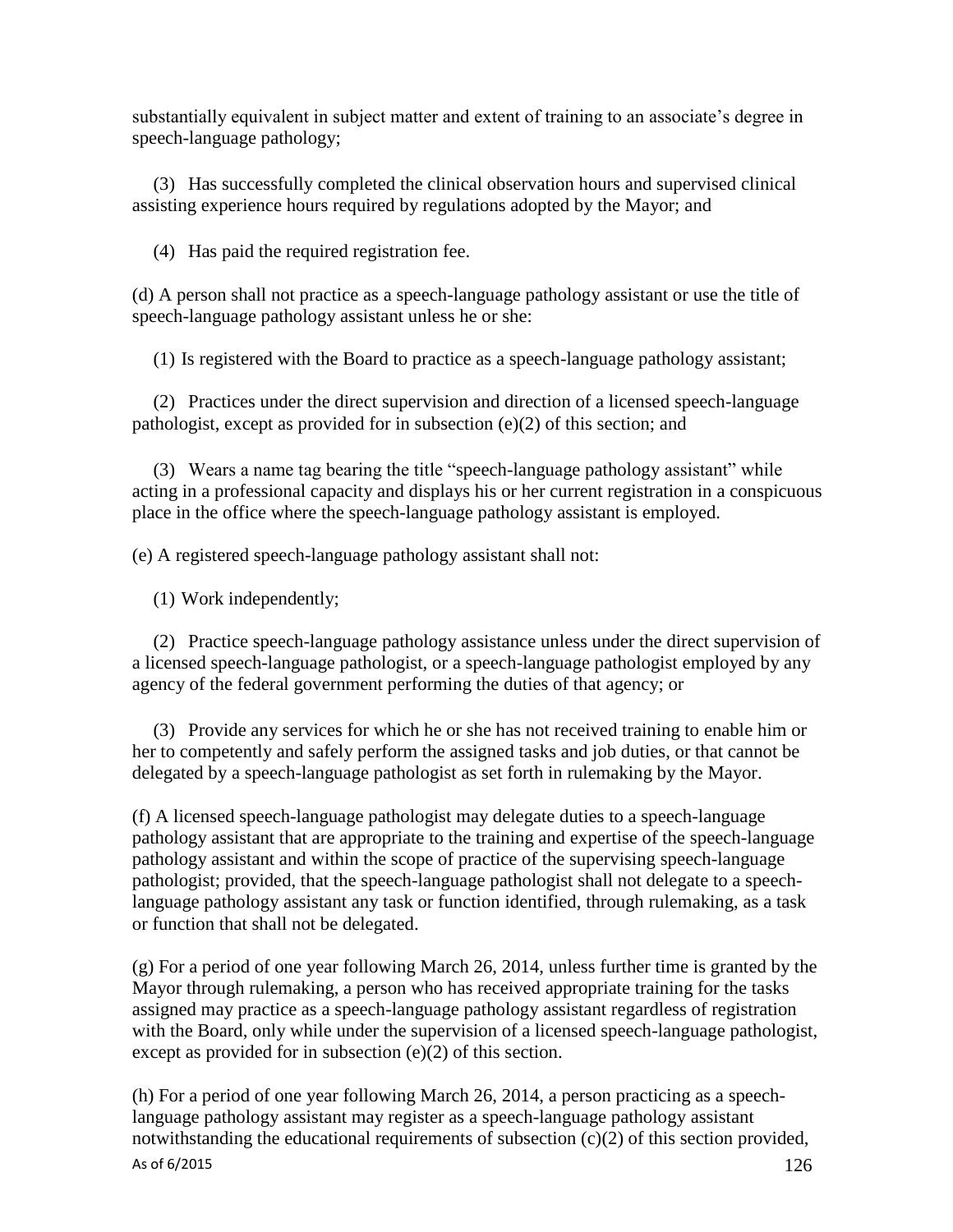that the person has been employed under the direct supervision of a speech-language pathologist for a minimum of 15 hours per week during at least 3 of the 5 years preceding March 26, 2014.

### **§ 3-1209.11. Speech-language pathology clinical fellows.**

(a) For the purposes of this section, the term:

- (1) "Speech-language pathology clinical fellow" means an individual who is registered with the Board of Audiology and Speech-Language Pathology to engage in the practice as a speech-language pathology clinical fellow.
- (2) "Supervision" means the on-site or other personal and direct oversight and involvement of a supervising speech-language pathologist in any and all ways that will permit the supervising speech-language pathologist to monitor, improve, and evaluate the clinical fellow's performance in professional employment according to the degree of oversight and involvement necessary to support the particular clinical fellow's development in self-recognition of clinical and professional strengths and areas requiring additional development of skill.

(b) A person who practices as a speech-language pathology clinical fellow shall be registered with the Board according to rules adopted by the Mayor, renew the registration as required by rule, and pay the required registration fee established by the Board.

(c) To be eligible for registration as a speech-language pathology clinical fellow, a person shall provide proof acceptable to the Board that he or she:

(1) Meets the minimum qualifications established by the Mayor through rulemaking;

(2) Has graduated from an accredited college or university with at least a Master's degree based on a program of studies primarily focusing on speech-language pathology or communicative sciences and disorders, or a program determined by the Board to be substantially equivalent in subject matter and extent of training to a Master's or doctoral degree in speech-language pathology.

(3) Is enrolled in a clinical fellowship that meets the following criteria:

(A) The clinical fellowship was completed under the supervision of a licensed speech-language pathologist, except as provided for by subsection (e)(1) of this section;

(B) The clinical fellowship consists of direct clinical work with patients, consultations, record keeping, and other duties relevant to a program of clinical work, including clinical experience with persons who have communication disorders. The professional experience shall pertain directly to the evaluation, treatment, and case management of specific patients or clients; and

(C) The supervising speech-language pathologist monitors and evaluates the clinical fellow's performance;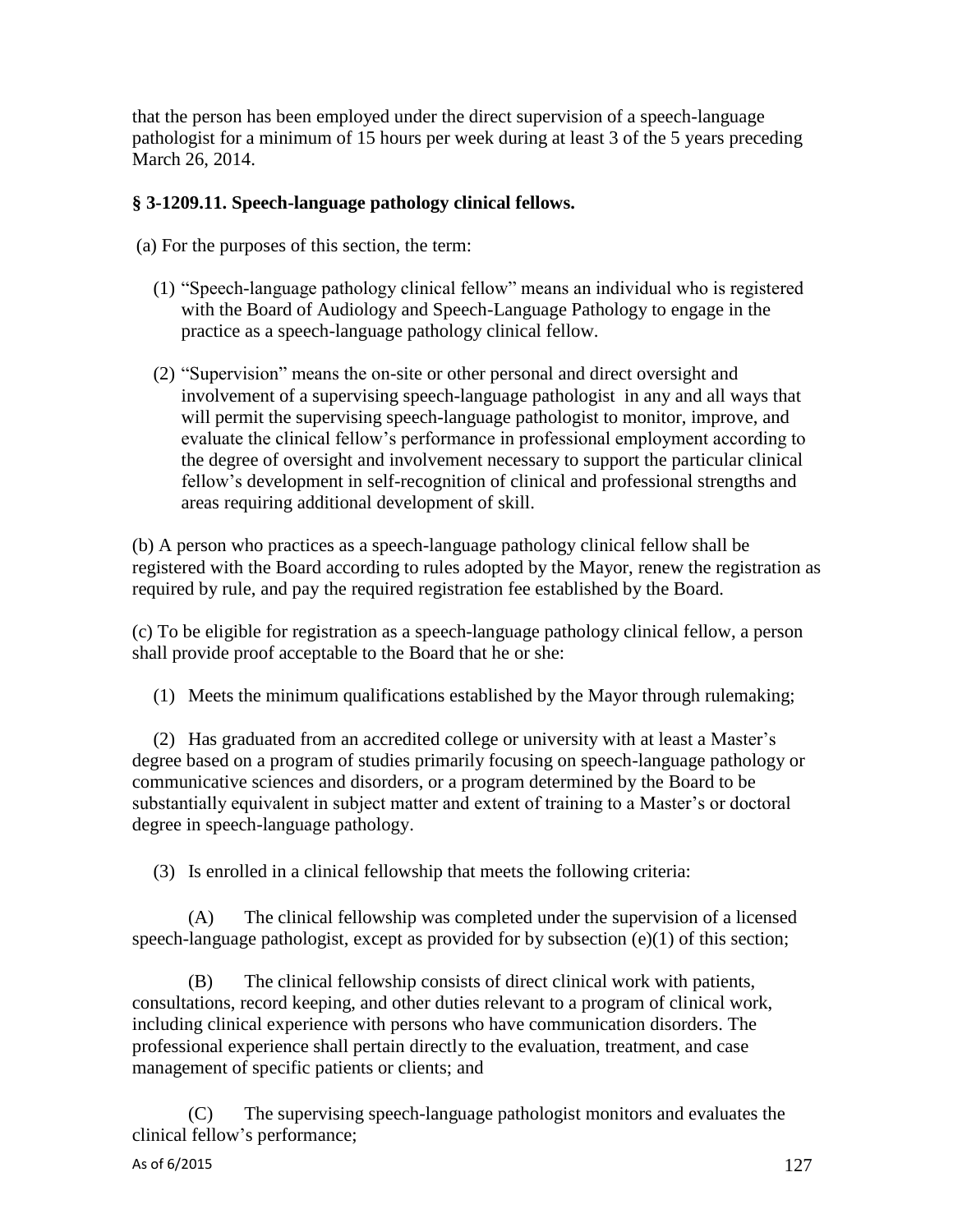(4) Unless an exception is approved by the Board, has begun the clinical fellowship within 2 years after the completion of the academic course work and clinical practicum requirements, and shall complete the clinical fellowship within 36 months;

(5) Will be employed under the supervision required by this section as a professional in the field of speech-language pathology, for a period of time set forth by the rules adopted by the Board; and

(6) Has paid the required registration fee.

(d) A person shall not practice as a speech-language pathology clinical fellow or use the title of speech-language pathology clinical fellow unless he or she:

(1) Is registered with the Board to practice as a speech-language pathology clinical fellow under this chapter;

(2) Practices under the supervision of a licensed speech-language pathologist, except as provided for in subsection (e)(1) of this section; and

(3) Wears a name tag bearing the title "speech-language pathology clinical fellow" while acting in a professional capacity and displays his or her current registration in a conspicuous place in the office where the speech-language pathology clinical fellow is employed.

(e) A registered speech-language pathology clinical fellow shall not:

(1) Practice as a speech-language pathology clinical fellow unless practicing while under the supervision of a licensed speech-language pathologist, or, if the supervising individual is employed by any agency of the federal government, while performing the duties of that agency; or

(2) Provide any services for which he or she has not received training to enable him or her to competently and safely perform the assigned tasks and job duties.

(f) A licensed speech-language pathologist may delegate duties to a speech-language pathology clinical fellow that are appropriate to the training and experience of the speechlanguage pathology clinical fellow and within the scope of practice of the supervising speech- language pathologist; provided, that the speech-language pathologist shall not delegate to a speech-language pathology clinical fellow any task or function identified through rulemaking as a task or function that shall not be delegated.

(g) For a period of one year following March 26, 2014, unless further time is granted by the Mayor through rulemaking, a person who has received appropriate training for the tasks assigned may practice as a speech-language pathology clinical fellow, regardless of registration with the Board, while under the supervision of a licensed speech-language pathologist, except as provided for in subsection (e)(1) of this section.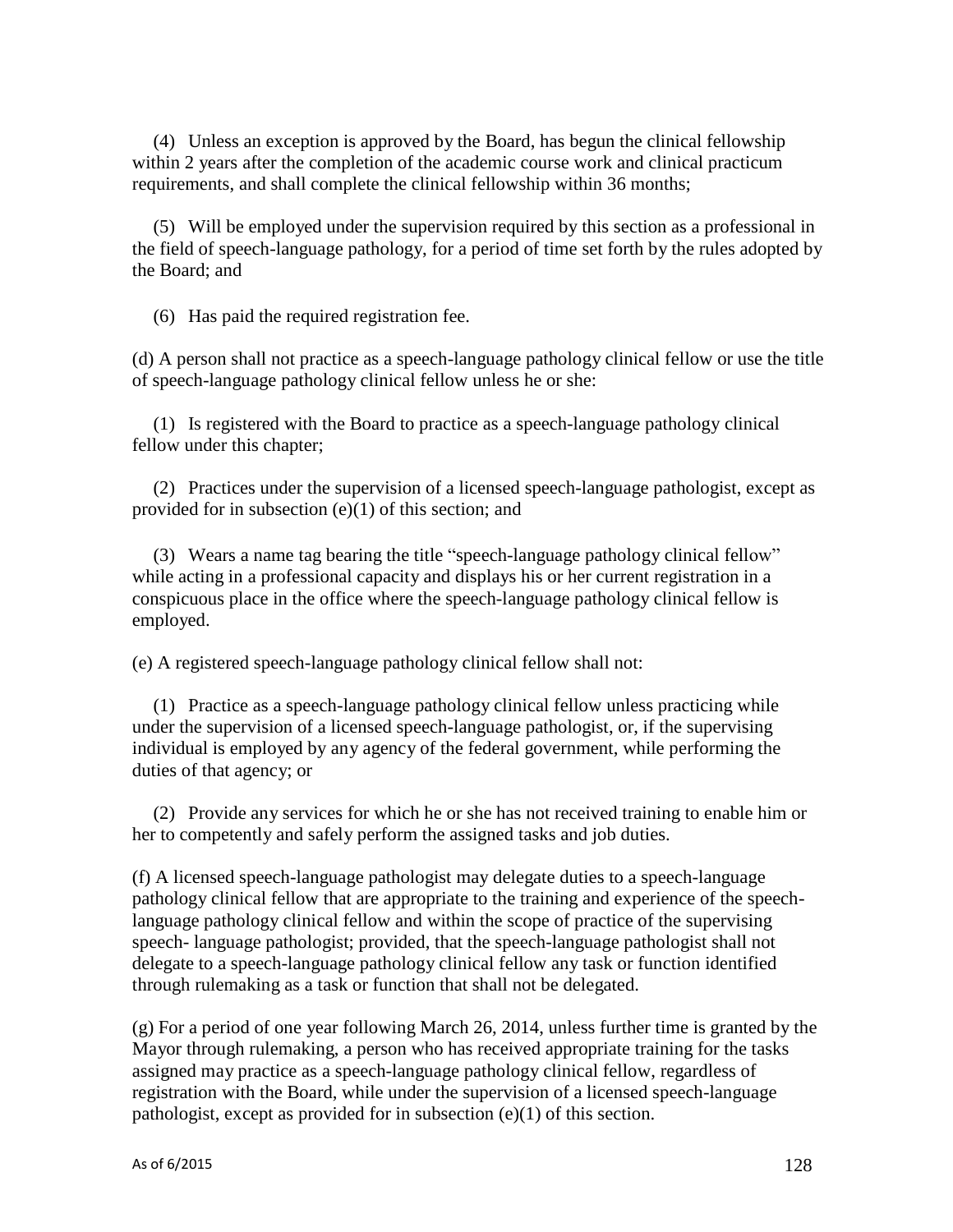### **§ 3-1209.12. Phlebotomist.**

(a) For the purposes of this section, the term "phlebotomist" means an unlicensed person trained in the proper procedure for withdrawing blood by venipuncture or skin puncture for clinical laboratory test purposes.

(b) A person who is engaged as a phlebotomist in the District of Columbia shall register with the Mayor, renew the registration as required by rule, and pay the required registration fee established by the Mayor.

(c) Any person registered to practice as a phlebotomist shall work under the general supervision of a licensed physician, advanced practice nurse, or other licensed health professional as the Mayor determines by rule.

# **SUBCHAPTER X. PROHIBITED ACTS; PENALTIES; INJUNCTIONS**

## **§ 3-1210.01. Practicing without license, registration, or certification.**

No person shall practice, attempt to practice, or offer to practice a health occupation licensed, registered, certified, or regulated under this chapter in the District unless currently licensed, registered, or certified, or exempted from licensure, registration, or certification, under this chapter.

## **§ 3-1210.02. Misrepresentation.**

Unless authorized to practice a health occupation under this chapter, a person shall not represent to the public by title, description of services, methods, or procedures, or otherwise that the person is authorized to practice the health occupation in the District.

## **§ 3-1210.03. Certain representations prohibited.**

(a) Unless authorized to practice acupuncture under this chapter, a person shall not use or imply the use of the words or terms "acupuncture," "acupuncturist," or any similar title or description of services with the intent to represent that the person practices acupuncture.

(b) Unless authorized to practice as an advanced practice registered nurse under this chapter, a person shall not use or imply the use of the words or terms "advanced practice registered nurse", "A.P.R.N.", "certified registered nurse anesthetist", "C.R.N.A.", "certified nurse midwife", "C.N.M.", "clinical nurse specialist", "C.N.S.", "nurse practitioner", "N.P.", or any similar title or description of services with the intent to represent that the person practices advanced registered nursing.

(c) Unless authorized to practice chiropractic under this chapter, a person shall not use or imply the use of the words or terms "chiropractic," "chiropractic physician," "chiropractic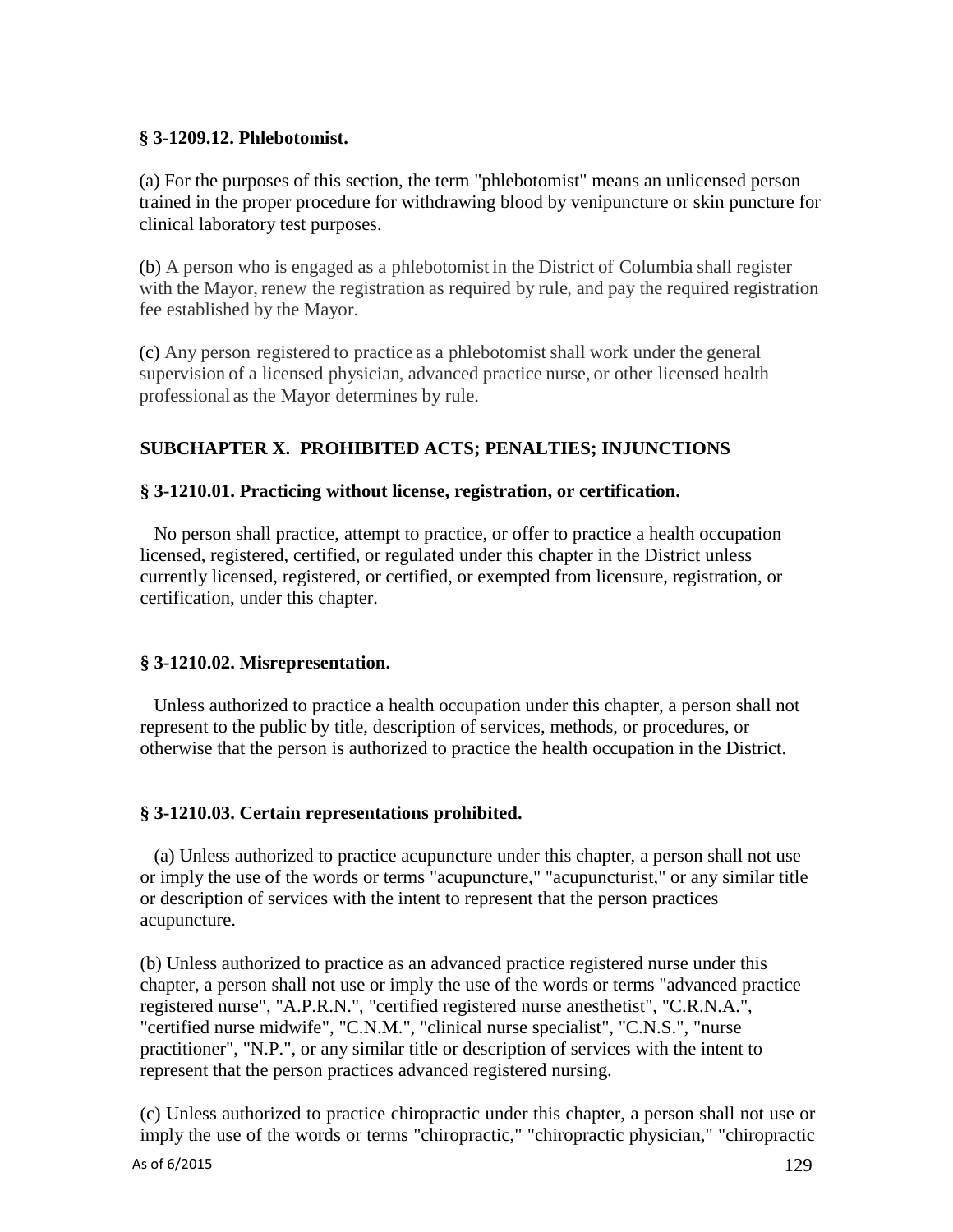orthopedist," "chiropractic neurologist," "chiropractic radiologist," "chiropractor," "Doctor of Chiropractic," "D.C.", or any similar title or description of services with the intent to represent that the person practices chiropractic.

(d) Unless authorized to practice dentistry under this chapter, a person shall not use or imply the use of the words or terms "dentistry," "dentist," "D.D.S.", "D.M.D.", "endodontist," "oral surgeon," "maxillofacial surgeon," "oral pathologist," "orthodontist," "pedodontist," "periodontist," "prosthodontist," "public health dentist," or any similar title or description of services with the intent to represent that the person practices dentistry.

(e) Unless authorized to practice dentistry or dental hygiene under this chapter, a person shall not use or imply the use of the words or terms "dental hygiene," "dental hygienist," or similar title or description of services with the intent to represent that the person practices dental hygiene.

(f) Unless authorized to practice dietetics or nutrition under this chapter, a person shall not use or imply the use of the words or terms "dietitian/nutritionist," "licensed dietitian," "licensed nutritionist," "dietitian," "nutritionist," "L.D.N.", "L.D.", "L.N.", or any similar title or description of services with the intent to represent that the person practices dietetics or nutrition.

(g) Unless authorized to practice medicine under this chapter, a person shall not use or imply the use of the words or terms "physician," "surgeon," "medical doctor," "doctor of osteopathy," "M.D.", "anesthesiologist," "cardiologist," "dermatologist," "endocrinologist," "gastroenterologist," "general practitioner," "gynecologist," "hematologist," "internist," "laryngologist," "nephrologist," "neurologist," "obstetrician," "oncologist," "ophthalmologist," "orthopedic surgeon," "orthopedist," "osteopath," "otologist," "otolaryngologist," "otorhinolaryngologist," "pathologist," "pediatrician," "primary care physician," "proctologist," "psychiatrist," "radiologist," "rheumatologist," "rhinologist," "urologist," or any similar title or description of services with the intent to represent that the person practices medicine.

(h) Unless authorized to practice nursing home administration under this chapter, a person shall not use the words or terms "nursing home administration," "nursing home administrator," "N.H.A.", or any similar title or description of services with the intent to represent that the person practices nursing home administration.

(i) Unless authorized to practice occupational therapy under this chapter, a person shall not use the words or terms "occupational therapy," "occupational therapist," "licensed occupational therapist," "O.T.", "O.T.R.", "L.O.T.", "O.T.R/L.", or any similar title or description of services with the intent to represent that the person practices occupational therapy.

(j) Unless authorized to practice as an occupational therapy assistant under this chapter, a person shall not use the words or terms "occupational therapy assistant," "licensed occupational therapy assistant," "certified occupational therapy assistant," "O.T.A.", "L.O.T.A.", "C.O.T.A.", "O.T.A.L.", or any similar title or description of services with the intent to represent that the person practices as an occupational assistant.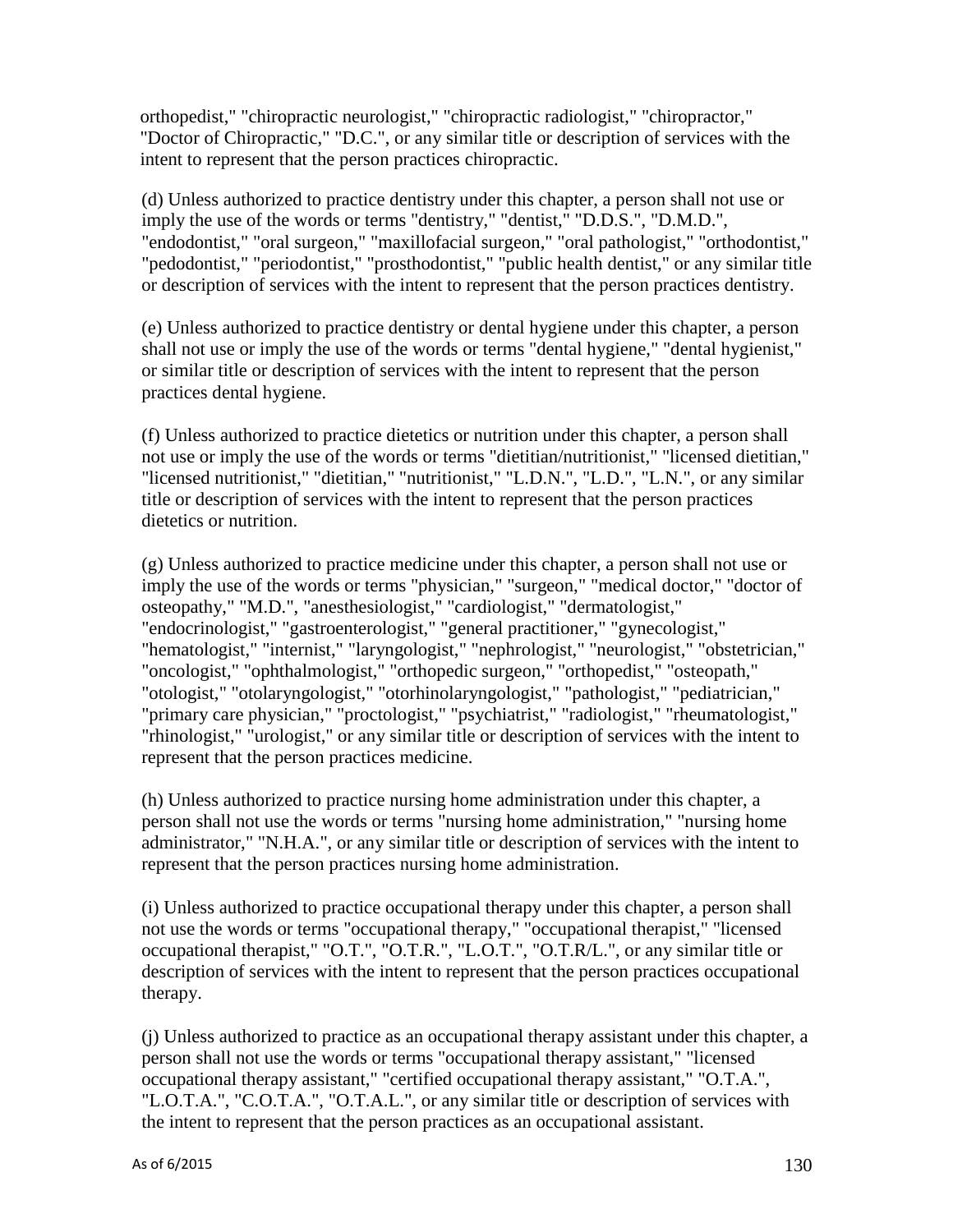(k) Unless authorized to practice optometry under this chapter, a person shall not use the words or terms "optometry," "optometrist," "Doctor of Optometry," "contactologist," "O.D.", or any similar title or description of services with the intent to represent that the person practices optometry.

(l) Unless authorized to practice pharmacy under this chapter, a person shall not use the words or terms "pharmacy," "pharmacist," "druggist," "registered pharmacist," "R.Ph.", "Ph.G.", or any similar title or description of services with the intent to represent that the person practices pharmacy.

(l-1) Unless authorized to practice as a registered pharmacy technician under this chapter, a person shall not use or imply the use of the words or terms "registered pharmacy technician", "certified pharmacy technician", "pharmacy technician", "R.Ph.T.", "C.Ph.T.", "Ph.T.", or any similar title or description of services with the intent to represent that the person practices as a registered pharmacy technician.

(m) Unless authorized to practice physical therapy under this chapter, a person shall not use the words or terms "physical therapy," "physical therapist," "physiotherapist," "physical therapy technician," "P.T.", "L.P.T.", "R.P.T.", "P.T.T.", or any similar title or description of services with the intent to represent that the person practices physical therapy.

(m-1) Unless authorized to practice as a physical therapy assistant under this chapter, a person shall not use or imply the use of the words or terms "physical therapy assistant", "licensed physical therapy assistant", "certified physical therapy assistant", "P.T.A.", "L.P.T.A.", "C.P.T.A.", or any similar title or description of services with the intent to represent that the person practices as a physical therapy assistant.

(n) Unless authorized to practice as a physician assistant under this chapter, a person shall not use or imply the use of the words or terms "physician assistant," "P.A.", "surgeon's assistant," or any similar title or description of services with the intent to represent that the person practices as a physician assistant.

(o) Unless authorized to practice podiatry under this chapter, a person shall not use the words or terms "podiatry," "podiatrist," "podiatric," "foot specialist," "foot correctionist," "foot expert," "practipedist," "podologist," "D.P.M.", or any similar title or description of services with the intent to represent that the person practices podiatry.

(p) Unless authorized to practice practical nursing under this chapter, a person shall not use the words or terms "practical nurse," "licensed practical nurse," "L.P.N.", or any similar title or description of services with the intent to represent that the person practices practical nursing.

(q) Unless authorized to practice psychology under this chapter, a person shall not use the words or terms "psychology," "psychologist", "psychology associate", or similar title or description of services with the intent to represent that the person practices psychology.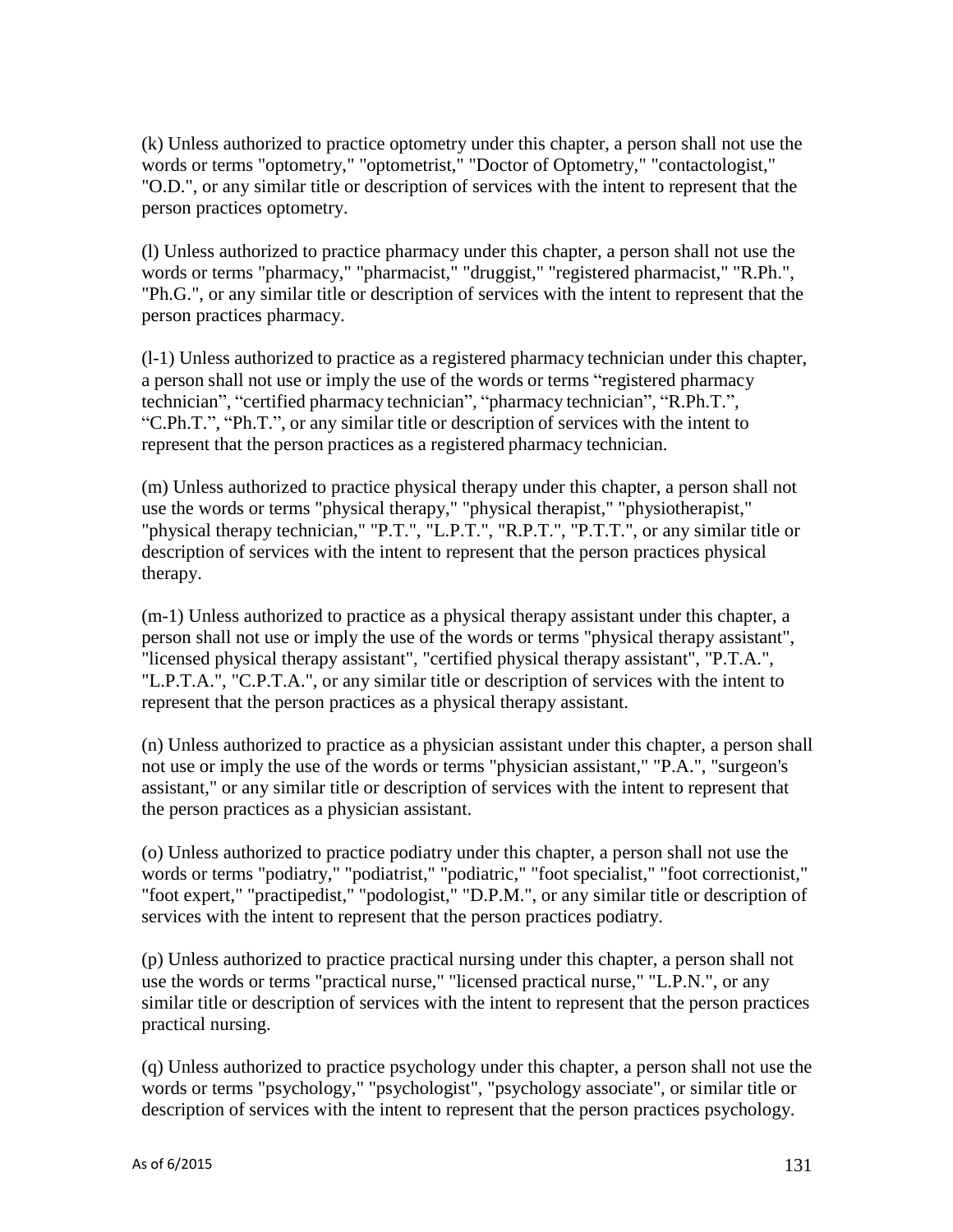(r) Unless authorized to practice registered nursing under this chapter, a person shall not use the words or terms "registered nurse," "certified nurse," "graduate nurse," "trained nurse," "R.N.", or any similar title or description of services with the intent to represent that the person practices registered nursing.

(s) Unless authorized to practice social work under this chapter, a person shall not use the words or terms "social worker," "clinical social worker," "graduate social worker," "independent social worker," "licensed independent social worker," "L.I.S.W.", "licensed independent clinical social worker," "L.I.C.S.W.", or any similar title or description of services with the intent to represent that the person practices social work.

(t) Unless authorized to practice professional counseling pursuant to this chapter, a person shall not use the phrase "licensed professional counselor" or "licensed graduate professional counselor", or any similar title or description of services with the intent to represent that the person practices professional counseling. Nothing in this subsection shall restrict the use of the generic terms "counseling" or "counselor".

(u) Unless authorized to practice respiratory care pursuant to this chapter, a person shall not use the phrase "licensed respiratory care practitioner" or any similar title or description of services with the intent to represent that the person is a respiratory care practitioner.

(v) Unless authorized to practice massage therapy under this chapter, a person shall not use or imply the use of the words or terms "massage therapy", "therapeutic massage", "myotherapy", "bodyrub", or similar title or description of services, or the initials "LMT", with the intent to represent that the person practices massage.

(w) Unless authorized to practice marriage and family therapy under this chapter, a person shall not use or imply the use of the words or terms "marriage and family therapist" or "MFT," or any similar title or description of services, with the intent to represent that the person practices marriage and family therapy.

(x) Unless authorized to practice naturopathic medicine under this chapter, a person shall not use the words or terms "Doctor of Naturopathic Medicine", "Naturopathic Physician", "Licensed Naturopath", "Naturopathic Doctor", "Doctor of Naturopathy", "ND", or "NMD", or any similar title or description of services, with the intent to represent that the person practices naturopathic medicine.

(y) Unless authorized to practice as an anesthesiologist assistant under this chapter, a person shall not use or imply the use of the words or terms "anesthesiologist assistant," or "A.A.", or any similar title or description of services with the intent to represent that the person practices as an anesthesiologist assistant.

(z) Unless authorized to practice audiology or speech-language pathology pursuant to this chapter, a person shall not advertise the performance of audiology or speech-language; use a title or description such as "audiological," "audiologist," "audiology," "hearing clinic," "hearing clinician," "hearing or aural rehabilitation," "hearing specialist," "communication disorders," "communicologist," "language pathologist," "logopedist,"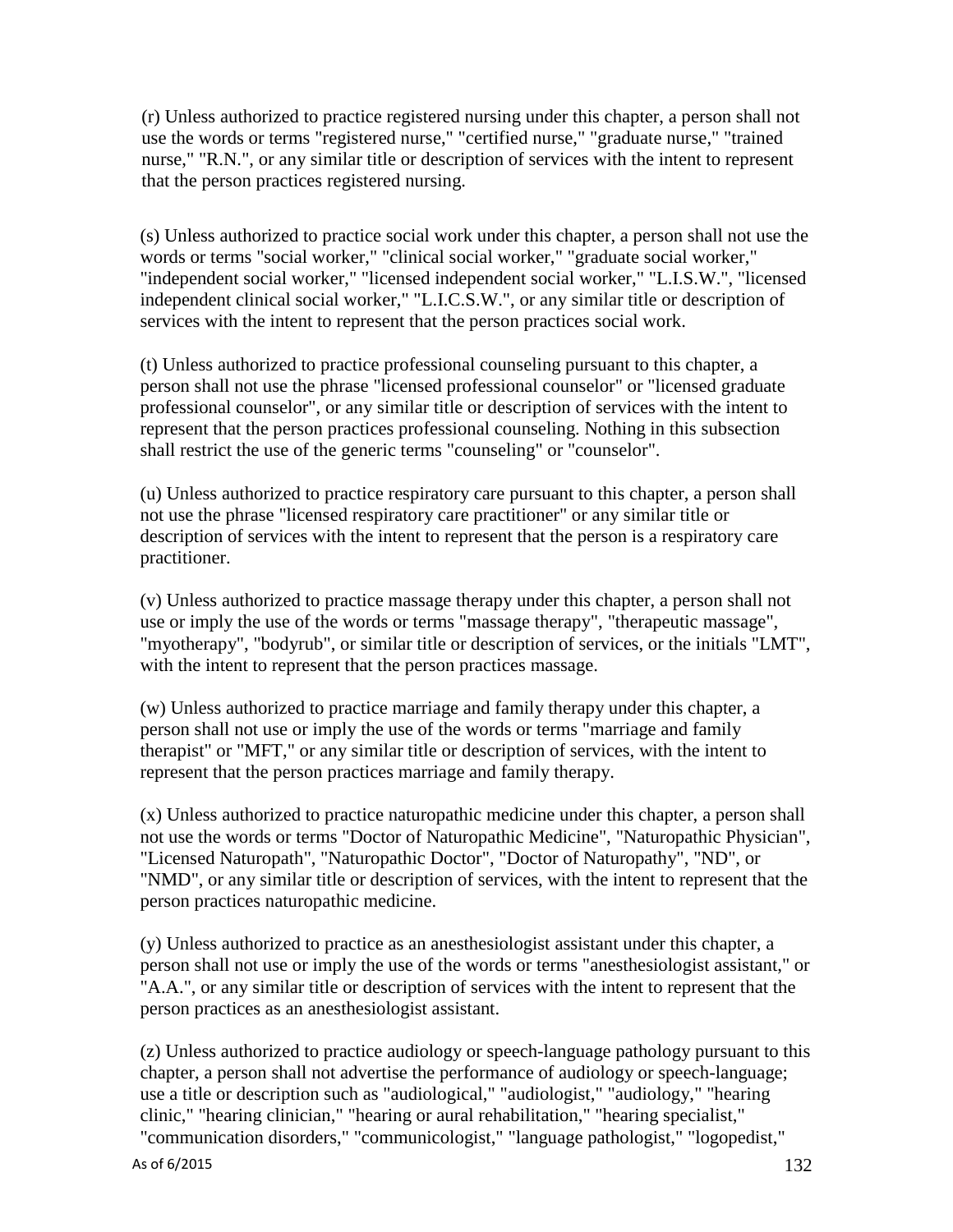"speech and language clinician," "speech and language therapist," "speech clinic," "speech clinician," "speech correction," "speech correctionist," "speech pathology," "speech-language pathology," "speech therapist," or "speech therapy," or any other name, style, or description denoting that the person is an audiologist or speech-language pathologist or practicing audiology or speech-language pathology.

(aa) Unless authorized to practice as a surgical assistant under this chapter, a person shall not use or imply the use of the words or terms "surgical assistant," or "S.A.", or any similar title or description of services with the intent to represent that the person practices as a surgical assistant.

(bb) Unless authorized to practice addiction counseling under this chapter, a person shall not use or imply the use of the words or terms "addiction counselor", "licensed addiction counselor", "supervised addiction counselor," "certified addiction counselor I", "certified addiction counselor II", "advanced practice addiction counselor", "C.A.C.I.", "C.A.C.II.", "A.P.A.C.", or any similar title or description of services with the intent to represent that the person practices as an addiction counselor.

(cc) Unless authorized to practice as nursing assistive personnel under this chapter, a person shall not use or imply the use of the words or terms "nursing assistant," "home health aide," "trained medication employee," "dialysis technician," "health aide," or any similar title or description of services with the intent to represent that the person practices as a member of nursing assistive personnel.

(dd) Unless authorized to practice polysomnography under this chapter, a person shall not use or imply the use of the words or terms "polysomnographic technologist", "registered polysomnographic technologist", "licensed polysomnographic technologist", "RPSGT", "LPSGT", "polysomnographic technician", "polysomnographic trainee", or any similar title or description of services with the intent to represent that the person practices polysomnography.

(ee) Unless authorized to practice as a trauma technologist under this chapter, a person shall not use or imply the use of the words or terms "trauma technologist," or "trauma tech," or any similar title or description of services with the intent to represent that the person practices as a trauma technologist.

(ff) Unless authorized to practice assisted living administration under this chapter, a person shall not use or imply the use of the words or terms "assisted living administrator", "assisted living manager", "A.L.A.", or any similar title or description of services with the intent to represent that the person practices assisted living administration.

(gg) Unless authorized to practice as an athletic trainer under this chapter, a person shall not use or imply the use of the words or terms "athletic trainer", "licensed athletic trainer", "A.T.", "L.A.T.", or any similar title or description of services with the intent to represent that the person practices as an athletic trainer.

As of  $6/2015$  133 (hh) Unless authorized to practice as a personal fitness trainer under this chapter, a person shall not use or imply the use of the words or terms "personal fitness trainer", "personal trainer", "professional fitness trainer", "fitness instructor", or any similar title or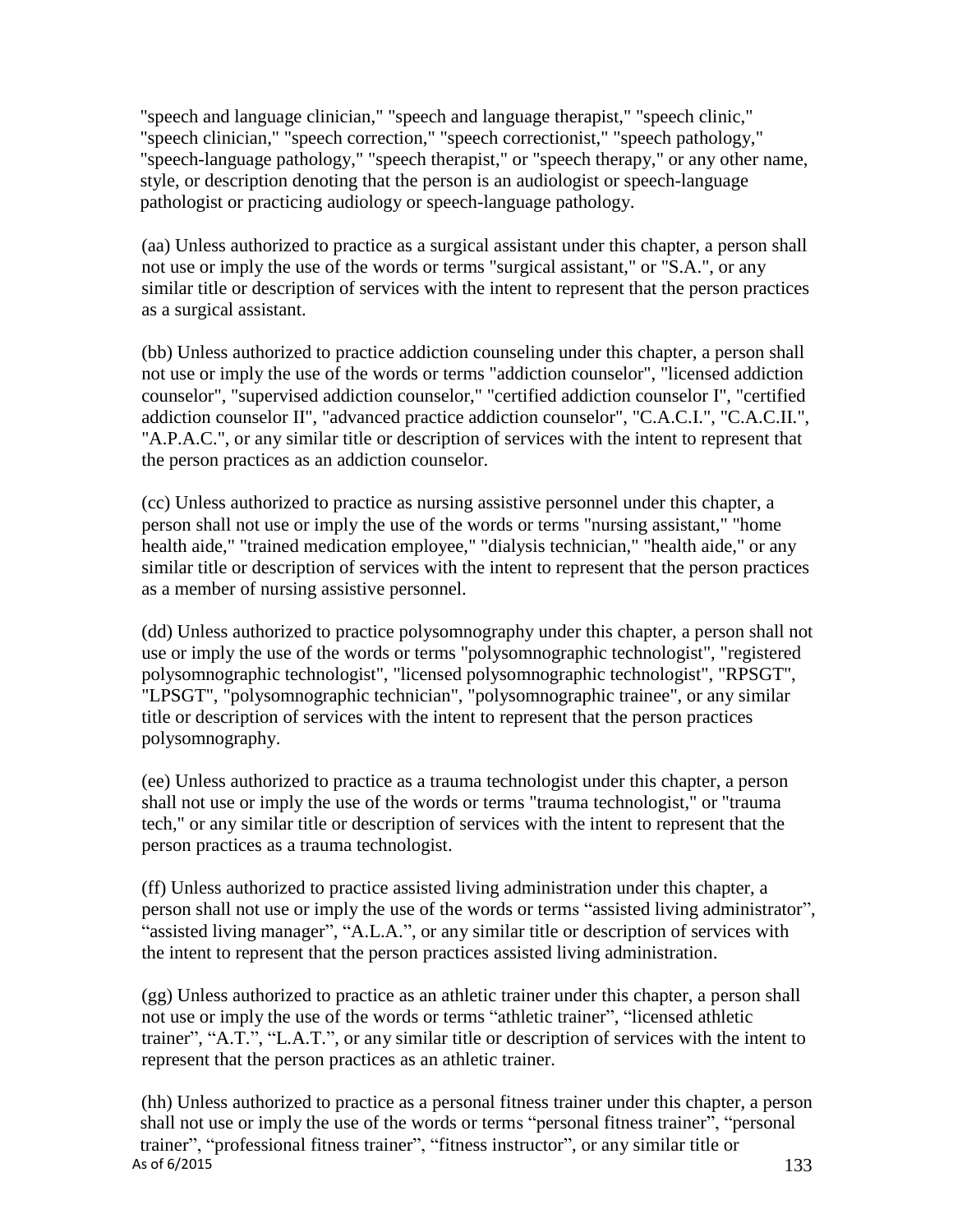description of services with the intent to represent that the person practices as a personal fitness trainer.

(ii) Unless authorized to practice veterinary medicine under this chapter, a person shall not use or imply the use of the words or terms "doctor of veterinary medicine", "veterinary doctor", "veterinarian", "animal doctor", "animal surgeon", "D.V.M." or "V.M.D.", or any similar title or description of services with the intent to represent that the person practices veterinary Medicine.

(ii) Unless authorized to practice veterinary medicine under this chapter, a person shall not use or imply the use of the words or terms "doctor of veterinary medicine", "veterinary doctor", "veterinarian", "animal doctor", "animal surgeon", "D.V.M." or "V.M.D.", or any similar title or description of services with the intent to represent that the person practices veterinary medicine.

(jj) Unless authorized to practice as a clinical laboratory practitioner under this act, a person shall not use or imply the use of the words or terms "medical technologist", "cytotechnologist", "medical laboratory technologist", "histotechnologist", "histologic technician", "clinical laboratory scientist-generalist", "clinical laboratory scientistspecialist", "medical laboratory technician", "phlebotomist", or any similar title or description of services with the intent to represent that the person is a clinical laboratory practitioner.

## **§ 3-1210.04. Filing false document or evidence; false statements.**

(a) No person shall file or attempt to file with any board or the Mayor any statement, diploma, certificate, credential, or other evidence if the person knows, or should know, that it is false or misleading.

(b) No person shall knowingly make a false statement that is in fact material under oath or affirmation administered by any board or hearing officer.

# **§ 3-1210.05. Fraudulent sale, obtaining, or furnishing of documents.**

No person shall sell or fraudulently obtain or furnish any diploma, license, certificate or registration, record, or other document required by this chapter, by any board, or by the Mayor.

## **§ 3-1210.06. Restrictions relating to pharmacies.**

(a) Nothing in this chapter regulating the practice of pharmacy shall be construed as altering or affecting in any way District or federal laws requiring a written prescription for controlled substances or other dangerous drugs.

(b) (1) No pharmacist shall supervise more than 1 pharmacy intern at a time without prior approval of the Board of Pharmacy.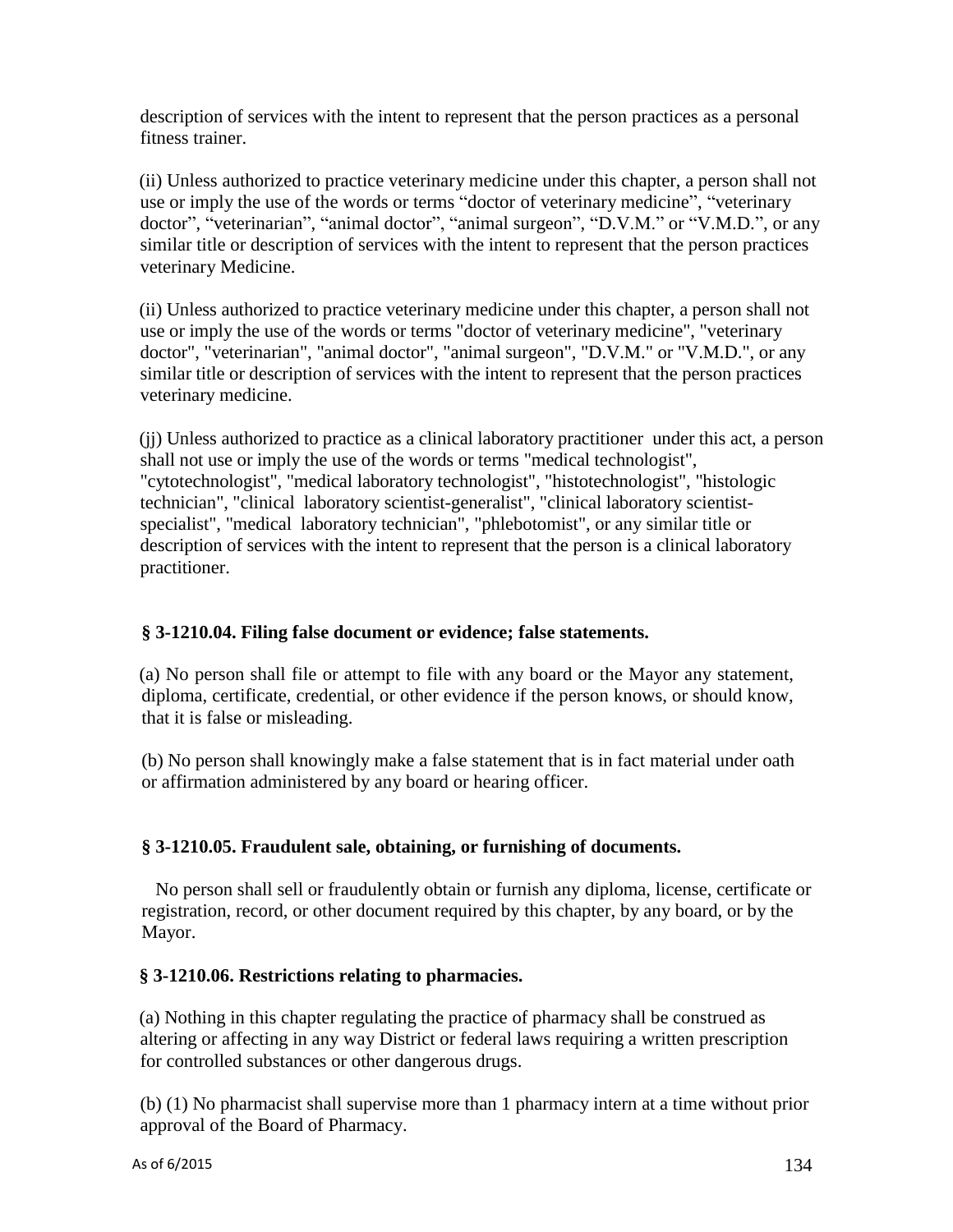(2) No one other than a licensed pharmacist shall receive an oral prescription for Schedule II controlled substances.

(3) It shall be unlawful for a pharmacy intern to compound or dispense any drug by prescription in the District except while in the presence of and under the immediate supervision of a pharmacist.

(4) Any person engaging in the practice of pharmacy as a pharmacy intern shall register with the Mayor and shall comply with the applicable provisions of this chapter and subpart C of subchapter IV of Chapter 28 of Title 47.

(c) Consistent with maintaining patient safety, no pharmacist shall supervise more pharmacy technicians and trainees than he or she can safely supervise. The pharmacist shall be fully responsible for the practice of each technician and trainee during the period of supervision and may be subject to disciplinary action for any violation of this act by a technician or trainee he or she supervises.

### **§ 3-1210.06a. Pharmacist consultation with medical assistance recipient or caregivers; records.**

(a) A pharmacist who provides prescription services to medical assistance recipients shall offer to discuss with each medical assistance recipient or caregiver who presents a prescription order for outpatient drugs any matter which, in the exercise of the pharmacist's professional judgment, the pharmacist deems significant, which may include the following:

(1) The name and description of the medication;

(2) The dosage form, dosage, route of administration, and duration of drug therapy;

(3) Special directions, precautions for preparation, administration, and use by the patient;

(4) Common severe side or adverse effects or interactions and therapeutic contraindications that may be encountered, including their avoidance, and the action required if they occur;

(5) Techniques for self-monitoring drug therapy;

(6) Proper storage;

(7) Prescription refill information; and

(8) Action to be taken in the event of a missed dose.

(b) The offer to discuss may be made in the manner determined by the professional judgment of the pharmacist, which may include any 1 or a combination of the following: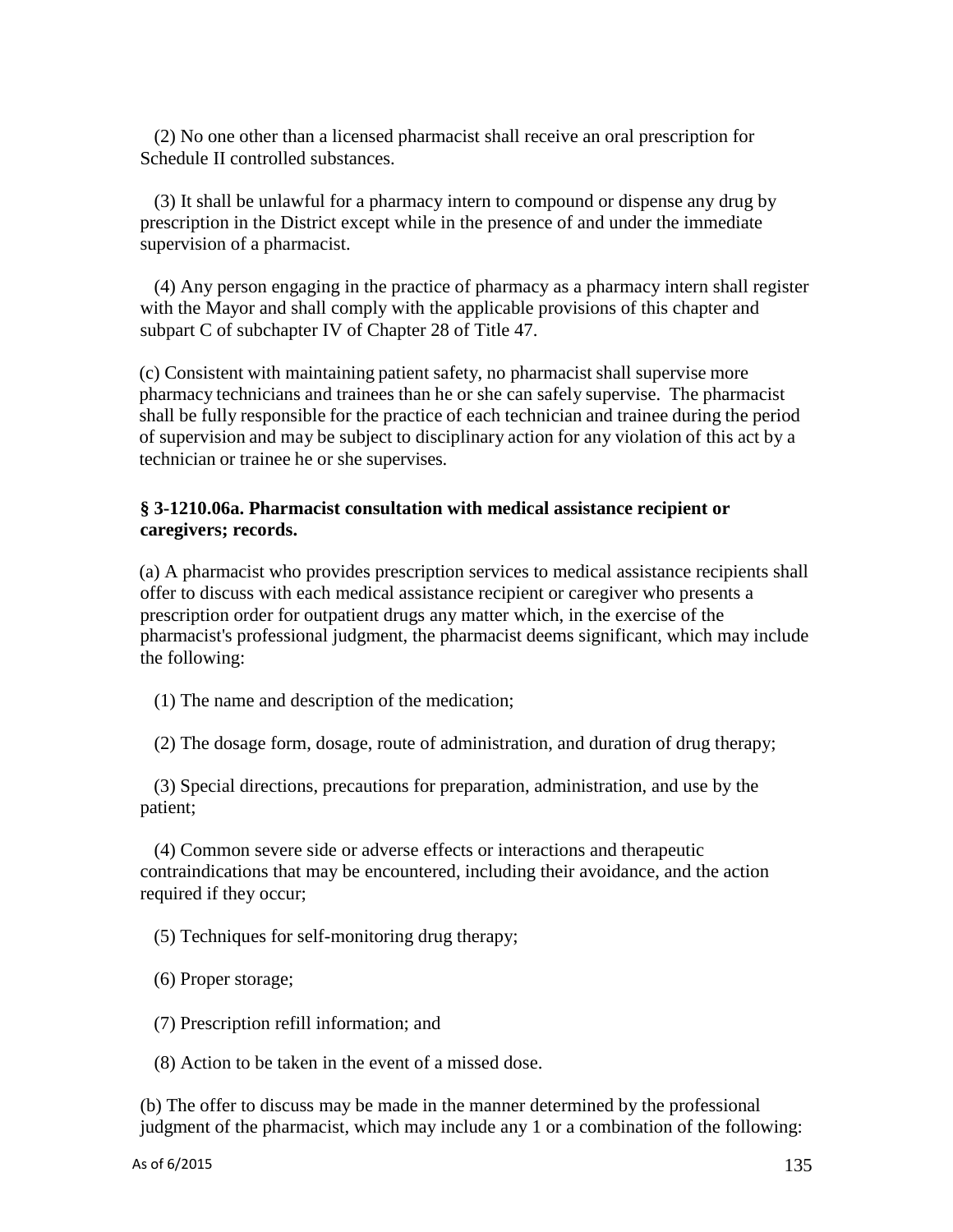(1) A face-to-face communication with the pharmacist or the pharmacist's designee;

(2) A sign posted in such a manner that it can be seen by patients;

(3) A notation affixed to or written on the bag in which the prescription is to be dispensed;

(4) A notation contained on the prescription container;

(5) Communication by telephone; or

(6) Any other manner prescribed by rule.

(c) Nothing in this section shall be construed as requiring a pharmacist to provide consultation if the medical assistance recipient or caregiver refuses the consultation. These refusals shall be noted in the profile maintained in accord with subsection (d) of this section for a medical assistance recipient.

(d) A pharmacist shall make a reasonable effort to obtain, record, and maintain, at the individual pharmacy, the following minimal information regarding a medical assistance recipient receiving a prescription:

(1) Name, address, telephone number, date of birth or age, and gender;

(2) Individual patient history when significant, including known allergies and drug reactions, and a comprehensive list of medications and relevant devices; and

(3) Pharmacist comments relevant to the individual's drug therapy, which may be recorded either manually or electronically in the patient's profile, including any failure to accept the pharmacist's offer to counsel.

(e) This section shall apply only to medical assistance recipients presenting prescriptions for covered outpatient drugs.

(f) The requirements of this section do not apply to refill prescriptions.

(g) The Mayor may adopt regulations implementing the provisions of this section to assure compliance with federal medical assistance requirements.

## **§ 3-1210.07. Criminal penalties.**

(a) Any person who violates any provision of this chapter shall, upon conviction, be subject to imprisonment not to exceed 1 year, or a fine not to exceed \$ 10,000, or both.

(b) Any person who has been previously convicted under this chapter shall, upon conviction, be subject to imprisonment not to exceed 1 year, or a fine not to exceed \$ 25,000, or both.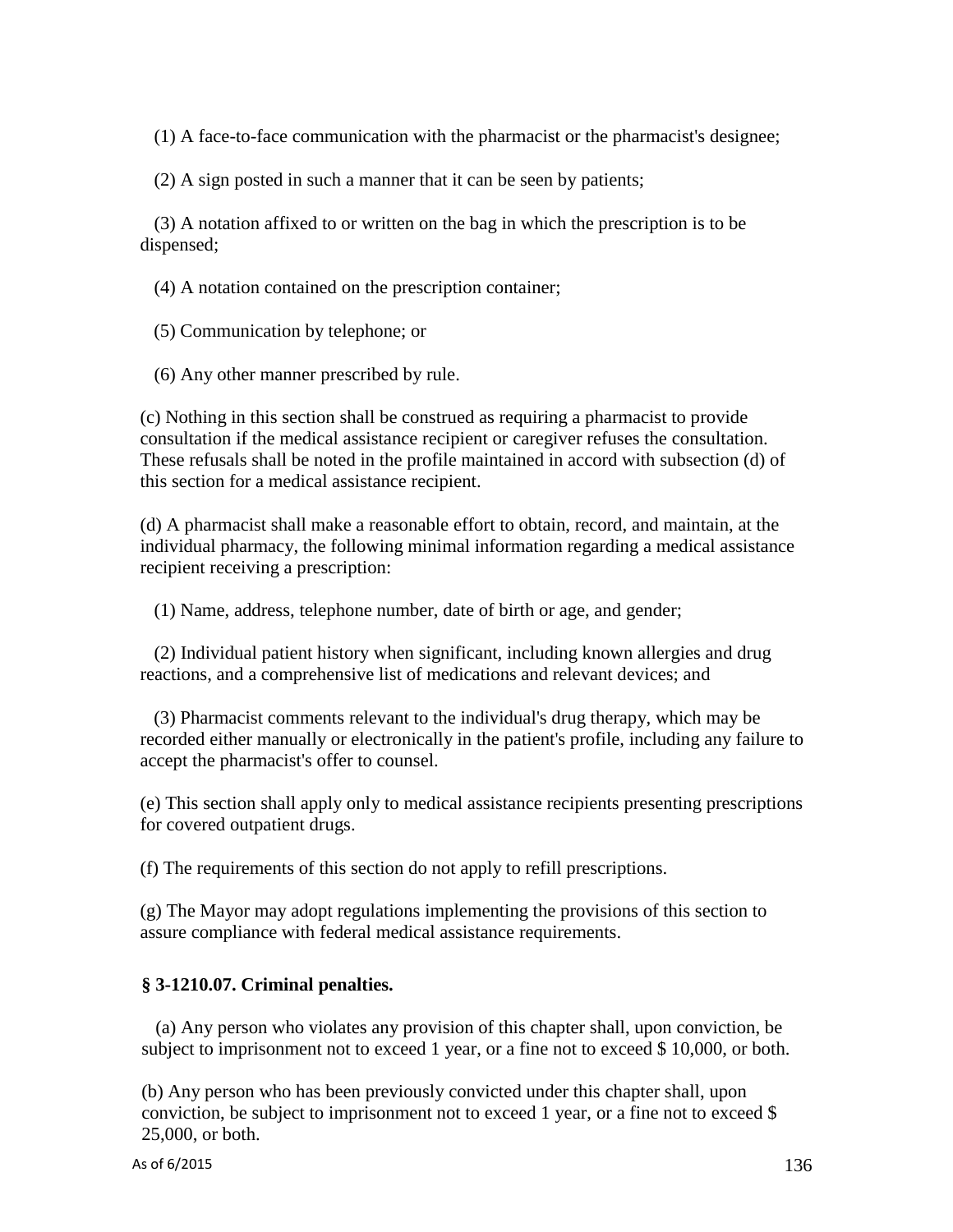#### **§ 3-1210.08. Prosecutions.**

(a) Prosecutions for violations of this chapter shall be brought in the name of the District of Columbia by the Office of the Attorney General for the District of Columbia.

(b) In any prosecution brought under this chapter, any person claiming an exemption from licensure, registration, or certification under this chapter shall have the burden of providing entitlement to the exemption.

#### **§ 3-1210.09. Alternative sanctions.**

Civil fines, penalties, and fees may be imposed as alternative sanctions for any infraction of the provisions of this chapter, or any rules or regulations issued under the authority of this chapter, pursuant to Chapter 18 of Title 2.

#### **§ 3-1210.10. Injunctions.**

(a) The Office of the Attorney General for the District of Columbia may bring an action in the Superior Court of the District of Columbia in the name of the District of Columbia to enjoin the unlawful practice of any health occupation or any other action which is grounds for the imposition of a criminal penalty or disciplinary action under this chapter.

(b) The Office of the Attorney General for the District of Columbia may bring an action in the Superior Court of the District of Columbia in the name of the District of Columbia to enjoin the unlawful sale of drugs or the unlawful trade practice or unlawful operation of a pharmacy, nursing home, community residential facility, or any other establishment purporting to provide health services.

(c) Remedies under this section are in addition to criminal prosecution or any disciplinary action by a board.

(d) In any proceeding under this section, it shall not be necessary to prove that any person is individually injured by the action or actions alleged.

#### **§ 3-1210.11. Patient or client records.**

(a) Upon written request from a patient or client, or person authorized to have access to the patient's record under a health care power of attorney for the patient or client, the health care provider having custody and control of the patient's or client's record shall furnish, within a reasonable period of time, a complete and current copy of that record. If the patient or client is deceased, the request may be made by:

(1) A person authorized immediately prior to the decedent's death to have access to the patient's or client's record under a health care power of attorney for the patient;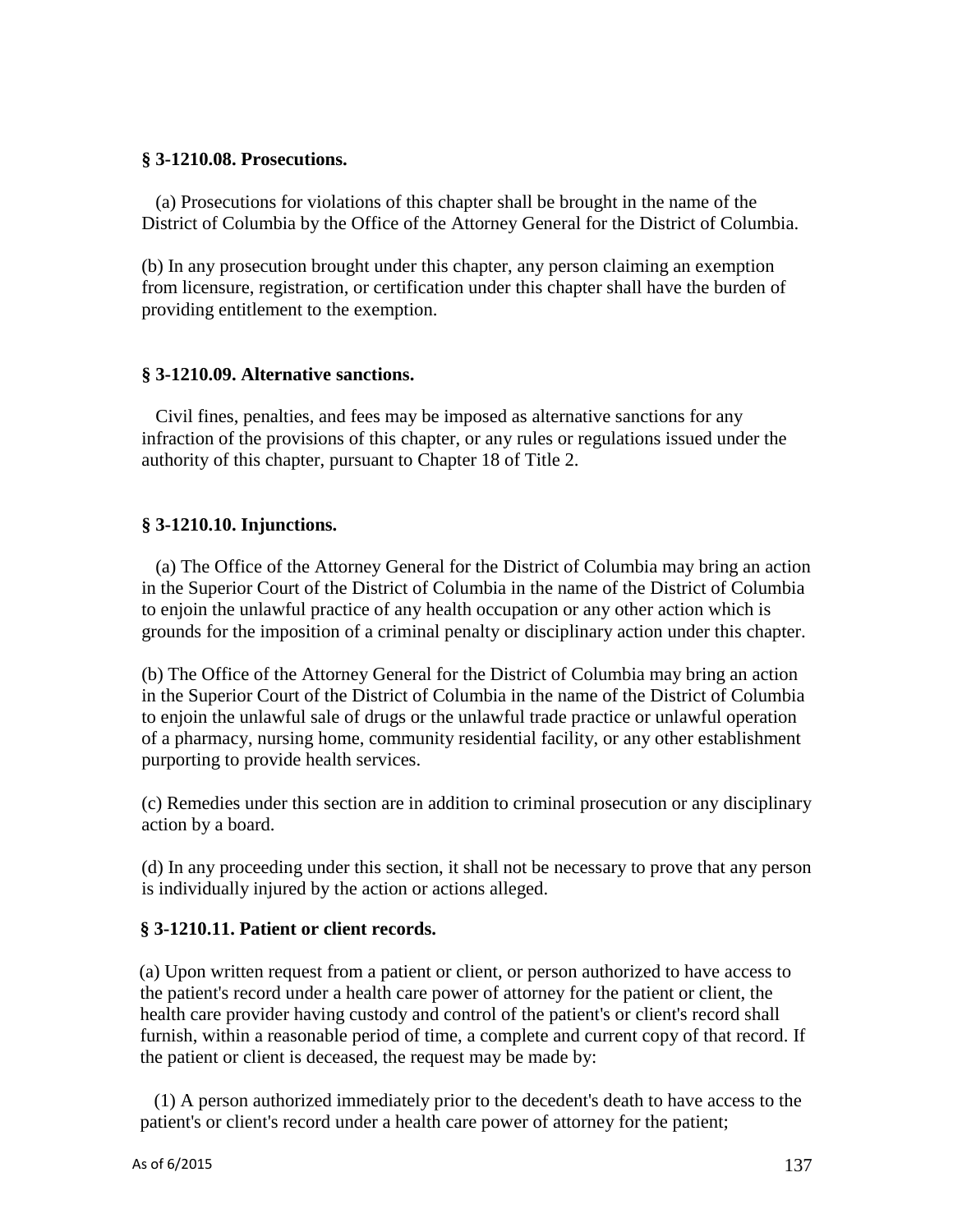(2) The executor for the decedent's estate;

(3) The temporary executor for the decedent's estate;

(4) The administrator for the decedent's estate;

(5) The temporary administrator for the decedent's estate; or

(6) Any survivor of the decedent.

(b) (1) A health care provider may require the patient or client, or person authorized to have access to the patient's or client's record, to pay a reasonable fee for copying, as determined by the board through rulemaking.

(2) For the purposes of this subsection, the term "record" includes a copy of a bill that has been requested by an individual but excludes x-rays.

(c) Medical or client records shall be maintained for a minimum period of 3 years from the date of last contact for an adult and a minimum period of 3 years after a minor reaches the age of majority.

# **SUBCHAPTER XII. TRANSITIONAL PROVISIONS**

## **§ 3-1212.01. Transfer of personnel, records, property, and funds.**

(a) The personnel, records, property, and unexpended balances of appropriations and other funds which relate primarily to the functions of the Board of Dental Examiners are transferred to the Board of Dentistry established by this chapter.

(b) The personnel, records, property, and unexpended balances of appropriations and other funds which relate primarily to the functions of the Commission on Licensure to Practice the Healing Arts are transferred to the Board of Medicine established by this chapter.

(c) The personnel, records, property, and unexpended balances of appropriations and other funds which relate primarily to the functions of the Nurses' Examining Board are transferred to the Board of Nursing established by this chapter.

(d) The personnel, records, property, and unexpended balances of appropriations and other funds which relate primarily to the functions of the Board of Examiners for Nursing Home Administrators are transferred to the Board of Nursing Home Administration established by this chapter.

(e) The personnel, records, property, and unexpended balances of appropriations and other funds which relate primarily to the functions of the Board of Occupational Therapy Practice are transferred to the Board of Occupational Therapy established by this chapter.

As of  $6/2015$  138 (f) The personnel, records, property, and unexpended balances of appropriations and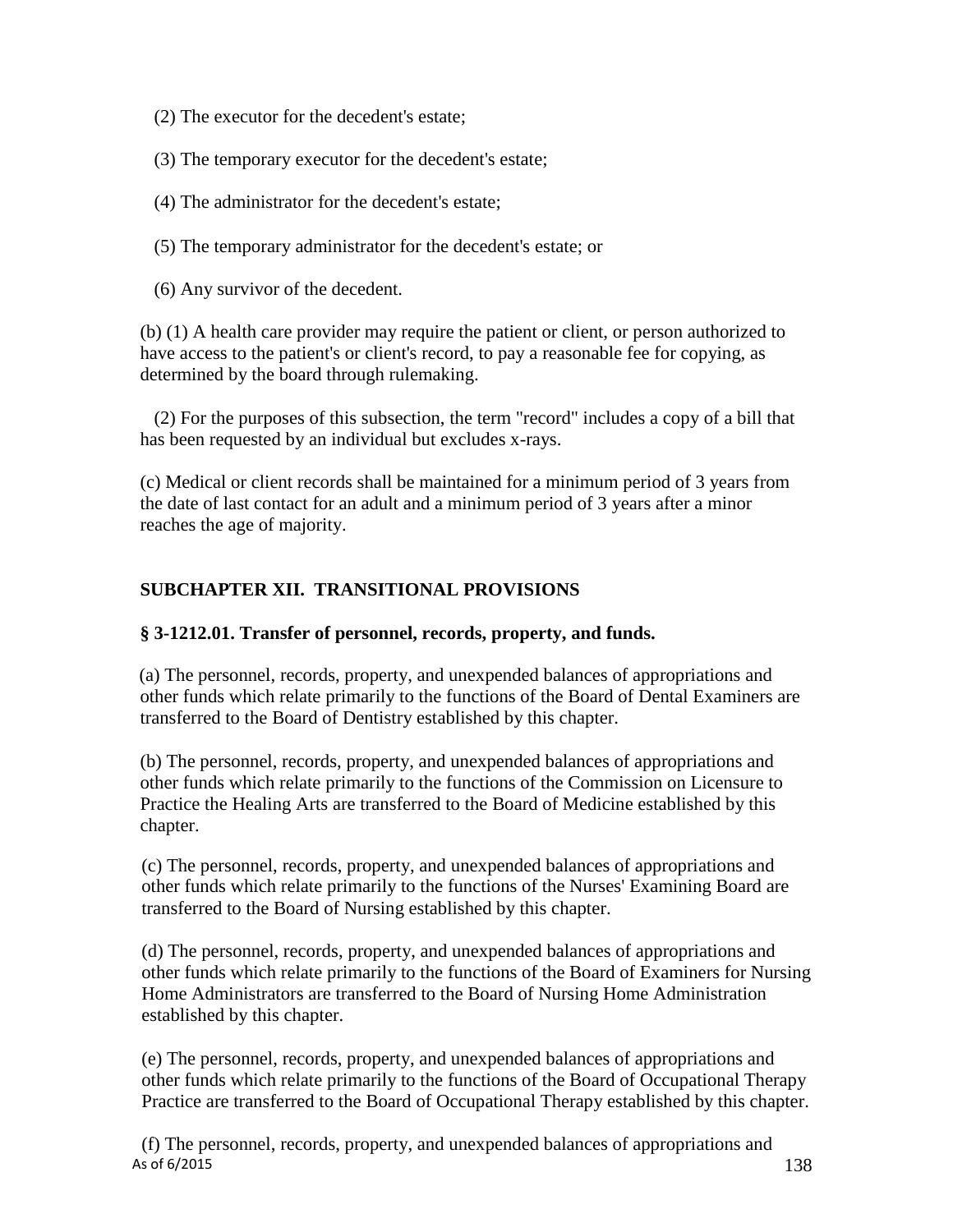other funds which relate primarily to the functions of the Board of Optometry are transferred to the Board of Optometry established by this chapter.

(g) The personnel, records, property, and unexpended balances of appropriations and other funds which relate primarily to the functions of the Physical Therapists Examining Board are transferred to the Board of Physical Therapy established by this chapter.

(h) The personnel, records, property, and unexpended balances of appropriations and other funds which relate primarily to the functions of the Board of Pharmacy are transferred to the Board of Pharmacy established by this chapter.

(i) The personnel, records, property, and unexpended balances of appropriations and other funds which relate primarily to the functions of the Board of Podiatry Examiners are transferred to the Board of Podiatry established by this chapter.

(j) The personnel, records, property, and unexpended balances of appropriations and other funds which relate primarily to the functions of the Board of Psychologist Examiners are transferred to the Board of Psychology established by this chapter.

## **§ 3-1212.02. Members of boards abolished.**

Members of boards or commissions abolished by section 1104 shall serve as members of the successor boards to which their functions are transferred until the expiration of their terms or the appointment of their successors, whichever occurs first.

# **§ 3-1212.03. Pending actions and proceedings; existing rules and orders.**

(a) No suit, action, or other judicial proceeding lawfully commenced by or against any board or commission specified in section 1104, or against any member, officer or employee of the board or commission in the official capacity of the officer or employee, shall abate by reason of the taking effect of this chapter, but the court or agency, unless it determines that survival of the suit, action, or other proceeding is not necessary for purposes of settlement of the question involved, shall allow the suit, action, or other proceeding to be maintained, with substitutions as to parties as are appropriate.

(b) No disciplinary action against a health professional or other administrative action or proceeding lawfully commenced shall abate solely by reason of the taking effect of any provision of this chapter, but the action or proceeding shall be continued with substitutions as to parties and officers or agencies as are appropriate.

(c) Except as otherwise provided in this chapter, all rules and orders promulgated by the boards abolished by this chapter shall continue in effect and shall apply to their successor boards until the rules or orders are repealed or superseded.

# **§ 3-1212.04. Physical therapy assistants; references thereto.**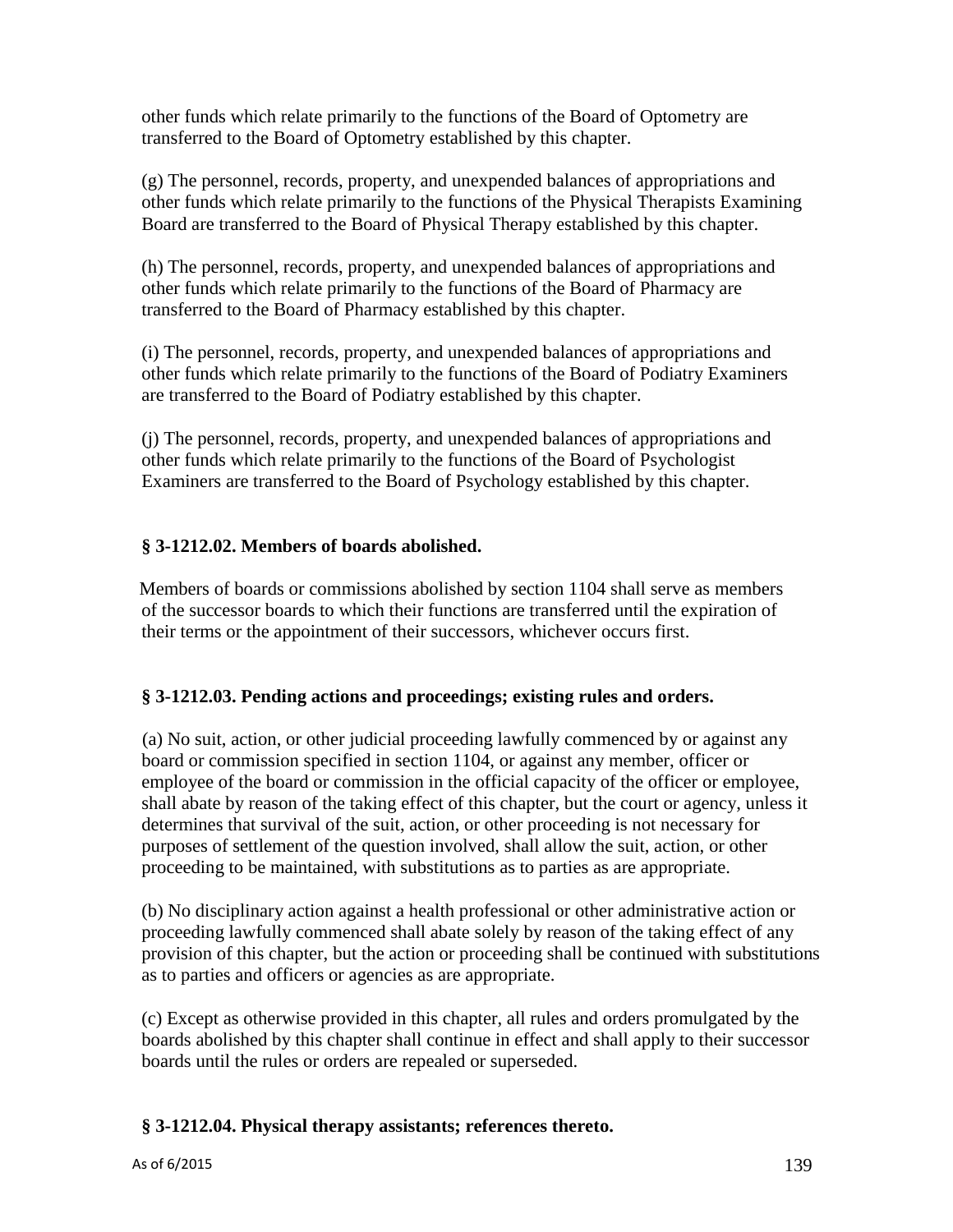For a period of 12 months following March 6, 2007, all references to a physical therapy assistant shall be deemed to refer to a person meeting the requirements for licensure in the District, regardless of whether that person is licensed in fact.

#### **§ 3-1212.05. Individuals already practicing.**

An individual who was engaged in practice as an assisted living administrator, athletic trainer, home health care administrator, personal fitness trainer, veterinary technician, veterinary euthanasia technician, audiology assistant, speech-language pathology assistant, or a speech- language pathology clinical fellow before March 26, 2014, may engage in that practice, regardless of whether that person is licensed, for a period of one year following March 26, 2014.

#### **SUBCHAPTER XIII. APPROPRIATIONS**

#### **§ 3-1213.01. Appropriations.**

(a) Funds may be appropriated to carry out the purposes of this chapter.

(b) Repealed.

#### **UNIT B. SPECIAL PROGRAMS ASSOCIATED WITH BOARD DUTIES**

#### **SUBCHAPTER I. NURSE'S REHABILITATION PROGRAM**

#### **§ 3-1251.01. Definitions.**

- (a) For the purposes of this subchapter, the term:
- (1) "Board" means the District of Columbia Board of Nursing.
- (2) "Committee" means the Committee on Impaired Nurses.

(3) "Contract" means a written agreement between the impaired nurse and the Committee providing the terms and conditions of the nurse's participation in the Program.

(4) "Disciplinary action" means any proceeding which may lead to a fine or probation, or to reprimand, restriction, revocation, suspension, denial or other order relating to the licensure or certification of a nurse by the Board of Nursing.

(5) "Impaired nurse" means a nurse who is unable to perform his or her professional responsibilities due to drug or alcohol dependency or mental illness.

(6) "Licensed Nurse" means an advanced practice registered nurse, a registered nurse, or a licensed practical nurse.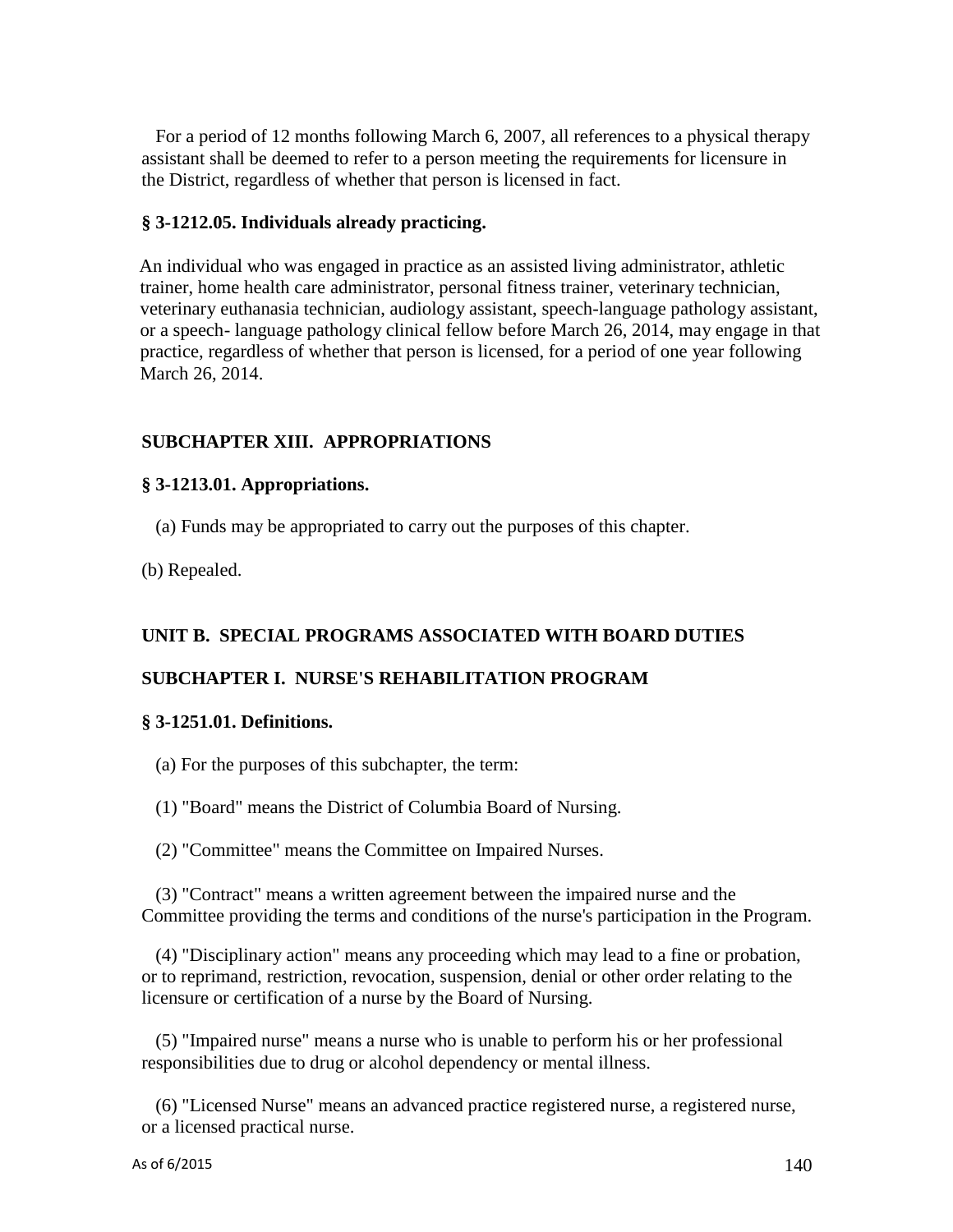(7) "Program" means the treatment and rehabilitation program for impaired nurses described in this subchapter. Program shall also refer to the facility where program services shall be provided.

(8) "Provider" means an experienced and licensed, registered, or certified individual approved by the Board.

(9) "Treatment facility" means a facility for the treatment of impairments that meets the certification requirements of the District of Columbia's Department of Health, the Joint Commission on the Accreditation of Health Care Organizations, the Commission on the Accreditation of Rehabilitation Facilities, or other accrediting body approved by the Board.

#### **§ 3-1251.02. Formation of Committee on Impaired Nurses.**

(a) A Committee on Impaired Nurses is established to supervise operation of the Program. The Committee shall be composed of 5 nurses licensed in the District of Columbia who shall be appointed by the Board. The Board may establish additional committees as may be necessary to perform the functions described in this subchapter.

(b) All members of the Committee shall be knowledgeable about impairment and rehabilitation.

(c) The members of the Committee shall be appointed for a 3-year term, except in the first year of any Committee, when the terms shall be staggered. At the end of a term, a member shall continue to serve until a successor is appointed.

(d) A Committee member who is appointed after a term has begun, or to replace a former member of the Committee, shall serve for the rest of the term of his or her predecessor. The appointed member shall continue to serve until a successor is appointed.

(e) The Board may appoint a Committee member for successive terms.

(f) The Committee shall select a chairperson from among its members.

(g) The Board may remove a Committee member for cause.

(h) The Board shall review and approve all procedures established by the Committee.

#### **§ 3-1251.03. Committee meetings.**

(a) The Committee shall determine where meetings are held and the frequency of meetings.

(b) Minutes of Committee meetings shall be confidential. Only Committee members shall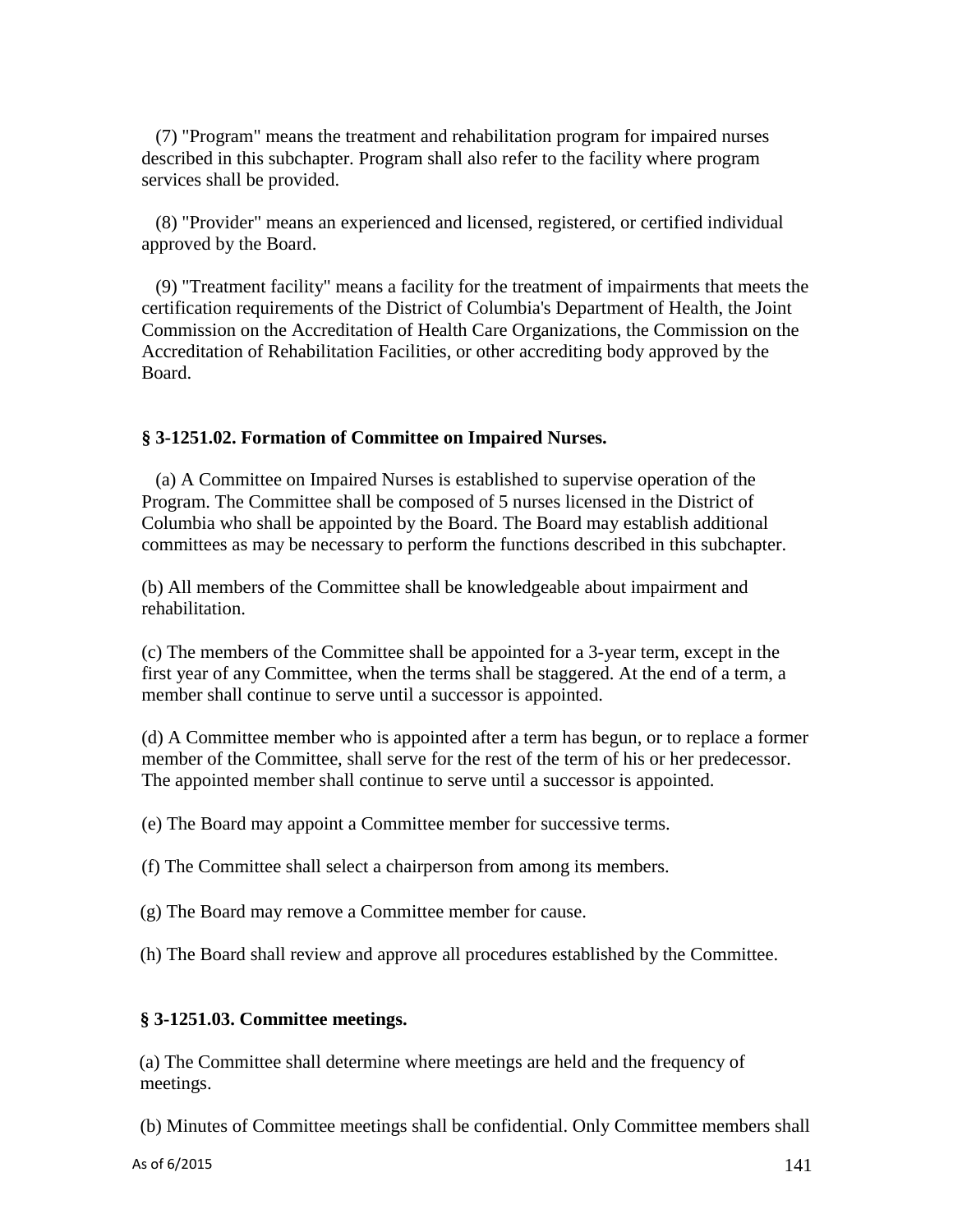have access to these documents.

(c) Records of the Committee shall be privileged and confidential, and shall not be disclosed. The records shall be used by the Committee only in the exercise of the proper functions of the Committee, as set forth in this subchapter, and shall not be public records. The records shall not be subject to court order, except as provided in § 3- 1251.07, nor subject to discovery or introduction as evidence in any civil, criminal, or administrative proceedings, except those conducted by a health regulatory board.

(d) A majority of the members serving on the Committee shall be required to establish a quorum.

### **§ 3-1251.04. Committee staff.**

The Committee may employee staff or engage the services of a consultant to carry out its functions in accordance with the approved budget of the District of Columbia and as approved by the Board.

### **§ 3-1251.05. Committee powers and duties.**

In addition to the powers and duties set forth elsewhere in this subchapter, the Committee shall:

(1) Evaluate a nurse who requests participation in the Program according to the guidelines prescribed by the Committee and consider recommendations for a nurse's admission into the Program;

(2) Designate and review facilities and providers to which nurses in the Program may be referred for treatment and services;

(3) Receive and review information concerning a nurse participating in the Program;

(4) Consider whether a nurse participating in the Program may safely continue or resume the practice of nursing;

(5) Hold meetings, as necessary, to consider the requests of nurses to participate in the Program and the reports regarding nurses participating in the Program;

(6) Establish rules and guidelines for the operation of the Program, including the evaluation of facilities and providers that provide treatment and services to nurses eligible to participate in the program;

(7) Prepare reports to be submitted to the Board; and

(8) Set forth in writing a rehabilitation program established for each nurse participating in the Program, including the requirements for supervision and surveillance.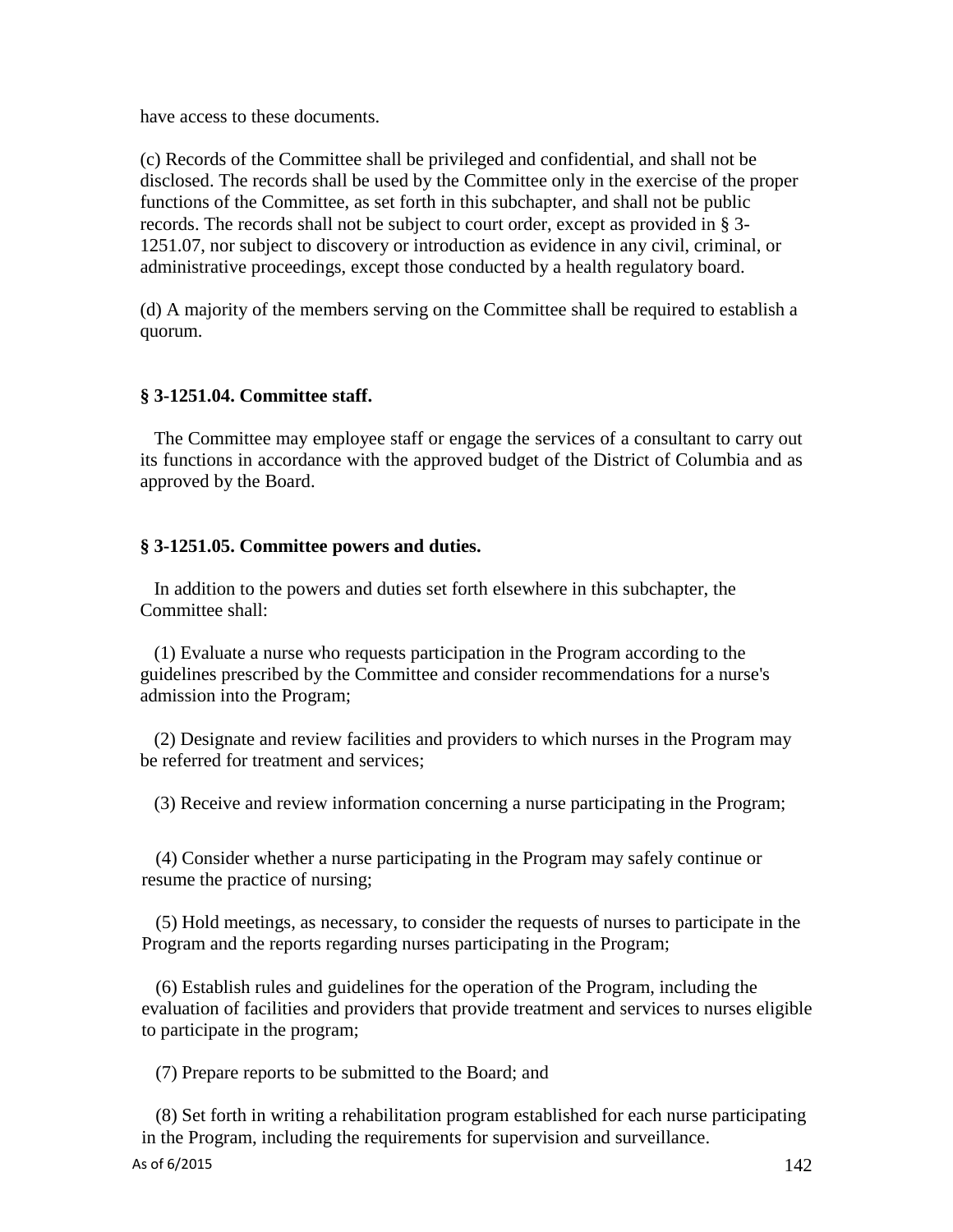### **§ 3-1251.06. Notice of Program procedures.**

Each nurse who requests to participate in the Program shall be informed in writing of the Program's procedures, including the rights and responsibilities of the nurse, and the consequences of noncompliance with the procedures, including suspension and termination of the nursing license.

## **§ 3-1251.07. Disclosure of records.**

(a) The Committee may disclose records relating to an impaired nurse only:

(1) When disclosure of the information is essential to the intervention, treatment, or rehabilitation needs of the impaired nurse;

(2) When release of the information has been authorized in writing by the impaired nurse;

(3) To the Board, if the nurse fails to comply with the conditions of the contract; or

(4) Pursuant to an order issued by a court of competent jurisdiction.

(b) A court shall order disclosure of records relating to an impaired nurse only upon a showing of good cause, including the need to avert a substantial risk of death or serious bodily harm. In assessing good cause, the court shall weigh the public interest and the need for disclosure against the potential for injury to the patient, to the nurse-patient relationship, and to the treatment services. In determining the extent to which any disclosure of all or any part of any record is necessary, the court shall impose appropriate protections against unauthorized disclosures.

(c) The proceedings of the Committee which in any way pertain or refer to a specific nurse who may be, or who actually is, impaired and who may be or is, by reason of the impairment, subject to disciplinary action by the Board shall be excluded from the requirements of subchapter II of Chapter 5 of Title 2 ("Freedom of Information Act"), and may be closed to the public. Such proceedings shall be privileged and confidential.

## **§ 3-1251.08. Immunity from liability.**

The members of the Committee shall be immune from liability in the exercise of their duties.

## **§ 3-1251.09. Description of the Program.**

As of 6/2015  $143$ (a) Admission to the Program is voluntary.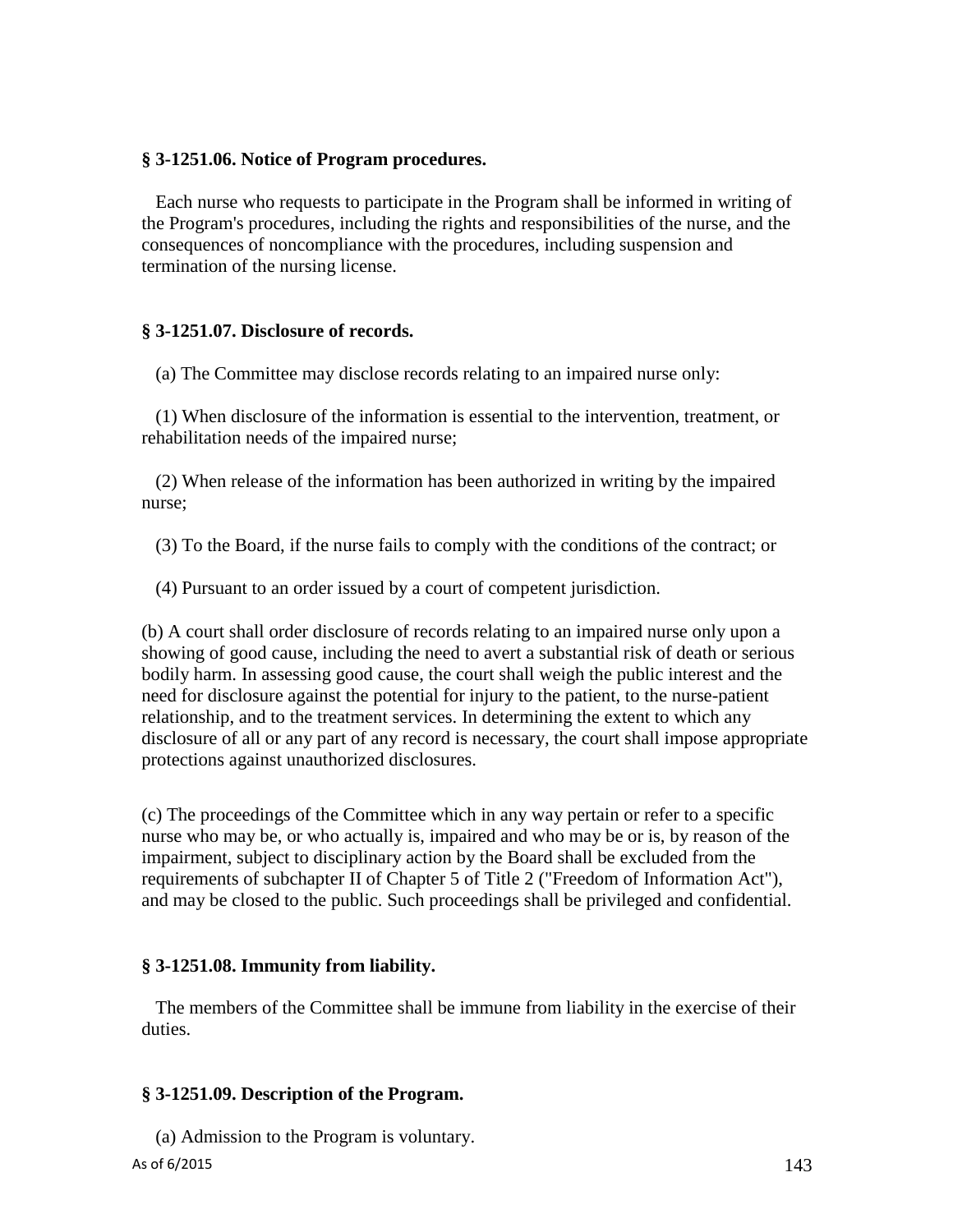(b) A colleague, employer, or the Board may refer impaired nurses to the Program through a self-report, formal complaint.

(c) A nurse requesting admission to the Program may not have:

(1) Caused an injury to an individual while practicing nursing;

(2) Malpractice litigation pending against him or her alleging that he or she caused an injury to an individual while practicing nursing; or

(3) Been arrested for diversion of controlled substances for sale or distribution.

(d) The Committee and the nurse shall enter into a written contract that sets forth the requirements and conditions for the nurse's participation in the Program.

(e) A nurse who fails to comply with the requirements and conditions of the written contract shall be reported to the Board for disciplinary action. The Board may take such action as described in § 3-1205.14 (revocation, suspension, or denial of license or privilege, civil penalty, reprimand) against a nurse who is expelled from the rehabilitation program for noncompliance. The Board shall not be required to recommend a course of remediation, as described in § 3-1205.14(c)(6), for a nurse who is expelled from a rehabilitation program. The license of a nurse who is expelled from the rehabilitation program for noncompliance may be immediately suspended or restricted as described in § 3-1205.15 (summary action).

(f) Evaluation of a nurse for participation in the Program shall be the responsibility of the Committee.

(g) At the request of the Board, the Committee, in consultation with the treatment providers, may evaluate a nurse with a drug or alcohol abuse problem, or mental illness, for readiness to return to the practice of nursing.

(h) An impaired nurse who is participating in the rehabilitation program may voluntarily limit or surrender any license issued under Unit A of this chapter in accordance with § 3- 1205.18.

# **§ 3-1251.10. Approval of treatment facilities.**

(a) To qualify as a designated treatment facility to which a nurse in the Program may be referred, the treatment facility shall meet the following criteria:

(1) The treatment facility shall have a specific, identified contact person to whom the nurse can be referred for assistance;

(2) The treatment facility shall have convenient hours of operation;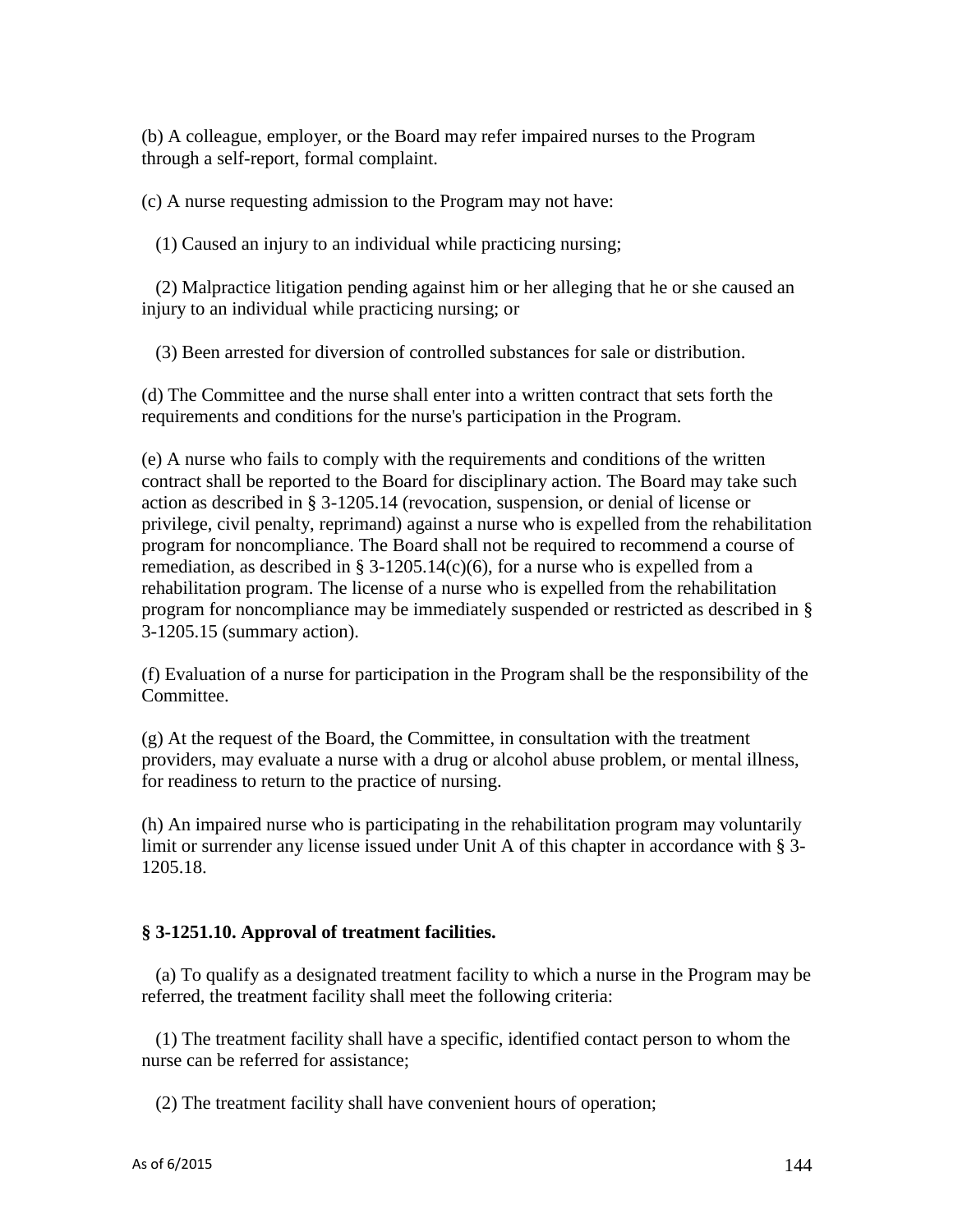(3) The costs of treatment services shall be clearly stated and defined to the Committee and to the nurse seeking assistance;

(4) Treatment and rehabilitation services shall be available and used in conjunction with appropriate individual and group therapy and other appropriate treatment modalities;

(5) The treatment facility shall have a provider who is available to conduct timely assessments and evaluations on site or at a convenient location;

(6) The treatment facility provider shall agree to submit written reports of the assessments and evaluations to the Committee within a designated period of time;

(7) The treatment facility provider shall agree to disclose to the Committee, upon request, all information in its possession regarding a nurse's impairment or disability and the nurse's participation in the treatment facility, in accordance with a signed release of information from the nurse;

(8) The treatment facility shall agree to submit progress reports at least quarterly and upon request, and immediately if a significant event should occur in treatment that is related to the issues of impairment or disability and its effect on the nurse's practice; and

(9) The treatment facility shall conduct random, supervised testing to screen for drug use. The treatment facility shall agree to make available all results of drug screens to the Committee, and shall agree to inform the Committee immediately should a drug screen be positive.

(b) The Committee shall evaluate the Program and participating treatment facilities at least annually to ensure that the criteria listed in subsection (a) of this section are maintained.

### **§ 3-1251.11. Maintenance of records.**

(a) Records shall be confidential and maintained in a locked file in the office of the Board.

(b) A nurse's records shall be destroyed 2 years after the nurse's satisfactory discharge from the Program.

### **§ 3-1251.12. Nurses leaving the District of Columbia or applying for licensure in another state.**

(a) A nurse participating in the Program who moves to a jurisdiction where a rehabilitation program is in place and applies for licensure in that jurisdiction shall be transferred to that jurisdiction's rehabilitation program.

(b) A nurse participating in the Program who moves to a jurisdiction where there is no